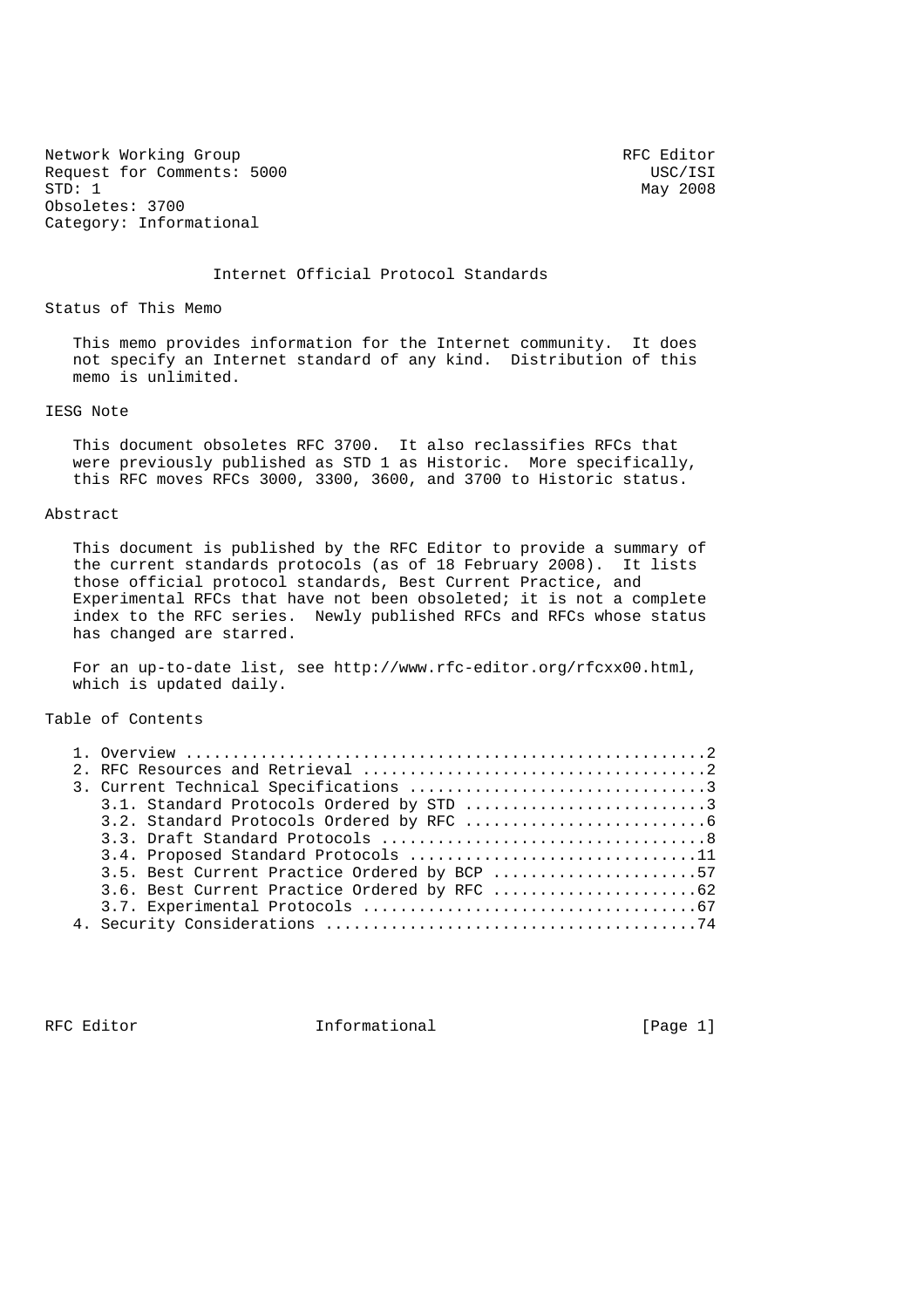### 1. Overview

 This memo contains a snapshot of the state of standardization of protocols used in the Internet, as determined by the Internet Engineering Task Force (IETF). It is a 18 February 2008 snapshot of the current official protocol standards list and the Best Current Practice list, which is updated daily and is available from the RFC Editor Web site.

 The RFC Editor publishes Request for Comments (RFC) documents that are the output of 4 streams: IAB, IETF, IRTF, and Independent Submission via the RFC Editor.

 This memo is published by the RFC Editor for the IESG and IAB, in which the categorizations are in accordance with Section 2.1 of "The Internet Standards Process -- Revision 3", RFC 2026, which specifies the rules and procedures by which all Internet standards are set. Sections 3.1 - 3.7 of this memo contain the lists of protocols in each stage of standardization - Standard, Draft Standard, Proposed Standard, Experimental, as well as Best Current Practice documents. Protocols that are new to this document or have been moved from one protocol level to another, or that differ from the previous edition of this document are marked with an asterisk. Informational and Historic RFCs are not included. This list is not a complete index to RFCs.

2. RFC Resources and Retrieval

 This list is a live document that is updated daily on the RFC Editor site at:

http://www.rfc-editor.org/rfcxx00.html

RFCs are available online via http and ftp as:

 http://www.rfc-editor.org/rfc/rfcXXXX.txt ftp://ftp.rfc-editor.org/in-notes/rfcXXXX.txt

where XXXX represents the corresponding RFC number.

 The RFC Editor maintains the official repository of all RFCs and indexes to them. The site also provides additional information about the history of the RFC Editor, current submission and review procedures, and editorial and publication procedures. Please see the RFC Editor site for all other RFC related information:

http://www.rfc-editor.org

RFC Editor **Informational** [Page 2]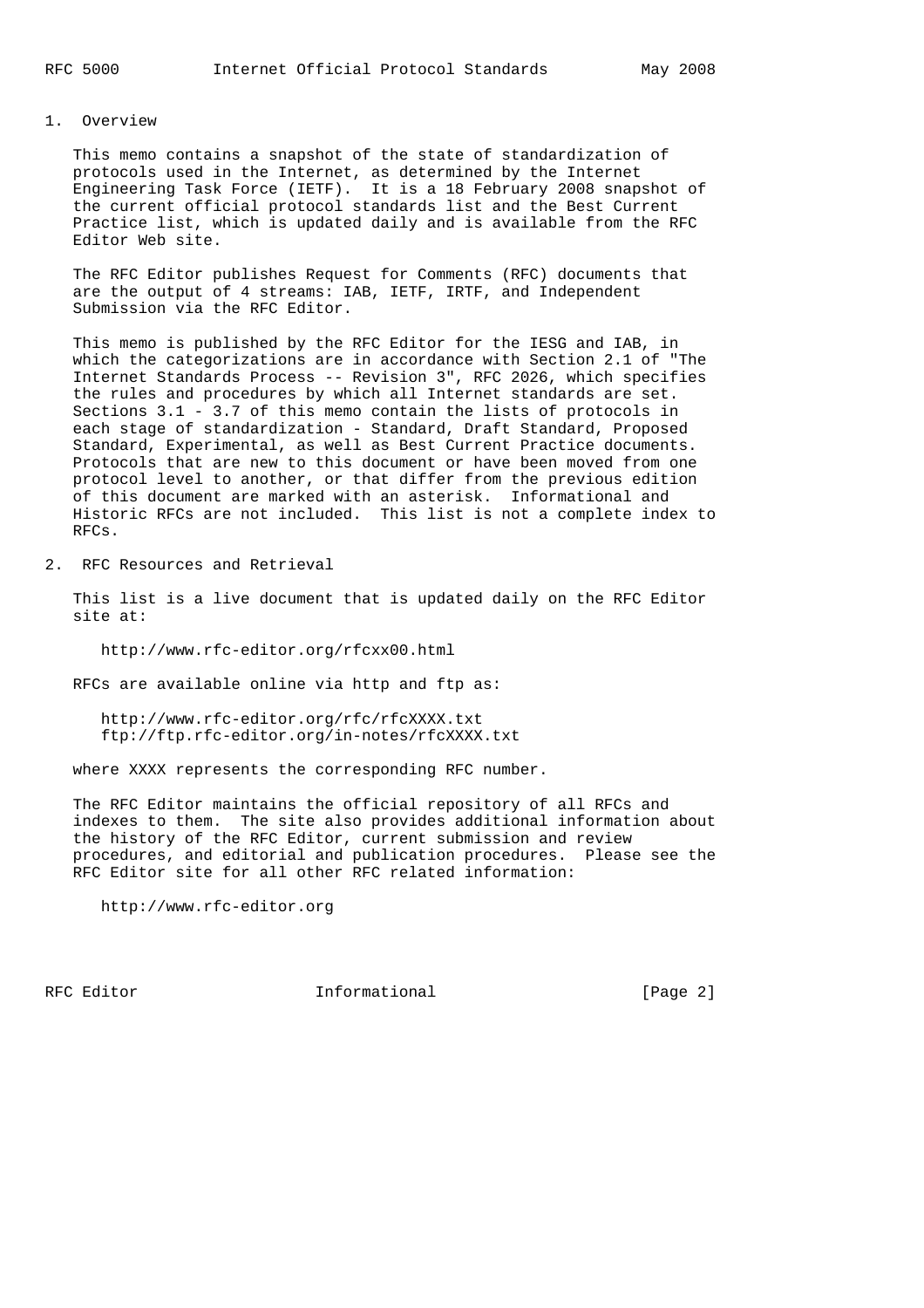# 3. Current Technical Specifications

3.1. Standard Protocols Ordered by STD

 [Note: an asterisk at the end of a line indicates a change from the previous edition of this document.]

| Mnemonic        | Title                                                                                                                                |            | RFC# STD# |
|-----------------|--------------------------------------------------------------------------------------------------------------------------------------|------------|-----------|
| -------         | Internet Official Protocol Standards                                                                                                 | 5000*      | 1         |
| -------         | [Reserved for Assigned Numbers. See RFC 1700 and<br>RFC 3232.1                                                                       | <b>XXX</b> | 2         |
| -------         | Requirements for Internet Hosts - Communication<br>Layers                                                                            | 1122       | 3         |
| . <u>.</u> .    | Requirements for Internet Hosts - Application and<br>Support                                                                         | 1123       | 3         |
| . <u>.</u> .    | [Reserved for Router Requirements. See RFC 1812.]                                                                                    | <b>XXX</b> | 4         |
| ΙP              | Internet Protocol                                                                                                                    | 791        | 5         |
| ICMP            | Internet Control Message Protocol                                                                                                    | 792        | 5         |
| .               | Broadcasting Internet Datagrams                                                                                                      | 919        | 5         |
| --------        | Broadcasting Internet datagrams in the presence of<br>subnets                                                                        | 922        | 5         |
| . _ _ _ _ _ _ _ | Internet Standard Subnetting Procedure                                                                                               | 950        | 5         |
| IGMP            | Host extensions for IP multicasting                                                                                                  | 1112       | 5         |
| UDP             | User Datagram Protocol                                                                                                               | 768        | 6         |
| TCP             | Transmission Control Protocol                                                                                                        | 793        | 7         |
| TELNET          | Telnet Protocol Specification                                                                                                        | 854        | 8         |
| FTP             | File Transfer Protocol                                                                                                               | 959        | 9         |
|                 | ["Mail routing and the domain system". Was RFC 974<br>(STANDARD), Now HISTORIC.]                                                     | XXX        | 10        |
| SMTP            | ["Simple Mail Transfer Protocol". Was RFC 821<br>(STANDARD), Obsoleted by RFC 2821 (PROPOSED<br>STANDARD) ]                          | <b>XXX</b> | 10        |
|                 | ["SMTP Service Extensions". Was RFC 1869<br>(STANDARD), Obsoleted by RFC 2821 (PROPOSED<br>STANDARD) ]                               | XXX        | 10        |
| SMTP-SIZE       | SMTP Service Extension for Message Size Declaration 1870                                                                             |            | 10        |
| MAIL            | [ "STANDARD FOR THE FORMAT OF ARPA INTERNET TEXT<br>MESSAGES". Was RFC 822 (STANDARD), Obsoleted by<br>RFC 2822 (PROPOSED STANDARD)] | <b>XXX</b> | 11        |
|                 | [Reserved for Network Time Protocol (NTP). See RFC<br>1305.1                                                                         | <b>XXX</b> | 12        |
| DOMAIN          | Domain names - concepts and facilities                                                                                               | 1034       | 13        |
| DOMAIN          | Domain names - implementation and specification                                                                                      | 1035       | 13        |
|                 | [Was Mail Routing and the Domain System. Now<br>Historic.l                                                                           | XXX        | 14        |
|                 | [Was Simple Network Management Protocol. Now<br>Historic.l                                                                           | XXX        | 15        |

RFC Editor **Informational Informational** [Page 3]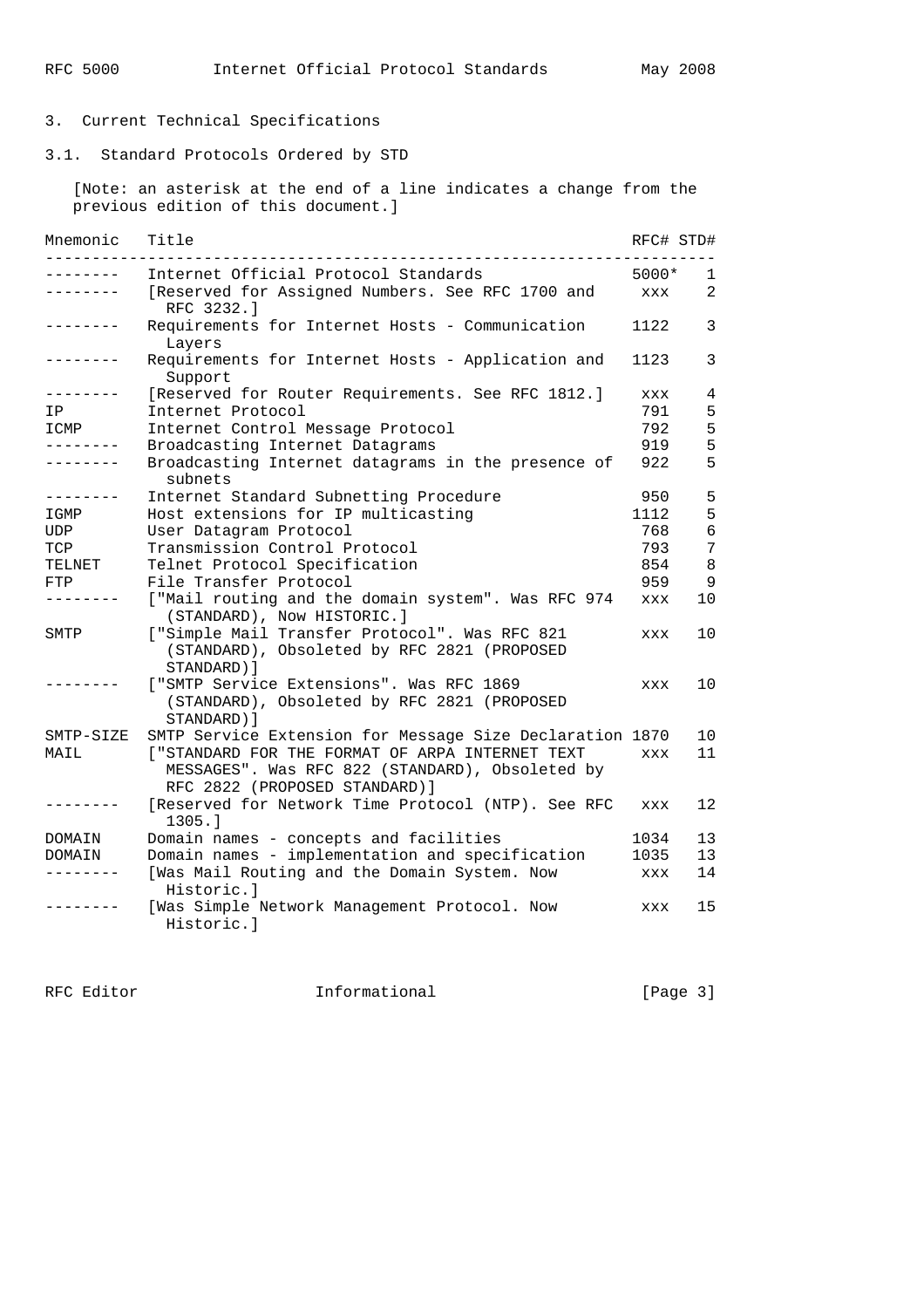| RFC 5000       | Internet Official Protocol Standards                                                    |          | May 2008 |
|----------------|-----------------------------------------------------------------------------------------|----------|----------|
|                |                                                                                         |          |          |
| SMI            | Structure and identification of management                                              | 1155     | 16       |
|                | information for TCP/IP-based internets                                                  |          |          |
|                | Concise-MI Concise MIB definitions                                                      | 1212     | 16       |
| MIB-II         | Management Information Base for Network Management<br>of TCP/IP-based internets: MIB-II | 1213     | 17       |
|                | [Was Exterior Gateway Protocol (RFC 904). Now<br>Historic.]                             | XXX      | 18       |
| <b>NETBIOS</b> | Protocol standard for a NetBIOS service on a<br>TCP/UDP transport: Concepts and methods | 1001     | 19       |
| NETBIOS        | Protocol standard for a NetBIOS service on a                                            | 1002     | 19       |
|                | TCP/UDP transport: Detailed specifications                                              |          |          |
| ECHO           | Echo Protocol                                                                           | 862      | 20       |
| DISCARD        | Discard Protocol                                                                        | 863      | 21       |
| CHARGEN        | Character Generator Protocol                                                            | 864      | 22       |
| <b>QUOTE</b>   | Quote of the Day Protocol                                                               | 865      | 23       |
| USERS          | Active users                                                                            | 866      | 24       |
| DAYTIME        | Daytime Protocol                                                                        | 867      | 25       |
| TIME           | Time Protocol                                                                           | 868      | 26       |
| TOPT-BIN       | Telnet Binary Transmission                                                              | 0        | 27       |
| TOPT-ECHO      | Telnet Echo Option                                                                      | 0        | 28       |
| TOPT-SUPP      | Telnet Suppress Go Ahead Option                                                         | 0        | 29       |
| --------       | Telnet Status Option                                                                    | 859      | 30       |
| TOPT-TIM       | Telnet Timing Mark Option                                                               | 0        | 31       |
|                | TOPT-EXTOP Telnet Extended Options: List Option                                         | $\Omega$ | 32       |
| TFTP           | The TFTP Protocol (Revision 2)                                                          | 1350     | 33       |
|                | [Was Routing Information Protocol (RIP). Replaced<br>by STD 56.]                        | XXX      | 34       |
| $TP-TCP$       | ISO Transport Service on top of the TCP Version: 3                                      | 1006     | 35       |
| IP-FDDI        | Transmission of IP and ARP over FDDI Networks                                           | 1390     | 36       |
| ARP            | Ethernet Address Resolution Protocol: Or                                                | 826      | 37       |
|                | Converting Network Protocol Addresses to 48.bit                                         |          |          |
|                | Ethernet Address for Transmission on Ethernet                                           |          |          |
|                | Hardware                                                                                |          |          |
| RARP           | A Reverse Address Resolution Protocol                                                   | 903      | 38<br>39 |
| IP-ARPA        | [Was BBN Report 1822 (IMP/Host Interface).<br>Now<br>Historic.l                         | XXX      |          |
| $IP-WB$        | Host Access Protocol specification                                                      | 907      | 40       |
| $IP-E$         | A Standard for the Transmission of IP Datagrams                                         | 894      | 41       |
|                | over Ethernet Networks                                                                  |          |          |
| $IP-EE$        | Standard for the transmission of IP datagrams over<br>experimental Ethernet networks    | 895      | 42       |
| IP-IEEE        | Standard for the transmission of IP datagrams over                                      | 1042     | 43       |
|                | IEEE 802 networks                                                                       |          |          |
| $IP-DC$        | DCN Local-Network Protocols                                                             | 891      | 44       |
| $IP-HC$        | Internet Protocol on Network System's<br>HYPERchannel: Protocol Specification           | 1044     | 45       |
| $IP-ARC$       | Transmitting IP traffic over ARCNET networks                                            | 1201     | 46       |

RFC Editor **Informational Informational** [Page 4]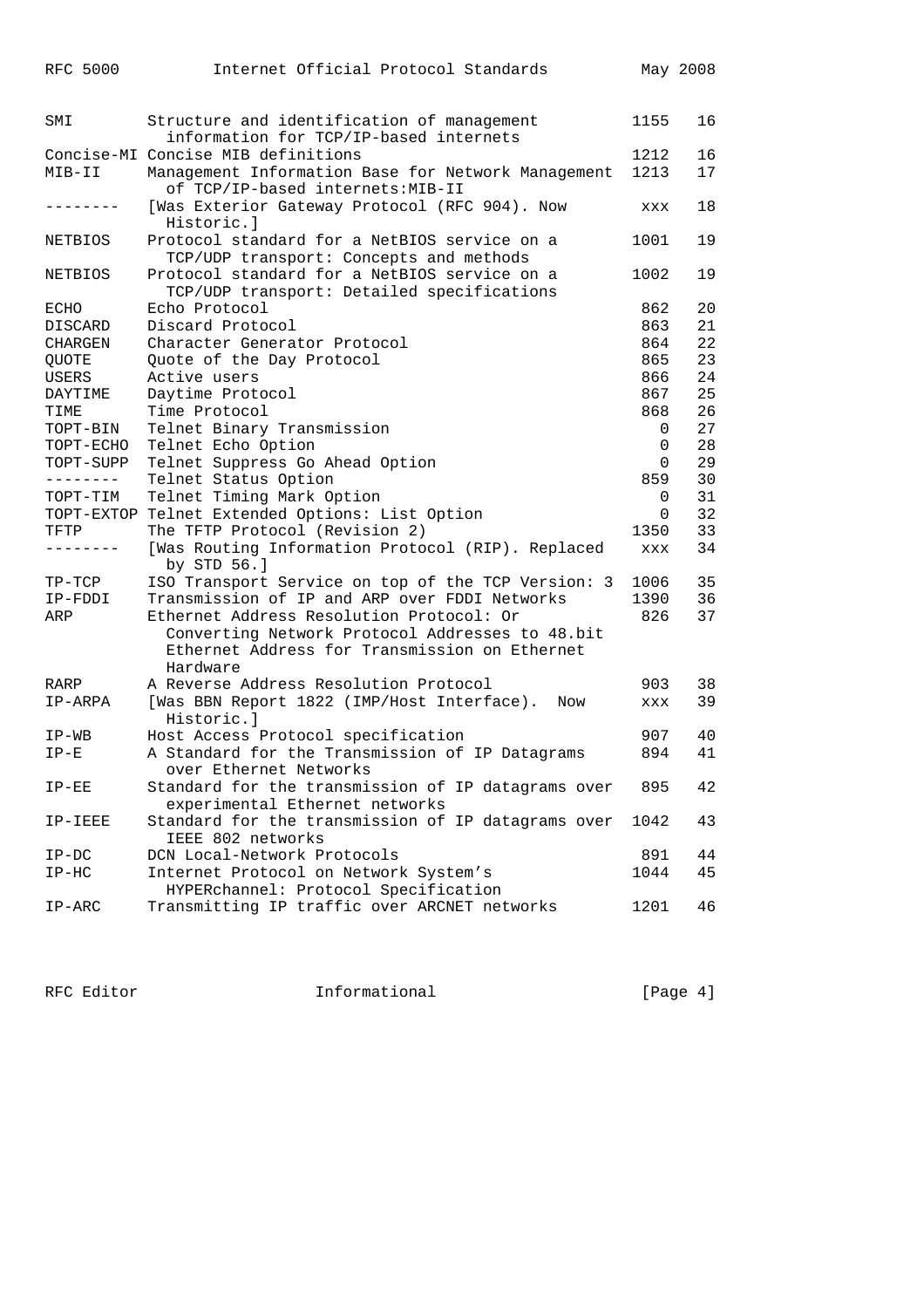| IP-SLIP           | Nonstandard for transmission of IP datagrams over<br>serial lines: SLIP                                        | 1055       | 47 |
|-------------------|----------------------------------------------------------------------------------------------------------------|------------|----|
|                   | IP-NETBIOS Standard for the transmission of IP datagrams over<br>NetBIOS networks                              | 1088       | 48 |
| IP-IPX            | Standard for the transmission of 802.2 packets<br>over IPX networks                                            | 1132       | 49 |
| ---------         | [Reserved for Definitions of Managed Objects for<br>the Ethernet-like Interface Types. See RFC 3638.]          | <b>XXX</b> | 50 |
| PPP               | The Point-to-Point Protocol (PPP)                                                                              | 1661       | 51 |
| PPP-HDLC          | PPP in HDLC-like Framing                                                                                       | 1662       | 51 |
| IP-SMDS           | The Transmission of IP Datagrams over the SMDS<br>Service                                                      | 1209       | 52 |
| POP3              | Post Office Protocol - Version 3                                                                               | 1939       | 53 |
| OSPF2             | OSPF Version 2                                                                                                 | 2328       | 54 |
| $IP-FR$           | Multiprotocol Interconnect over Frame Relay                                                                    | 2427       | 55 |
| RIP2              | RIP Version 2                                                                                                  | 2453       | 56 |
| RIP2-APP          | RIP Version 2 Protocol Applicability Statement                                                                 | 1722       | 57 |
| SMI <sub>v2</sub> | Structure of Management Information Version 2<br>(SMIV2)                                                       | 2578       | 58 |
| CONV-MIB          | Textual Conventions for SMIv2                                                                                  | 2579       | 58 |
| CONF-MIB          | Conformance Statements for SMIv2                                                                               | 2580       | 58 |
| RMON-MIB          | Remote Network Monitoring Management Information<br>Base                                                       | 2819       | 59 |
| SMTP-Pipe         | SMTP Service Extension for Command Pipelining                                                                  | 2920       | 60 |
| ONE-PASS          | A One-Time Password System                                                                                     | 2289       | 61 |
| ARCH-SNMP         | An Architecture for Describing Simple Network<br>Management Protocol (SNMP) Management Frameworks              | 3411       | 62 |
| MPD-SNMP          | Message Processing and Dispatching for the Simple<br>Network Management Protocol (SNMP)                        | 3412       | 62 |
| SNMP-APP          | Simple Network Management Protocol (SNMP)<br>Applications                                                      | 3413       | 62 |
|                   | USM-SNMPV3 User-based Security Model (USM) for version 3 of<br>the Simple Network Management Protocol (SNMPv3) | 3414       | 62 |
| VACM-SNMP         | View-based Access Control Model (VACM) for the<br>Simple Network Management Protocol (SNMP)                    | 3415       | 62 |
| OPS-MIB           | Version 2 of the Protocol Operations for the<br>Simple Network Management Protocol (SNMP)                      | 3416       | 62 |
| TRANS-MIB         | Transport Mappings for the Simple Network<br>Management Protocol (SNMP)                                        | 3417       | 62 |
|                   | SNMPv2-MIB Management Information Base (MIB) for the Simple<br>Network Management Protocol (SNMP)              | 3418       | 62 |
| UTF-8             | UTF-8, a transformation format of ISO 10646                                                                    | 3629       | 63 |
| RTP               | RTP: A Transport Protocol for Real-Time<br>Applications                                                        | 3550       | 64 |
| RTP-AV            | RTP Profile for Audio and Video Conferences with<br>Minimal Control                                            | 3551       | 65 |
|                   | Uniform Resource Identifier (URI): Generic Syntax                                                              | 3986*      | 66 |

RFC 5000 Internet Official Protocol Standards May 2008

RFC Editor **Informational Informational** [Page 5]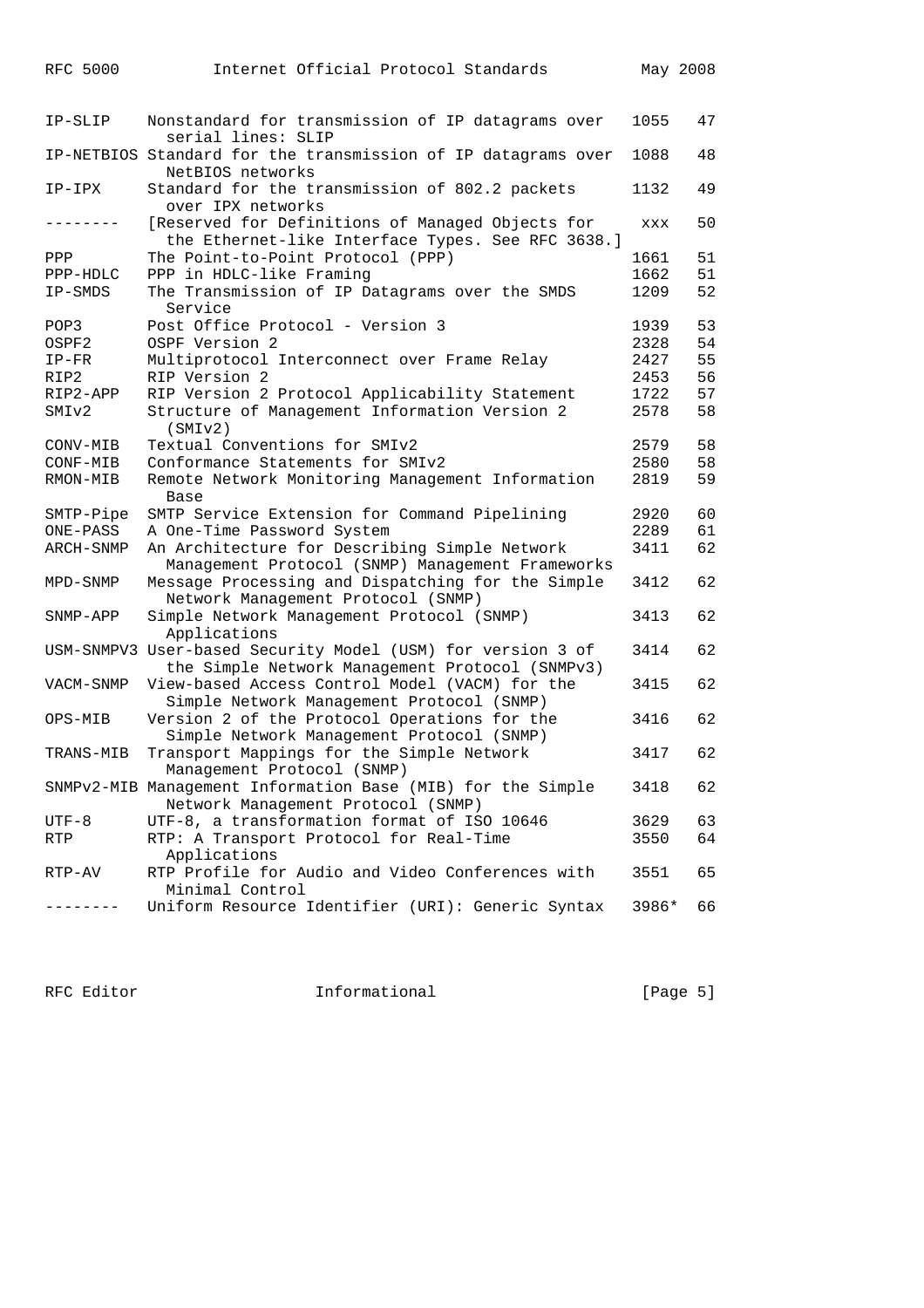| XDR<br>ABNF        | XDR: External Data Representation Standard<br>Augmented BNF for Syntax Specifications: ABNF                    | 4506*<br>5234* | 67<br>68  |
|--------------------|----------------------------------------------------------------------------------------------------------------|----------------|-----------|
| 3.2.               | Standard Protocols Ordered by RFC                                                                              |                |           |
|                    | [Note: an asterisk at the end of a line indicates a change from the<br>previous edition of this document.]     |                |           |
| Mnemonic<br>------ | Title                                                                                                          |                | STD# RFC# |
| ABNF               | Augmented BNF for Syntax Specifications: ABNF                                                                  |                | 68 5234*  |
| ---------          | Internet Official Protocol Standards                                                                           |                | $1 5000*$ |
| XDR                | XDR: External Data Representation Standard                                                                     |                | 67 4506*  |
| ---------          | Uniform Resource Identifier (URI): Generic Syntax                                                              |                | 66 3986*  |
| UTF-8              | UTF-8, a transformation format of ISO 10646                                                                    |                | 63 3629   |
| RTP-AV             | RTP Profile for Audio and Video Conferences with<br>Minimal Control                                            |                | 65 3551   |
| <b>RTP</b>         | RTP: A Transport Protocol for Real-Time<br>Applications                                                        |                | 64 3550   |
|                    | SNMPv2-MIB Management Information Base (MIB) for the Simple<br>Network Management Protocol (SNMP)              |                | 62 3418   |
| TRANS-MIB          | Transport Mappings for the Simple Network<br>Management Protocol (SNMP)                                        |                | 62 3417   |
| OPS-MIB            | Version 2 of the Protocol Operations for the<br>Simple Network Management Protocol (SNMP)                      |                | 62 3416   |
| VACM-SNMP          | View-based Access Control Model (VACM) for the<br>Simple Network Management Protocol (SNMP)                    |                | 62 3415   |
|                    | USM-SNMPV3 User-based Security Model (USM) for version 3 of<br>the Simple Network Management Protocol (SNMPv3) |                | 62 3414   |
| SNMP-APP           | Simple Network Management Protocol (SNMP)<br>Applications                                                      |                | 62 3413   |
| MPD-SNMP           | Message Processing and Dispatching for the<br>Simple Network Management Protocol (SNMP)                        |                | 62 3412   |
| ARCH-SNMP          | An Architecture for Describing Simple Network<br>Management Protocol (SNMP) Management Frameworks              |                | 62 3411   |
| SMTP-Pipe          | SMTP Service Extension for Command Pipelining                                                                  |                | 60 2920   |
| RMON-MIB           | Remote Network Monitoring Management Information<br>Base                                                       |                | 59 2819   |
| CONF-MIB           | Conformance Statements for SMIv2                                                                               |                | 58 2580   |
| CONV-MIB           | Textual Conventions for SMIv2                                                                                  |                | 58 2579   |
| SMIv2              | Structure of Management Information Version 2<br>(SMIv2)                                                       |                | 58 2578   |
| RIP2               | RIP Version 2                                                                                                  |                | 56 2453   |
| $IP-FR$            | Multiprotocol Interconnect over Frame Relay                                                                    |                | 55 2427   |
| OSPF2              | OSPF Version 2                                                                                                 |                | 54 2328   |
| ONE-PASS           | A One-Time Password System                                                                                     |                | 61 2289   |
| POP3               | Post Office Protocol - Version 3                                                                               |                | 53 1939   |

RFC 5000 Internet Official Protocol Standards May 2008

RFC Editor **Informational** 11 (Page 6)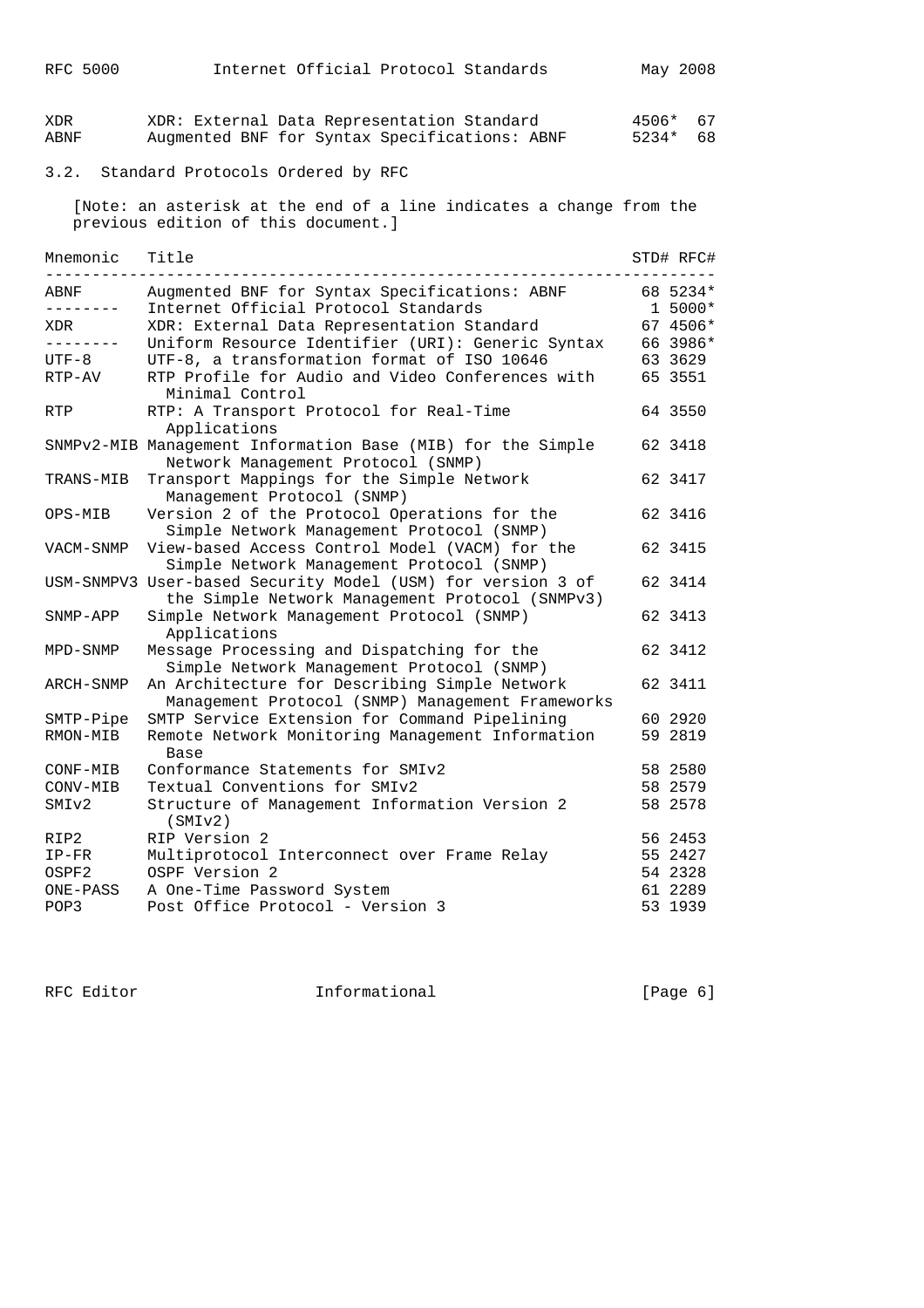| <b>RFC 5000</b> | Internet Official Protocol Standards                                                       |    | May 2008 |
|-----------------|--------------------------------------------------------------------------------------------|----|----------|
| SMTP-SIZE       | SMTP Service Extension for Message Size<br>Declaration                                     |    | 10 1870  |
| RIP2-APP        | RIP Version 2 Protocol Applicability Statement                                             |    | 57 1722  |
| PPP-HDLC        | PPP in HDLC-like Framing                                                                   |    | 51 1662  |
| PPP             | The Point-to-Point Protocol (PPP)                                                          |    | 51 1661  |
| IP-FDDI         | Transmission of IP and ARP over FDDI Networks                                              |    | 36 1390  |
| TFTP            | The TFTP Protocol (Revision 2)                                                             |    | 33 1350  |
| MIB-II          | Management Information Base for Network                                                    |    | 17 1213  |
|                 | Management of TCP/IP-based internets: MIB-II                                               |    |          |
|                 | Concise-MI Concise MIB definitions                                                         |    | 16 1212  |
| IP-SMDS         | The Transmission of IP Datagrams over the SMDS<br>Service                                  |    | 52 1209  |
| $IP-ARC$        | Transmitting IP traffic over ARCNET networks                                               |    | 46 1201  |
| SMI             | Structure and identification of management                                                 |    | 16 1155  |
|                 | information for TCP/IP-based internets                                                     |    |          |
| IP-IPX          | Standard for the transmission of 802.2 packets<br>over IPX networks                        |    | 49 1132  |
| $- - - - - - -$ | Requirements for Internet Hosts - Application<br>and Support                               |    | 3 1123   |
|                 | Requirements for Internet Hosts - Communication<br>Layers                                  |    | 3 1122   |
| IGMP            | Host extensions for IP multicasting                                                        |    | 5 1112   |
|                 | IP-NETBIOS Standard for the transmission of IP datagrams<br>over NetBIOS networks          |    | 48 1088  |
| IP-SLIP         | Nonstandard for transmission of IP datagrams                                               |    | 47 1055  |
|                 | over serial lines: SLIP                                                                    |    |          |
| $IP-HC$         | Internet Protocol on Network System's                                                      |    | 45 1044  |
|                 | HYPERchannel: Protocol Specification                                                       |    |          |
| IP-IEEE         | Standard for the transmission of IP datagrams<br>over IEEE 802 networks                    |    | 43 1042  |
| DOMAIN          | Domain names - implementation and specification                                            |    | 13 1035  |
| DOMAIN          | Domain names - concepts and facilities                                                     |    | 13 1034  |
| $TP-TCP$        | ISO Transport Service on top of the TCP Version:<br>3                                      |    | 35 1006  |
| NETBIOS         | Protocol standard for a NetBIOS service on a<br>TCP/UDP transport: Detailed specifications |    | 19 1002  |
| <b>NETBIOS</b>  | Protocol standard for a NetBIOS service on a<br>TCP/UDP transport: Concepts and methods    |    | 19 1001  |
| FTP             | File Transfer Protocol                                                                     | 9  | 959      |
|                 | Internet Standard Subnetting Procedure                                                     | 5  | 950      |
|                 | Broadcasting Internet datagrams in the presence<br>of subnets                              | 5  | 922      |
|                 | Broadcasting Internet Datagrams                                                            | 5  | 919      |
|                 | Host Access Protocol specification                                                         | 40 | 907      |
| IP-WB           | A Reverse Address Resolution Protocol                                                      | 38 | 903      |
| RARP<br>$IP-EE$ | Standard for the transmission of IP datagrams                                              | 42 | 895      |
|                 | over experimental Ethernet networks                                                        |    |          |

RFC Editor **Informational** [Page 7]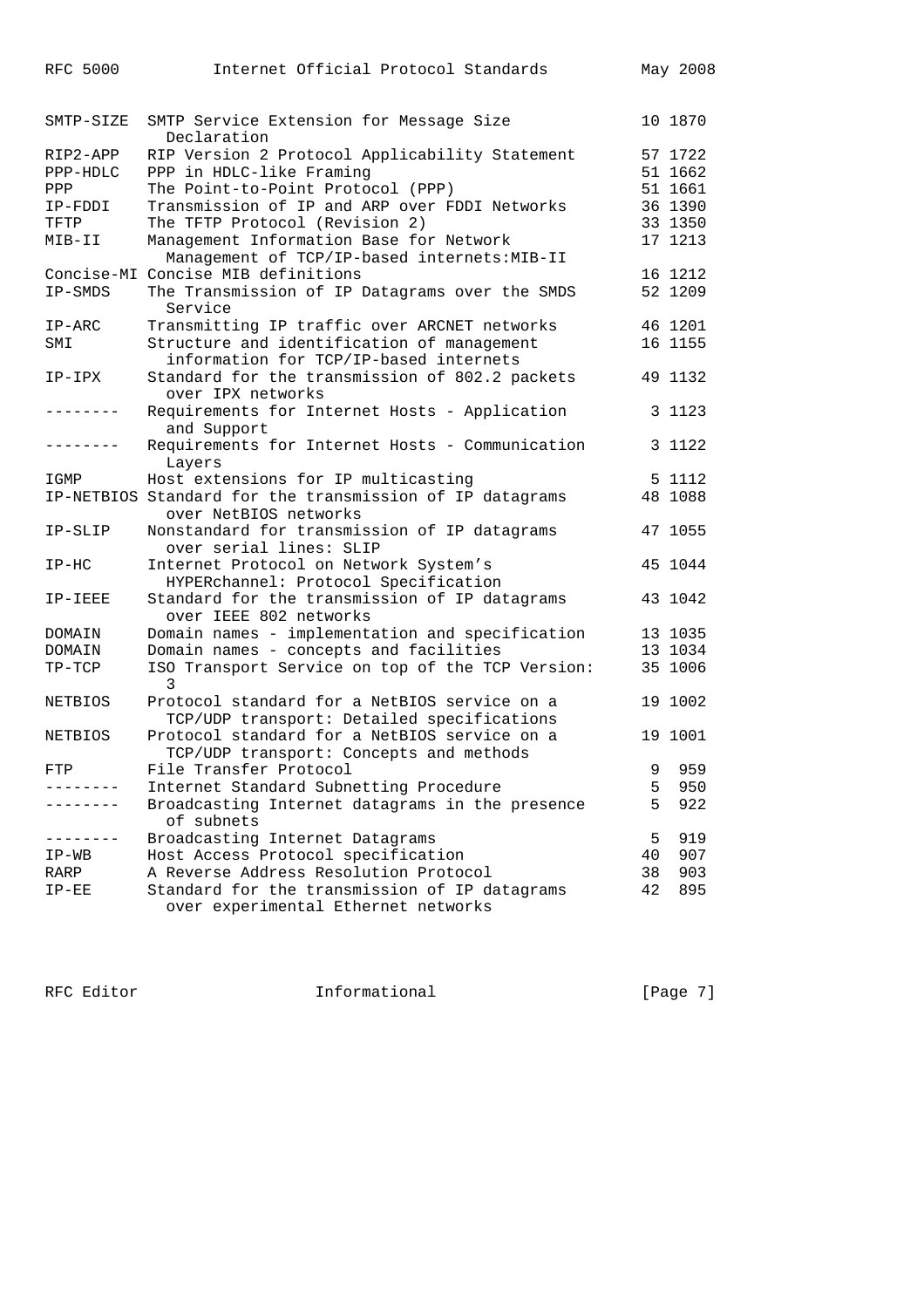| $IP-E$         | A Standard for the Transmission of IP Datagrams<br>over Ethernet Networks | 41 | 894 |
|----------------|---------------------------------------------------------------------------|----|-----|
| $IP-DC$        | DCN Local-Network Protocols                                               | 44 | 891 |
| TIME           | Time Protocol                                                             | 26 | 868 |
| DAYTIME        | Daytime Protocol                                                          | 25 | 867 |
| USERS          | Active users                                                              | 24 | 866 |
| <b>OUOTE</b>   | Quote of the Day Protocol                                                 | 23 | 865 |
| CHARGEN        | Character Generator Protocol                                              | 22 | 864 |
| <b>DISCARD</b> | Discard Protocol                                                          | 21 | 863 |
| ECHO           | Echo Protocol                                                             | 20 | 862 |
|                | Telnet Status Option                                                      | 30 | 859 |
| TELNET         | Telnet Protocol Specification                                             | 8  | 854 |
| ARP            | Ethernet Address Resolution Protocol: Or                                  | 37 | 826 |
|                | Converting Network Protocol Addresses to 48.bit                           |    |     |
|                | Ethernet Address for Transmission on Ethernet                             |    |     |
|                | Hardware                                                                  |    |     |
| TCP            | Transmission Control Protocol                                             | 7  | 793 |
| ICMP           | Internet Control Message Protocol                                         | 5  | 792 |
| IP             | Internet Protocol                                                         | 5  | 791 |
| <b>UDP</b>     | User Datagram Protocol                                                    | 6  | 768 |

# 3.3. Draft Standard Protocols

 [Note: an asterisk at the end of a line indicates a change from the previous edition of this document.]

| Mnemonic Title |                                                                          | RFC#    |
|----------------|--------------------------------------------------------------------------|---------|
|                | IPv6-PPP IP Version 6 over PPP                                           | $5072*$ |
|                | Autonomous System Confederations for BGP                                 | $5065*$ |
| --------       | LDP Specification                                                        | $5036*$ |
|                | Privacy Extensions for Stateless Address<br>Autoconfiguration in IPv6    | $4941*$ |
|                | Extensible Provisioning Protocol (EPP) Transport<br>Over TCP             | $4934*$ |
|                | Extensible Provisioning Protocol (EPP) Contact<br>Mapping                | $4933*$ |
| --------       | Extensible Provisioning Protocol (EPP) Host Mapping                      | $4932*$ |
|                | Extensible Provisioning Protocol (EPP) Domain Name<br>Mapping            | $4931*$ |
|                | Extensible Provisioning Protocol (EPP)                                   | $4930*$ |
| IPV6-AUTO      | IPv6 Stateless Address Autoconfiguration                                 | $4862*$ |
| IPV6-ND        | Neighbor Discovery for IP version 6 (IPv6)                               | $4861*$ |
| MEXT-BGP4      | Multiprotocol Extensions for BGP-4                                       | $4760*$ |
| RMON-MIB       | Remote Network Monitoring Management Information<br>Base Version 2       | $4502*$ |
| BGP-RR         | BGP Route Reflection: An Alternative to Full Mesh<br>Internal BGP (IBGP) | $4456*$ |

RFC Editor **Informational Informational** [Page 8]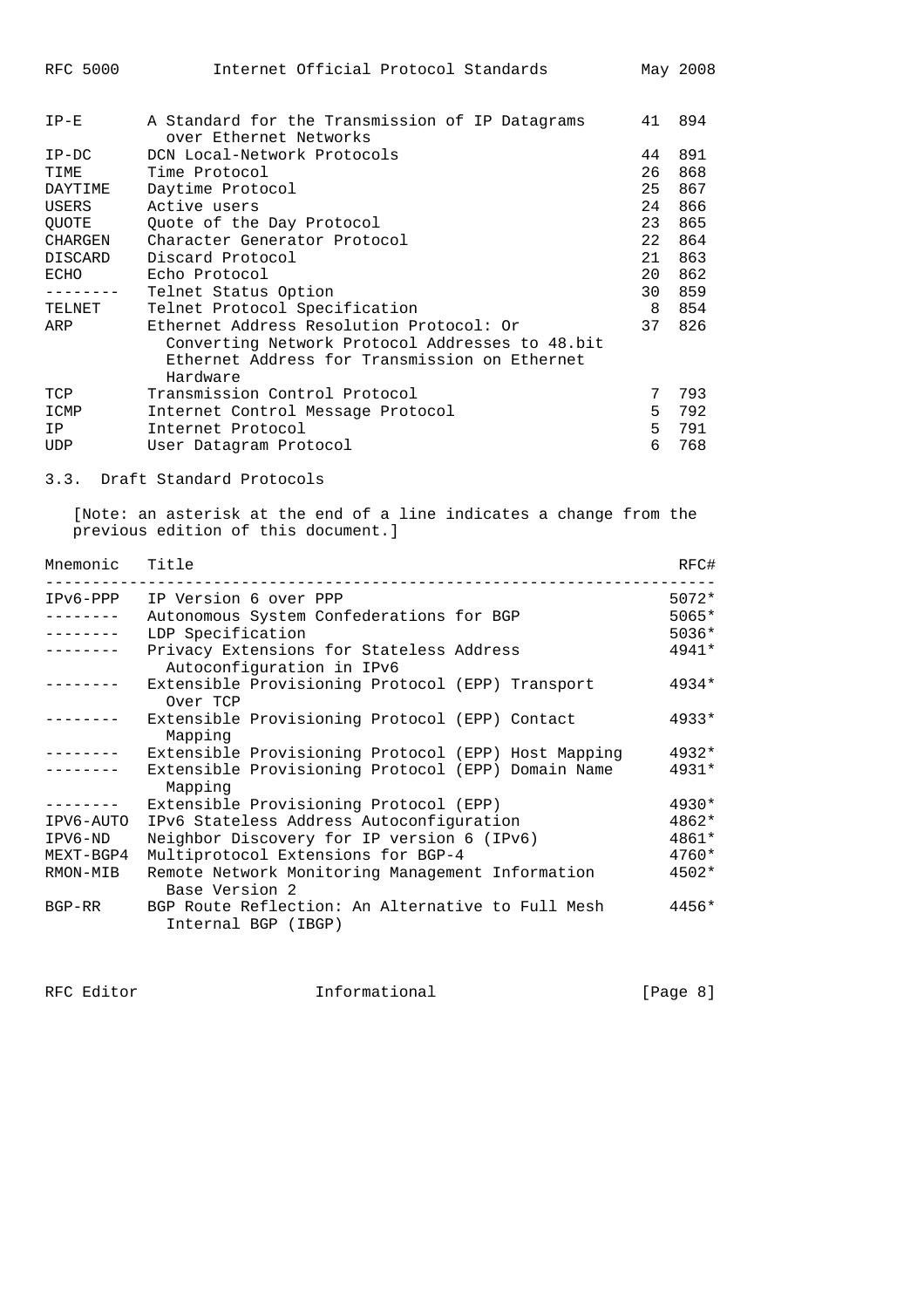|               | Internet Control Message Protocol (ICMPv6) for the<br>Internet Protocol Version 6 (IPv6) Specification | 4443*   |
|---------------|--------------------------------------------------------------------------------------------------------|---------|
| --------      | Message Submission for Mail                                                                            | 4409*   |
| --------      | IP Version 6 Addressing Architecture                                                                   | 4291*   |
| $BGP-4$       | A Border Gateway Protocol 4 (BGP-4)                                                                    | $4271*$ |
| SMFAX-IM      | A Simple Mode of Facsimile Using Internet Mail                                                         | 3965*   |
| FFIF          | Tag Image File Format Fax eXtended (TIFF-FX) -                                                         | 3950*   |
|               | image/tiff-fx MIME Sub-type Registration                                                               |         |
| FFIF          | File Format for Internet Fax                                                                           | $3949*$ |
| NICNAME       | WHOIS Protocol Specification                                                                           | 3912*   |
| $CONT-DUR$    | Content Duration MIME Header Definition                                                                | 3803    |
|               | MIME-ADPCM Toll Quality Voice - 32 kbit/s Adaptive Differential                                        | 3802    |
|               | Pulse Code Modulation (ADPCM) MIME Sub-type                                                            |         |
|               | Registration                                                                                           |         |
| MIME-VP2      | Voice Profile for Internet Mail - version 2 (VPIMv2)                                                   | 3801    |
| EMF-MDN       | Message Disposition Notification                                                                       | 3798    |
| VRRP          | Virtual Router Redundancy Protocol (VRRP)                                                              | 3768    |
| $\frac{1}{2}$ | DNS Extensions to Support IP Version 6                                                                 | 3596    |
| .             | Textual Conventions for MIB Modules Using                                                              | 3593    |
|               | Performance History Based on 15 Minute Intervals                                                       |         |
|               | Definitions of Managed Objects for the Synchronous                                                     | 3592    |
|               | Optical Network/Synchronous Digital Hierarchy                                                          |         |
|               | (SONET/SDH) Interface Type                                                                             |         |
| DSN           | An Extensible Message Format for Delivery Status                                                       | 3464    |
|               | Notifications                                                                                          |         |
| EMS-CODE      | Enhanced Mail System Status Codes                                                                      | 3463    |
| MIME-RPT      | The Multipart/Report Content Type for the Reporting                                                    | 3462    |
|               | of Mail System Administrative Messages                                                                 |         |
| SMTP-DSN      | Simple Mail Transfer Protocol (SMTP) Service                                                           | 3461    |
|               | Extension for Delivery Status Notifications (DSNs)                                                     |         |
|               | Capabilities Advertisement with BGP-4                                                                  | 3392    |
| TIFF          | Tag Image File Format (TIFF) - image/tiff MIME                                                         | 3302    |
|               | Sub-type Registration                                                                                  |         |
|               | Content Language Headers                                                                               | 3282    |
|               | (Extensible Markup Language) XML-Signature Syntax                                                      | 3275    |
|               | and Processing                                                                                         |         |
| MINFAX-IM     | Minimal FAX address format in Internet Mail                                                            | 3192    |
| MIN-PSTN      | Minimal GSTN address format in Internet Mail                                                           | 3191    |
| RMON-MIB      | Remote Network Monitoring MIB Protocol Identifier                                                      | 2895    |
|               | Reference                                                                                              |         |
| RADIUS        | Remote Authentication Dial In User Service (RADIUS)                                                    | 2865    |
|               | INTERGRMIB The Interfaces Group MIB                                                                    | 2863    |
|               | Host Resources MIB                                                                                     | 2790    |
| SNMP          | Definitions of Managed Objects for Extensible SNMP                                                     | 2742    |
|               | Agents                                                                                                 |         |
|               | Agent Extensibility (AgentX) Protocol Version 1                                                        | 2741    |
|               | HTTP Authentication: Basic and Digest Access                                                           | 2617    |
|               | Authentication                                                                                         |         |

RFC Editor **Informational Informational** [Page 9]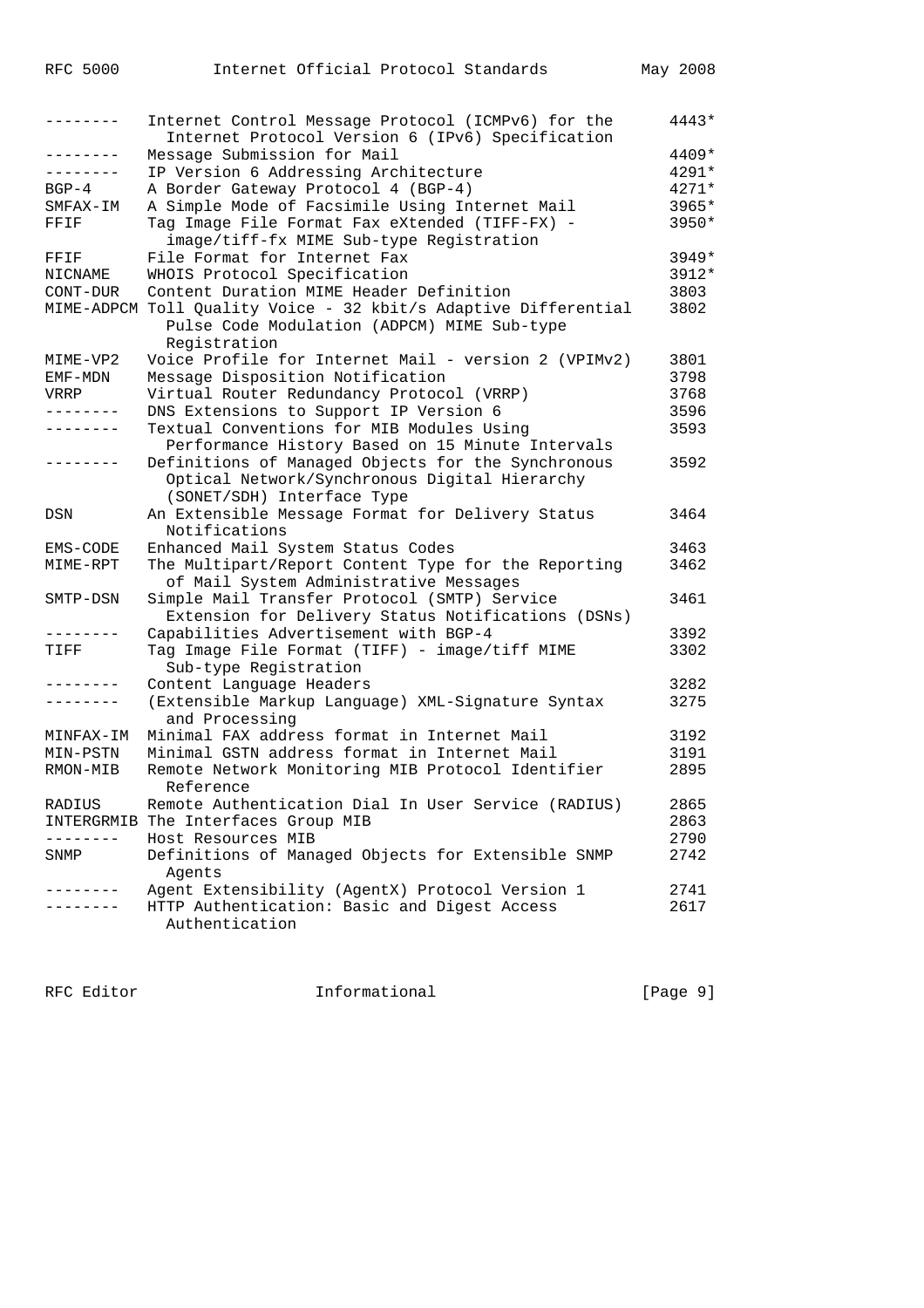| Remote Network Monitoring MIB Extensions for<br>2613<br>. – – – – – – –<br>Switched Networks Version 1.0<br>2460<br>Internet Protocol, Version 6 (IPv6) Specification<br>IPV6<br>Inverse Address Resolution Protocol<br>2390<br>IARP<br>2355<br><b>TN3270E</b><br>TN3270 Enhancements<br>TFTP Timeout Interval and Transfer Size Options<br>2349<br>TFTP-Opt<br>TFTP-Blk<br>TFTP Blocksize Option<br>2348<br>2347<br>TFTP-Ext<br>TFTP Option Extension<br>DHCP-BOOTP DHCP Options and BOOTP Vendor Extensions<br>2132<br>Dynamic Host Configuration Protocol<br>2131<br>DHCP<br>Management Information Base for Frame Relay DTEs<br>2115<br>FRAME-MIB<br>Using SMIv2<br>IP over HIPPI<br>2067<br>IP-HIPPI<br>Multipurpose Internet Mail Extensions (MIME) Part<br>2049<br>MIME-CONF<br>Five: Conformance Criteria and Examples<br>MIME (Multipurpose Internet Mail Extensions) Part<br>2047<br>MIME-MSG<br>Three: Message Header Extensions for Non-ASCII Text<br>MIME-MEDIA Multipurpose Internet Mail Extensions (MIME) Part<br>2046<br>Two: Media Types<br>Multipurpose Internet Mail Extensions (MIME) Part<br>2045<br>MIME<br>One: Format of Internet Message Bodies<br>PPP Challenge Handshake Authentication Protocol<br>1994<br>PPP-CHAP<br>(CHAP)<br>The PPP Multilink Protocol (MP)<br>1990<br>$PPP-MP$<br>PPP Link Quality Monitoring<br>1989<br>PPP-LINK<br>MTU-IPV6<br>Path MTU Discovery for IP version 6<br>1981<br>The Content-MD5 Header Field<br>1864<br>CON-MD5<br>$BGP-4-APP$<br>Application of the Border Gateway Protocol in the<br>1772<br>Internet<br>The PPP DECnet Phase IV Control Protocol (DNCP)<br>1762<br>PPP-DNCP<br>IEEE 802.5 MIB using SMIv2<br>1748<br>802.5-MIB<br>RIP2-MIB<br>RIP Version 2 MIB Extension<br>1724<br>Definitions of Managed Objects for SMDS Interfaces<br>1694<br>SIP-MIB<br>using SMIv2<br>1660<br>Definitions of Managed Objects for<br>Parallel-printer-like Hardware Devices using SMIv2<br>Definitions of Managed Objects for RS-232-like<br>1659<br>Hardware Devices using SMIv2<br>Definitions of Managed Objects for Character Stream<br>1658<br>--------<br>Devices using SMIv2<br>SMTP Service Extension for 8bit-MIMEtransport<br>1652<br>------- | HTTP     | Hypertext Transfer Protocol -- HTTP/1.1            | 2616 |
|---------------------------------------------------------------------------------------------------------------------------------------------------------------------------------------------------------------------------------------------------------------------------------------------------------------------------------------------------------------------------------------------------------------------------------------------------------------------------------------------------------------------------------------------------------------------------------------------------------------------------------------------------------------------------------------------------------------------------------------------------------------------------------------------------------------------------------------------------------------------------------------------------------------------------------------------------------------------------------------------------------------------------------------------------------------------------------------------------------------------------------------------------------------------------------------------------------------------------------------------------------------------------------------------------------------------------------------------------------------------------------------------------------------------------------------------------------------------------------------------------------------------------------------------------------------------------------------------------------------------------------------------------------------------------------------------------------------------------------------------------------------------------------------------------------------------------------------------------------------------------------------------------------------------------------------------------------------------------------------------------------------------------------------------------------------------------------------------------------------------------------------------------------------------------------------------------------------------|----------|----------------------------------------------------|------|
|                                                                                                                                                                                                                                                                                                                                                                                                                                                                                                                                                                                                                                                                                                                                                                                                                                                                                                                                                                                                                                                                                                                                                                                                                                                                                                                                                                                                                                                                                                                                                                                                                                                                                                                                                                                                                                                                                                                                                                                                                                                                                                                                                                                                                     |          |                                                    |      |
|                                                                                                                                                                                                                                                                                                                                                                                                                                                                                                                                                                                                                                                                                                                                                                                                                                                                                                                                                                                                                                                                                                                                                                                                                                                                                                                                                                                                                                                                                                                                                                                                                                                                                                                                                                                                                                                                                                                                                                                                                                                                                                                                                                                                                     |          |                                                    |      |
|                                                                                                                                                                                                                                                                                                                                                                                                                                                                                                                                                                                                                                                                                                                                                                                                                                                                                                                                                                                                                                                                                                                                                                                                                                                                                                                                                                                                                                                                                                                                                                                                                                                                                                                                                                                                                                                                                                                                                                                                                                                                                                                                                                                                                     |          |                                                    |      |
|                                                                                                                                                                                                                                                                                                                                                                                                                                                                                                                                                                                                                                                                                                                                                                                                                                                                                                                                                                                                                                                                                                                                                                                                                                                                                                                                                                                                                                                                                                                                                                                                                                                                                                                                                                                                                                                                                                                                                                                                                                                                                                                                                                                                                     |          |                                                    |      |
|                                                                                                                                                                                                                                                                                                                                                                                                                                                                                                                                                                                                                                                                                                                                                                                                                                                                                                                                                                                                                                                                                                                                                                                                                                                                                                                                                                                                                                                                                                                                                                                                                                                                                                                                                                                                                                                                                                                                                                                                                                                                                                                                                                                                                     |          |                                                    |      |
|                                                                                                                                                                                                                                                                                                                                                                                                                                                                                                                                                                                                                                                                                                                                                                                                                                                                                                                                                                                                                                                                                                                                                                                                                                                                                                                                                                                                                                                                                                                                                                                                                                                                                                                                                                                                                                                                                                                                                                                                                                                                                                                                                                                                                     |          |                                                    |      |
|                                                                                                                                                                                                                                                                                                                                                                                                                                                                                                                                                                                                                                                                                                                                                                                                                                                                                                                                                                                                                                                                                                                                                                                                                                                                                                                                                                                                                                                                                                                                                                                                                                                                                                                                                                                                                                                                                                                                                                                                                                                                                                                                                                                                                     |          |                                                    |      |
|                                                                                                                                                                                                                                                                                                                                                                                                                                                                                                                                                                                                                                                                                                                                                                                                                                                                                                                                                                                                                                                                                                                                                                                                                                                                                                                                                                                                                                                                                                                                                                                                                                                                                                                                                                                                                                                                                                                                                                                                                                                                                                                                                                                                                     |          |                                                    |      |
|                                                                                                                                                                                                                                                                                                                                                                                                                                                                                                                                                                                                                                                                                                                                                                                                                                                                                                                                                                                                                                                                                                                                                                                                                                                                                                                                                                                                                                                                                                                                                                                                                                                                                                                                                                                                                                                                                                                                                                                                                                                                                                                                                                                                                     |          |                                                    |      |
|                                                                                                                                                                                                                                                                                                                                                                                                                                                                                                                                                                                                                                                                                                                                                                                                                                                                                                                                                                                                                                                                                                                                                                                                                                                                                                                                                                                                                                                                                                                                                                                                                                                                                                                                                                                                                                                                                                                                                                                                                                                                                                                                                                                                                     |          |                                                    |      |
|                                                                                                                                                                                                                                                                                                                                                                                                                                                                                                                                                                                                                                                                                                                                                                                                                                                                                                                                                                                                                                                                                                                                                                                                                                                                                                                                                                                                                                                                                                                                                                                                                                                                                                                                                                                                                                                                                                                                                                                                                                                                                                                                                                                                                     |          |                                                    |      |
|                                                                                                                                                                                                                                                                                                                                                                                                                                                                                                                                                                                                                                                                                                                                                                                                                                                                                                                                                                                                                                                                                                                                                                                                                                                                                                                                                                                                                                                                                                                                                                                                                                                                                                                                                                                                                                                                                                                                                                                                                                                                                                                                                                                                                     |          |                                                    |      |
|                                                                                                                                                                                                                                                                                                                                                                                                                                                                                                                                                                                                                                                                                                                                                                                                                                                                                                                                                                                                                                                                                                                                                                                                                                                                                                                                                                                                                                                                                                                                                                                                                                                                                                                                                                                                                                                                                                                                                                                                                                                                                                                                                                                                                     |          |                                                    |      |
|                                                                                                                                                                                                                                                                                                                                                                                                                                                                                                                                                                                                                                                                                                                                                                                                                                                                                                                                                                                                                                                                                                                                                                                                                                                                                                                                                                                                                                                                                                                                                                                                                                                                                                                                                                                                                                                                                                                                                                                                                                                                                                                                                                                                                     |          |                                                    |      |
|                                                                                                                                                                                                                                                                                                                                                                                                                                                                                                                                                                                                                                                                                                                                                                                                                                                                                                                                                                                                                                                                                                                                                                                                                                                                                                                                                                                                                                                                                                                                                                                                                                                                                                                                                                                                                                                                                                                                                                                                                                                                                                                                                                                                                     |          |                                                    |      |
|                                                                                                                                                                                                                                                                                                                                                                                                                                                                                                                                                                                                                                                                                                                                                                                                                                                                                                                                                                                                                                                                                                                                                                                                                                                                                                                                                                                                                                                                                                                                                                                                                                                                                                                                                                                                                                                                                                                                                                                                                                                                                                                                                                                                                     |          |                                                    |      |
|                                                                                                                                                                                                                                                                                                                                                                                                                                                                                                                                                                                                                                                                                                                                                                                                                                                                                                                                                                                                                                                                                                                                                                                                                                                                                                                                                                                                                                                                                                                                                                                                                                                                                                                                                                                                                                                                                                                                                                                                                                                                                                                                                                                                                     |          |                                                    |      |
|                                                                                                                                                                                                                                                                                                                                                                                                                                                                                                                                                                                                                                                                                                                                                                                                                                                                                                                                                                                                                                                                                                                                                                                                                                                                                                                                                                                                                                                                                                                                                                                                                                                                                                                                                                                                                                                                                                                                                                                                                                                                                                                                                                                                                     |          |                                                    |      |
|                                                                                                                                                                                                                                                                                                                                                                                                                                                                                                                                                                                                                                                                                                                                                                                                                                                                                                                                                                                                                                                                                                                                                                                                                                                                                                                                                                                                                                                                                                                                                                                                                                                                                                                                                                                                                                                                                                                                                                                                                                                                                                                                                                                                                     |          |                                                    |      |
|                                                                                                                                                                                                                                                                                                                                                                                                                                                                                                                                                                                                                                                                                                                                                                                                                                                                                                                                                                                                                                                                                                                                                                                                                                                                                                                                                                                                                                                                                                                                                                                                                                                                                                                                                                                                                                                                                                                                                                                                                                                                                                                                                                                                                     |          |                                                    |      |
|                                                                                                                                                                                                                                                                                                                                                                                                                                                                                                                                                                                                                                                                                                                                                                                                                                                                                                                                                                                                                                                                                                                                                                                                                                                                                                                                                                                                                                                                                                                                                                                                                                                                                                                                                                                                                                                                                                                                                                                                                                                                                                                                                                                                                     |          |                                                    |      |
|                                                                                                                                                                                                                                                                                                                                                                                                                                                                                                                                                                                                                                                                                                                                                                                                                                                                                                                                                                                                                                                                                                                                                                                                                                                                                                                                                                                                                                                                                                                                                                                                                                                                                                                                                                                                                                                                                                                                                                                                                                                                                                                                                                                                                     |          |                                                    |      |
|                                                                                                                                                                                                                                                                                                                                                                                                                                                                                                                                                                                                                                                                                                                                                                                                                                                                                                                                                                                                                                                                                                                                                                                                                                                                                                                                                                                                                                                                                                                                                                                                                                                                                                                                                                                                                                                                                                                                                                                                                                                                                                                                                                                                                     |          |                                                    |      |
|                                                                                                                                                                                                                                                                                                                                                                                                                                                                                                                                                                                                                                                                                                                                                                                                                                                                                                                                                                                                                                                                                                                                                                                                                                                                                                                                                                                                                                                                                                                                                                                                                                                                                                                                                                                                                                                                                                                                                                                                                                                                                                                                                                                                                     |          |                                                    |      |
|                                                                                                                                                                                                                                                                                                                                                                                                                                                                                                                                                                                                                                                                                                                                                                                                                                                                                                                                                                                                                                                                                                                                                                                                                                                                                                                                                                                                                                                                                                                                                                                                                                                                                                                                                                                                                                                                                                                                                                                                                                                                                                                                                                                                                     |          |                                                    |      |
|                                                                                                                                                                                                                                                                                                                                                                                                                                                                                                                                                                                                                                                                                                                                                                                                                                                                                                                                                                                                                                                                                                                                                                                                                                                                                                                                                                                                                                                                                                                                                                                                                                                                                                                                                                                                                                                                                                                                                                                                                                                                                                                                                                                                                     |          |                                                    |      |
|                                                                                                                                                                                                                                                                                                                                                                                                                                                                                                                                                                                                                                                                                                                                                                                                                                                                                                                                                                                                                                                                                                                                                                                                                                                                                                                                                                                                                                                                                                                                                                                                                                                                                                                                                                                                                                                                                                                                                                                                                                                                                                                                                                                                                     |          |                                                    |      |
|                                                                                                                                                                                                                                                                                                                                                                                                                                                                                                                                                                                                                                                                                                                                                                                                                                                                                                                                                                                                                                                                                                                                                                                                                                                                                                                                                                                                                                                                                                                                                                                                                                                                                                                                                                                                                                                                                                                                                                                                                                                                                                                                                                                                                     |          |                                                    |      |
|                                                                                                                                                                                                                                                                                                                                                                                                                                                                                                                                                                                                                                                                                                                                                                                                                                                                                                                                                                                                                                                                                                                                                                                                                                                                                                                                                                                                                                                                                                                                                                                                                                                                                                                                                                                                                                                                                                                                                                                                                                                                                                                                                                                                                     |          |                                                    |      |
|                                                                                                                                                                                                                                                                                                                                                                                                                                                                                                                                                                                                                                                                                                                                                                                                                                                                                                                                                                                                                                                                                                                                                                                                                                                                                                                                                                                                                                                                                                                                                                                                                                                                                                                                                                                                                                                                                                                                                                                                                                                                                                                                                                                                                     |          |                                                    |      |
|                                                                                                                                                                                                                                                                                                                                                                                                                                                                                                                                                                                                                                                                                                                                                                                                                                                                                                                                                                                                                                                                                                                                                                                                                                                                                                                                                                                                                                                                                                                                                                                                                                                                                                                                                                                                                                                                                                                                                                                                                                                                                                                                                                                                                     |          |                                                    |      |
|                                                                                                                                                                                                                                                                                                                                                                                                                                                                                                                                                                                                                                                                                                                                                                                                                                                                                                                                                                                                                                                                                                                                                                                                                                                                                                                                                                                                                                                                                                                                                                                                                                                                                                                                                                                                                                                                                                                                                                                                                                                                                                                                                                                                                     |          |                                                    |      |
|                                                                                                                                                                                                                                                                                                                                                                                                                                                                                                                                                                                                                                                                                                                                                                                                                                                                                                                                                                                                                                                                                                                                                                                                                                                                                                                                                                                                                                                                                                                                                                                                                                                                                                                                                                                                                                                                                                                                                                                                                                                                                                                                                                                                                     |          |                                                    |      |
|                                                                                                                                                                                                                                                                                                                                                                                                                                                                                                                                                                                                                                                                                                                                                                                                                                                                                                                                                                                                                                                                                                                                                                                                                                                                                                                                                                                                                                                                                                                                                                                                                                                                                                                                                                                                                                                                                                                                                                                                                                                                                                                                                                                                                     | OSI-NSAP | Guidelines for OSI NSAP Allocation in the Internet | 1629 |
| ISO-TS-ECH An Echo Function for CLNP (ISO 8473)<br>1575                                                                                                                                                                                                                                                                                                                                                                                                                                                                                                                                                                                                                                                                                                                                                                                                                                                                                                                                                                                                                                                                                                                                                                                                                                                                                                                                                                                                                                                                                                                                                                                                                                                                                                                                                                                                                                                                                                                                                                                                                                                                                                                                                             |          |                                                    |      |
| DECNET-MIB DECnet Phase IV MIB Extensions<br>1559                                                                                                                                                                                                                                                                                                                                                                                                                                                                                                                                                                                                                                                                                                                                                                                                                                                                                                                                                                                                                                                                                                                                                                                                                                                                                                                                                                                                                                                                                                                                                                                                                                                                                                                                                                                                                                                                                                                                                                                                                                                                                                                                                                   |          |                                                    |      |
| Clarifications and Extensions for the Bootstrap<br>1542<br>Protocol                                                                                                                                                                                                                                                                                                                                                                                                                                                                                                                                                                                                                                                                                                                                                                                                                                                                                                                                                                                                                                                                                                                                                                                                                                                                                                                                                                                                                                                                                                                                                                                                                                                                                                                                                                                                                                                                                                                                                                                                                                                                                                                                                 |          |                                                    |      |
| DHCP-BOOTP Interoperation Between DHCP and BOOTP<br>1534                                                                                                                                                                                                                                                                                                                                                                                                                                                                                                                                                                                                                                                                                                                                                                                                                                                                                                                                                                                                                                                                                                                                                                                                                                                                                                                                                                                                                                                                                                                                                                                                                                                                                                                                                                                                                                                                                                                                                                                                                                                                                                                                                            |          |                                                    |      |

RFC Editor **Informational** Page 10]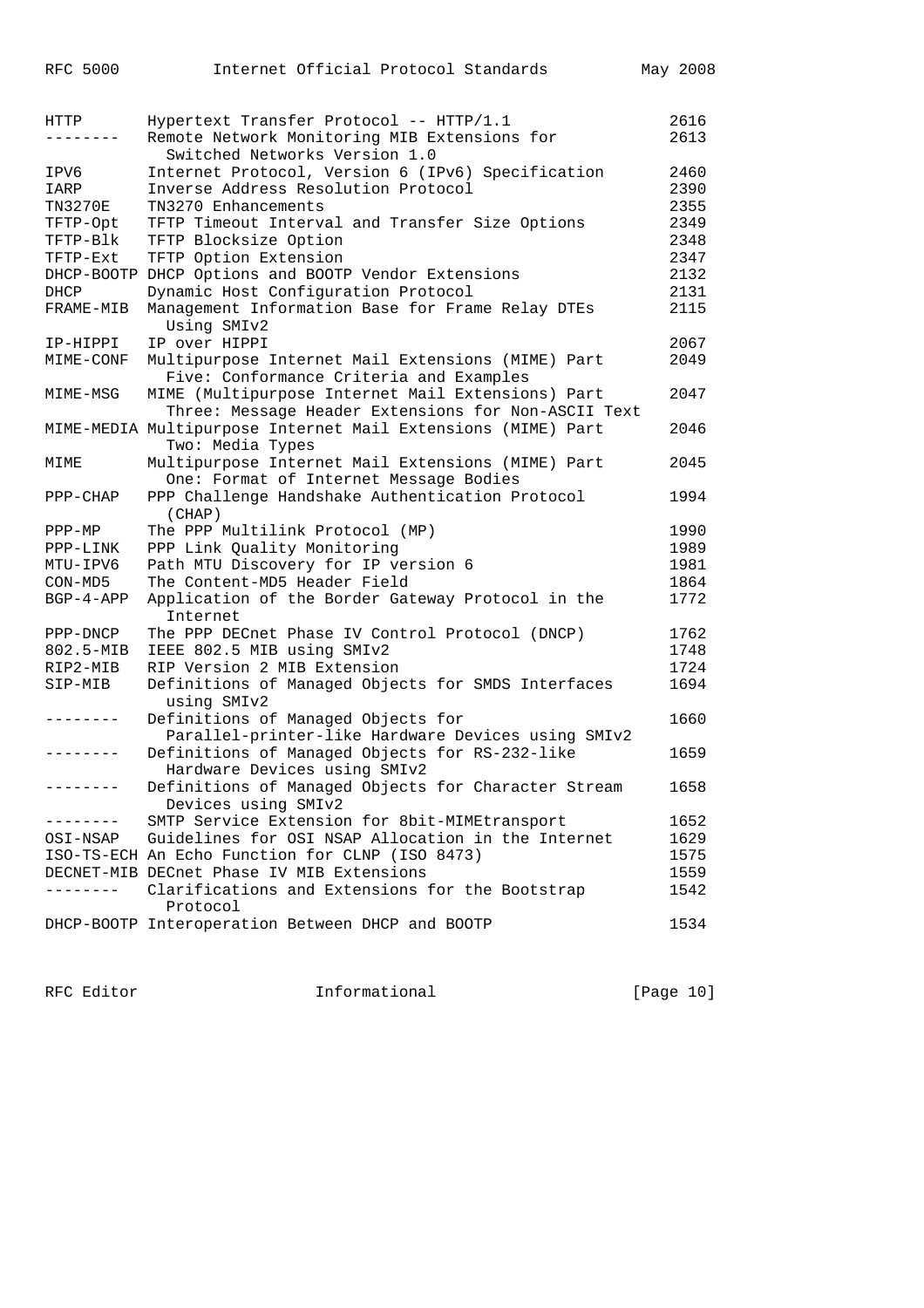| $IP-X.25$    | Multiprotocol Interconnect on X.25 and ISDN in the<br>Packet Mode               | 1356 |
|--------------|---------------------------------------------------------------------------------|------|
| NTPV3        | Network Time Protocol (Version 3) Specification,<br>Implementation and Analysis | 1305 |
| FINGER       | The Finger User Information Protocol                                            | 1288 |
| IP-MTU       | Path MTU discovery                                                              | 1191 |
|              | Proposed Standard for the Transmission of IP<br>Datagrams over FDDI Networks    | 1188 |
| TOPT-LINE    | Telnet Linemode Option                                                          | 1184 |
| <b>BOOTP</b> | Bootstrap Protocol                                                              | 951  |

3.4. Proposed Standard Protocols

 [Note: an asterisk at the end of a line indicates a change from the previous edition of this document.]

| Mnemonic        | Title                                                                                          | RFC#    |
|-----------------|------------------------------------------------------------------------------------------------|---------|
|                 | Sieve Email Filtering: Spamtest and Virustest<br>Extensions                                    | $5235*$ |
| --------        | Sieve Email Filtering: Subaddress Extension                                                    | $5233*$ |
|                 | Sieve Email Filtering: Imap4flags Extension                                                    | $5232*$ |
|                 | Sieve Email Filtering: Relational Extension                                                    | $5231*$ |
|                 | Sieve Email Filtering: Vacation Extension                                                      | 5230*   |
| --------        | Sieve Email Filtering: Variables Extension                                                     | $5229*$ |
| ---------       | Sieve: An Email Filtering Language                                                             | $5228*$ |
| --------        | A More Loss-Tolerant RTP Payload Format for MP3 Audio                                          | 5219*   |
| . _ _ _ _ _ _ _ | Mobility Header Home Agent Switch Message                                                      | $5142*$ |
|                 | Terminal Endpoint Identifier (TEI) Query Request<br>Number Change                              | $5133*$ |
|                 | IP Multicast MIB                                                                               | $5132*$ |
|                 | A MIB Textual Convention for Language Tags                                                     | $5131*$ |
|                 | A Policy Control Mechanism in IS-IS Using<br>Administrative Tags                               | 5130*   |
|                 | Explicit Congestion Marking in MPLS                                                            | $5129*$ |
|                 | Transmission of IPv6 via the IPv6 Convergence<br>Sublayer over IEEE 802.16 Networks            | 5121*   |
|                 | M-ISIS: Multi Topology (MT) Routing in Intermediate<br>System to Intermediate Systems (IS-ISs) | 5120*   |
|                 | An Interface and Algorithms for Authenticated<br>Encryption                                    | $5116*$ |
|                 | Telephony Routing over IP (TRIP) Attribute for<br>Resource Priority                            | $5115*$ |
|                 | The Presence-Specific Static Dictionary for<br>Signaling Compression (Sigcomp)                 | $5112*$ |
|                 | RTP Payload Format for Generic Forward Error<br>Correction                                     | $5109*$ |
|                 | DHCP Server Identifier Override Suboption                                                      | $5107*$ |

RFC Editor **Informational Informational** [Page 11]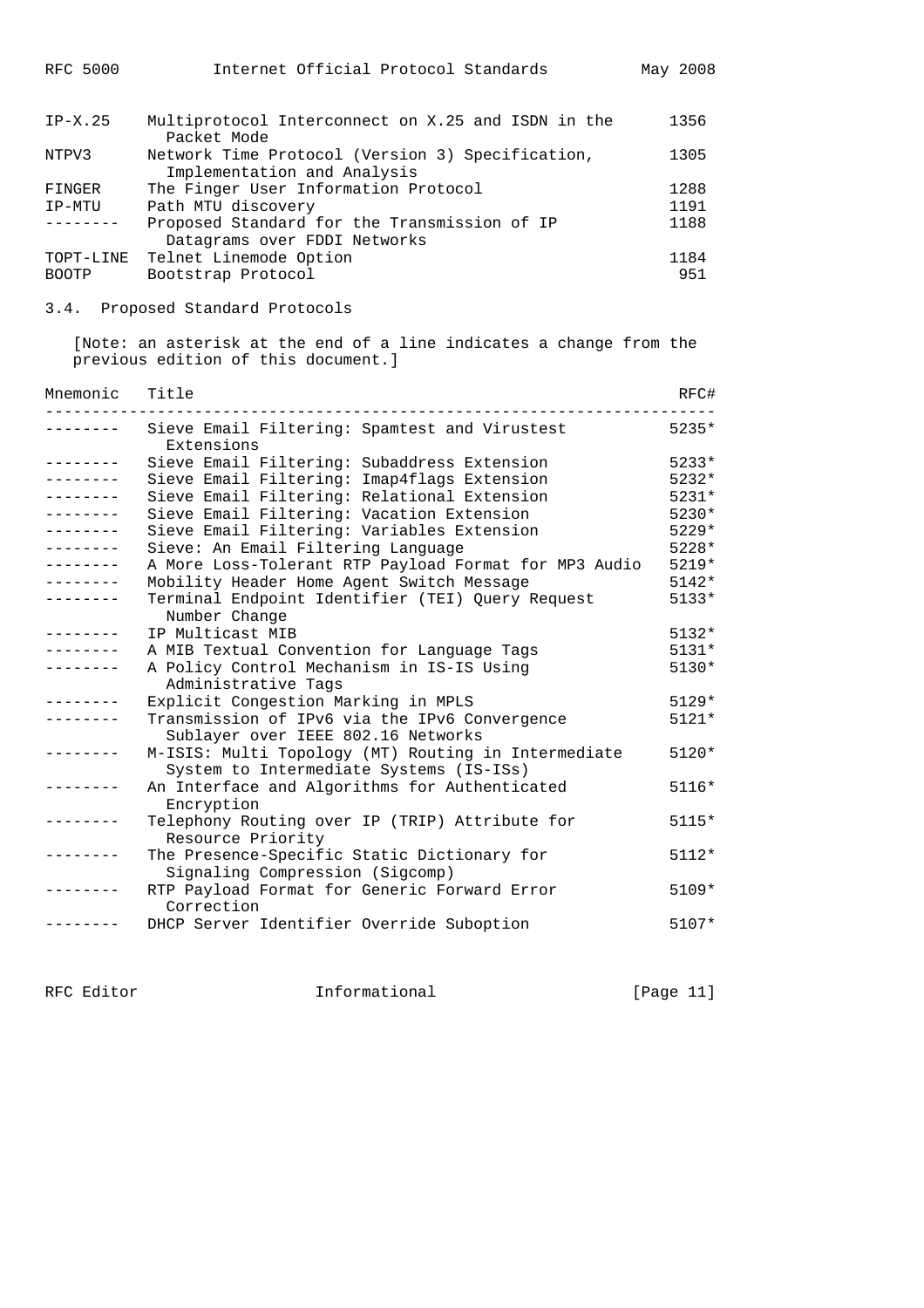| --------    | ENUM Validation Token Format Definition              | 5105*   |
|-------------|------------------------------------------------------|---------|
|             | Bidirectional Flow Export Using IP Flow Information  | 5103*   |
|             | Export (IPFIX)                                       |         |
|             | Information Model for IP Flow Information Export     | 5102*   |
| - - - - - - | Specification of the IP Flow Information Export      | 5101*   |
|             | (IPFIX) Protocol for the Exchange of IP Traffic Flow |         |
|             | Information                                          |         |
|             | MIB for the UDP-Lite protocol                        | 5097*   |
| --------    | Mobile IPv6 Experimental Messages                    | 5096*   |
| --------    | Deprecation of Type 0 Routing Headers in IPv6        | 5095*   |
| --------    | Mobile IPv6 Vendor Specific Option                   | 5094*   |
| IMAP-URL    | IMAP URL Scheme                                      | 5092*   |
| ---------   | RADIUS Extension for Digest Authentication           | 5090*   |
| --------    | IS-IS Protocol Extensions for Path Computation       | 5089*   |
|             | Element (PCE) Discovery                              |         |
|             | OSPF Protocol Extensions for Path Computation        | 5088*   |
|             | Element (PCE) Discovery                              |         |
|             | Pseudowire Virtual Circuit Connectivity Verification | 5085*   |
|             | (VCCV): A Control Channel for Pseudowires            |         |
| --------    | Using AES-CCM and AES-GCM Authenticated Encryption   | 5084*   |
|             | in the Cryptographic Message Syntax (CMS)            |         |
| -------     | Cryptographic Message Syntax (CMS)                   | 5083*   |
|             | Authenticated-Enveloped-Data Content Type            |         |
|             | The Generalized TTL Security Mechanism (GTSM)        | 5082*   |
|             | Common Remote Authentication Dial In User Service    | 5080*   |
|             | (RADIUS) Implementation Issues and Suggested Fixes   |         |
|             | Rejecting Anonymous Requests in the Session          | $5079*$ |
|             | Initiation Protocol (SIP)                            |         |
|             | Transport Layer Security (TLS) Session Resumption    | $5077*$ |
|             | without Server-Side State                            |         |
| --------    | ENUM Validation Information Mapping for the          | $5076*$ |
|             | Extensible Provisioning Protocol                     |         |
|             | IPv6 Router Advertisement Flags Option               | 5075*   |
| --------    | IGP Routing Protocol Extensions for Discovery of     | 5073*   |
|             | Traffic Engineering Node Capabilities                |         |
|             | The Incident Object Description Exchange Format      | $5070*$ |
|             | Ethernet in the First Mile Copper (EFMCu) Interfaces | 5066*   |
|             | MIB                                                  |         |
|             | The Archived-At Message Header Field                 | 5064*   |
| --------    | Extensions to GMPLS Resource Reservation Protocol    | 5063*   |
|             | (RSVP) Graceful Restart                              |         |
|             | Stream Control Transmission Protocol (SCTP) Dynamic  | 5061*   |
|             | Address Reconfiguration                              |         |
|             | Protocol Independent Multicast MIB                   | 5060*   |
|             | Bootstrap Router (BSR) Mechanism for Protocol        | 5059*   |
|             | Independent Multicast (PIM)                          |         |
|             | On the Use of Channel Bindings to Secure Channels    | $5056*$ |
|             | Server-Based Certificate Validation Protocol (SCVP)  | 5055*   |

RFC Editor **Informational** Page 12]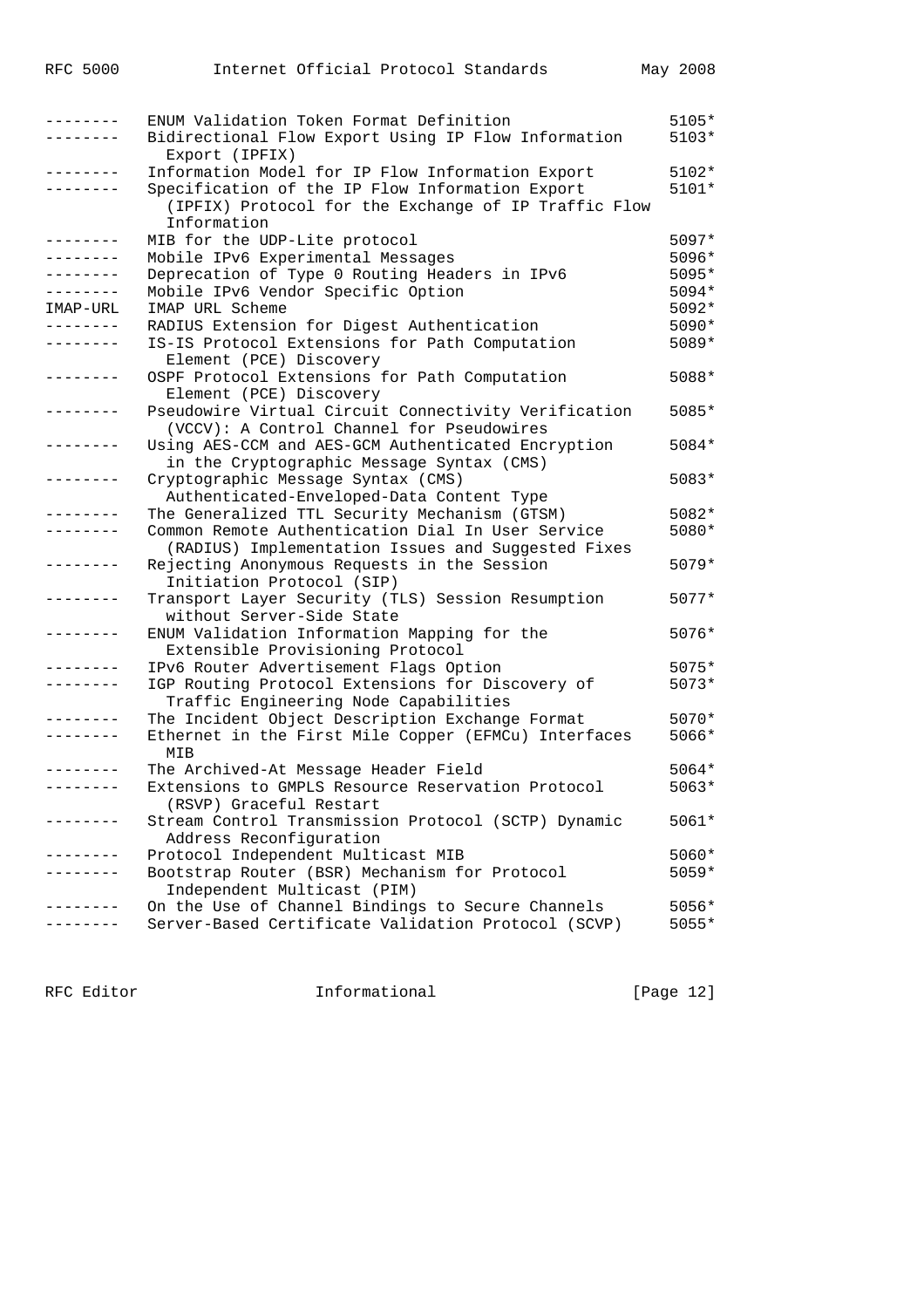| -------       | Raptor Forward Error Correction Scheme for Object<br>Delivery                                         | $5053*$ |
|---------------|-------------------------------------------------------------------------------------------------------|---------|
| -------       | Forward Error Correction (FEC) Building Block                                                         | $5052*$ |
|               | i;unicode-casemap - Simple Unicode Collation<br>Algorithm                                             | 5051*   |
|               | Applying Signaling Compression (SigComp) to the<br>Session Initiation Protocol (SIP)                  | $5049*$ |
|               | Internet Small Computer System Interface (iSCSI)<br>Corrections and Clarifications                    | 5048*   |
|               | Internet Small Computer System Interface (iSCSI)<br>Extensions for Remote Direct Memory Access (RDMA) | 5046*   |
|               | Marker PDU Aligned Framing for TCP Specification                                                      | 5044*   |
|               | Stream Control Transmission Protocol (SCTP) Direct<br>Data Placement (DDP) Adaptation                 | 5043*   |
| -------       | Direct Data Placement Protocol (DDP) / Remote Direct<br>Memory Access Protocol (RDMAP) Security       | 5042*   |
| -------       | Direct Data Placement over Reliable Transports                                                        | 5041*   |
| -------       | A Remote Direct Memory Access Protocol Specification                                                  | $5040*$ |
|               | Enhanced Security Services (ESS) Update: Adding                                                       | $5035*$ |
|               | CertID Algorithm Agility                                                                              |         |
| POP3-AUTH     | The Post Office Protocol (POP3) Simple                                                                | 5034*   |
|               | Authentication and Security Layer (SASL)<br>Authentication Mechanism                                  |         |
|               | WITHIN Search Extension to the IMAP Protocol                                                          | $5032*$ |
|               | A Uniform Resource Name (URN) for Emergency and<br>Other Well-Known Services                          | 5031*   |
|               | Definition of an IS-IS Link Attribute Sub-TLV                                                         | $5029*$ |
|               | A Telephone Number Mapping (ENUM) Service                                                             | 5028*   |
|               | Registration for Instant Messaging (IM) Services                                                      |         |
|               | Security Preconditions for Session Description<br>Protocol (SDP) Media Streams                        | $5027*$ |
|               | Mobile IPv6 Bootstrapping in Split Scenario                                                           | 5026*   |
|               | Presence Authorization Rules                                                                          | 5025*   |
|               | The Atom Publishing Protocol                                                                          | $5023*$ |
|               | Extended Kerberos Version 5 Key Distribution Center                                                   | 5021*   |
|               | (KDC) Exchanges over TCP                                                                              |         |
|               | The Lightweight Directory Access Protocol (LDAP)<br>entryDN Operational Attribute                     | $5020*$ |
|               | The Lightweight Online Certificate Status Protocol<br>(OCSP) Profile for High-Volume Environments     | 5019*   |
|               | Connection Establishment in the Binary Floor Control<br>Protocol (BFCP)                               | 5018*   |
| -------       | MIB Textual Conventions for Uniform Resource                                                          | 5017*   |
|               | Identifiers (URIs)                                                                                    |         |
| $- - - - - -$ | Bidirectional Protocol Independent Multicast                                                          | $5015*$ |
|               | (BIDIR-PIM)                                                                                           |         |
|               | Automated Updates of DNS Security (DNSSEC) Trust                                                      | 5011*   |
|               | Anchors                                                                                               |         |

RFC Editor **Informational** [Page 13]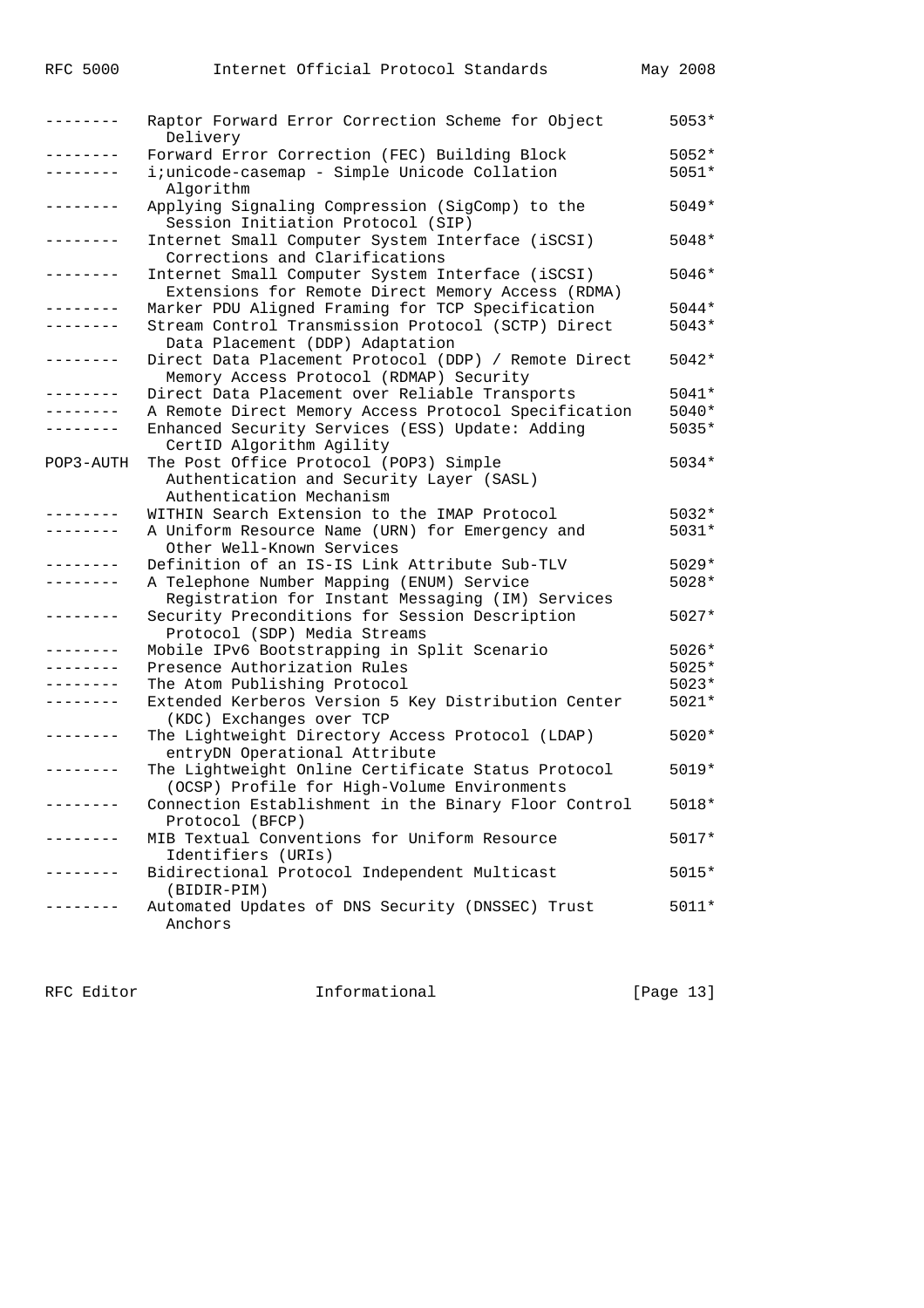| RFC | 5000 |
|-----|------|
|     |      |

| . <u>.</u> . | The Dynamic Host Configuration Protocol Version 4<br>(DHCPv4) Relay Agent Flags Suboption | 5010*   |
|--------------|-------------------------------------------------------------------------------------------|---------|
| --------     | DHCPv6 Leasequery                                                                         | 5007*   |
| . <u>.</u>   | Feed Paging and Archiving                                                                 | 5005*   |
|              | Avoid BGP Best Path Transitions from One External to                                      | $5004*$ |
|              | Another                                                                                   |         |
| . <u>.</u> . | Attachment Individual Identifier (AII) Types for                                          | $5003*$ |
|              | Aggregation                                                                               |         |
| .            | DNS Name Server Identifier (NSID) Option                                                  | 5001*   |
| --------     | Evidence Record Syntax (ERS)                                                              | 4998*   |
|              | Formal Notation for RObust Header Compression                                             | 4997*   |
|              | $(ROHC-FN)$                                                                               |         |
| . <u>.</u>   | RObust Header Compression (ROHC): A Profile for                                           | 4996*   |
|              | TCP/IP (ROHC-TCP)                                                                         |         |
| . <u>.</u> . | The RObust Header Compression (ROHC) Framework                                            | 4995*   |
|              | DHCPv6 Relay Agent Echo Request Option                                                    | 4994*   |
|              | A Lightweight UDP Transfer Protocol for the Internet                                      | 4993*   |
|              | Registry Information Service                                                              |         |
|              | XML Pipelining with Chunks for the Internet Registry                                      | $4992*$ |
|              | Information Service                                                                       |         |
|              | A Common Schema for Internet Registry Information                                         | 4991*   |
|              | Service Transfer Protocols                                                                |         |
|              | Internet X.509 Public Key Infrastructure Subject                                          | 4985*   |
|              | Alternative Name for Expression of Service Name                                           |         |
| . <u>.</u> . | Fibre Channel Registered State Change Notification                                        | 4983*   |
|              | (RSCN) MIB                                                                                |         |
| . <i>.</i> . | Support for Multiple Hash Algorithms in                                                   | 4982*   |
|              | Cryptographically Generated Addresses (CGAs)                                              |         |
| . <u>.</u> . | IANA Registration for Enumservice 'XMPP'                                                  | $4979*$ |
|              | The IMAP COMPRESS Extension                                                               | 4978*   |
| .            | Relay Extensions for the Message Sessions Relay                                           | 4976*   |
|              | Protocol (MSRP)                                                                           |         |
|              | The Message Session Relay Protocol (MSRP)                                                 | 4975*   |
| --------     | Generalized MPLS (GMPLS) RSVP-TE Signaling                                                | 4974*   |
|              | Extensions in Support of Calls                                                            |         |
|              | Routing Extensions for Discovery of Multiprotocol                                         | $4972*$ |
|              | (MPLS) Label Switch Router (LSR) Traffic Engineering                                      |         |
|              | (TE) Mesh Membership                                                                      |         |
|              | Intermediate System to Intermediate System (IS-IS)                                        | 4971*   |
|              | Extensions for Advertising Router Information                                             |         |
|              | Extensions to OSPF for Advertising Optional Router                                        | 4970*   |
|              | Capabilities                                                                              |         |
|              | IANA Registration for vCard Enumservice                                                   | 4969*   |
|              | Dial String Parameter for the Session Initiation                                          | 4967*   |
|              | Protocol Uniform Resource Identifier                                                      |         |
|              | Stream Control Transmission Protocol                                                      | $4960*$ |
|              | IMAP Extension for Simple Authentication and                                              | 4959*   |
|              | Security Layer (SASL) Initial Client Response                                             |         |
|              |                                                                                           |         |

RFC Editor **Informational** [Page 14]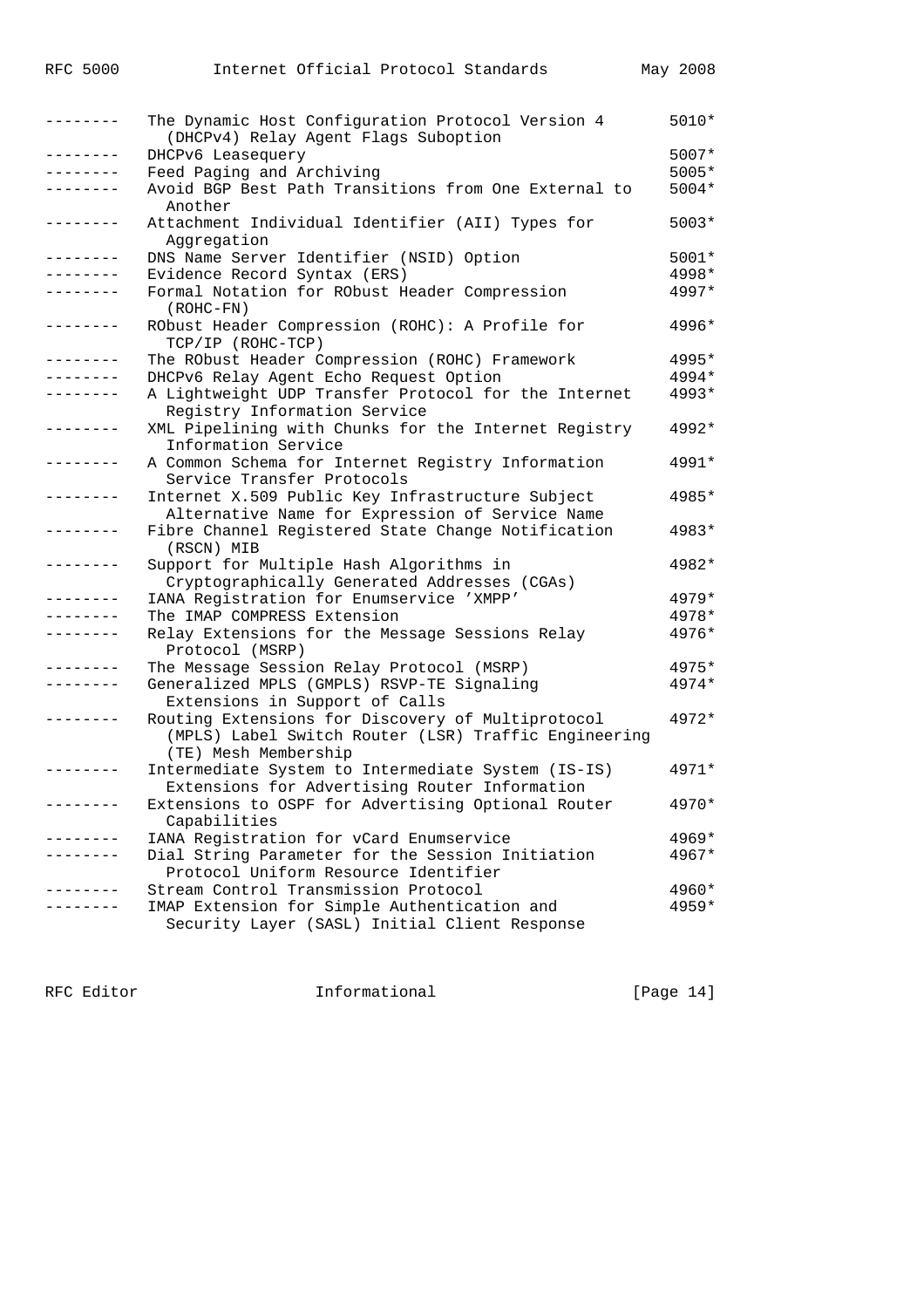| --------            | DNS Security (DNSSEC) Experiments                    | 4955*   |
|---------------------|------------------------------------------------------|---------|
|                     | SMTP Service Extension for Authentication            | 4954*   |
| $- - - - - - - - -$ | Fail Over Extensions for Layer 2 Tunneling Protocol  | 4951*   |
|                     | (L2TP) "failover"                                    |         |
|                     | ICMP Extensions for Multiprotocol Label Switching    | 4950*   |
|                     | The Internet IP Security PKI Profile of              | 4945*   |
|                     | IKEV1/ISAKMP, IKEV2, and PKIX                        |         |
|                     | Transmission of IPv6 Packets over IEEE 802.15.4      | 4944*   |
|                     | Networks                                             |         |
| -------             | Definitions of Managed Objects for iSNS (Internet    | $4939*$ |
|                     | Storage Name Service)                                |         |
| $- - - - - - - -$   | Fibre Channel Zone Server MIB                        | 4936*   |
|                     | Fibre Channel Fabric Configuration Server MIB        | 4935*   |
|                     | Crankback Signaling Extensions for MPLS and GMPLS    | 4920*   |
|                     | RSVP-TE                                              |         |
|                     |                                                      | 4918*   |
| WEBDAV              | HTTP Extensions for Web Distributed Authoring and    |         |
|                     | Versioning (WebDAV)                                  |         |
| --------            | Mobile IPv4 Message String Extension                 | 4917*   |
| --------            | Connected Identity in the Session Initiation         | 4916*   |
|                     | Protocol (SIP)                                       |         |
| --------            | Multi-Topology (MT) Routing in OSPF                  | 4915*   |
|                     | Representing Trunk Groups in tel/sip Uniform         | 4904*   |
|                     | Resource Identifiers (URIs)                          |         |
|                     | Protocol Extensions for Header Compression over MPLS | 4901*   |
|                     | TCP Extended Statistics MIB                          | 4898*   |
|                     | Signaling Compression (SigComp) Corrections and      | 4896*   |
|                     | Clarifications                                       |         |
| --------            | Authenticated Chunks for the Stream Control          | 4895*   |
|                     | Transmission Protocol (SCTP)                         |         |
| .                   | BGP Support for Four-octet AS Number Space           | 4893*   |
| -------             | Extended ICMP to Support Multi-Part Messages         | 4884*   |
|                     | OpenPGP Message Format                               | 4880*   |
|                     | Definitions and Managed Objects for Operations,      | 4878*   |
|                     | Administration, and Maintenance (OAM) Functions on   |         |
|                     | Ethernet-Like Interfaces                             |         |
|                     | Mobile IPv6 Operation with IKEv2 and the Revised     | 4877*   |
|                     | IPsec Architecture                                   |         |
|                     | Extensions to Resource Reservation Protocol -        | 4875*   |
|                     | Traffic Engineering (RSVP-TE) for                    |         |
|                     | Point-to-Multipoint TE Label Switched Paths (LSPs)   |         |
|                     | Exclude Routes - Extension to Resource ReserVation   | 4874*   |
|                     | Protocol-Traffic Engineering (RSVP-TE)               |         |
|                     | GMPLS Segment Recovery                               | 4873*   |
|                     | RSVP-TE Extensions in Support of End-to-End          | 4872*   |
|                     | Generalized Multi-Protocol Label Switching (GMPLS)   |         |
|                     | Recovery                                             |         |
|                     | DomainKeys Identified Mail (DKIM) Signatures         | 4871*   |
|                     |                                                      |         |

RFC Editor **Informational** Page 15]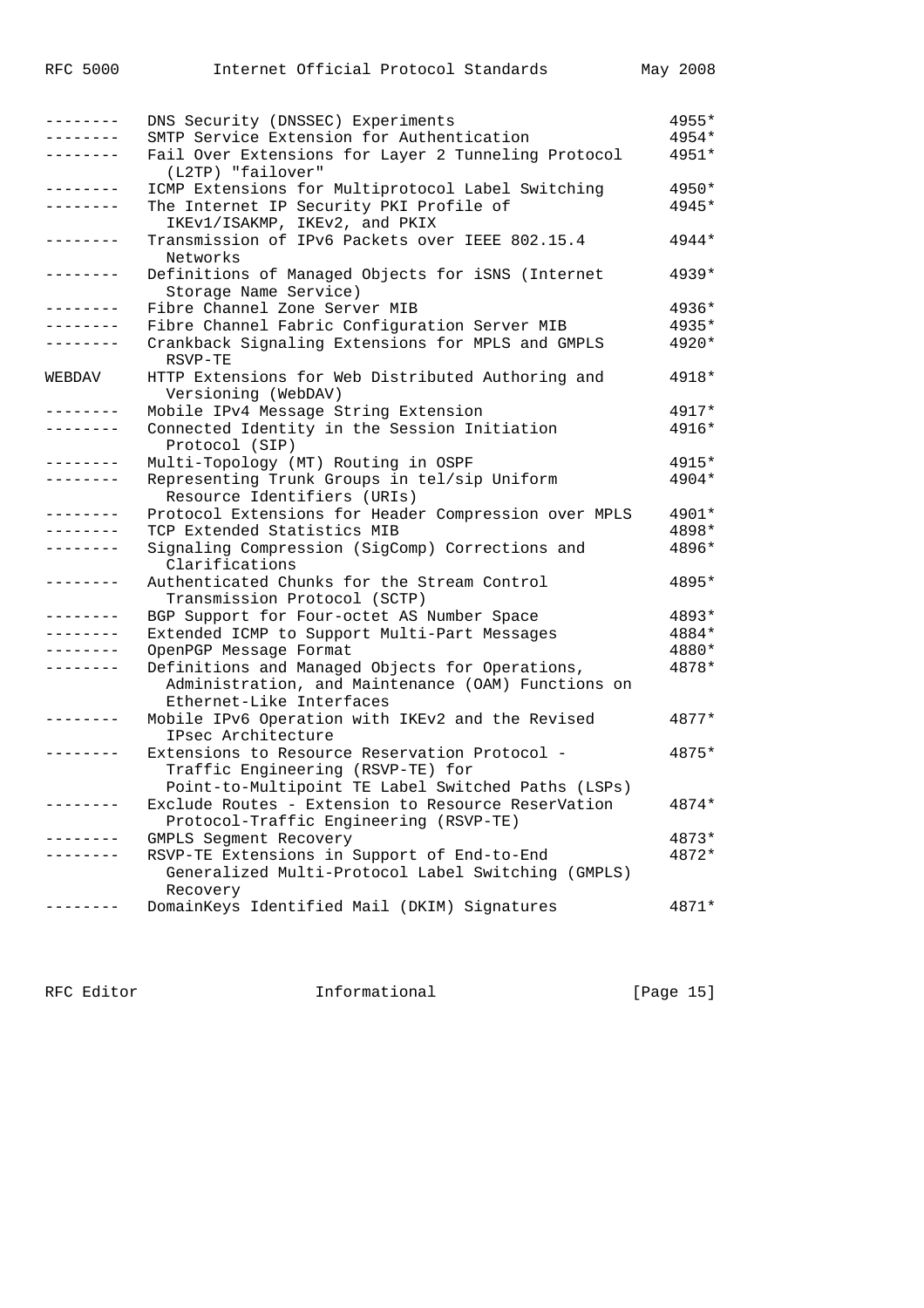|                 | Using HMAC-SHA-256, HMAC-SHA-384, and HMAC-SHA-512<br>with IPsec                                                                          | 4868* |
|-----------------|-------------------------------------------------------------------------------------------------------------------------------------------|-------|
|                 | RTP Payload Format and File Storage Format for the<br>Adaptive Multi-Rate (AMR) and Adaptive Multi-Rate<br>Wideband (AMR-WB) Audio Codecs | 4867* |
| -------         | Enhanced Route Optimization for Mobile IPv6                                                                                               | 4866* |
| $- - - - - - -$ | SMTP Submission Service Extension for Future Message<br>Release                                                                           | 4865* |
| $- - - - - - -$ | Wildcard Pseudowire Type                                                                                                                  | 4863* |
| . _ _ _ _ _ _ _ | Generic Aggregate Resource ReSerVation Protocol<br>(RSVP) Reservations                                                                    | 4860* |
| .               | Media Type Registration of Payload Formats in the<br>RTP Profile for Audio and Video Conferences                                          | 4856* |
| . _ _ _ _ _ _ _ | Media Type Registration of RTP Payload Formats                                                                                            | 4855* |
|                 | Cryptographic Message Syntax (CMS) Multiple Signer<br>Clarification                                                                       | 4853* |
|                 | Declarative Public Extension Key for Internet Small<br>Computer Systems Interface (iSCSI) Node Architecture                               | 4850* |
|                 | RADIUS Filter Rule Attribute                                                                                                              | 4849* |
| --------        | Domain-Based Application Service Location Using URIs<br>and the Dynamic Delegation Discovery Service (DDDS)                               | 4848* |
|                 | Synchronous Optical Network/Synchronous Digital<br>Hierarchy (SONET/SDH) Circuit Emulation over Packet<br>(CEP)                           | 4842* |
|                 | Managed Objects of Ethernet Passive Optical Networks<br>(EDON)                                                                            | 4837* |
| MAU-MIB         | Definitions of Managed Objects for IEEE 802.3 Medium<br>Attachment Units (MAUs)                                                           | 4836* |
| ESP             | Cryptographic Algorithm Implementation Requirements<br>for Encapsulating Security Payload (ESP) and<br>Authentication Header (AH)         | 4835* |
|                 | Timezone Options for DHCP                                                                                                                 | 4833* |
|                 | An Extensible Markup Language (XML) Configuration<br>Access Protocol (XCAP) Usage for Manipulating<br>Presence Document Contents          | 4827* |
| .               | Extensible Markup Language (XML) Formats for<br>Representing Resource Lists                                                               | 4826* |
|                 | The Extensible Markup Language (XML) Configuration<br>Access Protocol (XCAP)                                                              | 4825* |
| RIP2-MD5        | RIPv2 Cryptographic Authentication                                                                                                        | 4822* |
|                 | Packetization Layer Path MTU Discovery                                                                                                    | 4821* |
|                 | Padding Chunk and Parameter for the Stream Control<br>Transmission Protocol (SCTP)                                                        | 4820* |
|                 | Secure Shell Public Key Subsystem                                                                                                         | 4819* |
|                 | RADIUS Delegated-IPv6-Prefix Attribute                                                                                                    | 4818* |
|                 | Encapsulation of MPLS over Layer 2 Tunneling<br>Protocol Version 3                                                                        | 4817* |

RFC 5000 Internet Official Protocol Standards May 2008

RFC Editor **Informational** Page 16]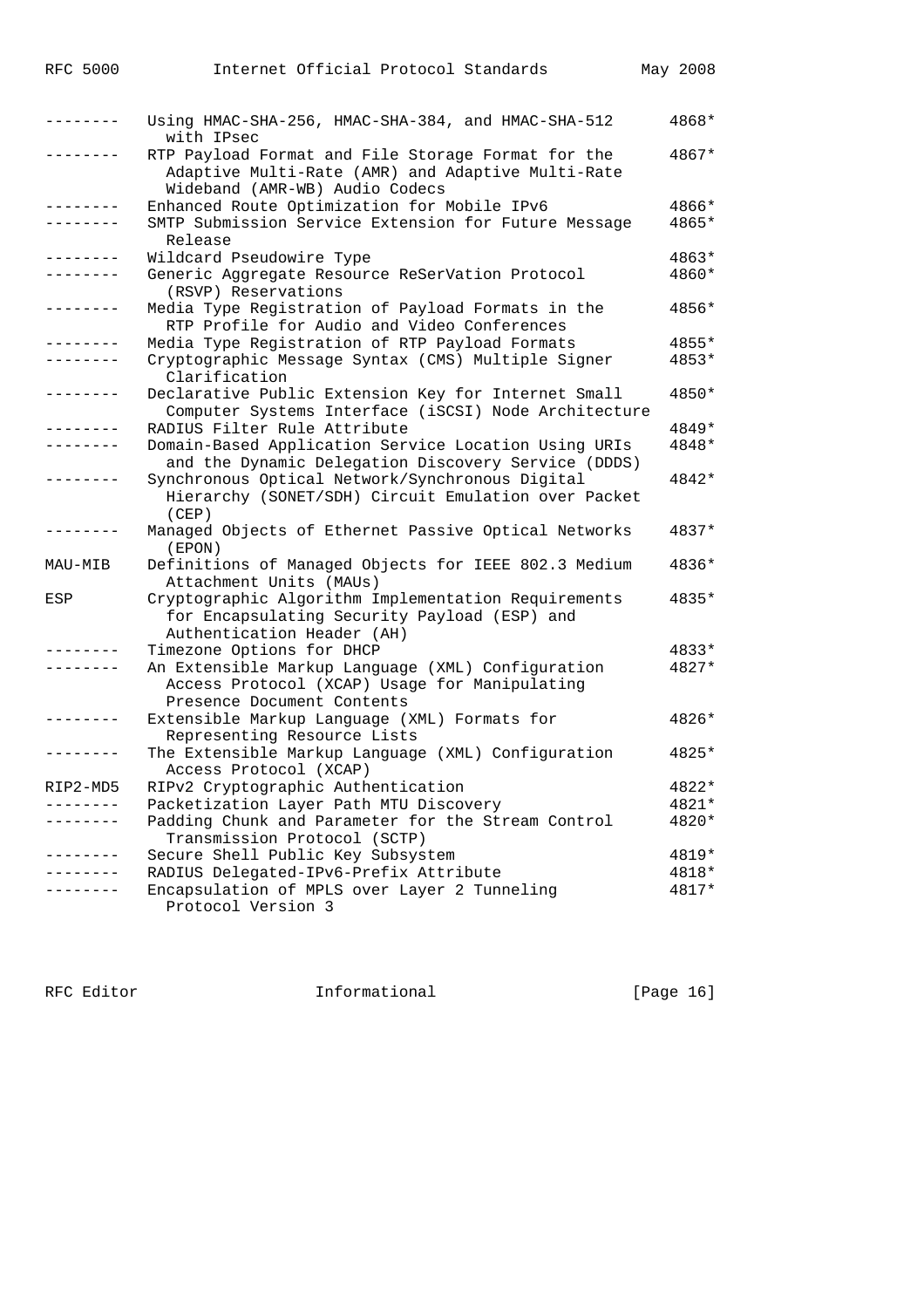| RFC 5000 |  | Internet Official Protocol Standards | May 2008 |
|----------|--|--------------------------------------|----------|

|               | Pseudowire Emulation Edge-to-Edge (PWE3)<br>Asynchronous Transfer Mode (ATM) Transparent Cell                        | 4816*          |
|---------------|----------------------------------------------------------------------------------------------------------------------|----------------|
| - - - - - - - | Transport Service<br>RObust Header Compression (ROHC): Corrections and<br>Clarifications to RFC 3095                 | 4815*          |
|               | IPsec Security Policy Database Configuration MIB<br>Online Certificate Status Protocol (OCSP) Extensions             | 4807*<br>4806* |
|               | to IKEv2                                                                                                             |                |
| --------      | Definitions of Managed Objects for the DS1, J1, E1,<br>DS2, and E2 Interface Types                                   | 4805*          |
|               | Aggregation of Resource ReSerVation Protocol (RSVP)<br>Reservations over MPLS TE/DS-TE Tunnels                       | 4804*          |
|               | Generalized Multiprotocol Label Switching (GMPLS)<br>Label Switching Router (LSR) Management Information<br>Base     | 4803*          |
|               | Generalized Multiprotocol Label Switching (GMPLS)<br>Traffic Engineering Management Information Base                 | 4802*          |
|               | Definitions of Textual Conventions for Generalized<br>Multiprotocol Label Switching (GMPLS) Management               | 4801*          |
|               | Connecting IPv6 Islands over IPv4 MPLS Using IPv6<br>Provider Edge Routers (6PE)                                     | $4798*$        |
|               | The Session Description Protocol (SDP) Content<br>Attribute                                                          | 4796*          |
|               | Encoding Instructions for the Generic String<br>Encoding Rules (GSER)                                                | 4792*          |
|               | Calendaring Extensions to WebDAV (CalDAV)                                                                            | 4791*          |
|               | Internet Application Protocol Collation Registry                                                                     | 4790*          |
|               | Simple Network Management Protocol (SNMP) over IEEE<br>802 Networks                                                  | 4789*          |
|               | Enhancements to RTP Payload Formats for EVRC Family<br>Codecs                                                        | 4788*          |
|               | Pre-Shared Key (PSK) Ciphersuites with NULL<br>Encryption for Transport Layer Security (TLS)                         | 4785*          |
| -------       | GMPLS - Communication of Alarm Information                                                                           | 4783*          |
|               | Graceful Restart Mechanism for BGP with MPLS                                                                         | 4781*          |
|               | Management Information Base for the Session<br>Initiation Protocol (SIP)                                             | 4780*          |
|               | Dynamic Host Configuration Protocol (DHCPv4 and<br>DHCPv6) Option for Civic Addresses Configuration<br>Information   | 4776*          |
|               | Integrity Transform Carrying Roll-Over Counter for<br>the Secure Real-time Transport Protocol (SRTP)                 | 4771*          |
|               | vCard Extensions for Instant Messaging (IM)                                                                          | 4770*          |
|               | IANA Registration for an Enumservice Containing<br>Public Switched Telephone Network (PSTN) Signaling<br>Information | 4769*          |
|               | Virtual Private LAN Service (VPLS) Using Label<br>Distribution Protocol (LDP) Signaling                              | $4762*$        |
|               |                                                                                                                      |                |

RFC Editor **Informational Informational** [Page 17]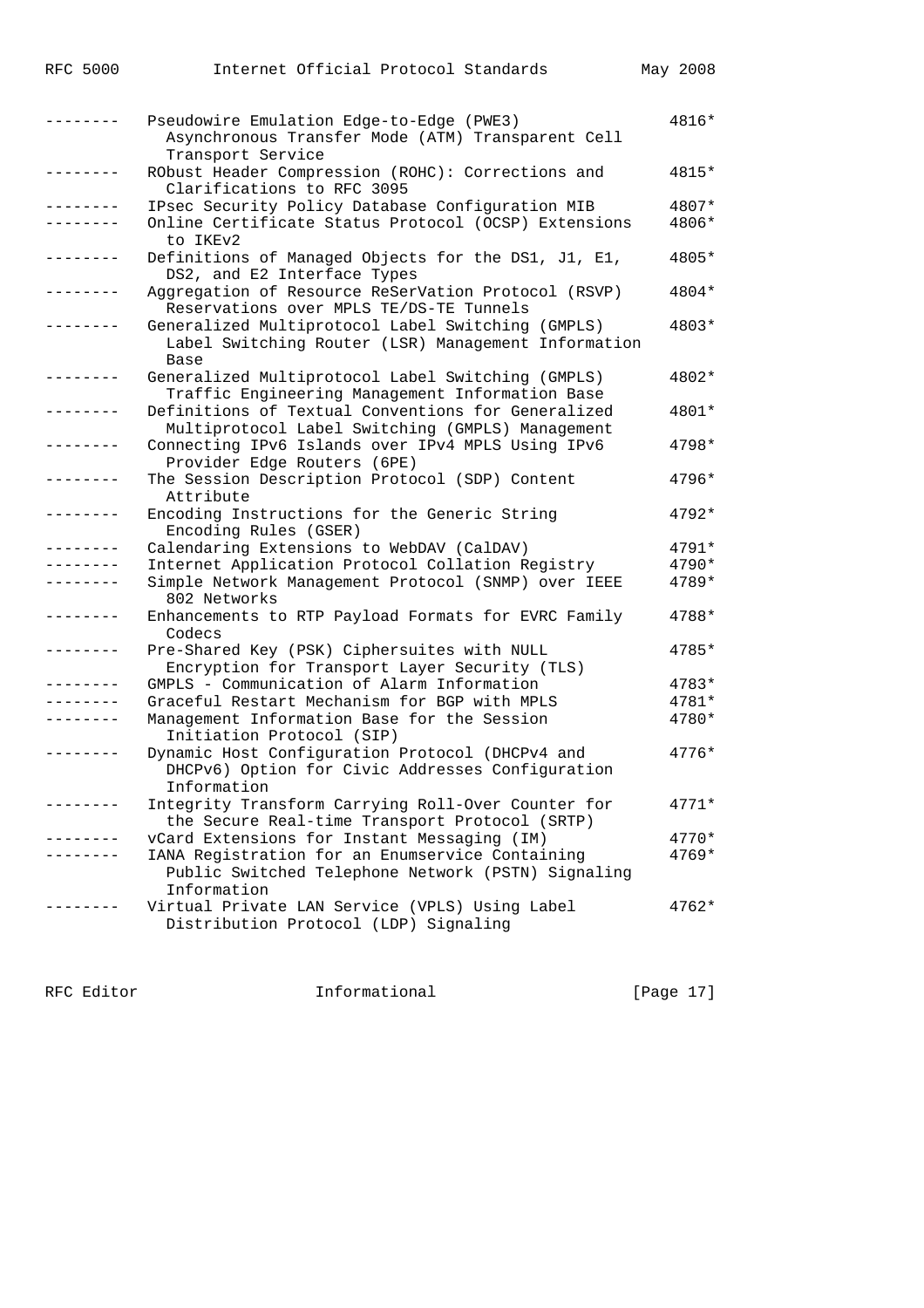| -------         | Virtual Private LAN Service (VPLS) Using BGP for<br>Auto-Discovery and Signaling              | $4761*$ |
|-----------------|-----------------------------------------------------------------------------------------------|---------|
| -------         | The ENUM Dip Indicator Parameter for the "tel" URI                                            | $4759*$ |
| -------         | Forward Error Correction Grouping Semantics in<br>Session Description Protocol                | $4756*$ |
| - - - - - - -   | IP over InfiniBand: Connected Mode                                                            | $4755*$ |
| -------         | IKE and IKEv2 Authentication Using the Elliptic<br>Curve Digital Signature Algorithm (ECDSA)  | $4754*$ |
| SASL            | The Kerberos V5 ("GSSAPI") Simple Authentication and<br>Security Layer (SASL) Mechanism       | $4752*$ |
| OSPF-MIB        | OSPF Version 2 Management Information Base                                                    | $4750*$ |
| . <i>.</i> .    | RTP Payload Format for the G.729.1 Audio Codec                                                | $4749*$ |
| --------        | The Virtual Fabrics MIB                                                                       | $4747*$ |
|                 | Common Policy: A Document Format for Expressing<br>Privacy Preferences                        | $4745*$ |
|                 | Using the NETCONF Protocol over the Blocks<br>Extensible Exchange Protocol (BEEP)             | $4744*$ |
| -------         | Using NETCONF over the Simple Object Access Protocol<br>(SOAP)                                | $4743*$ |
| -------         | Using the NETCONF Configuration Protocol over Secure<br>SHell (SSH)                           | $4742*$ |
|                 | NETCONF Configuration Protocol                                                                | $4741*$ |
|                 | Diameter Session Initiation Protocol (SIP)<br>Application                                     | $4740*$ |
|                 | MIKEY-RSA-R: An Additional Mode of Key Distribution<br>in Multimedia Internet KEYing (MIKEY)  | 4738*   |
| - - - - - - -   | Packet Reordering Metrics                                                                     | $4737*$ |
|                 | Example Media Types for Use in Documentation                                                  | $4735*$ |
| -------         | Definition of Events for Modem, Fax, and Text<br>Telephony Signals                            | 4734*   |
|                 | RTP Payload for DTMF Digits, Telephony Tones, and<br>Telephony Signals                        | $4733*$ |
|                 | IMAP4 Extension to SEARCH Command for Controlling<br>What Kind of Information Is Returned     | $4731*$ |
|                 | A Session Initiation Protocol (SIP) Event Package<br>for Key Press Stimulus (KPML)            | 4730*   |
| --------        | Experimental Values In IPv4, IPv6, ICMPv4, ICMPv6,<br>UDP, and TCP Headers                    | $4727*$ |
|                 | Graceful Restart Mechanism for BGP                                                            | $4724*$ |
|                 | Mobile IPv4 Challenge/Response Extensions (Revised)                                           | $4721*$ |
| . _ _ _ _ _ _ _ | Pseudowire Emulation Edge-to-Edge (PWE3) Frame Check<br>Sequence Retention                    | $4720*$ |
| -------         | Transport of Ethernet Frames over Layer 2 Tunneling<br>Protocol Version 3 (L2TPv3)            | $4719*$ |
|                 | Encapsulation Methods for Transport of Asynchronous<br>Transfer Mode (ATM) over MPLS Networks | $4717*$ |
|                 |                                                                                               |         |

RFC 5000 Internet Official Protocol Standards May 2008

RFC Editor **Informational** Page 18]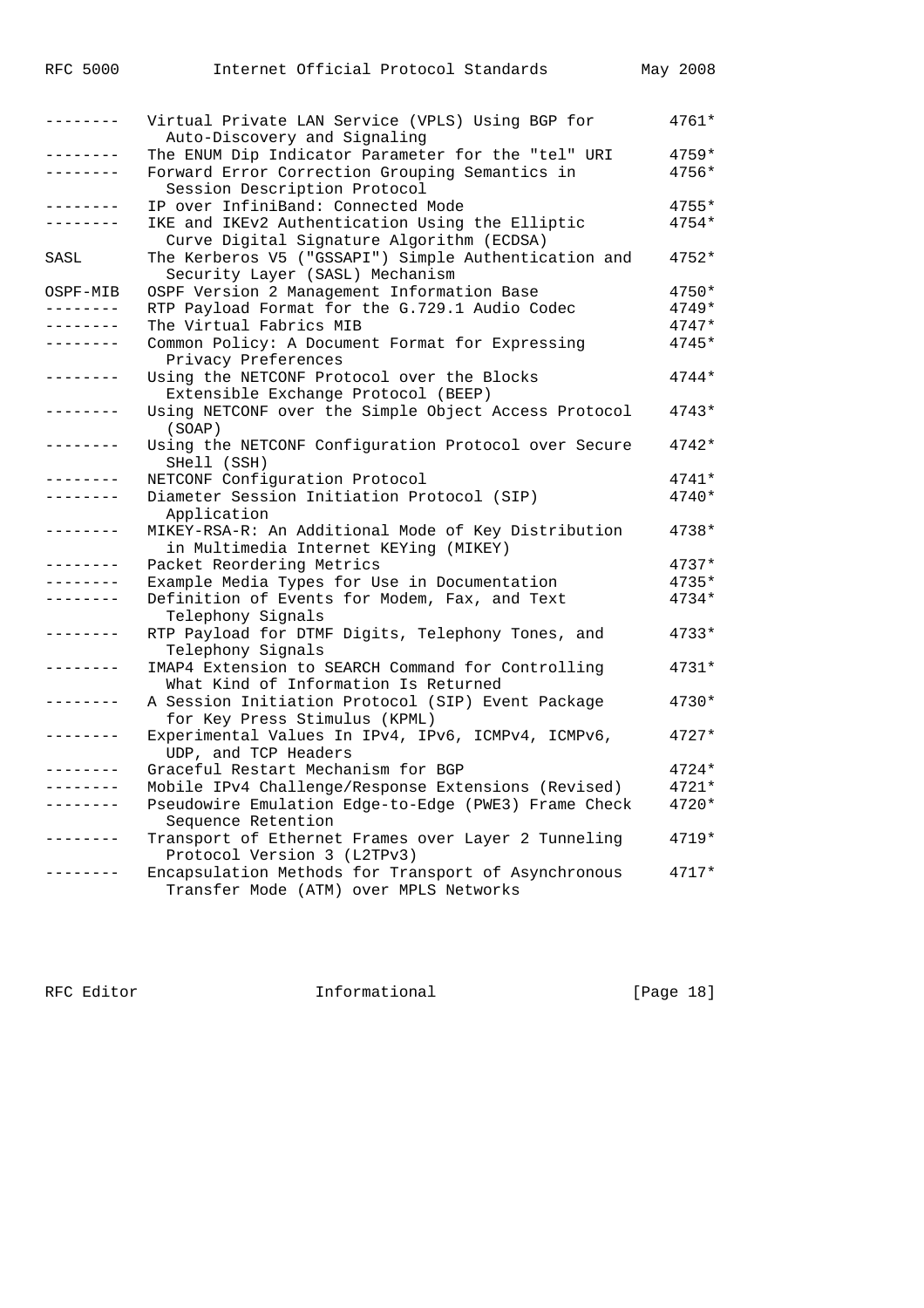|            | Transport Mappings for Real-time Application<br>Quality-of-Service Monitoring (RAQMON) Protocol Data<br>Unit (PDU)                                                  | $4712*$ |
|------------|---------------------------------------------------------------------------------------------------------------------------------------------------------------------|---------|
| . <u>.</u> | Real-time Application Quality-of-Service Monitoring<br>(RAQMON) MIB                                                                                                 | $4711*$ |
|            | Real-time Application Quality-of-Service Monitoring<br>(RAQMON) Framework                                                                                           | 4710*   |
|            | Definitions of Managed Objects for Asymmetric<br>Digital Subscriber Line 2 (ADSL2)                                                                                  | 4706*   |
|            | The Dynamic Host Configuration Protocol for IPv6<br>(DHCPv6) Client Fully Qualified Domain Name (FQDN)<br>Option                                                    | 4704*   |
|            | Resolution of Fully Qualified Domain Name (FQDN)<br>Conflicts among Dynamic Host Configuration Protocol<br>(DHCP) Clients                                           | 4703*   |
|            | The Dynamic Host Configuration Protocol (DHCP)<br>Client Fully Qualified Domain Name (FQDN) Option                                                                  | 4702*   |
|            | A DNS Resource Record (RR) for Encoding Dynamic Host<br>Configuration Protocol (DHCP) Information (DHCID RR)                                                        | 4701*   |
|            | IRIS: An Address Registry (areg) Type for the<br>Internet Registry Information Service                                                                              | 4698*   |
| $- - -$    | RTP Payload Format for MIDI                                                                                                                                         | 4695*   |
|            | Number Portability Parameters for the "tel" URI                                                                                                                     | 4694*   |
|            | Atom Threading Extensions                                                                                                                                           | 4685*   |
|            | Constrained Route Distribution for Border Gateway<br>Protocol/MultiProtocol Label Switching (BGP/MPLS)<br>Internet Protocol (IP) Virtual Private Networks<br>(VPNS) | 4684*   |
|            | Internet X.509 Public Key Infrastructure Subject<br>Identification Method (SIM)                                                                                     | 4683*   |
|            | Multimedia Terminal Adapter (MTA) Management<br>Information Base for PacketCable- and<br>IPCablecom-Compliant Devices                                               | 4682*   |
|            | TLS User Mapping Extension                                                                                                                                          | 4681*   |
|            | TLS Handshake Message for Supplemental Data                                                                                                                         | 4680*   |
|            | RADIUS Attributes for Virtual LAN and Priority<br>Support                                                                                                           | 4675*   |
|            | RADIUS Authentication Server MIB for IPv6                                                                                                                           | $4669*$ |
|            | RADIUS Authentication Client MIB for IPv6                                                                                                                           | 4668*   |
|            | Layer 2 Virtual Private Network (L2VPN) Extensions<br>for Layer 2 Tunneling Protocol (L2TP)                                                                         | 4667*   |
|            | Signaling System 7 (SS7) Message Transfer Part 3<br>(MTP3) - User Adaptation Layer (M3UA)                                                                           | 4666*   |
|            | A Session Initiation Protocol (SIP) Event<br>Notification Extension for Resource Lists                                                                              | 4662*   |
|            | An Extensible Markup Language (XML)-Based Format for<br>Event Notification Filtering                                                                                | 4661*   |

RFC Editor **Informational** [Page 19]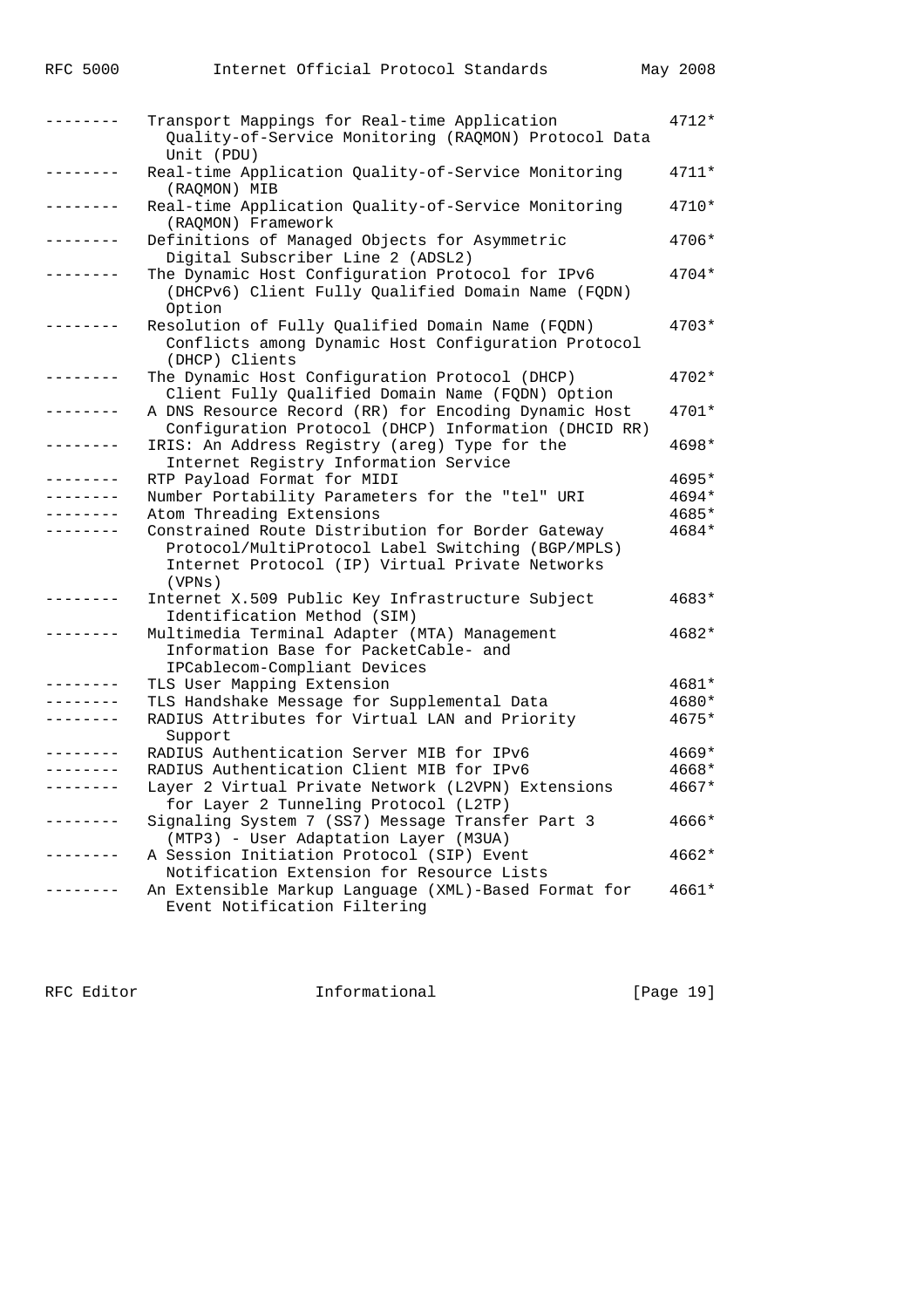| -------  | Functional Description of Event Notification<br>Filtering                                                                                                                               | 4660* |
|----------|-----------------------------------------------------------------------------------------------------------------------------------------------------------------------------------------|-------|
|          | BGP-MPLS IP Virtual Private Network (VPN) Extension<br>for IPv6 VPN                                                                                                                     | 4659* |
|          | A One-way Active Measurement Protocol (OWAMP)                                                                                                                                           | 4656* |
|          | HMAC-Authenticated Diffie-Hellman for Multimedia                                                                                                                                        | 4650* |
|          | Internet KEYing (MIKEY)                                                                                                                                                                 |       |
|          | Dynamic Host Configuration Protocol for IPv6<br>(DHCPv6) Relay Agent Remote-ID Option                                                                                                   | 4649* |
|          | The Base16, Base32, and Base64 Data Encodings                                                                                                                                           | 4648* |
|          | Network News Transfer Protocol (NNTP) Extension for<br>Streaming Feeds                                                                                                                  | 4644* |
|          | Network News Transfer Protocol (NNTP) Extension for                                                                                                                                     | 4643* |
|          | Authentication<br>Using Transport Layer Security (TLS) with Network<br>News Transfer Protocol (NNTP)                                                                                    | 4642* |
|          | Cable Device Management Information Base for<br>Data-Over-Cable Service Interface Specification<br>(DOCSIS) Compliant Cable Modems and Cable Modem<br>Termination Systems               | 4639* |
|          | Foreign Agent Error Extension for Mobile IPv4                                                                                                                                           | 4636* |
|          | HMAC SHA (Hashed Message Authentication Code, Secure<br>Hash Algorithm) TSIG Algorithm Identifiers                                                                                      | 4635* |
|          | Link Management Protocol (LMP) Management<br>Information Base (MIB)                                                                                                                     | 4631* |
|          | Update to DirectoryString Processing in the Internet<br>X.509 Public Key Infrastructure Certificate and<br>Certificate Revocation List (CRL) Profile                                    | 4630* |
|          | RTP Payload Format for ITU-T Rec. H.263 Video                                                                                                                                           | 4629* |
|          | MIB for Fibre Channel's Fabric Shortest Path First                                                                                                                                      | 4626* |
|          | (FSPF) Protocol                                                                                                                                                                         |       |
|          | Fibre Channel Routing Information MIB                                                                                                                                                   | 4625* |
|          | Pseudowire Emulation Edge-to-Edge (PWE3)<br>Fragmentation and Reassembly                                                                                                                | 4623* |
|          | Internationalized Resource Identifiers (IRIs) and<br>Uniform Resource Identifiers (URIs) for the<br>Extensible Messaging and Presence Protocol (XMPP)                                   | 4622* |
|          | Encapsulation Methods for Transport of Frame Relay<br>over Multiprotocol Label Switching (MPLS) Networks                                                                                | 4619* |
| -------- | Encapsulation Methods for Transport of<br>PPP/High-Level Data Link Control (HDLC) over MPLS<br>Networks                                                                                 | 4618* |
|          | The PLAIN Simple Authentication and Security Layer<br>(SASL) Mechanism                                                                                                                  | 4616* |
|          | The Advanced Encryption Standard-Cipher-based<br>Message Authentication Code-Pseudo-Random<br>Function-128 (AES-CMAC-PRF-128) Algorithm for the<br>Internet Key Exchange Protocol (IKE) | 4615* |

RFC Editor **Informational Informational** [Page 20]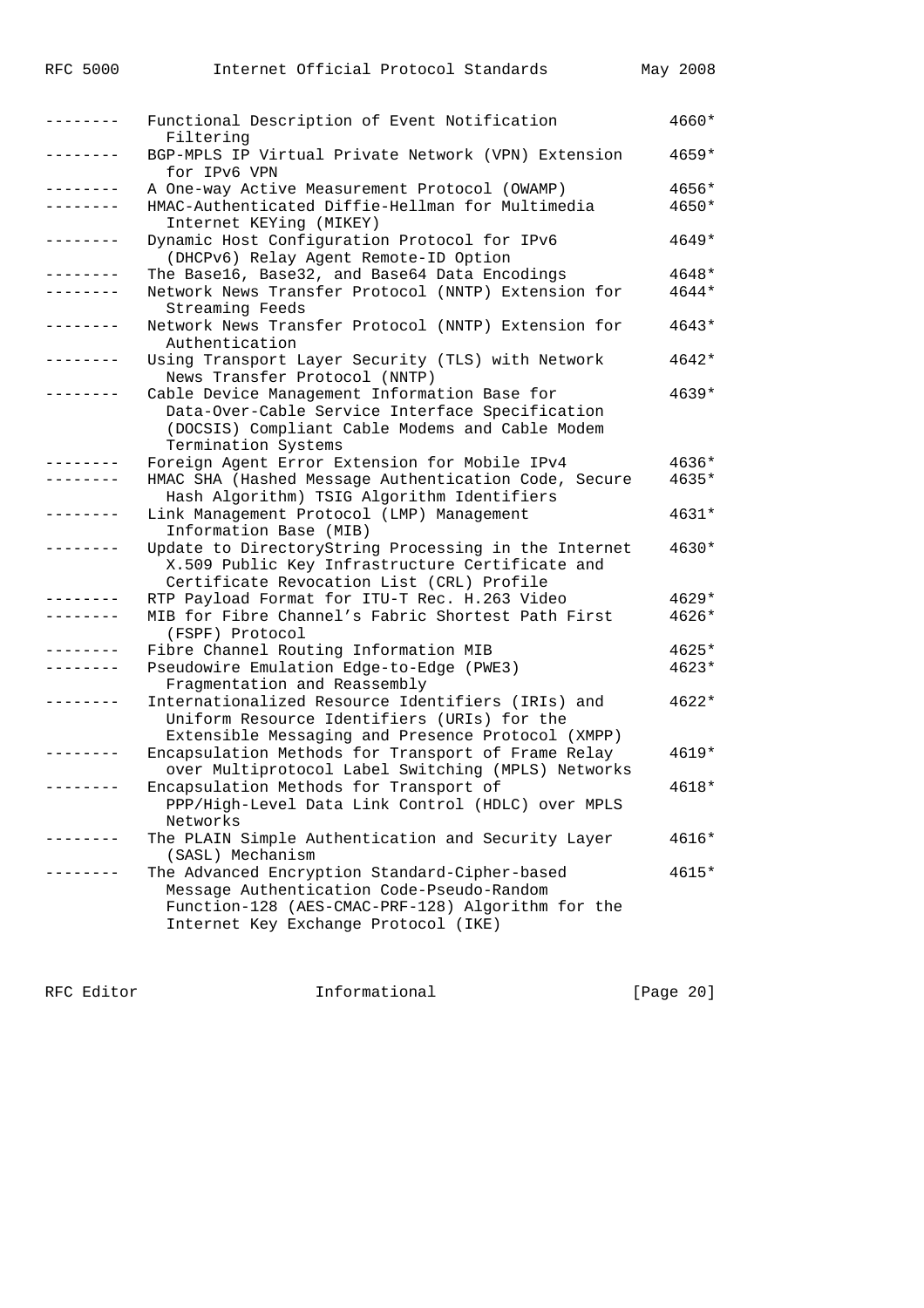| --------  | Anycast-RP Using Protocol Independent Multicast (PIM)                                                                                                                                           | 4610*          |
|-----------|-------------------------------------------------------------------------------------------------------------------------------------------------------------------------------------------------|----------------|
|           | Source-Specific Multicast for IP<br>Generalized Multi-Protocol Label Switching (GMPLS)<br>Extensions for Synchronous Optical Network (SONET)<br>and Synchronous Digital Hierarchy (SDH) Control | 4607*<br>4606* |
|           | Internet Group Management Protocol (IGMP) /<br>Multicast Listener Discovery (MLD)-Based Multicast<br>Forwarding ("IGMP/MLD Proxying")                                                           | 4605*          |
|           | Using Internet Group Management Protocol Version 3<br>(IGMPv3) and Multicast Listener Discovery Protocol<br>Version 2 (MLDv2) for Source-Specific Multicast                                     | 4604*          |
| PIM-SM    | Protocol Independent Multicast - Sparse Mode<br>(PIM-SM): Protocol Specification (Revised)                                                                                                      | 4601*          |
|           | Real-time Transport Protocol (RTP) Payload Format<br>for Enhanced AC-3 (E-AC-3) Audio                                                                                                           | 4598*          |
|           | The Role of Wildcards in the Domain Name System                                                                                                                                                 | 4592*          |
|           | Frame Relay over Layer 2 Tunneling Protocol Version<br>3 (L2TPv3)                                                                                                                               | 4591*          |
| --------  | Location Types Registry                                                                                                                                                                         | 4589*          |
| --------  | RTP Retransmission Payload Format                                                                                                                                                               | 4588*          |
| RTP-H.261 | RTP Payload Format for H.261 Video Streams                                                                                                                                                      | 4587*          |
|           | Extended RTP Profile for Real-time Transport Control<br>Protocol (RTCP)-Based Feedback (RTP/AVPF)                                                                                               | 4585*          |
| --------  | Session Description Protocol (SDP) Format for Binary<br>Floor Control Protocol (BFCP) Streams                                                                                                   | 4583*          |
|           | The Binary Floor Control Protocol (BFCP)                                                                                                                                                        | 4582*          |
|           | Cryptographically Generated Addresses (CGA)<br>Extension Field Format                                                                                                                           | 4581*          |
|           | Dynamic Host Configuration Protocol for IPv6<br>(DHCPv6) Relay Agent Subscriber-ID Option                                                                                                       | 4580*          |
|           | OSPF as the Provider/Customer Edge Protocol for<br>BGP/MPLS IP Virtual Private Networks (VPNs)                                                                                                  | 4577*          |
|           | Using a Link State Advertisement (LSA) Options Bit<br>to Prevent Looping in BGP/MPLS IP Virtual Private<br>Networks (VPNs)                                                                      | 4576*          |
|           | A Session Initiation Protocol (SIP) Event Package<br>for Conference State                                                                                                                       | 4575*          |
|           | The Session Description Protocol (SDP) Label<br>Attribute                                                                                                                                       | 4574*          |
|           | MIME Type Registration for RTP Payload Format for<br>H.224                                                                                                                                      | $4573*$        |
|           | Connection-Oriented Media Transport over the<br>Transport Layer Security (TLS) Protocol in the                                                                                                  | 4572*          |
|           | Session Description Protocol (SDP)<br>Framing Real-time Transport Protocol (RTP) and RTP<br>Control Protocol (RTCP) Packets over                                                                | $4571*$        |
|           | Connection-Oriented Transport<br>Session Description Protocol (SDP) Source Filters                                                                                                              | $4570*$        |

RFC Editor **Informational Informational** [Page 21]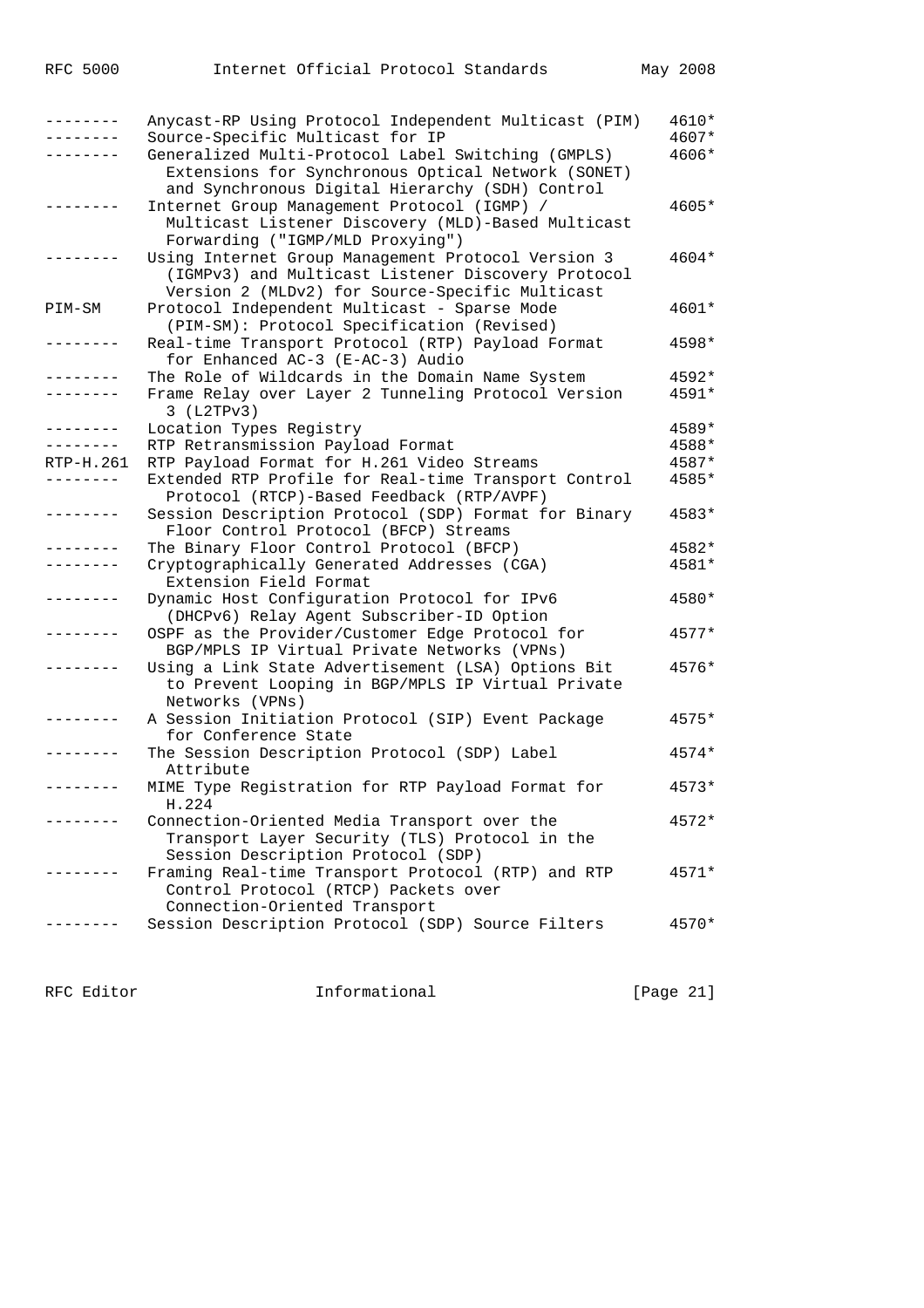| <b>RFC 5000</b> | Internet Official Protocol Standards                                                                                                                                             | May 2008 |
|-----------------|----------------------------------------------------------------------------------------------------------------------------------------------------------------------------------|----------|
|                 | Session Description Protocol (SDP) Security<br>Descriptions for Media Streams                                                                                                    | 4568*    |
|                 | Key Management Extensions for Session Description<br>Protocol (SDP) and Real Time Streaming Protocol<br>(RTSP)                                                                   | 4567*    |
| SDP             | SDP: Session Description Protocol                                                                                                                                                | 4566*    |
|                 | The Key ID Information Type for the General<br>Extension Payload in Multimedia Internet KEYing<br>(MIKEY)                                                                        | $4563*$  |
|                 | Definition of a Record Route Object (RRO) Node-Id<br>Sub-Object                                                                                                                  | 4561*    |
|                 | Definitions of Managed Objects for Remote Ping,<br>Traceroute, and Lookup Operations                                                                                             | 4560*    |
|                 | Node-ID Based Resource Reservation Protocol (RSVP)<br>Hello: A Clarification Statement                                                                                           | 4558*    |
|                 | Online Certificate Status Protocol (OCSP) Support<br>for Public Key Cryptography for Initial<br>Authentication in Kerberos (PKINIT)                                              | $4557*$  |
|                 | Public Key Cryptography for Initial Authentication<br>in Kerberos (PKINIT)                                                                                                       | 4556*    |
|                 | IKEv2 Mobility and Multihoming Protocol (MOBIKE)                                                                                                                                 | 4555*    |
| SATOP           | Structure-Agnostic Time Division Multiplexing (TDM)<br>over Packet (SAToP)                                                                                                       | 4553*    |
|                 | Authentication/Confidentiality for OSPFv3                                                                                                                                        | $4552*$  |
|                 | IMAP Extension for Conditional STORE Operation or<br>Quick Flag Changes Resynchronization                                                                                        | $4551*$  |
|                 | Internet Email to Support Diverse Service<br>Environments (Lemonade) Profile                                                                                                     | 4550*    |
|                 | Internet Code Point (ICP) Assignments for NSAP<br>Addresses                                                                                                                      | 4548*    |
|                 | Event Notification Management Information Base for<br>Data over Cable Service Interface Specifications<br>(DOCSIS)-Compliant Cable Modems and Cable Modem<br>Termination Systems | $4547*$  |
|                 | Radio Frequency (RF) Interface Management<br>Information Base for Data over Cable Service<br>Interface Specifications (DOCSIS) 2.0 Compliant RF<br>Interfaces                    | 4546*    |
|                 | Definitions of Managed Objects for IP Storage User<br>Identity Authorization                                                                                                     | $4545*$  |
| $- - - - - -$   | Definitions of Managed Objects for Internet Small<br>Computer System Interface (iSCSI)                                                                                           | 4544*    |
|                 | The Use of Galois Message Authentication Code (GMAC)<br>in IPsec ESP and AH                                                                                                      | $4543*$  |
| -------         | Request Authorization through Dialog Identification<br>in the Session Initiation Protocol (SIP)                                                                                  | 4538*    |
|                 | Kerberos Cryptosystem Negotiation Extension                                                                                                                                      | $4537*$  |

RFC Editor **Informational Informational** [Page 22]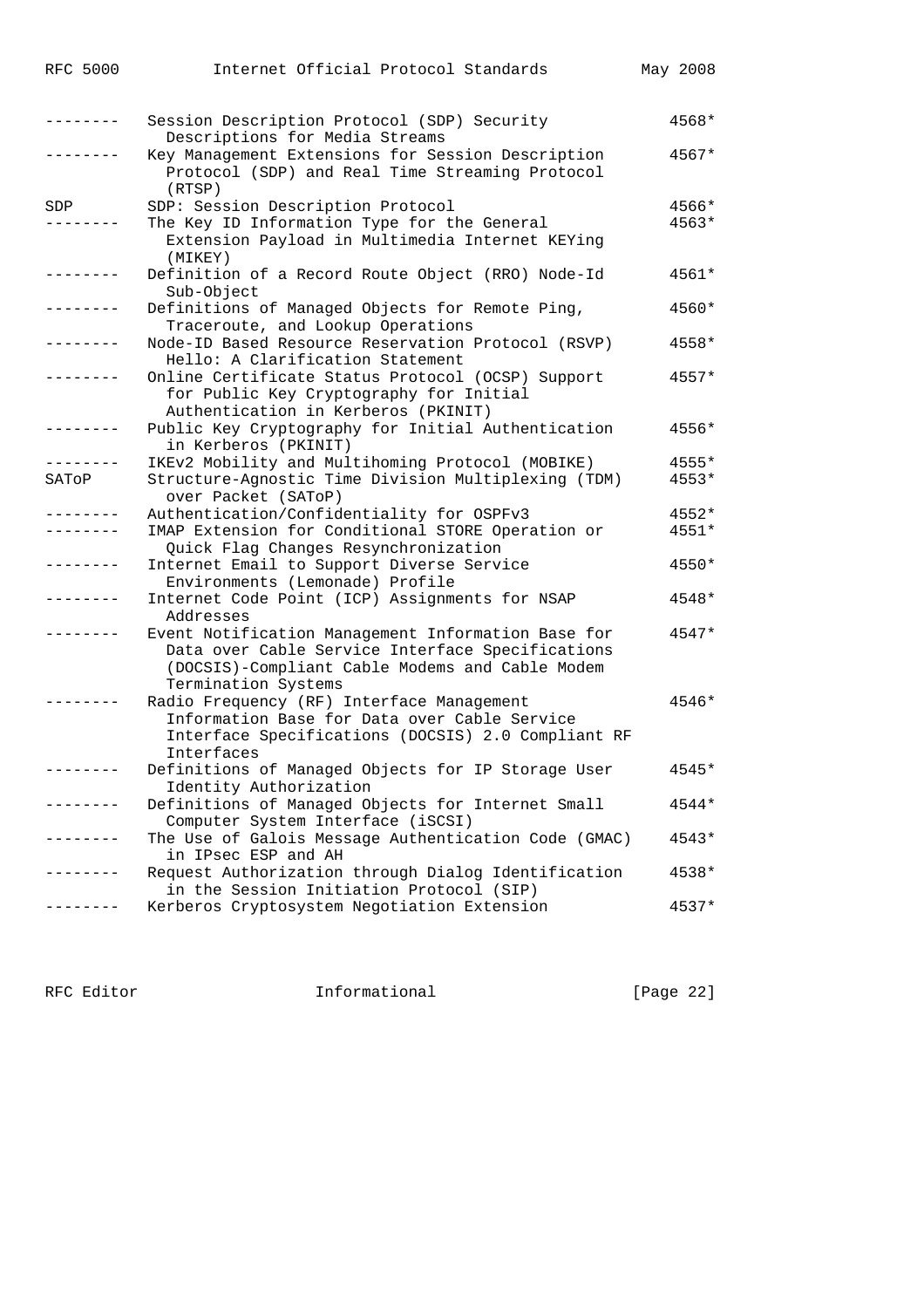|                 | GSAKMP: Group Secure Association Key Management<br>Protocol                                              | 4535*   |
|-----------------|----------------------------------------------------------------------------------------------------------|---------|
| .               | Group Security Policy Token v1                                                                           | $4534*$ |
|                 | Lightweight Directory Access Protocol (LDAP) "Who am<br>I?" Operation                                    | 4532*   |
| . _ _ _ _ _ _ _ | Lightweight Directory Access Protocol (LDAP)<br>entryUUID Operational Attribute                          | $4530*$ |
|                 | Lightweight Directory Access Protocol (LDAP)<br>Assertion Control                                        | 4528*   |
|                 | Lightweight Directory Access Protocol (LDAP) Read<br>Entry Controls                                      | 4527*   |
| .               | Lightweight Directory Access Protocol (LDAP)<br>Absolute True and False Filters                          | 4526*   |
|                 | COSINE LDAP/X.500 Schema                                                                                 | 4524*   |
| .               | Lightweight Directory Access Protocol (LDAP) Schema                                                      | $4523*$ |
|                 | Definitions for X.509 Certificates                                                                       |         |
|                 | Lightweight Directory Access Protocol (LDAP): The<br>Binary Encoding Option                              | $4522*$ |
|                 | Lightweight Directory Access Protocol (LDAP): Schema<br>for User Applications                            | $4519*$ |
| -------         | Lightweight Directory Access Protocol (LDAP):<br>Internationalized String Preparation                    | 4518*   |
| LDAP3-ATD       | Lightweight Directory Access Protocol (LDAP):<br>Syntaxes and Matching Rules                             | 4517*   |
| LDAP-URL        | Lightweight Directory Access Protocol (LDAP):<br>Uniform Resource Locator                                | 4516*   |
| STR-LDAP        | Lightweight Directory Access Protocol (LDAP): String<br>Representation of Search Filters                 | 4515*   |
|                 | LDAP3-UTF8 Lightweight Directory Access Protocol (LDAP): String<br>Representation of Distinguished Names | $4514*$ |
| LDAP            | Lightweight Directory Access Protocol (LDAP):<br>Authentication Methods and Security Mechanisms          | $4513*$ |
|                 | Lightweight Directory Access Protocol (LDAP):<br>Directory Information Models                            | $4512*$ |
| LDAP            | Lightweight Directory Access Protocol (LDAP): The<br>Protocol                                            | 4511*   |
| LDAPV3          | Lightweight Directory Access Protocol (LDAP):<br>Technical Specification Road Map                        | 4510*   |
|                 | Use of SHA-256 in DNSSEC Delegation Signer (DS)<br>Resource Records (RRs)                                | $4509*$ |
|                 | Conveying Feature Tags with the Session Initiation<br>Protocol (SIP) REFER Method                        | 4508*   |
| SASL-ANON       | Anonymous Simple Authentication and Security Layer<br>(SASL) Mechanism                                   | 4505*   |
| . _ _ _ _ _ _ _ | Domain Name System Uniform Resource Identifiers                                                          | $4501*$ |
|                 | A Resource Reservation Protocol (RSVP) Extension for<br>the Reduction of Bandwidth of a Reservation Flow | 4495*   |
|                 | The AES-CMAC-96 Algorithm and Its Use with IPsec                                                         | $4494*$ |

RFC Editor **Informational** Page 23]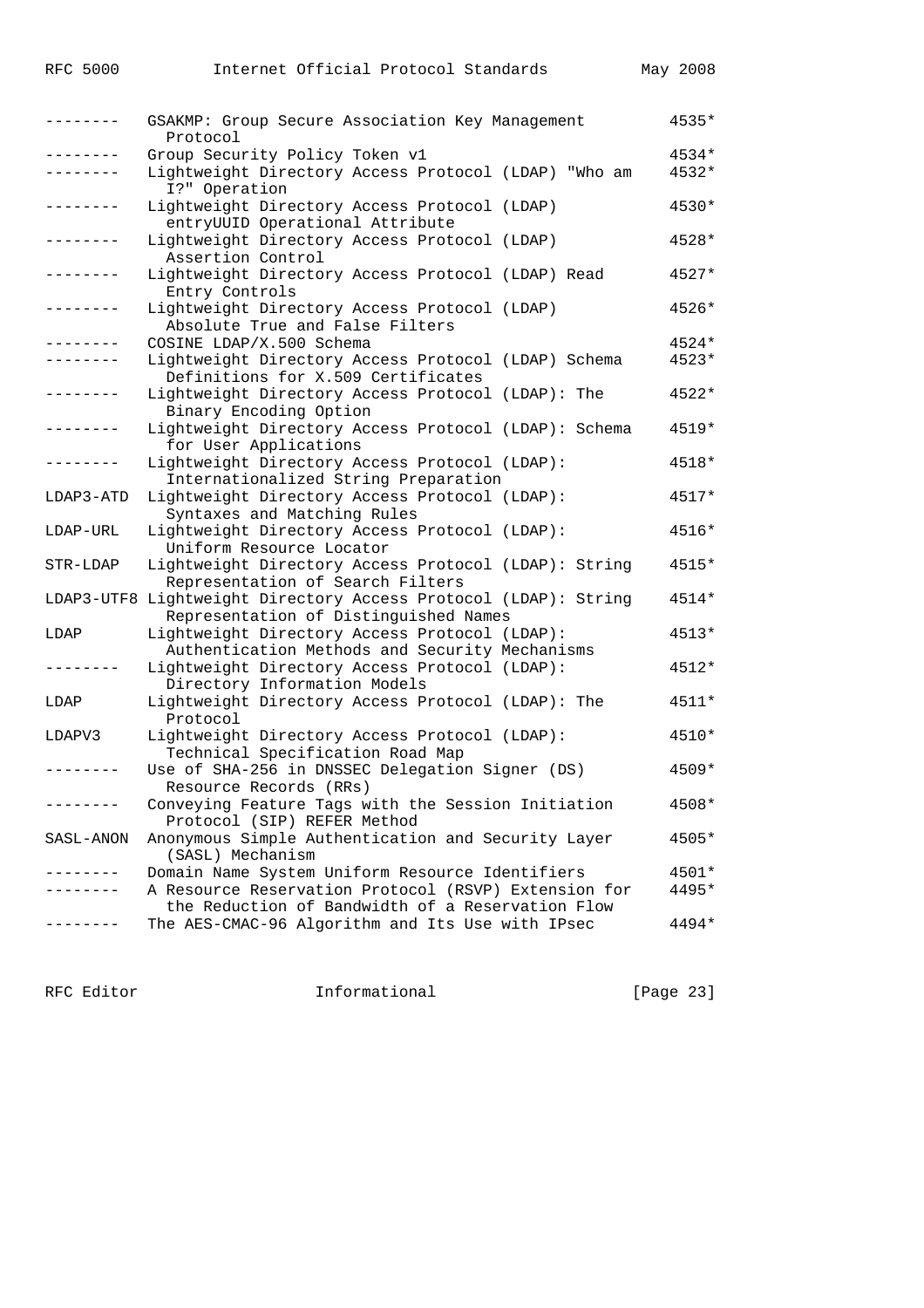| RFC | 5000 |  |
|-----|------|--|
|     |      |  |

|         | Using the GOST R 34.10-94, GOST R 34.10-2001, and<br>GOST R 34.11-94 Algorithms with the Internet X.509                                                                                            | 4491*   |
|---------|----------------------------------------------------------------------------------------------------------------------------------------------------------------------------------------------------|---------|
|         | Public Key Infrastructure Certificate and CRL Profile<br>Using the GOST 28147-89, GOST R 34.11-94, GOST R<br>34.10-94, and GOST R 34.10-2001 Algorithms with<br>Cryptographic Message Syntax (CMS) | 4490*   |
|         | A Method for Generating Link-Scoped IPv6 Multicast<br>Addresses                                                                                                                                    | 4489*   |
|         | Suppression of Session Initiation Protocol (SIP)<br>REFER Method Implicit Subscription                                                                                                             | 4488*   |
|         | Subcodes for BGP Cease Notification Message                                                                                                                                                        | 4486*   |
|         | A Mechanism for Content Indirection in Session                                                                                                                                                     | 4483*   |
|         | Initiation Protocol (SIP) Messages                                                                                                                                                                 |         |
|         | CIPID: Contact Information for the Presence<br>Information Data Format                                                                                                                             | 4482*   |
|         | Timed Presence Extensions to the Presence<br>Information Data Format (PIDF) to Indicate Status<br>Information for Past and Future Time Intervals                                                   | 4481*   |
|         | RPID: Rich Presence Extensions to the Presence<br>Information Data Format (PIDF)                                                                                                                   | 4480*   |
|         | A Data Model for Presence                                                                                                                                                                          | 4479*   |
|         | Attribute Certificate (AC) Policies Extension                                                                                                                                                      | 4476*   |
|         | Enhancements for Authenticated Identity Management<br>in the Session Initiation Protocol (SIP)                                                                                                     | 4474*   |
|         | Minimally Covering NSEC Records and DNSSEC On-line<br>Signing                                                                                                                                      | $4470*$ |
|         | Internet Message Access Protocol (IMAP) CATENATE<br>Extension                                                                                                                                      | $4469*$ |
| URLAUTH | Message Submission BURL Extension                                                                                                                                                                  | 4468*   |
|         | Internet Message Access Protocol (IMAP) - URLAUTH<br>Extension                                                                                                                                     | 4467*   |
|         | Collected Extensions to IMAP4 ABNF                                                                                                                                                                 | 4466*   |
|         | Generic Security Service Application Program<br>Interface (GSS-API) Authentication and Key Exchange                                                                                                | 4462*   |
|         | for the Secure Shell (SSH) Protocol<br>Definition of Managed Objects for Small Computer                                                                                                            | 4455*   |
|         | System Interface (SCSI) Entities<br>Asynchronous Transfer Mode (ATM) over Layer 2                                                                                                                  | 4454*   |
|         | Tunneling Protocol Version 3 (L2TPv3)<br>Securing Mobile IPv6 Route Optimization Using a<br>Static Shared Key                                                                                      | $4449*$ |
|         | Encapsulation Methods for Transport of Ethernet over<br>MPLS Networks                                                                                                                              | 4448*   |
|         | Pseudowire Setup and Maintenance Using the Label<br>Distribution Protocol (LDP)                                                                                                                    | 4447*   |
|         | Management Information Base for Intermediate System<br>to Intermediate System (IS-IS)                                                                                                              | $4444*$ |

RFC Editor **Informational** [Page 24]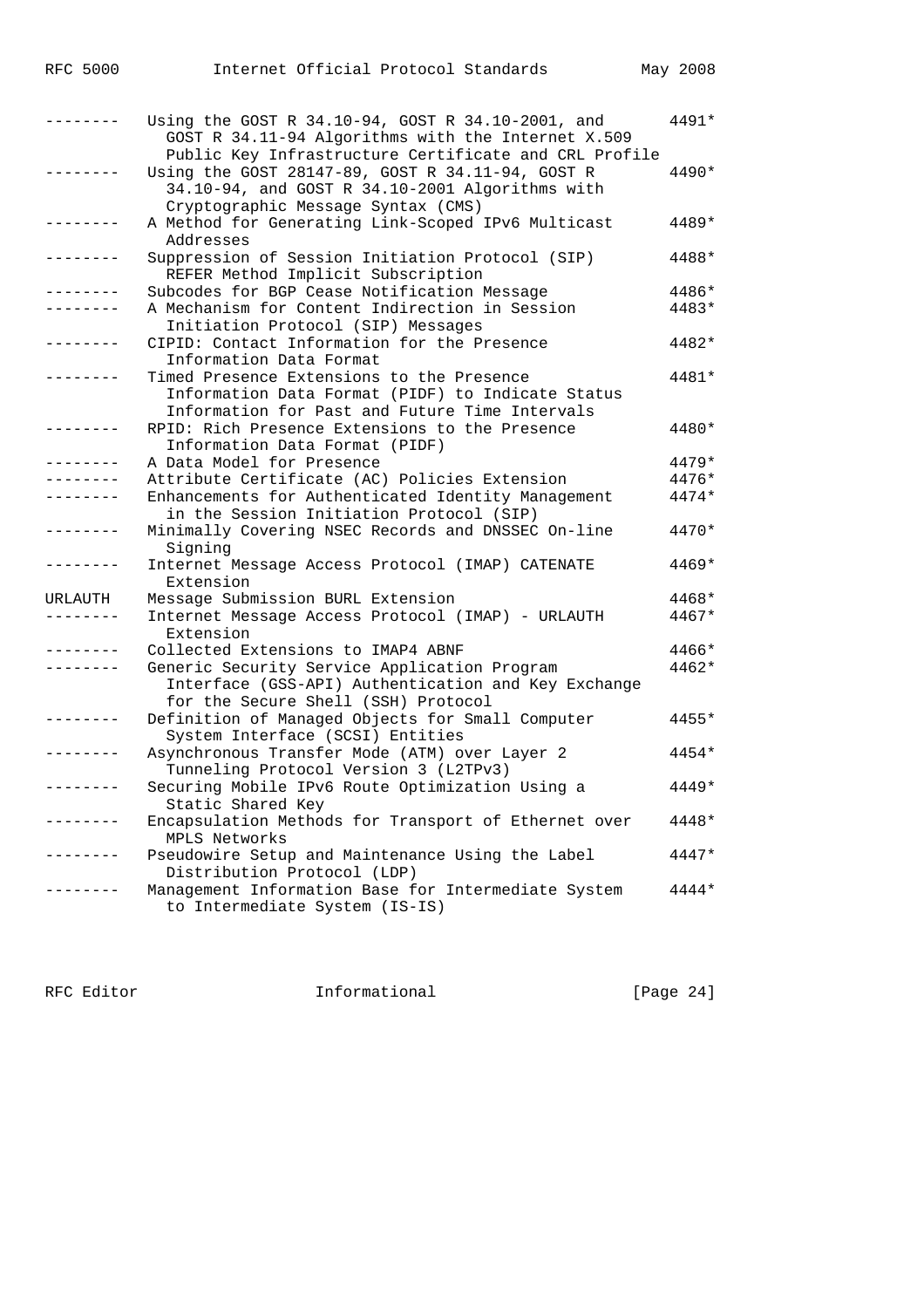| -------         | Bootstrapping Timed Efficient Stream Loss-Tolerant<br>Authentication (TESLA)  | 4442*   |
|-----------------|-------------------------------------------------------------------------------|---------|
| -------         | Fibre Channel Fabric Address Manager MIB                                      | $4439*$ |
|                 | Fibre-Channel Name Server MIB                                                 | 4438*   |
| . _ _ _ _ _ _ _ | Detecting Network Attachment in IPv4 (DNAv4)                                  | 4436*   |
| -------         | The AES-XCBC-PRF-128 Algorithm for the Internet Key                           | 4434*   |
|                 | Exchange Protocol (IKE)                                                       |         |
| -------         | Mobile IPv4 Dynamic Home Agent (HA) Assignment                                | $4433*$ |
|                 | RSA Key Exchange for the Secure Shell (SSH)                                   | 4432*   |
|                 | Transport Layer Protocol                                                      |         |
| -------         | Kerberized Internet Negotiation of Keys (KINK)                                | $4430*$ |
|                 | Optimistic Duplicate Address Detection (DAD) for IPv6                         | $4429*$ |
|                 | Generalized Multi-Protocol Label Switching (GMPLS)                            | 4426*   |
|                 | Recovery Functional Specification                                             |         |
|                 | RTP Payload Format for Video Codec 1 (VC-1)                                   | $4425*$ |
|                 | Real-Time Transport Protocol (RTP) Payload Format                             | 4424*   |
|                 | for the Variable-Rate Multimode Wideband (VMR-WB)                             |         |
|                 | Extension Audio Codec                                                         |         |
| SASL            | Simple Authentication and Security Layer (SASL)                               | $4422*$ |
|                 | RTP Payload Format for Uncompressed Video:                                    | 4421*   |
|                 | Additional Colour Sampling Modes                                              |         |
|                 | Encoding of Attributes for Multiprotocol Label                                | 4420*   |
|                 | Switching (MPLS) Label Switched Path (LSP)                                    |         |
|                 |                                                                               |         |
|                 | Establishment Using Resource ReserVation                                      |         |
|                 | Protocol-Traffic Engineering (RSVP-TE)                                        |         |
|                 | Diffie-Hellman Group Exchange for the Secure Shell                            | $4419*$ |
|                 | (SSH) Transport Layer Protocol                                                |         |
|                 | IANA Registration for Enumservice Voice                                       | $4415*$ |
|                 | An ENUM Registry Type for the Internet Registry<br>Information Service (IRIS) | 4414*   |
|                 | Communications Resource Priority for the Session                              | $4412*$ |
|                 | Initiation Protocol (SIP)                                                     |         |
|                 | Extending the Session Initiation Protocol (SIP)                               | 4411*   |
|                 | Reason Header for Preemption Events                                           |         |
|                 | Definitions of Managed Objects for Fibre Channel                              | 4404*   |
|                 | Over TCP/IP (FCIP)                                                            |         |
|                 | A Pseudo-Random Function (PRF) for the Kerberos V                             | 4402*   |
|                 | Generic Security Service Application Program                                  |         |
|                 | Interface (GSS-API) Mechanism                                                 |         |
|                 | A Pseudo-Random Function (PRF) API Extension for the                          | 4401*   |
|                 | Generic Security Service Application Program                                  |         |
|                 | Interface (GSS-API)                                                           |         |
| SC-DNS          | Storing Certificates in the Domain Name System (DNS)                          | 4398*   |
| -------         | RTP Payload Format for 3rd Generation Partnership                             | 4396*   |
|                 | Project (3GPP) Timed Text                                                     |         |
|                 |                                                                               | $4393*$ |
|                 | MIME Type Registrations for 3GPP2 Multimedia Files                            |         |
| --------        | Transmission of IP over InfiniBand (IPoIB)                                    | 4391*   |

RFC Editor **Informational Informational** [Page 25]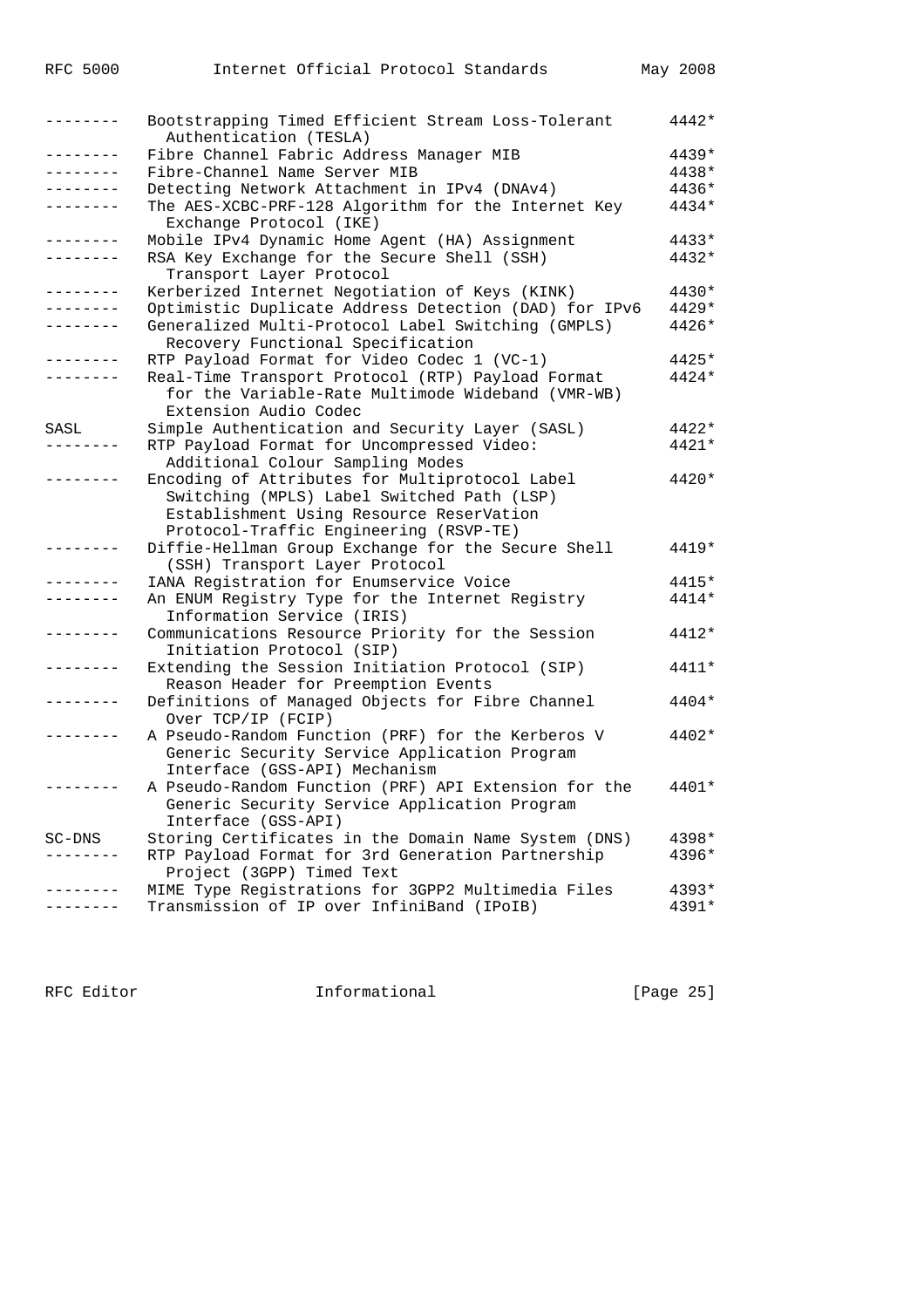| . | Dynamic Host Configuration Protocol (DHCP) over<br>InfiniBand                                                                                | 4390*          |
|---|----------------------------------------------------------------------------------------------------------------------------------------------|----------------|
|   | Dynamic Host Configuration Protocol (DHCP) Leasequery<br>Internet X.509 Public Key Infrastructure Operational                                | 4388*<br>4387* |
|   | Protocols: Certificate Store Access via HTTP                                                                                                 |                |
|   | Pseudowire Emulation Edge-to-Edge (PWE3) Control<br>Word for Use over an MPLS PSN                                                            | 4385*          |
|   | The Use of Timed Efficient Stream Loss-Tolerant<br>Authentication (TESLA) in the Secure Real-time                                            | 4383*          |
|   | Transport Protocol (SRTP)<br>MPLS/BGP Layer 3 Virtual Private Network (VPN)<br>Management Information Base                                   | 4382*          |
|   | Teredo: Tunneling IPv6 over UDP through Network<br>Address Translations (NATs)                                                               | 4380*          |
|   | Detecting Multi-Protocol Label Switched (MPLS) Data<br>Plane Failures                                                                        | 4379*          |
|   | Chargeable User Identity                                                                                                                     | 4372*          |
|   | Lightweight Directory Access Protocol (LDAP) Proxied<br>Authorization Control                                                                | 4370*          |
|   | Definitions of Managed Objects for Internet Fibre<br>Channel Protocol (iFCP)                                                                 | 4369*          |
|   | Multiprotocol Label Switching (MPLS)<br>Label-Controlled Asynchronous Transfer Mode (ATM)<br>and Frame-Relay Management Interface Definition | 4368*          |
|   | Transport Layer Security (TLS) Extensions                                                                                                    | 4366*          |
|   | BGP/MPLS IP Virtual Private Networks (VPNs)                                                                                                  | 4364*          |
|   | Definitions of Managed Objects for Bridges with                                                                                              | 4363*          |
|   | Traffic Classes, Multicast Filtering, and Virtual<br>LAN Extensions                                                                          |                |
|   | RObust Header Compression (ROHC): A Link-Layer<br>Assisted Profile for IP/UDP/RTP                                                            | 4362*          |
|   | Node-specific Client Identifiers for Dynamic Host<br>Configuration Protocol Version Four (DHCPv4)                                            | 4361*          |
|   | BGP Extended Communities Attribute                                                                                                           | 4360*          |
|   | The Use of RSA/SHA-1 Signatures within Encapsulating<br>Security Payload (ESP) and Authentication Header (AH)                                | 4359*          |
|   | Mapping Between the Multimedia Messaging Service<br>(MMS) and Internet Mail                                                                  | 4356*          |
|   | IANA Registration for Enumservices email, fax, mms,<br>ems, and sms                                                                          | $4355*$        |
|   | RTP Payload Format for the Extended Adaptive<br>Multi-Rate Wideband (AMR-WB+) Audio Codec                                                    | 4352*          |
|   | High-Level Data Link Control (HDLC) Frames over<br>Layer 2 Tunneling Protocol, Version 3 (L2TPv3)                                            | 4349*          |
|   | Real-Time Transport Protocol (RTP) Payload Format<br>for the Variable-Rate Multimode Wideband (VMR-WB)<br>Audio Codec                        | 4348*          |
|   | Datagram Transport Layer Security                                                                                                            | 4347*          |
|   |                                                                                                                                              |                |

RFC Editor **Informational Informational** [Page 26]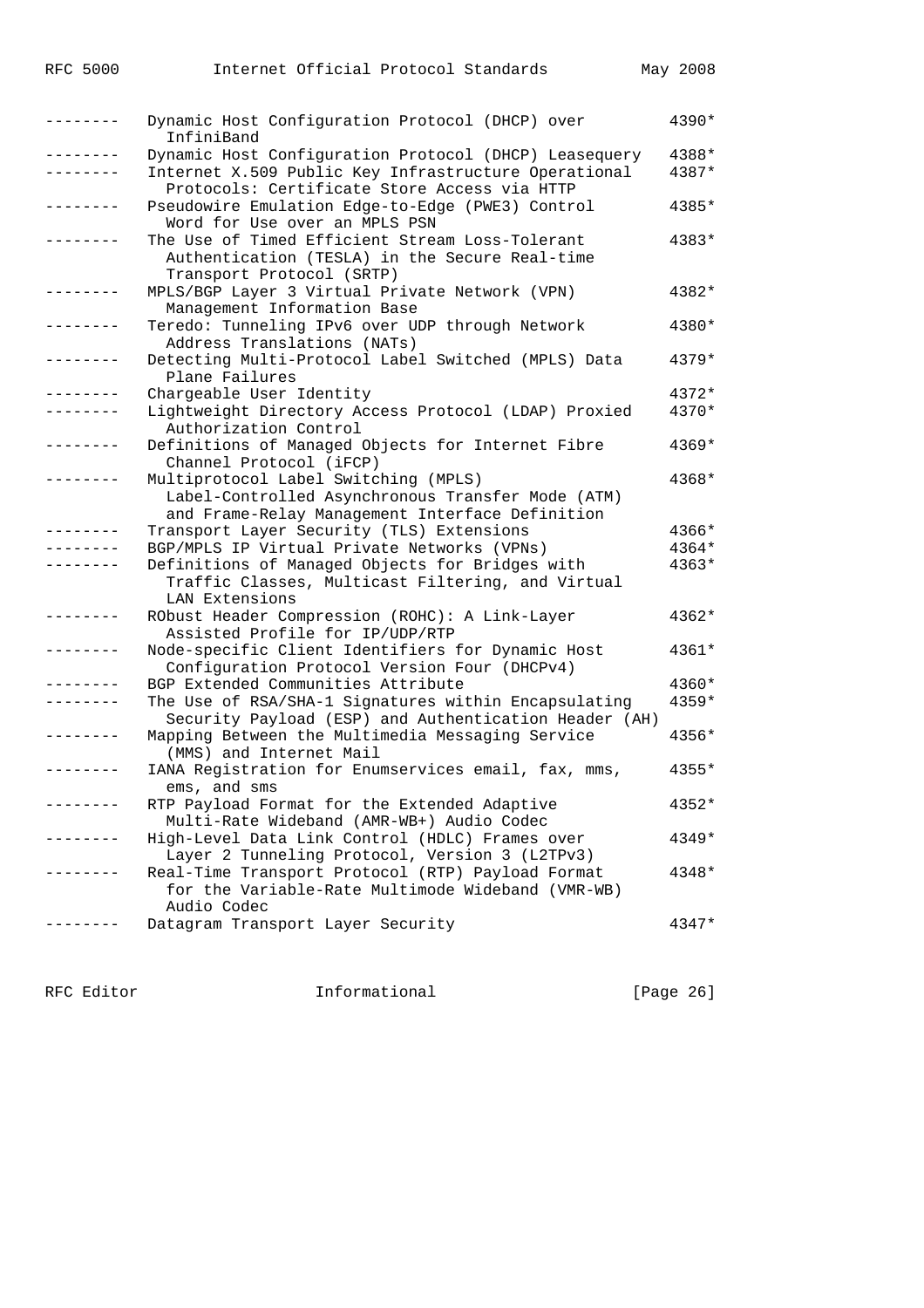| --------  | The Transport Layer Security (TLS) Protocol Version<br>1.1                                                                                           | 4346*   |
|-----------|------------------------------------------------------------------------------------------------------------------------------------------------------|---------|
|           | Improved Arcfour Modes for the Secure Shell (SSH)<br>Transport Layer Protocol                                                                        | 4345*   |
|           | The Secure Shell (SSH) Transport Layer Encryption<br>Modes                                                                                           | $4344*$ |
|           | Domain Name System (DNS) Case Insensitivity<br>Clarification                                                                                         | 4343*   |
|           | Profile for Datagram Congestion Control Protocol<br>(DCCP) Congestion Control ID 3: TCP-Friendly Rate<br>Control (TFRC)                              | 4342*   |
|           | Profile for Datagram Congestion Control Protocol<br>(DCCP) Congestion Control ID 2: TCP-like Congestion<br>Control                                   | 4341*   |
|           | Datagram Congestion Control Protocol (DCCP)                                                                                                          | 4340*   |
| .         | Transmission of IPv6, IPv4, and Address Resolution<br>Protocol (ARP) Packets over Fibre Channel                                                      | 4338*   |
|           | MIME Type Registration for MPEG-4                                                                                                                    | 4337*   |
|           | The Secure Shell (SSH) Session Channel Break<br>Extension                                                                                            | 4335*   |
|           | Certificate Extensions and Attributes Supporting<br>Authentication in Point-to-Point Protocol (PPP) and<br>Wireless Local Area Networks (WLAN)       | 4334*   |
|           | Quota and Size Properties for Distributed Authoring<br>and Versioning (DAV) Collections                                                              | 4331*   |
|           | Generalized Multi-Protocol Label Switching (GMPLS)<br>Signaling Extensions for G.709 Optical Transport<br>Networks Control                           | 4328*   |
|           | Unidirectional Lightweight Encapsulation (ULE) for<br>Transmission of IP Datagrams over an MPEG-2<br>Transport Stream (TS)                           | 4326*   |
|           | Internet X.509 Public Key Infrastructure Authority<br>Information Access Certificate Revocation List (CRL)<br>Extension                              | 4325*   |
|           | Data Over Cable System Interface Specification<br>Quality of Service Management Information Base<br>(DOCSIS-QOS MIB)                                 | 4323*   |
|           | Actions Addressing Identified Issues with the<br>Session Initiation Protocol's (SIP) Non-INVITE<br>Transaction                                       | $4320*$ |
|           | Definitions of Managed Objects for High Bit-Rate DSL<br>- 2nd generation (HDSL2) and Single-Pair High-Speed<br>Digital Subscriber Line (SHDSL) Lines | 4319*   |
|           | Definitions of Managed Objects for Bridges with<br>Rapid Spanning Tree Protocol                                                                      | 4318*   |
|           | IMAP4UIDPL Internet Message Access Protocol (IMAP) - UIDPLUS<br>extension                                                                            | 4315*   |
| IMAP4-ACL | IMAP4 Access Control List (ACL) Extension                                                                                                            | 4314*   |

RFC Editor **Informational** Page 27]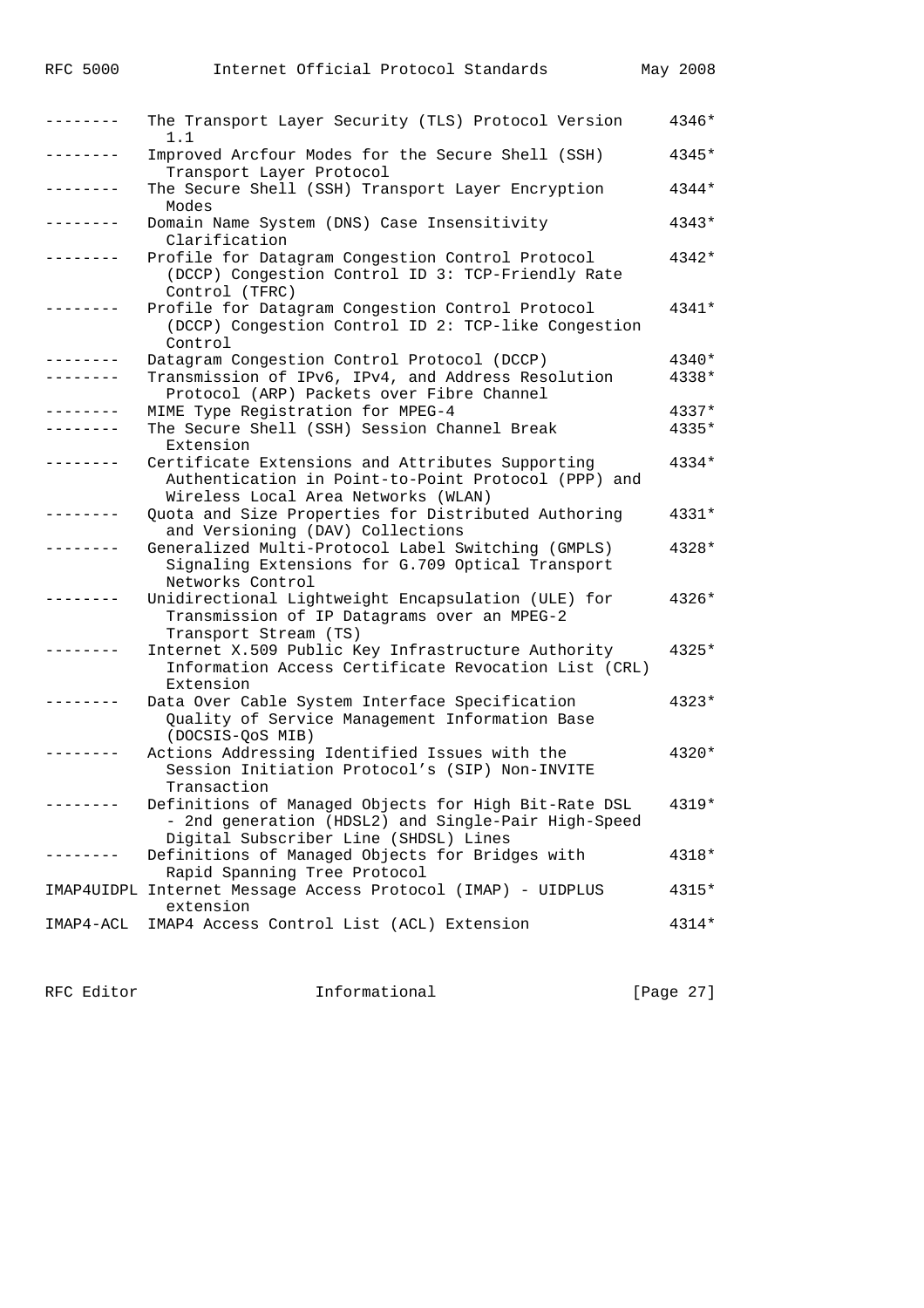| --------          | The Camellia Cipher Algorithm and Its Use With IPsec                                                     | 4312*   |
|-------------------|----------------------------------------------------------------------------------------------------------|---------|
|                   | IPv6 Host-to-Router Load Sharing                                                                         | 4311*   |
| .                 | Domain Name System (DNS) Security Extensions Mapping<br>for the Extensible Provisioning Protocol (EPP)   | 4310*   |
|                   | Using Advanced Encryption Standard (AES) CCM Mode<br>with IPsec Encapsulating Security Payload (ESP)     | 4309*   |
| $- - - - - - - -$ | Cryptographic Suites for IPsec                                                                           | 4308*   |
| $- - - - - - -$   | Cryptographic Algorithms for Use in the Internet Key                                                     | 4307*   |
|                   | Exchange Version 2 (IKEv2)                                                                               |         |
| ISAKMPSEC         | Internet Key Exchange (IKEv2) Protocol                                                                   | 4306*   |
|                   | Extended Sequence Number (ESN) Addendum to IPsec                                                         | 4304*   |
|                   | Domain of Interpretation (DOI) for Internet Security<br>Association and Key Management Protocol (ISAKMP) |         |
| ESP               | IP Encapsulating Security Payload (ESP)                                                                  | 4303*   |
|                   |                                                                                                          | 4302*   |
| IP-AUTH           | IP Authentication Header                                                                                 | 4301*   |
| <b>IPSEC</b>      | Security Architecture for the Internet Protocol                                                          |         |
| .                 | RTP Payload Format for BroadVoice Speech Codecs                                                          | 4298*   |
| --------          | Mobile IPv6 Management Information Base                                                                  | 4295*   |
| --------          | Management Information Base for the Internet<br>Protocol (IP)                                            | $4293*$ |
| TABLE-MIB         | IP Forwarding Table MIB                                                                                  | 4292*   |
| --------          | The Atom Syndication Format                                                                              | 4287*   |
| --------          | Multicast Router Discovery                                                                               | 4286*   |
| --------          | Mobile Node Identifier Option for Mobile IPv6 (MIPv6)                                                    | 4283*   |
| NAI               | The Network Access Identifier                                                                            | 4282*   |
| --------          | The Codecs Parameter for "Bucket" Media Types                                                            | 4281*   |
| --------          | Dynamic Host Configuration Protocol (DHCP) Options                                                       | 4280*   |
|                   | for Broadcast and Multicast Control Servers                                                              | $4279*$ |
| -------           | Pre-Shared Key Ciphersuites for Transport Layer<br>Security (TLS)                                        |         |
| $BGP-4-MIB$       | Definitions of Managed Objects for BGP-4                                                                 | $4273*$ |
| --------          | Entity State MIB                                                                                         | 4268*   |
| --------          | The gopher URI Scheme                                                                                    | 4266*   |
|                   | Definition of Textual Conventions for Virtual<br>Private Network (VPN) Management                        | 4265*   |
| --------          | X.509 Certificate Extension for Secure/Multipurpose                                                      | $4262*$ |
|                   | Internet Mail Extensions (S/MIME) Capabilities                                                           |         |
|                   | Common Open Policy Service (COPS) Over Transport                                                         | $4261*$ |
|                   | Layer Security (TLS)                                                                                     |         |
|                   | Generic Message Exchange Authentication for the                                                          | 4256*   |
|                   | Secure Shell Protocol (SSH)                                                                              |         |
| $- - - - - - - -$ | Using DNS to Securely Publish Secure Shell (SSH) Key                                                     | $4255*$ |
|                   | Fingerprints                                                                                             |         |
| -------           | The Secure Shell (SSH) Connection Protocol                                                               |         |
|                   |                                                                                                          | 4254*   |
|                   | The Secure Shell (SSH) Transport Layer Protocol<br>The Secure Shell (SSH) Authentication Protocol        | 4253*   |
|                   | The Secure Shell (SSH) Protocol Architecture                                                             | 4252*   |
|                   |                                                                                                          | 4251*   |
|                   | The Secure Shell (SSH) Protocol Assigned Numbers                                                         | 4250*   |

RFC Editor **Informational** Informational [Page 28]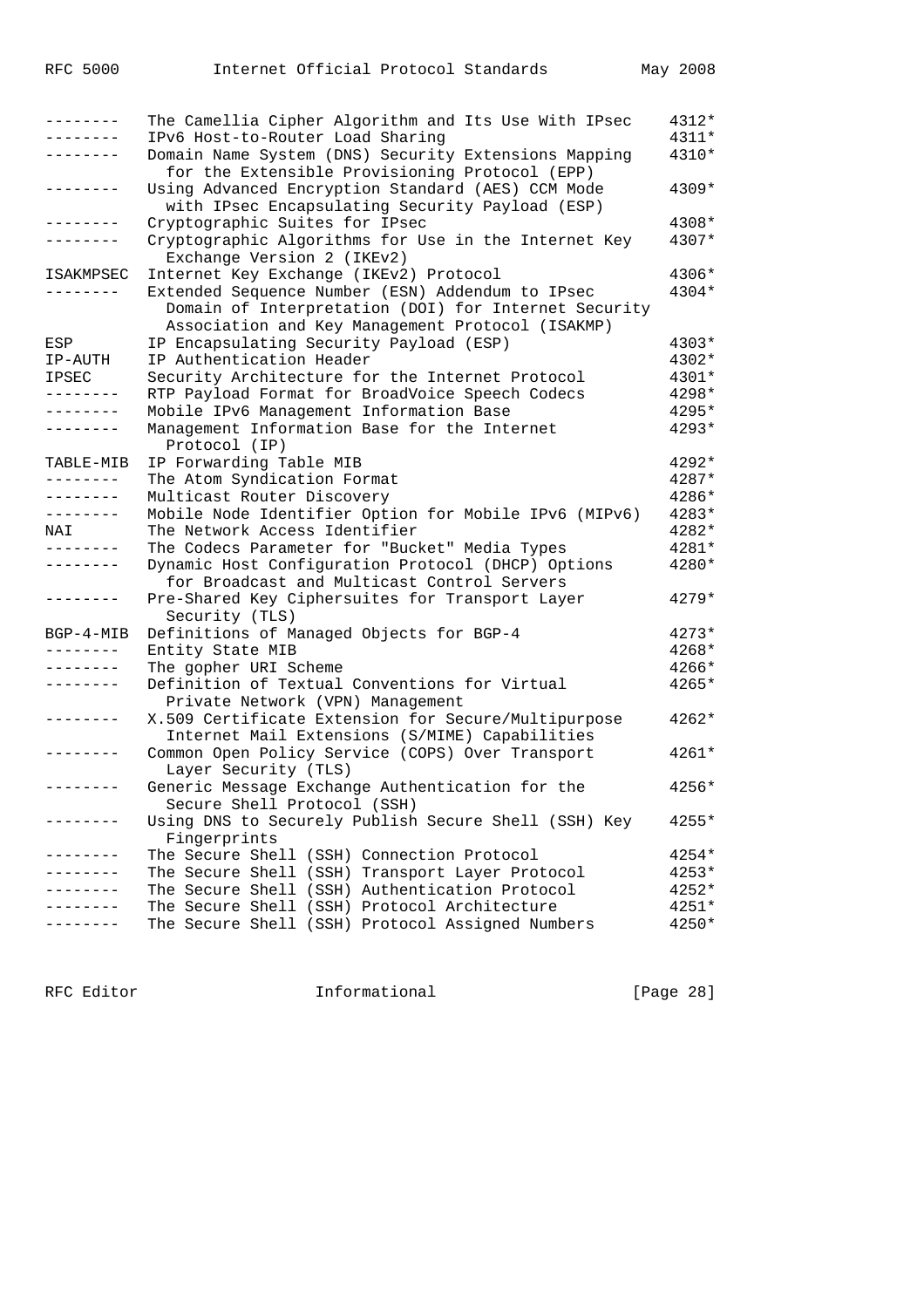| .               | The telnet URI Scheme                                           | 4248*   |
|-----------------|-----------------------------------------------------------------|---------|
|                 | An Extension to the Session Initiation Protocol                 | 4244*   |
|                 | (SIP) for Request History Information                           |         |
|                 | Vendor-Specific Information Suboption for the                   | $4243*$ |
|                 | Dynamic Host Configuration Protocol (DHCP) Relay                |         |
|                 | Agent Option                                                    |         |
| -------         | Information Refresh Time Option for Dynamic Host                | 4242*   |
|                 | Configuration Protocol for IPv6 (DHCPv6)                        |         |
| -------         | Internet Voice Messaging (IVM)                                  | $4239*$ |
| . _ _ _ _ _ _ _ | Voice Message Routing Service                                   | 4238*   |
|                 | Voice Messaging Directory Service                               | 4237*   |
| .               | HTTP Adaptation with Open Pluggable Edge Services               | 4236*   |
|                 | (OPES)                                                          |         |
| . <u>.</u> .    | An INVITE-Initiated Dialog Event Package for the                | 4235*   |
|                 | Session Initiation Protocol (SIP)                               |         |
|                 | Integrated Services Digital Network (ISDN)                      | 4233*   |
|                 | Q.921-User Adaptation Layer                                     |         |
|                 | Identifiers and Test Vectors for HMAC-SHA-224,                  | 4231*   |
|                 | HMAC-SHA-256, HMAC-SHA-384, and HMAC-SHA-512                    |         |
|                 | Using the Simple Object Access Protocol (SOAP) in               | 4227*   |
|                 | Blocks Extensible Exchange Protocol (BEEP)                      |         |
|                 | Traffic Engineering Link Management Information Base            | 4220*   |
| --------        | Securing FTP with TLS                                           | $4217*$ |
|                 | TRANS-IPV6 Basic Transition Mechanisms for IPv6 Hosts and       | 4213*   |
|                 | Routers                                                         |         |
|                 | X.509-CRMF Internet X.509 Public Key Infrastructure Certificate | $4211*$ |
|                 | Request Message Format (CRMF)                                   |         |
| PKICMP          | Internet X.509 Public Key Infrastructure Certificate            | 4210*   |
|                 | Management Protocol (CMP)                                       |         |
|                 | Link Management Protocol (LMP) for Dense Wavelength             | 4209*   |
|                 | Division Multiplexing (DWDM) Optical Line Systems               |         |
|                 | Generalized Multiprotocol Label Switching (GMPLS)               | 4208*   |
|                 | User-Network Interface (UNI): Resource ReserVation              |         |
|                 | Protocol-Traffic Engineering (RSVP-TE) Support for              |         |
|                 | the Overlay Model                                               |         |
|                 | Synchronous Optical Network (SONET)/Synchronous                 | $4207*$ |
|                 | Digital Hierarchy (SDH) Encoding for Link Management            |         |
|                 | Protocol (LMP) Test Messages                                    |         |
|                 | Label Switched Paths (LSP) Hierarchy with                       | 4206*   |
|                 | Generalized Multi-Protocol Label Switching (GMPLS)              |         |
|                 | Traffic Engineering (TE)                                        |         |
|                 | Link Management Protocol (LMP)                                  | 4204*   |
|                 | OSPF Extensions in Support of Generalized                       | 4203*   |
|                 | Multi-Protocol Label Switching (GMPLS)                          |         |
|                 | Routing Extensions in Support of Generalized                    | 4202*   |
|                 | Multi-Protocol Label Switching (GMPLS)                          |         |
|                 | Link Bundling in MPLS Traffic Engineering (TE)                  | 4201*   |
|                 | The SEED Cipher Algorithm and Its Use with IPsec                | 4196*   |

RFC Editor **Informational Informational** [Page 29]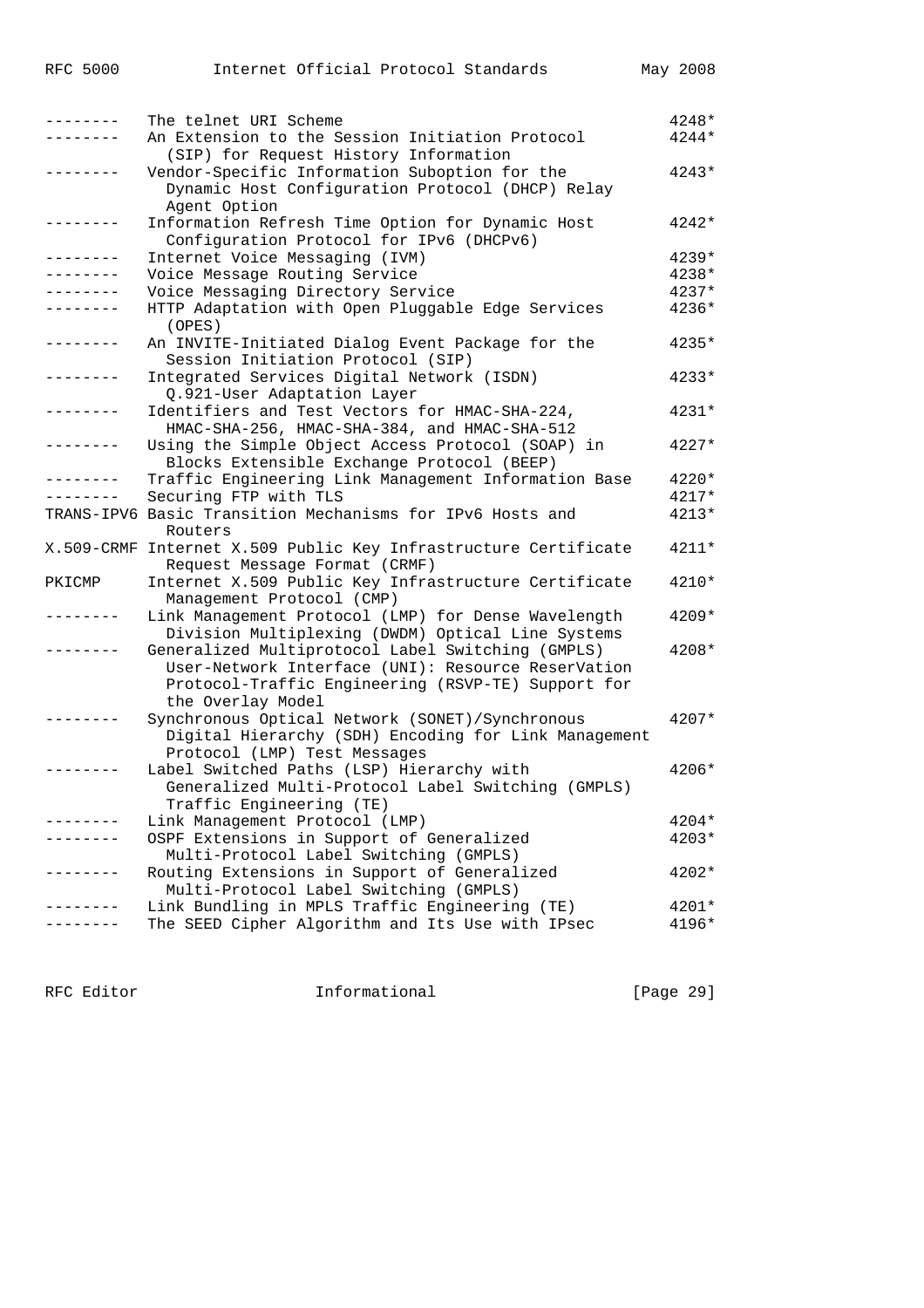| --------      | The S Hexdump Format                                                                                                  | 4194*   |
|---------------|-----------------------------------------------------------------------------------------------------------------------|---------|
| ------        | Unique Local IPv6 Unicast Addresses                                                                                   | $4193*$ |
| -------       | Default Router Preferences and More-Specific Routes                                                                   | 4191*   |
|               | BRIDGE-MIB Definitions of Managed Objects for Bridges                                                                 | 4188*   |
| --------      | RTP Payload Format for AC-3 Audio                                                                                     | 4184*   |
| -------       | Removing a Restriction on the use of MPLS Explicit                                                                    | 4182*   |
|               | <b>NULL</b>                                                                                                           |         |
|               | The Simple and Protected Generic Security Service<br>Application Program Interface (GSS-API) Negotiation<br>Mechanism | 4178*   |
|               | RTP Payload Format for Uncompressed Video                                                                             | $4175*$ |
|               | The IPv4 Dynamic Host Configuration Protocol (DHCP)                                                                   | $4174*$ |
|               | Option for the Internet Storage Name Service                                                                          |         |
| $- - - - - -$ | Bootstrapping Clients using the Internet Small                                                                        | $4173*$ |
|               | Computer System Interface (iSCSI) Protocol                                                                            |         |
| -------       | iFCP - A Protocol for Internet Fibre Channel Storage                                                                  | $4172*$ |
|               | Networking                                                                                                            |         |
|               | Internet Storage Name Service (iSNS)                                                                                  | $4171*$ |
|               | The Stream Control Transmission Protocol (SCTP) as a                                                                  | 4168*   |
|               | Transport for the Session Initiation Protocol (SIP)                                                                   |         |
| -------       | Signaling System 7 (SS7) Message Transfer Part 2                                                                      | 4165*   |
|               | (MTP2) - User Peer-to-Peer Adaptation Layer (M2PA)                                                                    |         |
| -------       | RObust Header Compression (ROHC): Context                                                                             | 4164*   |
|               | Replication for ROHC Profiles                                                                                         |         |
| -------       | Addition of SEED Cipher Suites to Transport Layer                                                                     | $4162*$ |
|               | Security (TLS)                                                                                                        |         |
| $- - - - - -$ | Transport Performance Metrics MIB                                                                                     | $4150*$ |
| . <u>.</u>    | Definition of Managed Objects for Synthetic Sources                                                                   | $4149*$ |
|               |                                                                                                                       |         |
| -------       | for Performance Monitoring Algorithms                                                                                 |         |
|               | TCP-Based Media Transport in the Session Description                                                                  | 4145*   |
|               | Protocol (SDP)                                                                                                        |         |
|               | Facsimile Using Internet Mail (IFAX) Service of ENUM                                                                  | $4143*$ |
|               | Full-mode Fax Profile for Internet Mail (FFPIM)                                                                       | 4142*   |
|               | SMTP and MIME Extensions for Content Conversion                                                                       | 4141*   |
|               | Entity MIB (Version 3)                                                                                                | $4133*$ |
| -------       | Addition of Camellia Cipher Suites to Transport                                                                       | $4132*$ |
|               | Layer Security (TLS)                                                                                                  |         |
|               | Management Information Base for Data Over Cable                                                                       | 4131*   |
|               | Service Interface Specification (DOCSIS) Cable                                                                        |         |
|               | Modems and Cable Modem Termination Systems for                                                                        |         |
|               | Baseline Privacy Plus                                                                                                 |         |
|               | MIME-Based Secure Peer-to-Peer Business Data                                                                          | $4130*$ |
|               | Interchange Using HTTP, Applicability Statement 2                                                                     |         |
|               | (AS2)                                                                                                                 |         |
|               | Digital Private Network Signaling System                                                                              | $4129*$ |
|               | (DPNSS)/Digital Access Signaling System 2 (DASS 2)                                                                    |         |
|               | Extensions to the IUA Protocol                                                                                        |         |

RFC Editor **Informational** Page 30]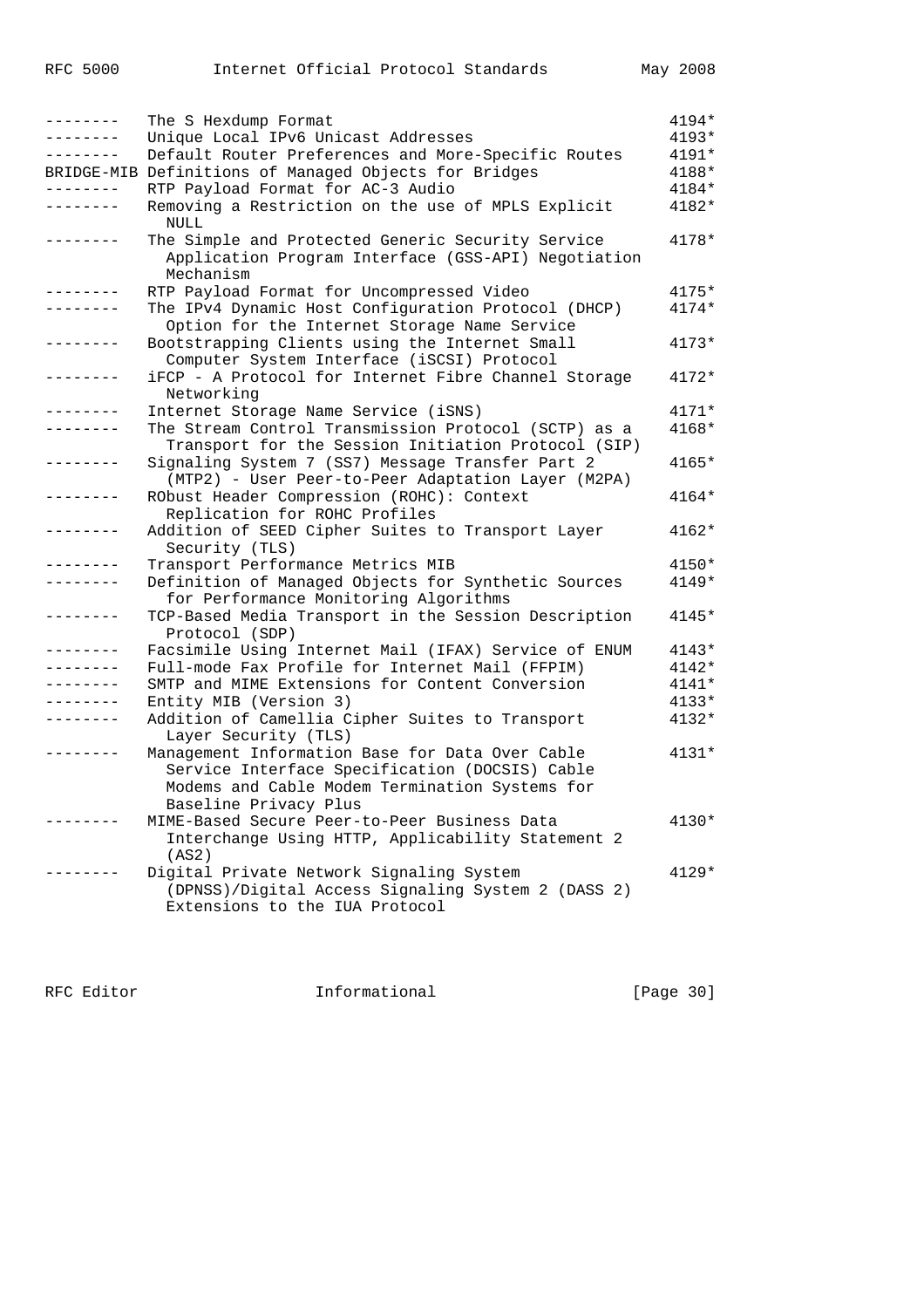| -------           | Protocol Extensions for Support of Diffserv-aware<br>MPLS Traffic Engineering                                                                          | $4124*$ |
|-------------------|--------------------------------------------------------------------------------------------------------------------------------------------------------|---------|
| --------          | A Universally Unique IDentifier (UUID) URN Namespace                                                                                                   | 4122*   |
| . <u>.</u>        | The Kerberos Version 5 Generic Security Service<br>Application Program Interface (GSS-API) Mechanism:<br>Version 2                                     | $4121*$ |
| KERBEROS          | The Kerberos Network Authentication Service (V5)                                                                                                       | $4120*$ |
| . <u>.</u> .      | A Presence-based GEOPRIV Location Object Format                                                                                                        | 4119*   |
| -------           | E.164 Number Mapping for the Extensible Provisioning<br>Protocol (EPP)                                                                                 | $4114*$ |
| MIB-UDP           | Management Information Base for the User Datagram<br>Protocol (UDP)                                                                                    | $4113*$ |
|                   | Electronic Commerce Modeling Language (ECML) Version<br>2 Specification                                                                                | $4112*$ |
| .                 | Algorithms for Internet Key Exchange version 1<br>(IKEv1)                                                                                              | $4109*$ |
| -------           | Using Cryptographic Message Syntax (CMS) to Protect<br>Firmware Packages                                                                               | 4108*   |
| -------           | The Use of Galois/Counter Mode (GCM) in IPsec<br>Encapsulating Security Payload (ESP)                                                                  | 4106*   |
| -------           | Policy Core Extension Lightweight Directory Access<br>Protocol Schema (PCELS)                                                                          | $4104*$ |
|                   | RTP Payload for Text Conversation                                                                                                                      | $4103*$ |
|                   | Registration of the text/red MIME Sub-Type                                                                                                             | $4102*$ |
|                   | Attaching Meaning to Solicitation Class Keywords                                                                                                       | 4095*   |
|                   | Usage of the Session Description Protocol (SDP)<br>Alternative Network Address Types (ANAT) Semantics<br>in the Session Initiation Protocol (SIP)      | 4092*   |
| $- - - - - - -$   | The Alternative Network Address Types (ANAT)<br>Semantics for the Session Description Protocol (SDP)<br>Grouping Framework                             | $4091*$ |
|                   | Fast Reroute Extensions to RSVP-TE for LSP Tunnels                                                                                                     | $4090*$ |
|                   | Uniform Resource Identifier (URI) Scheme for the<br>Simple Network Management Protocol (SNMP)                                                          | 4088*   |
| -------           | IP Tunnel MIB                                                                                                                                          | 4087*   |
| $- - - - - - - -$ | A Negative Acknowledgement Mechanism for Signaling<br>Compression                                                                                      | 4077*   |
|                   | Simple Network Time Protocol (SNTP) Configuration<br>Option for DHCPv6                                                                                 | $4075*$ |
|                   | Protecting Multiple Contents with the Cryptographic<br>Message Syntax (CMS)                                                                            | 4073*   |
|                   | Diameter Extensible Authentication Protocol (EAP)<br>Application                                                                                       | $4072*$ |
|                   | Definitions of Managed Object Extensions for Very<br>High Speed Digital Subscriber Lines (VDSL) Using<br>Multiple Carrier Modulation (MCM) Line Coding | $4070*$ |

RFC 5000 Internet Official Protocol Standards May 2008

RFC Editor **Informational Informational** [Page 31]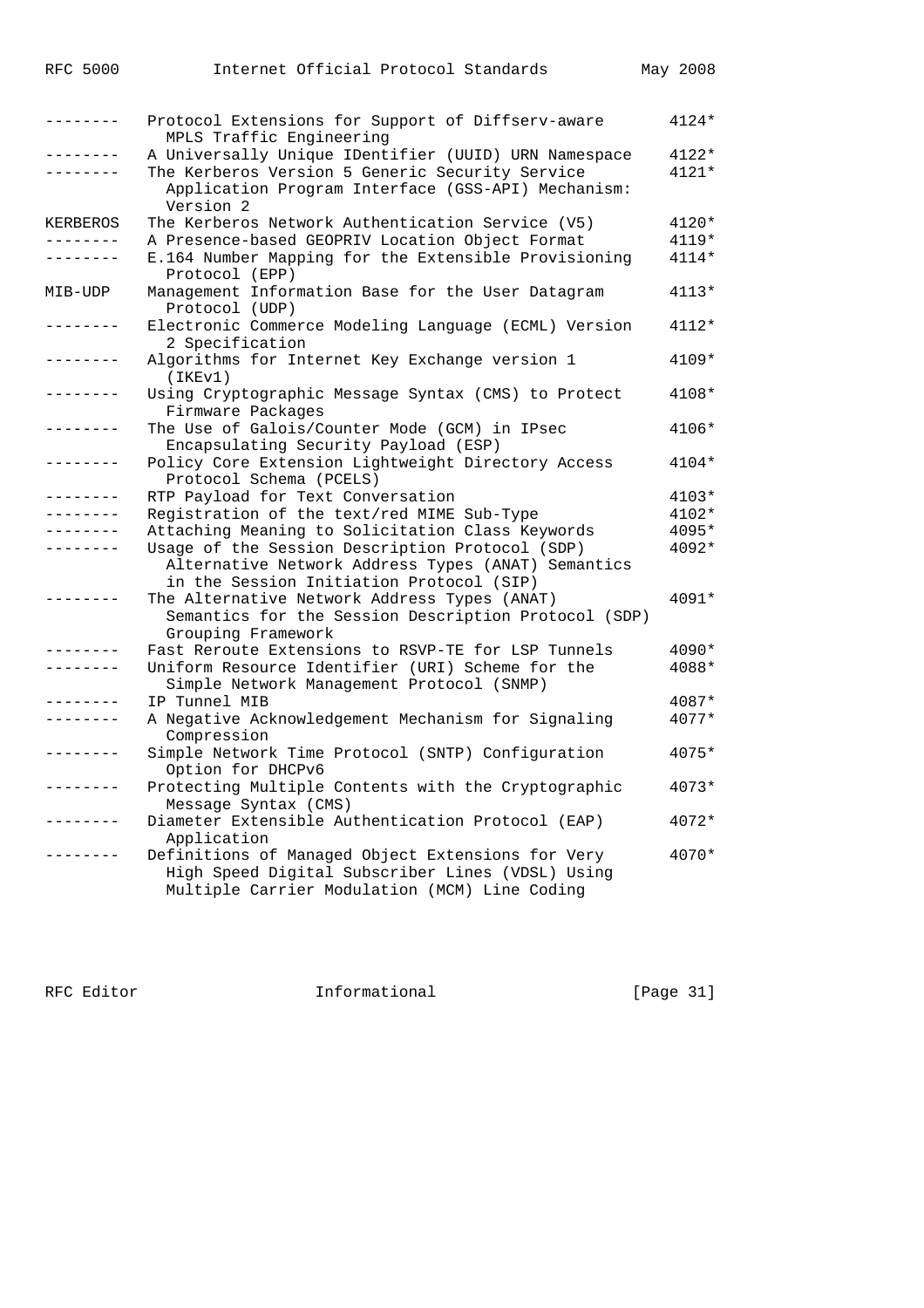| RFC | 5000 |
|-----|------|
|     |      |

| ------- | Definitions of Managed Object Extensions for Very<br>High Speed Digital Subscriber Lines (VDSL) Using<br>Single Carrier Modulation (SCM) Line Coding                                     | 4069*   |
|---------|------------------------------------------------------------------------------------------------------------------------------------------------------------------------------------------|---------|
|         | Experimental Message, Extensions, and Error Codes<br>for Mobile IPv4                                                                                                                     | 4064*   |
|         | RTP Payload Formats for European Telecommunications<br>Standards Institute (ETSI) European Standard ES 202<br>050, ES 202 211, and ES 202 212 Distributed Speech<br>Recognition Encoding | 4060*   |
|         | Use of the RSASSA-PSS Signature Algorithm in<br>Cryptographic Message Syntax (CMS)                                                                                                       | 4056*   |
|         | Additional Algorithms and Identifiers for RSA<br>Cryptography for use in the Internet X.509 Public<br>Key Infrastructure Certificate and Certificate<br>Revocation List (CRL) Profile    | 4055*   |
|         | Additional XML Security Uniform Resource Identifiers<br>(URIS)                                                                                                                           | 4051*   |
|         | Fibre Channel Management MIB                                                                                                                                                             | 4044*   |
|         | Internet X.509 Public Key Infrastructure Permanent<br>Identifier                                                                                                                         | $4043*$ |
|         | RTP Payload Format for a 64 kbit/s Transparent Call                                                                                                                                      | 4040*   |
|         | Rapid Commit Option for the Dynamic Host<br>Configuration Protocol version 4 (DHCPv4)                                                                                                    | $4039*$ |
|         | Open Pluggable Edge Services (OPES) Callout Protocol<br>(OCP) Core                                                                                                                       | 4037*   |
|         | Management Information Base for Data Over Cable<br>Service Interface Specification (DOCSIS) Cable Modem<br>Termination Systems for Subscriber Management                                 | 4036*   |
|         | Protocol Modifications for the DNS Security<br>Extensions                                                                                                                                | 4035*   |
|         | Resource Records for the DNS Security Extensions                                                                                                                                         | 4034*   |
|         | DNS Security Introduction and Requirements                                                                                                                                               | $4033*$ |
|         | Update to the Session Initiation Protocol (SIP)<br>Preconditions Framework                                                                                                               | 4032*   |
|         | The Authentication Suboption for the Dynamic Host<br>Configuration Protocol (DHCP) Relay Agent Option                                                                                    | 4030*   |
|         | Session Timers in the Session Initiation Protocol<br>(SIP)                                                                                                                               | 4028*   |
|         | A Method for Storing IPsec Keying Material in DNS                                                                                                                                        | 4025*   |
|         | Encapsulating MPLS in IP or Generic Routing<br>Encapsulation (GRE)                                                                                                                       | 4023*   |
| MIB-TCP | Management Information Base for the Transmission<br>Control Protocol (TCP)                                                                                                               | 4022*   |
|         | Registration of Mail and MIME Header Fields                                                                                                                                              | 4021*   |
|         | RObust Header Compression (ROHC): Profiles for User<br>Datagram Protocol (UDP) Lite                                                                                                      | 4019*   |

RFC Editor **Informational** Informational [Page 32]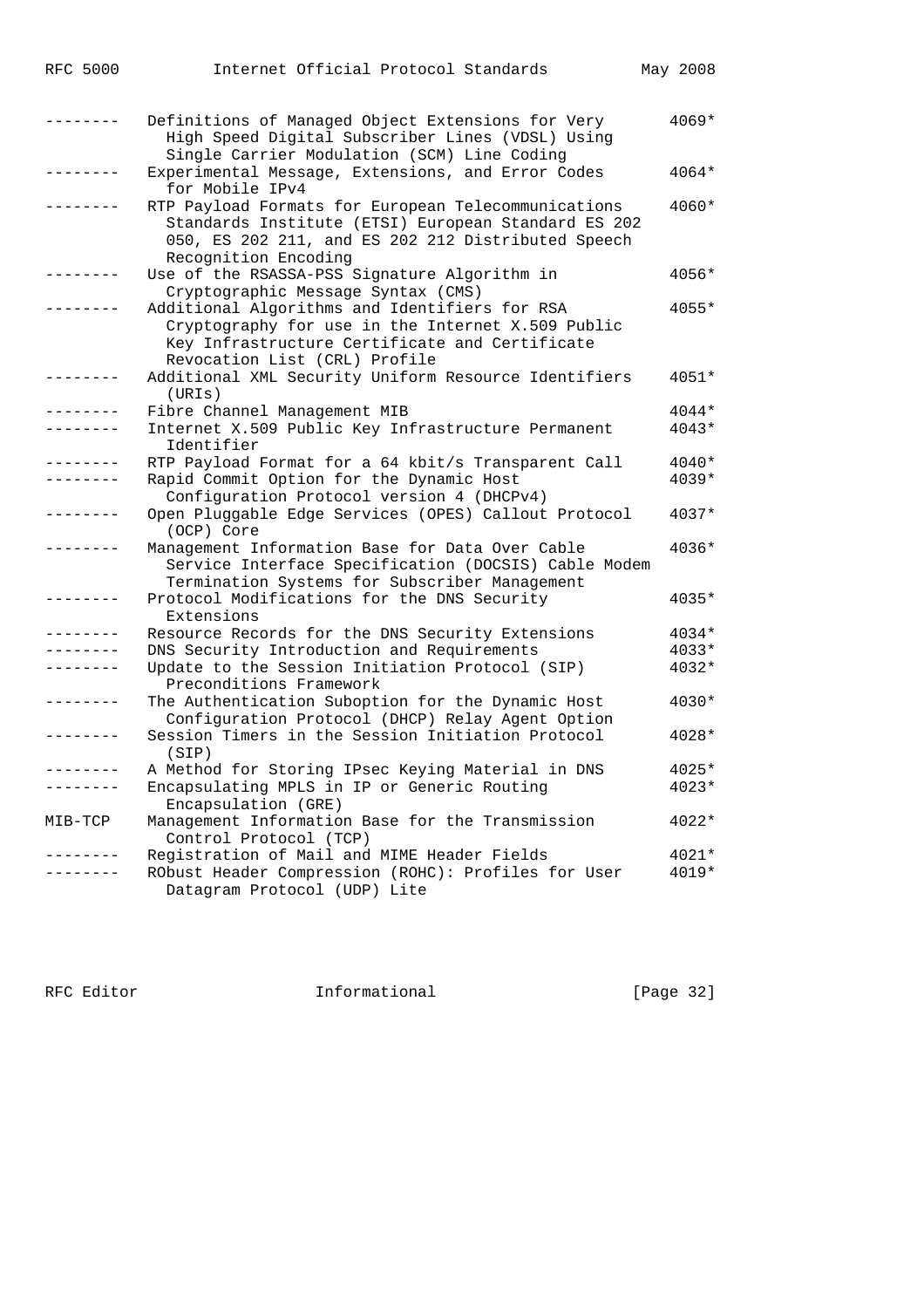| <b>RFC 5000</b>     | Internet Official Protocol Standards                                                                                                                                | May 2008 |
|---------------------|---------------------------------------------------------------------------------------------------------------------------------------------------------------------|----------|
| -------             | Finding Internet Small Computer Systems Interface<br>(iSCSI) Targets and Name Servers by Using Service<br>Location Protocol version 2 (SLPv2)                       | 4018*    |
|                     | The Eifel Response Algorithm for TCP                                                                                                                                | 4015*    |
|                     | Remote Authentication Dial-In User Service (RADIUS)<br>Attributes Suboption for the Dynamic Host<br>Configuration Protocol (DHCP) Relay Agent<br>Information Option | 4014*    |
| $- - - - - - - - -$ | SASLprep: Stringprep Profile for User Names and<br>Passwords                                                                                                        | $4013*$  |
| . - - - - - - -     | Routing Policy Specification Language next<br>generation (RPSLng)                                                                                                   | $4012*$  |
| --------            | Policy Based Management MIB                                                                                                                                         | 4011*    |
| -------             | Use of the SEED Encryption Algorithm in<br>Cryptographic Message Syntax (CMS)                                                                                       | 4010*    |
| -------             | Definitions of Managed Objects for Network Address<br>Translators (NAT)                                                                                             | 4008*    |
| .                   | IPv6 Scoped Address Architecture                                                                                                                                    | 4007*    |
| --------            | Diameter Credit-Control Application                                                                                                                                 | 4006*    |
| .                   | Diameter Network Access Server Application                                                                                                                          | 4005*    |
| - - - - - - - -     | Diameter Mobile IPv4 Application                                                                                                                                    | $4004*$  |
| .                   | GMPLS Signaling Procedure for Egress Control                                                                                                                        | $4003*$  |
| .                   | IANA Registration for Enumservice 'web' and 'ft'                                                                                                                    | 4002*    |
| .                   | Textual Conventions for Internet Network Addresses                                                                                                                  | 4001*    |
| --------            | Internet Printing Protocol (IPP): Job and Printer<br>Administrative Operations                                                                                      | $3998*$  |
|                     | Internet Printing Protocol (IPP): The 'ippget'<br>Delivery Method for Event Notifications                                                                           | 3996*    |
|                     | Internet Printing Protocol (IPP): Event<br>Notifications and Subscriptions                                                                                          | 3995*    |
| -------             | Indication of Message Composition for Instant<br>Messaging                                                                                                          | $3994*$  |
|                     | Subscriber-ID Suboption for the Dynamic Host<br>Configuration Protocol (DHCP) Relay Agent Option                                                                    | 3993*    |
|                     | Internationalized Resource Identifiers (IRIs)                                                                                                                       | 3987*    |
|                     | RTP Payload Format for H.264 Video                                                                                                                                  | 3984*    |
| --------            | Using the Internet Registry Information Service<br>(IRIS) over the Blocks Extensible Exchange Protocol<br>(BEEP)                                                    | 3983*    |
| $------$            | IRIS: A Domain Registry (dreg) Type for the<br>Internet Registry Information Service (IRIS)                                                                         | 3982*    |
| .                   | IRIS: The Internet Registry Information Service<br>(IRIS) Core Protocol                                                                                             | 3981*    |
| -------             | T11 Network Address Authority (NAA) Naming Format<br>for iSCSI Node Names                                                                                           | 3980*    |
|                     | Network News Transfer Protocol (NNTP)                                                                                                                               | $3977*$  |
|                     | Cryptographically Generated Addresses (CGA)                                                                                                                         | 3972*    |
|                     | SEcure Neighbor Discovery (SEND)                                                                                                                                    | $3971*$  |

RFC Editor **Informational** [Page 33]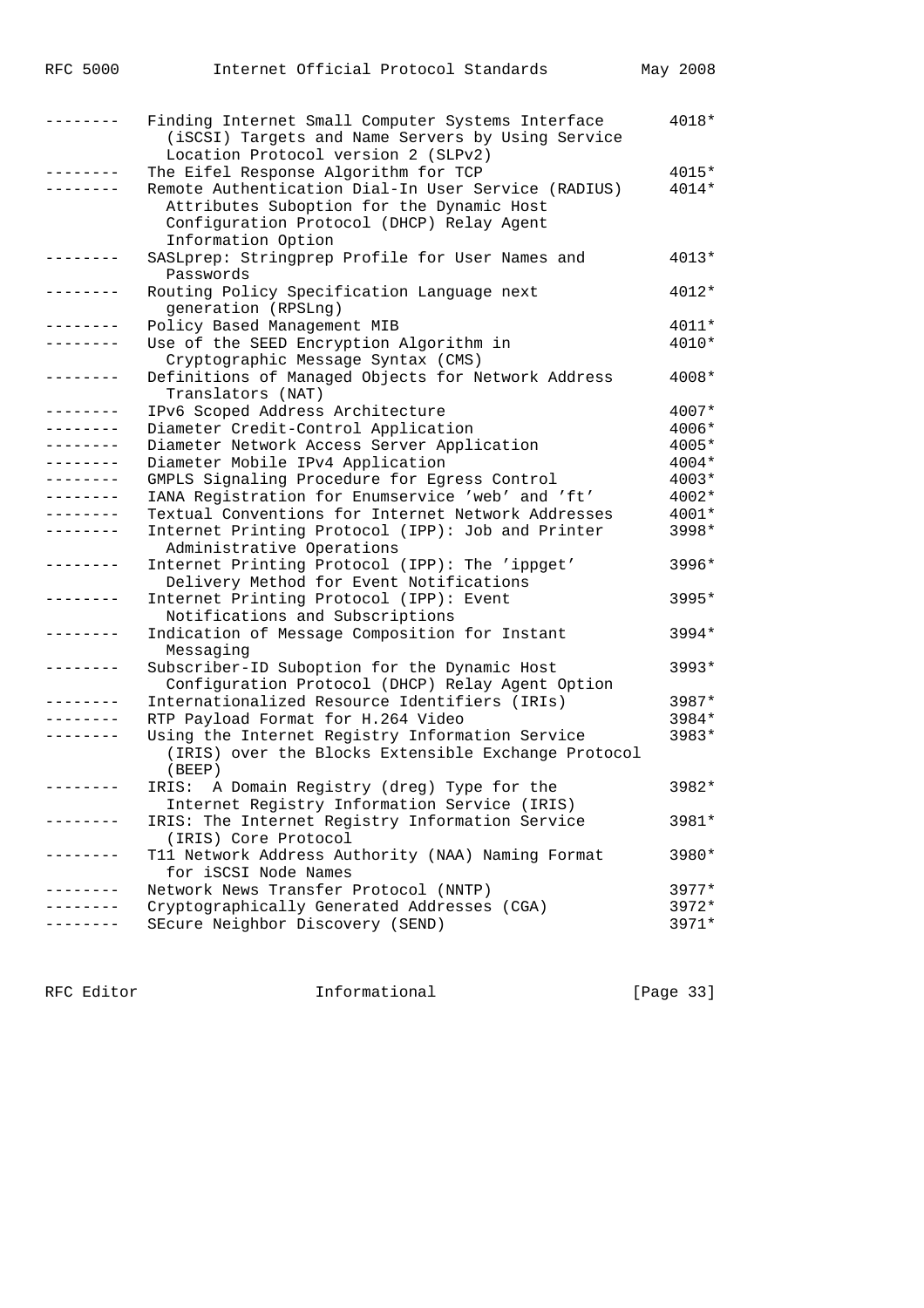|         | A Traffic Engineering (TE) MIB                                                                                      | 3970*   |
|---------|---------------------------------------------------------------------------------------------------------------------|---------|
|         | The tel URI for Telephone Numbers                                                                                   | 3966*   |
|         | Network Mobility (NEMO) Basic Support Protocol                                                                      | 3963*   |
| ------- | Advanced Encryption Standard (AES) Encryption for<br>Kerberos 5                                                     | 3962*   |
| ------- | Encryption and Checksum Specifications for Kerberos 5                                                               | 3961*   |
|         | The Early Session Disposition Type for the Session<br>Initiation Protocol (SIP)                                     | 3959*   |
|         | Domain-Based Application Service Location Using SRV<br>RRs and the Dynamic Delegation Discovery Service<br>(DDDS)   | 3958*   |
|         | Authentication, Authorization, and Accounting (AAA)<br>Registration Keys for Mobile IPv4                            | $3957*$ |
|         | Embedding the Rendezvous Point (RP) Address in an<br>IPv6 Multicast Address                                         | 3956*   |
| ------- | Telephone Number Mapping (ENUM) Service Registration<br>for Presence Services                                       | 3953*   |
|         | UDP Encapsulation of IPsec ESP Packets                                                                              | 3948*   |
|         | Negotiation of NAT-Traversal in the IKE                                                                             | 3947*   |
|         | Generalized Multi-Protocol Label Switching (GMPLS)<br>Architecture                                                  | 3945*   |
| ------- | Reclassifying Dynamic Host Configuration Protocol<br>version 4 (DHCPv4) Options                                     | $3942*$ |
|         | Calling Line Identification for Voice Mail Messages                                                                 | 3939*   |
|         | Video-Message Message-Context                                                                                       | 3938*   |
|         | Layer Two Tunneling Protocol - Version 3 (L2TPv3)                                                                   | 3931*   |
|         | Lightweight Directory Access Protocol (LDAP) Client<br>Update Protocol (LCUP)                                       | 3928*   |
|         | Dynamic Configuration of IPv4 Link-Local Addresses                                                                  | $3927*$ |
|         | Vendor-Identifying Vendor Options for Dynamic Host<br>Configuration Protocol version 4 (DHCPv4)                     | 3925*   |
|         | End-to-End Signing and Object Encryption for the<br>Extensible Messaging and Presence Protocol (XMPP)               | 3923*   |
|         | Mapping the Extensible Messaging and Presence<br>Protocol (XMPP) to Common Presence and Instant<br>Messaging (CPIM) | 3922*   |
| ------- | Extensible Messaging and Presence Protocol (XMPP):<br>Instant Messaging and Presence                                | 3921*   |
| ------- | Extensible Messaging and Presence Protocol (XMPP):<br>Core                                                          | $3920*$ |
|         | Domain Registry Grace Period Mapping for the<br>Extensible Provisioning Protocol (EPP)                              | 3915*   |
|         | The Session Initiation Protocol (SIP) "Join" Header                                                                 | 3911*   |
|         | The SPIRITS (Services in PSTN requesting Internet<br>Services) Protocol                                             | 3910*   |
|         | Lightweight Directory Access Protocol (LDAP) Cancel<br>Operation                                                    | $3909*$ |

RFC Editor **Informational** Page 34]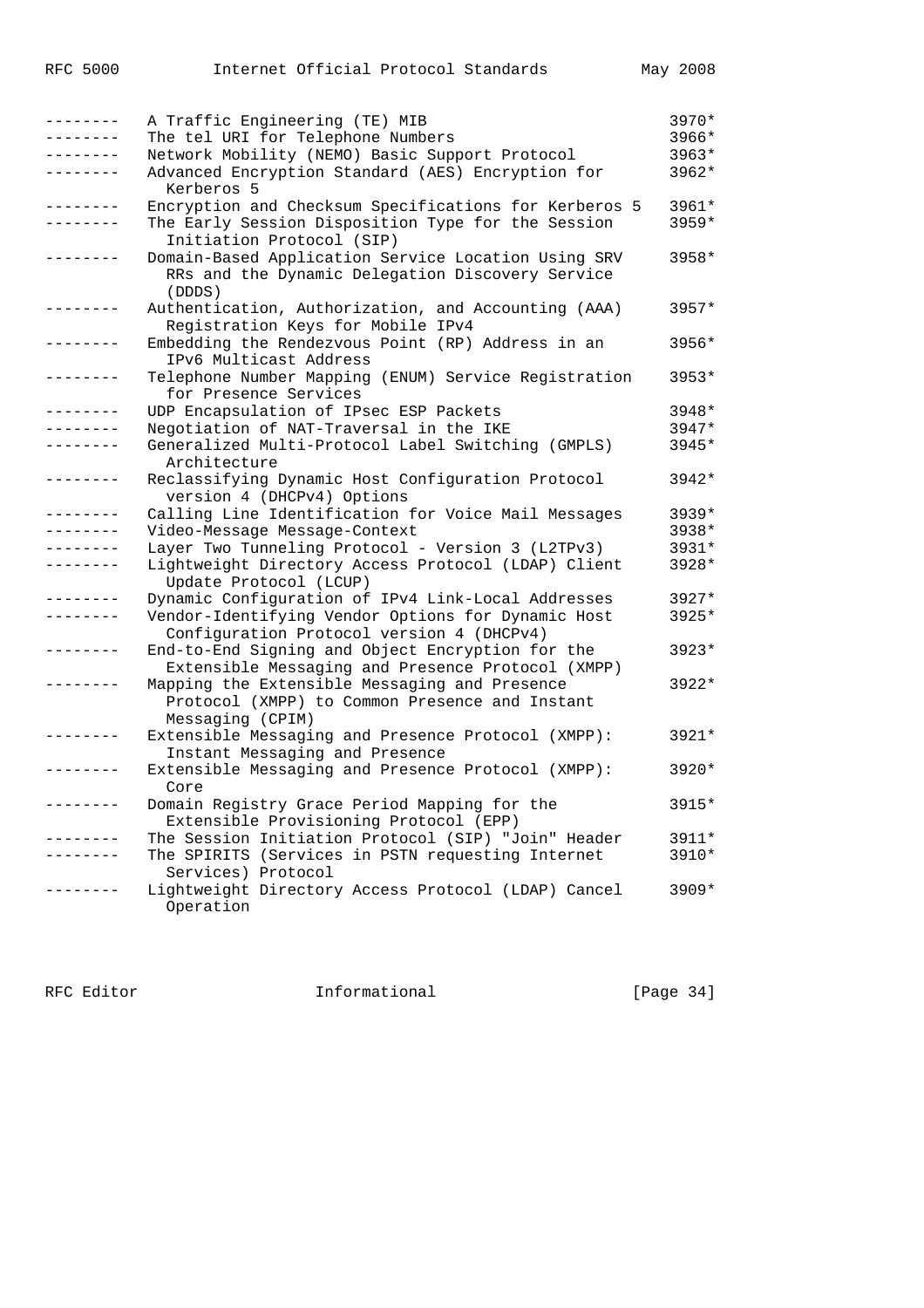| <b>RFC 5000</b> | Internet Official Protocol Standards                                                                                    | May 2008 |
|-----------------|-------------------------------------------------------------------------------------------------------------------------|----------|
| -------         | Session Initiation Protocol (SIP) Extension for                                                                         | $3903*$  |
|                 | Event State Publication                                                                                                 |          |
|                 | Network Information Service (NIS) Configuration<br>Options for Dynamic Host Configuration Protocol for<br>IPv6 (DHCPv6) | 3898*    |
|                 | DS3-E3-MIB Definitions of Managed Objects for the DS3/E3<br>Interface Type                                              | 3896*    |
| .               | Sieve Extension: Copying Without Side Effects                                                                           | 3894*    |
| - - - - - - - - | Session Initiation Protocol (SIP) Authenticated<br>Identity Body (AIB) Format                                           | 3893*    |
| --------        | The Session Initiation Protocol (SIP) Referred-By<br>Mechanism                                                          | 3892*    |
| -------         | The Session Initiation Protocol (SIP) "Replaces"<br>Header                                                              | 3891*    |
|                 | A Transport Independent Bandwidth Modifier for the<br>Session Description Protocol (SDP)                                | 3890*    |
| -------         | Message Tracking Query Protocol                                                                                         | 3887*    |
| .               | An Extensible Message Format for Message Tracking<br>Responses                                                          | 3886*    |
|                 | SMTP Service Extension for Message Tracking                                                                             | 3885*    |
| - - - - - - - - | Detecting Inactive Neighbors over OSPF Demand<br>Circuits (DC)                                                          | 3883*    |
| - - - - - - - - | Call Processing Language (CPL): A Language for User<br>Control of Internet Telephony Services                           | 3880*    |
| -------         | Deprecating Site Local Addresses                                                                                        | 3879*    |
| . – – – – – – - | Alarm Reporting Control Management Information Base<br>(MIB)                                                            | 3878*    |
| . <u>.</u> .    | Alarm Management Information Base (MIB)                                                                                 | 3877*    |
| --------        | Returning Matched Values with the Lightweight<br>Directory Access Protocol version 3 (LDAPv3)                           | 3876*    |
| -------         | Stream Control Transmission Protocol (SCTP)<br>Management Information Base (MIB)                                        | 3873*    |
| . <u>.</u>      | Management Information Base for Telephony Routing<br>over IP (TRIP)                                                     | 3872*    |
| --------        | Signalling Connection Control Part User Adaptation<br>Layer (SUA)                                                       | 3868*    |
|                 | Language Tags and Ranges in the Lightweight<br>Directory Access Protocol (LDAP)                                         | 3866     |
| . <u>.</u>      | A No Soliciting Simple Mail Transfer Protocol (SMTP)<br>Service Extension                                               | 3865*    |
|                 | Presence Information Data Format (PIDF)                                                                                 | 3863*    |
|                 | Common Presence and Instant Messaging (CPIM):<br>Message Format                                                         | 3862*    |
| $- - - - - - -$ | Address Resolution for Instant Messaging and Presence                                                                   | 3861*    |
|                 | Common Profile for Instant Messaging (CPIM)                                                                             | 3860*    |
|                 | Common Profile for Presence (CPP)                                                                                       | $3859*$  |
|                 | An Extensible Markup Language (XML) Based Format for<br>Watcher Information                                             | 3858*    |

RFC Editor **Informational** Page 35]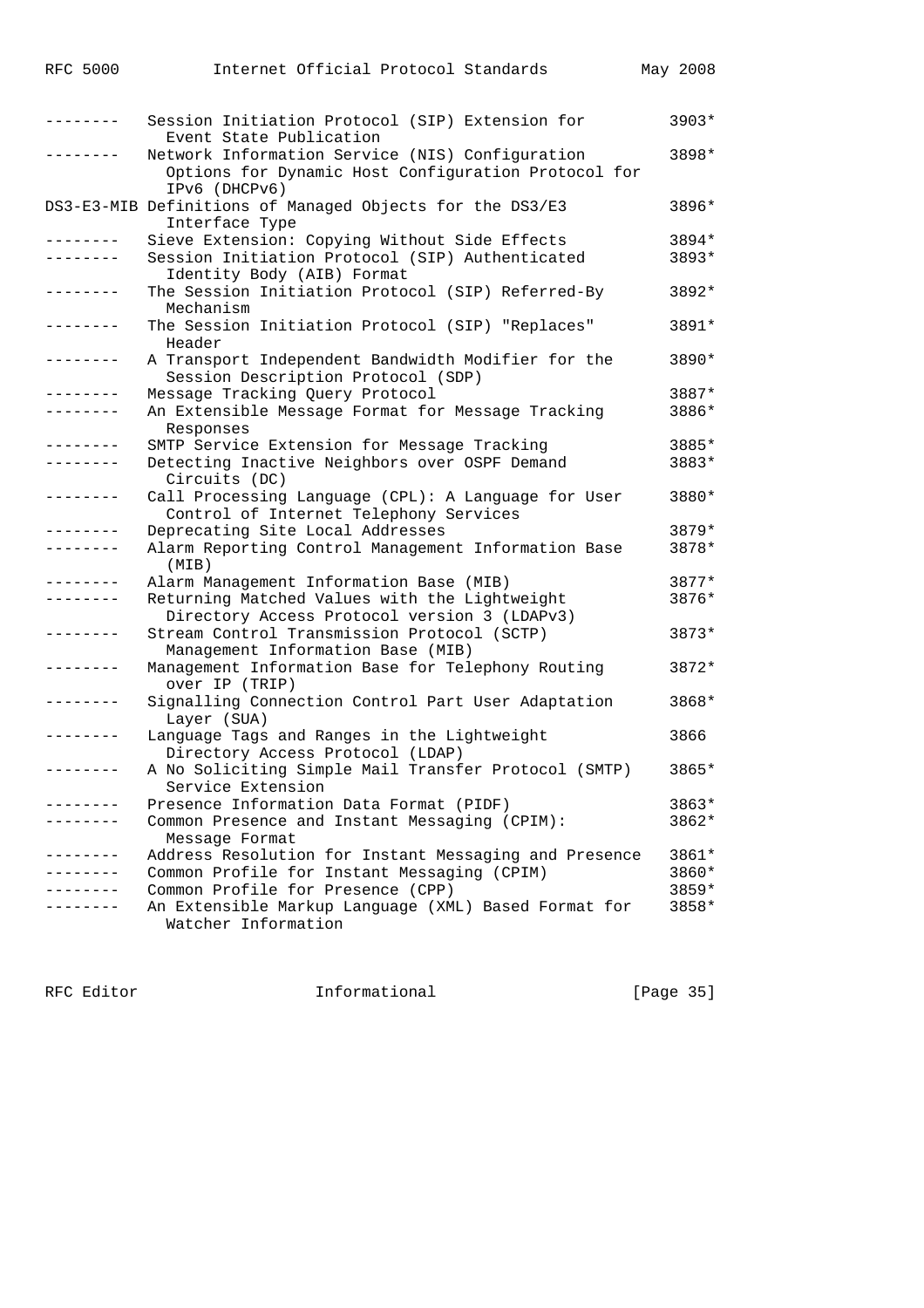|     | A Watcher Information Event Template-Package for the<br>Session Initiation Protocol (SIP)                            | 3857* |
|-----|----------------------------------------------------------------------------------------------------------------------|-------|
|     | A Presence Event Package for the Session Initiation<br>Protocol (SIP)                                                | 3856* |
|     | Transporting Secure/Multipurpose Internet Mail<br>Extensions (S/MIME) Objects in X.400                               | 3855  |
|     | Securing X.400 Content with Secure/Multipurpose<br>Internet Mail Extensions (S/MIME)                                 | 3854  |
| SIP | S/MIME Advanced Encryption Standard (AES)<br>Requirement for the Session Initiation Protocol (SIP)                   | 3853  |
|     | Cryptographic Message Syntax (CMS)                                                                                   | 3852  |
|     | Secure/Multipurpose Internet Mail Extensions                                                                         | 3851  |
|     | (S/MIME) Version 3.1 Message Specification                                                                           |       |
|     | Secure/Multipurpose Internet Mail Extensions                                                                         | 3850  |
|     | (S/MIME) Version 3.1 Certificate Handling                                                                            |       |
|     | ESMTP and LMTP Transmission Types Registration                                                                       | 3848  |
|     | Mobile IPv4 Extension for Carrying Network Access                                                                    | 3846  |
|     | Identifiers                                                                                                          |       |
|     | RObust Header Compression (ROHC): A Compression                                                                      | 3843  |
|     | Profile for IP                                                                                                       |       |
|     | A Message Summary and Message Waiting Indication                                                                     | 3842* |
|     | Event Package for the Session Initiation Protocol                                                                    |       |
|     | (SIP)                                                                                                                |       |
|     | Caller Preferences for the Session Initiation<br>Protocol (SIP)                                                      | 3841* |
|     | Indicating User Agent Capabilities in the Session<br>Initiation Protocol (SIP)                                       | 3840* |
|     | MIME Type Registrations for 3rd Generation<br>Partnership Project (3GPP) Multimedia files                            | 3839  |
|     | Recommendations for Automatic Responses to<br>Electronic Mail                                                        | 3834* |
|     | MIKEY: Multimedia Internet KEYing                                                                                    | 3830* |
|     | The Lightweight User Datagram Protocol (UDP-Lite)                                                                    | 3828  |
|     | The Advanced Encryption Standard (AES) Cipher                                                                        | 3826  |
|     | Algorithm in the SNMP User-based Security Model                                                                      |       |
|     | Dynamic Host Configuration Protocol Option for<br>Coordinate-based Location Configuration Information                | 3825  |
|     | Finding Fibre Channel over TCP/IP (FCIP) Entities<br>Using Service Location Protocol version 2 (SLPv2)               | 3822  |
|     | Fibre Channel Over TCP/IP (FCIP)                                                                                     | 3821  |
|     | Internet X.509 Public Key Infrastructure (PKI) Proxy<br>Certificate Profile                                          | 3820  |
|     | Definitions of Managed Objects for RObust Header<br>Compression (ROHC)                                               | 3816  |
|     | Definitions of Managed Objects for the Multiprotocol<br>Label Switching (MPLS), Label Distribution Protocol<br>(LDP) | 3815  |
|     |                                                                                                                      |       |

RFC Editor **Informational** [Page 36]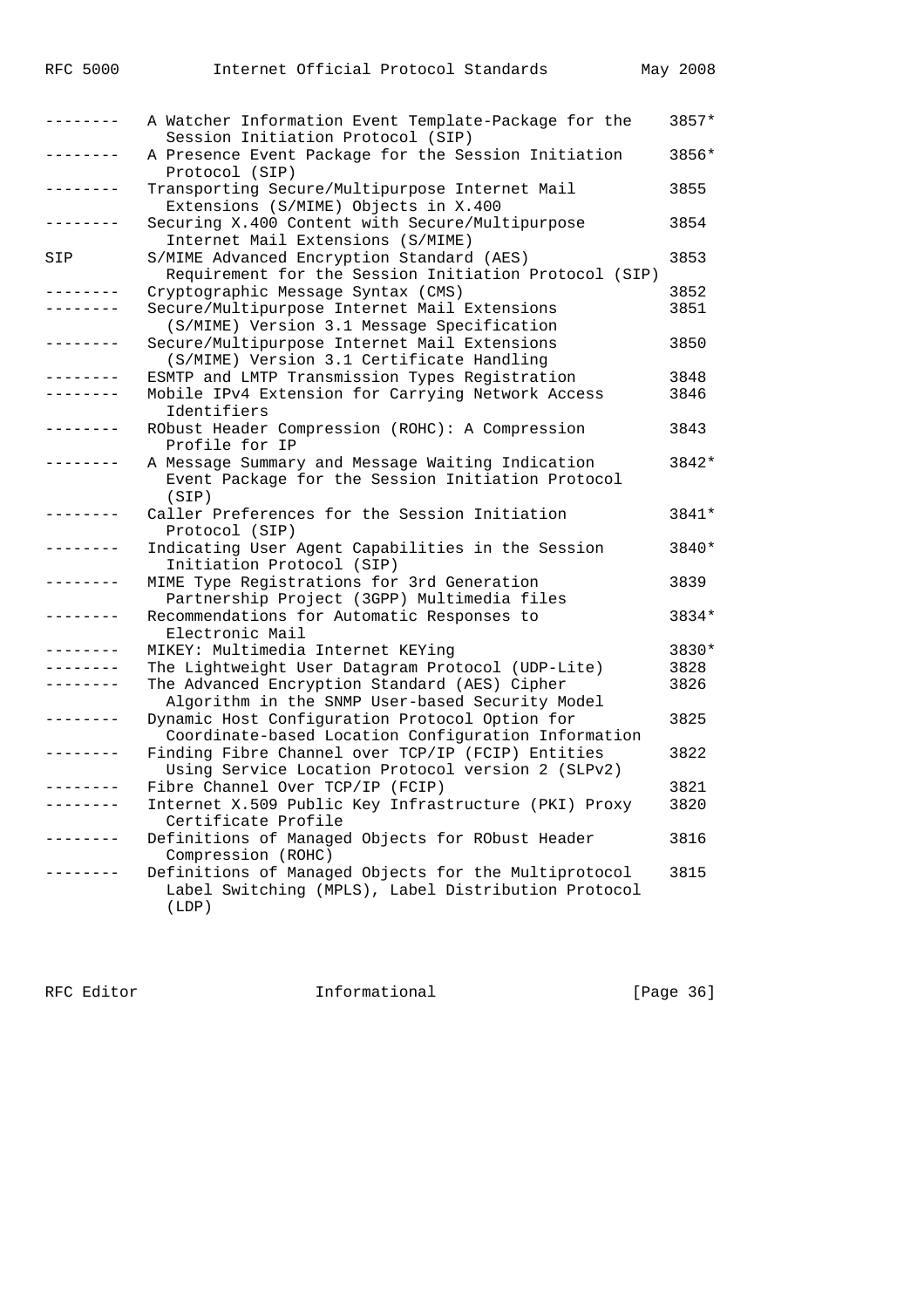| . <u>.</u>      | Multiprotocol Label Switching (MPLS) Forwarding<br>Equivalence Class To Next Hop Label Forwarding Entry<br>(FEC-To-NHLFE) Management Information Base (MIB) | 3814 |
|-----------------|-------------------------------------------------------------------------------------------------------------------------------------------------------------|------|
| .               | Multiprotocol Label Switching (MPLS) Label Switching<br>Router (LSR) Management Information Base (MIB)                                                      | 3813 |
| --------        | Multiprotocol Label Switching (MPLS) Traffic<br>Engineering (TE) Management Information Base (MIB)                                                          | 3812 |
|                 | Definitions of Textual Conventions (TCs) for<br>Multiprotocol Label Switching (MPLS) Management                                                             | 3811 |
| --------        | Multicast Listener Discovery Version 2 (MLDv2) for<br>IPv6                                                                                                  | 3810 |
| .               | V5.2-User Adaptation Layer (V5UA)                                                                                                                           | 3807 |
| Print-MIB       | Printer MIB v2                                                                                                                                              | 3805 |
| ---------       | Voice Profile for Internet Mail (VPIM) Addressing                                                                                                           | 3804 |
| --------        | Security Considerations for Signaling Transport<br>(SIGTRAN) Protocols                                                                                      | 3788 |
| --------        | The NewReno Modification to TCP's Fast Recovery<br>Algorithm                                                                                                | 3782 |
| --------        | X.509 Extensions for IP Addresses and AS Identifiers                                                                                                        | 3779 |
| --------        | Using IPsec to Protect Mobile IPv6 Signaling Between<br>Mobile Nodes and Home Agents                                                                        | 3776 |
| --------        | Mobility Support in IPv6                                                                                                                                    | 3775 |
| --------        | Point-to-Point Protocol (PPP) Vendor Protocol                                                                                                               | 3772 |
| . <u>.</u>      | Securely Available Credentials Protocol                                                                                                                     | 3767 |
| --------        | enumservice registration for Session Initiation<br>Protocol (SIP) Addresses-of-Record                                                                       | 3764 |
| --------        | Telephone Number Mapping (ENUM) Service Registration<br>for $H.323$                                                                                         | 3762 |
| --------        | The E.164 to Uniform Resource Identifiers (URI)<br>Dynamic Delegation Discovery System (DDDS)<br>Application (ENUM)                                         | 3761 |
| $- - - - - - -$ | Stream Control Transmission Protocol (SCTP) Partial<br>Reliability Extension                                                                                | 3758 |
| --------        | Transport Layer Security Protocol Compression Methods                                                                                                       | 3749 |
| $PPP-EDP$       | Extensible Authentication Protocol (EAP)                                                                                                                    | 3748 |
| --------        | The Differentiated Services Configuration MIB                                                                                                               | 3747 |
| --------        | MIME Type Registrations for JPEG 2000 (ISO/IEC 15444)                                                                                                       | 3745 |
| ---------       | Web Distributed Authoring and Versioning (WebDAV)<br>Access Control Protocol                                                                                | 3744 |
| --------        | Internet X.509 Public Key Infrastructure: Qualified<br>Certificates Profile                                                                                 | 3739 |
|                 | IANA Guidelines for the Registry of Remote<br>Monitoring (RMON) MIB modules                                                                                 | 3737 |
|                 | Stateless Dynamic Host Configuration Protocol (DHCP)<br>Service for IPv6                                                                                    | 3736 |
|                 | Application Performance Measurement MIB                                                                                                                     | 3729 |
|                 | Definitions of Managed Objects for Very High Speed                                                                                                          | 3728 |
|                 | Digital Subscriber Lines (VDSL)                                                                                                                             |      |

RFC Editor **Informational** Page 37]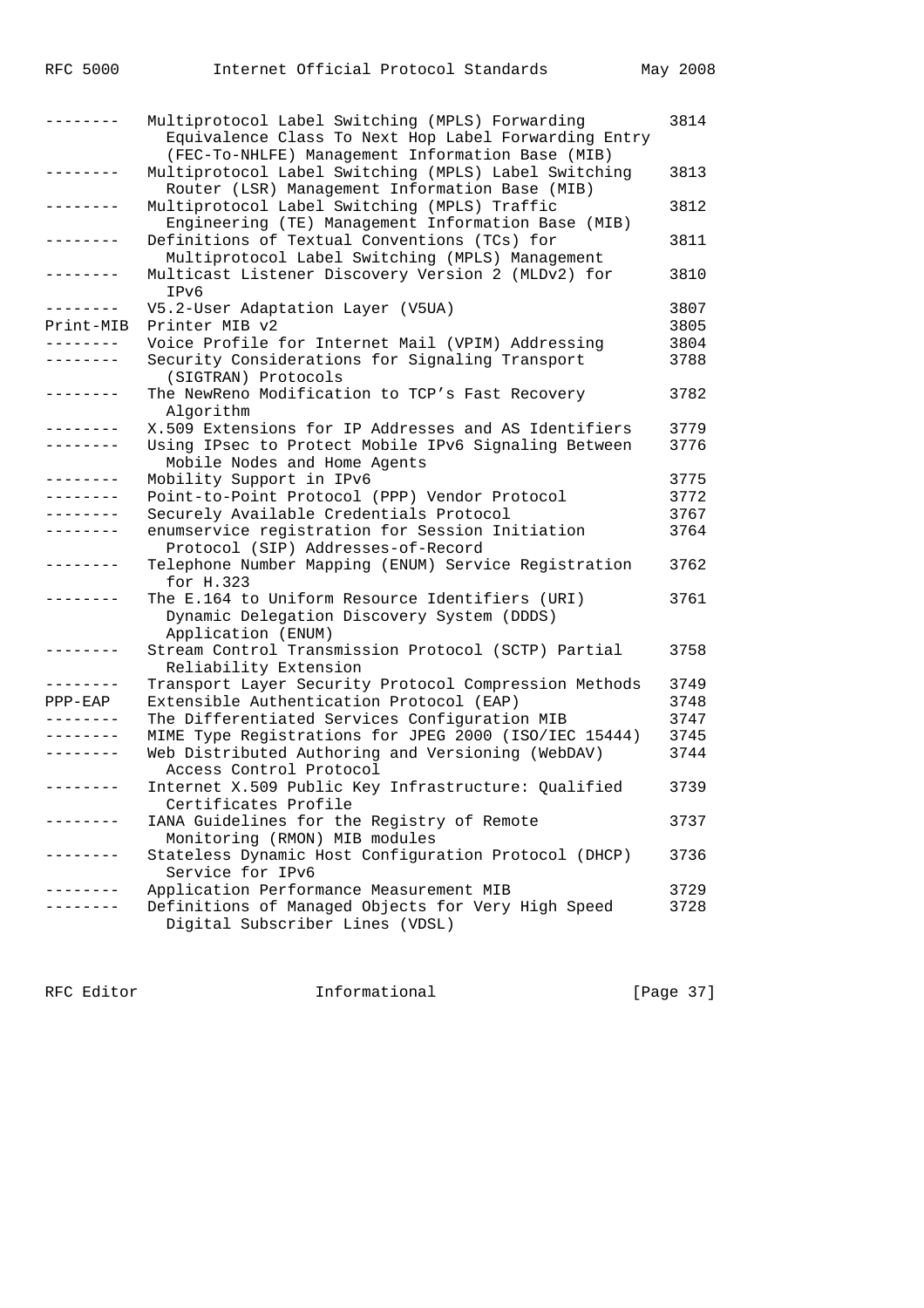| --------          | ASN.1 Module Definition for the LDAP and X.500<br>Component Matching Rules | 3727    |
|-------------------|----------------------------------------------------------------------------|---------|
| . <u>.</u> .      | Securing Block Storage Protocols over IP                                   | 3723    |
|                   |                                                                            | 3722    |
|                   | String Profile for Internet Small Computer Systems                         |         |
|                   | Interface (iSCSI) Names                                                    |         |
| -------           | Internet Small Computer Systems Interface (iSCSI)                          | 3720    |
| $- - - - - - - -$ | The Secure Real-time Transport Protocol (SRTP)                             | 3711    |
| -------           | Internet X.509 Public Key Infrastructure: Logotypes                        | 3709    |
|                   | in X.509 Certificates                                                      |         |
| -------           | High Capacity Textual Conventions for MIB Modules                          | 3705    |
|                   | Using Performance History Based on 15 Minute                               |         |
|                   | Intervals                                                                  |         |
| --------          | Policy Core Lightweight Directory Access Protocol                          | 3703    |
|                   | (LDAP) Schema                                                              |         |
| .                 |                                                                            |         |
|                   | Lightweight Directory Access Protocol (LDAP):                              | 3698    |
|                   | Additional Matching Rules                                                  |         |
| . <u>.</u> .      | IPv6 Flow Label Specification                                              | 3697    |
|                   | Internet Message Access Protocol (IMAP) UNSELECT                           | 3691    |
|                   | command                                                                    |         |
| --------          | Lightweight Directory Access Protocol (LDAP) and                           | 3687    |
|                   | X.500 Component Matching Rules                                             |         |
| .                 | Using Advanced Encryption Standard (AES) Counter                           | 3686    |
|                   | Mode With IPsec Encapsulating Security Payload (ESP)                       |         |
|                   | A Session Initiation Protocol (SIP) Event Package                          | 3680    |
|                   | for Registrations                                                          |         |
| . <u>.</u> .      | The Text/Plain Format and DelSp Parameters                                 | 3676    |
|                   |                                                                            |         |
|                   | Lightweight Directory Access Protocol version 3                            | 3673    |
|                   | (LDAPv3): All Operational Attributes                                       |         |
| ---------         | Subentries in the Lightweight Directory Access                             | 3672    |
|                   | Protocol (LDAP)                                                            |         |
| -------           | Collective Attributes in the Lightweight Directory                         | 3671    |
|                   | Access Protocol (LDAP)                                                     |         |
|                   | Information Model for Describing Network Device QoS                        | 3670    |
|                   | Datapath Mechanisms                                                        |         |
| FTP               | Extensions to FTP                                                          | $3659*$ |
|                   | Use of the Camellia Encryption Algorithm in                                | 3657    |
|                   | Cryptographic Message Syntax (CMS)                                         |         |
| --------          | Web Distributed Authoring and Versioning (WebDAV)                          | 3648    |
|                   | Ordered Collections Protocol                                               |         |
| --------          | DNS Configuration options for Dynamic Host                                 | 3646    |
|                   |                                                                            |         |
|                   | Configuration Protocol for IPv6 (DHCPv6)                                   |         |
|                   | Generic Security Service Algorithm for Secret Key                          | 3645    |
|                   | Transaction Authentication for DNS (GSS-TSIG)                              |         |
| --------          | Policy Quality of Service (QoS) Information Model                          | 3644    |
|                   | Fibre Channel (FC) Frame Encapsulation                                     | 3643    |
|                   | Common Elements of Generic String Encoding Rules                           | 3642    |
|                   | (GSER) Encodings                                                           |         |
|                   | Generic String Encoding Rules (GSER) for ASN.1 Types                       | 3641    |
|                   |                                                                            |         |

RFC Editor **Informational** Page 38]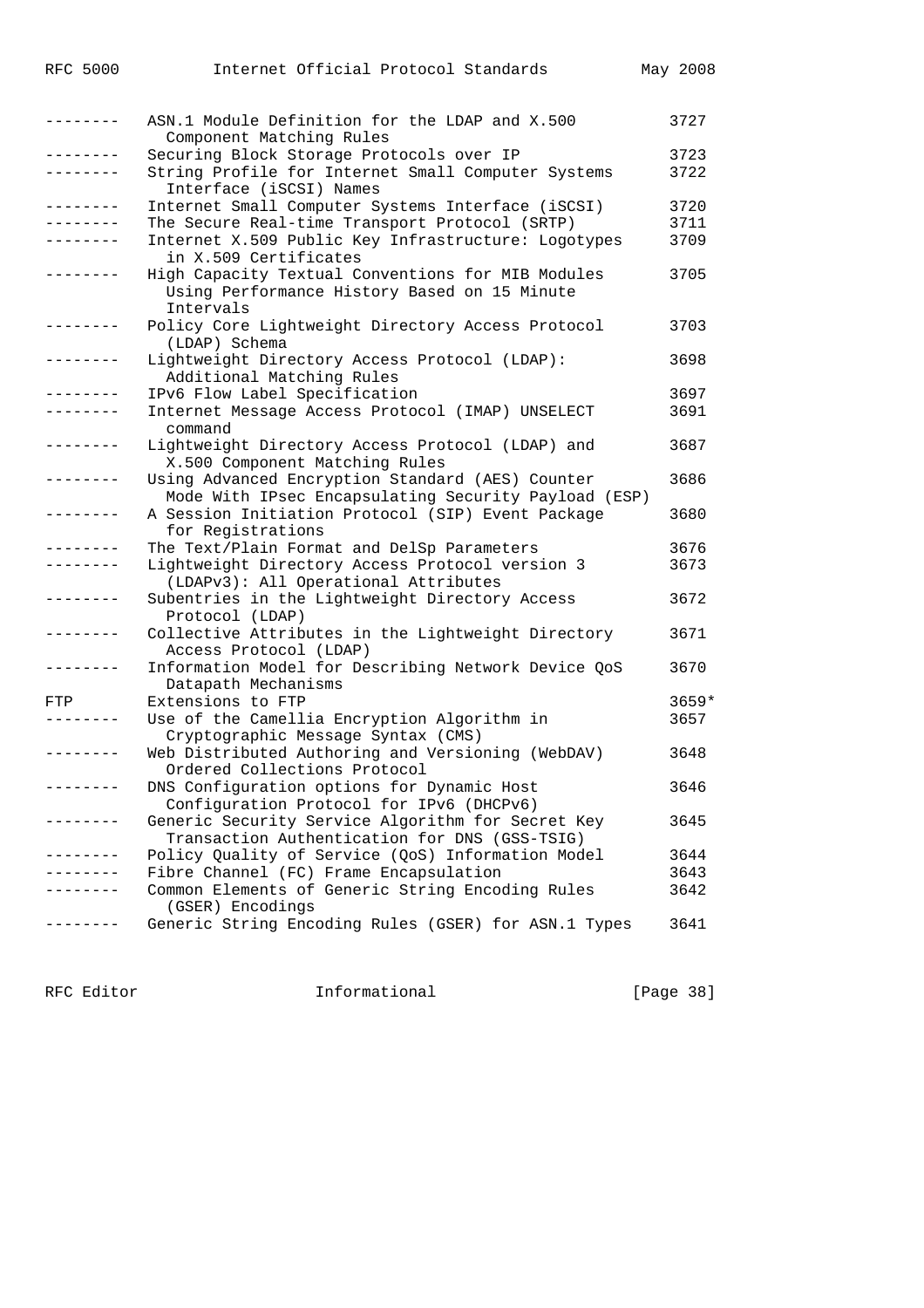| . _ _ _ _ _ _ _ | RTP Payload Format for Transport of MPEG-4            | 3640 |
|-----------------|-------------------------------------------------------|------|
|                 | Elementary Streams                                    |      |
|                 | Definitions of Managed Objects for the Ethernet WAN   | 3637 |
|                 | Interface Sublayer                                    |      |
|                 | Definitions of Managed Objects for the Ethernet-like  | 3635 |
|                 |                                                       |      |
|                 | Interface Types                                       |      |
|                 | Key Distribution Center (KDC) Server Address          | 3634 |
|                 | Sub-option for the Dynamic Host Configuration         |      |
|                 | Protocol (DHCP) CableLabs Client Configuration (CCC)  |      |
|                 | Option                                                |      |
|                 | IPv6 Prefix Options for Dynamic Host Configuration    | 3633 |
|                 | Protocol (DHCP) version 6                             |      |
| --------        | Traffic Engineering (TE) Extensions to OSPF Version 2 | 3630 |
| --------        | Graceful OSPF Restart                                 | 3623 |
|                 | Power Ethernet MIB                                    | 3621 |
|                 | The TUNNEL Profile                                    | 3620 |
|                 |                                                       |      |
|                 | RTP Control Protocol Extended Reports (RTCP XR)       | 3611 |
|                 | Session Initiation Protocol (SIP) Extension Header    | 3608 |
|                 | Field for Service Route Discovery During Registration |      |
|                 | Definitions of Supplemental Managed Objects for ATM   | 3606 |
|                 | Interface                                             |      |
|                 | Real Time Control Protocol (RTCP) attribute in        | 3605 |
|                 | Session Description Protocol (SDP)                    |      |
|                 | The AES-CBC Cipher Algorithm and Its Use with IPsec   | 3602 |
| . _ _ _ _ _ _ _ | Text String Notation for Dial Sequences and Global    | 3601 |
|                 | Switched Telephone Network (GSTN) / E.164 Addresses   |      |
|                 |                                                       |      |
|                 | Handling of Unknown DNS Resource Record (RR) Types    | 3597 |
|                 | Textual Conventions for IPv6 Flow Label               | 3595 |
|                 | PacketCable Security Ticket Control Sub-Option for    | 3594 |
|                 | the DHCP CableLabs Client Configuration (CCC) Option  |      |
|                 | Definitions of Managed Objects for the Optical        | 3591 |
|                 | Interface Type                                        |      |
|                 | Source Address Selection for the Multicast Listener   | 3590 |
|                 | Discovery (MLD) Protocol                              |      |
|                 | Diameter Base Protocol                                | 3588 |
|                 | IP Security Policy (IPSP) Requirements                | 3586 |
|                 | IPsec Configuration Policy Information Model          | 3585 |
|                 |                                                       |      |
|                 | An Extension to the Session Initiation Protocol       | 3581 |
|                 | (SIP) for Symmetric Response Routing                  |      |
|                 | Mapping of Integrated Services Digital Network        | 3578 |
|                 | (ISDN) User Part (ISUP) Overlap Signalling to the     |      |
|                 | Session Initiation Protocol (SIP)                     |      |
|                 | IANA Considerations for RADIUS (Remote                | 3575 |
|                 | Authentication Dial In User Service)                  |      |
|                 | Signalling of Modem-On-Hold status in Layer 2         | 3573 |
|                 | Tunneling Protocol (L2TP)                             |      |
| - - - - - - - - | The AES-XCBC-MAC-96 Algorithm and Its Use With IPsec  | 3566 |
|                 |                                                       |      |

RFC Editor **Informational Informational** [Page 39]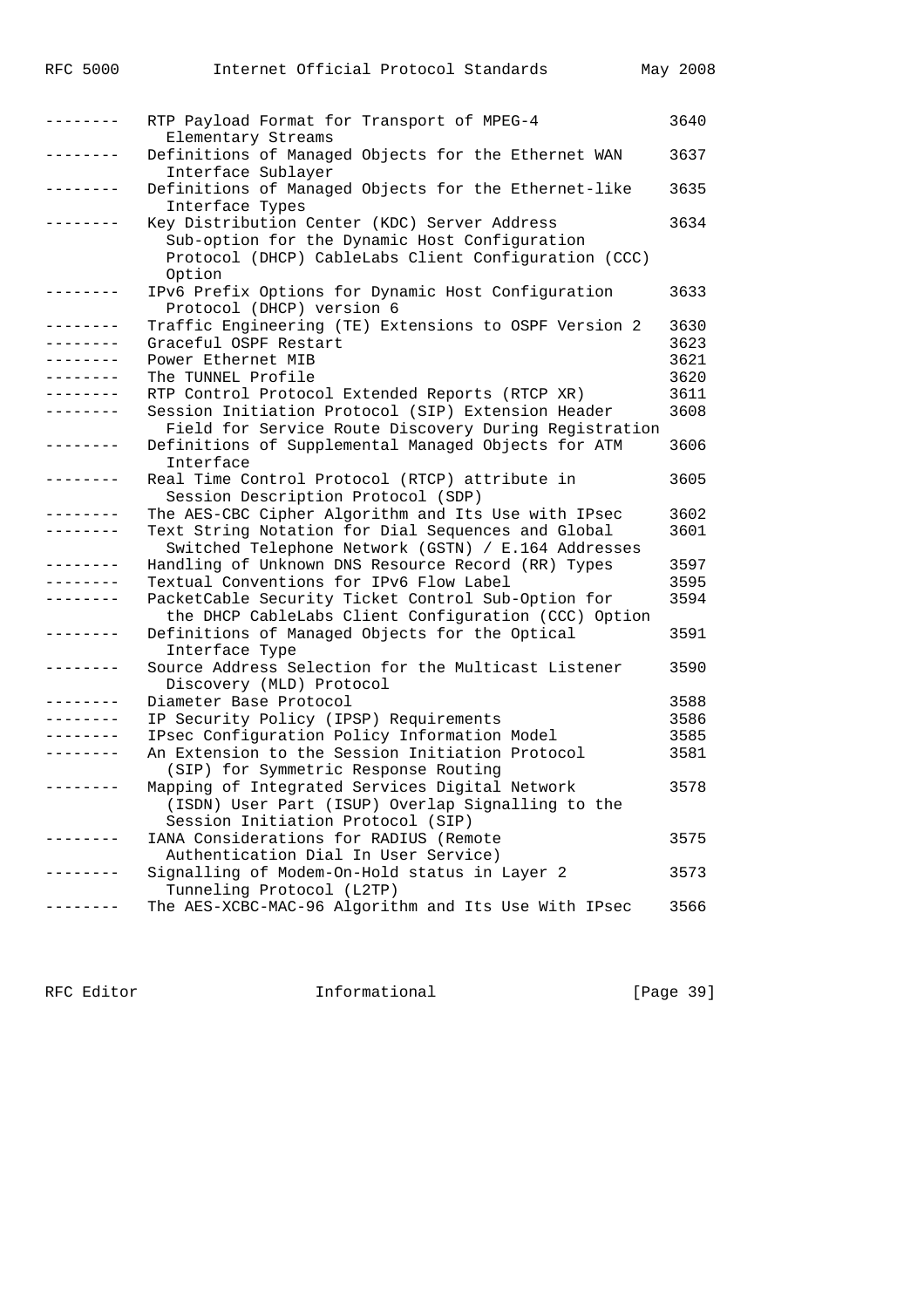|                 | Use of the Advanced Encryption Standard (AES)<br>Encryption Algorithm in Cryptographic Message Syntax<br>(CMS)                                               | 3565 |
|-----------------|--------------------------------------------------------------------------------------------------------------------------------------------------------------|------|
|                 | Use of the RSAES-OAEP Key Transport Algorithm in<br>Cryptographic Message Syntax (CMS)                                                                       | 3560 |
| .               | Multicast Address Allocation MIB                                                                                                                             | 3559 |
| --------        | RTP Payload Format for Enhanced Variable Rate Codecs<br>(EVRC) and Selectable Mode Vocoders (SMV)                                                            | 3558 |
| --------        | RTP Payload Format for European Telecommunications<br>Standards Institute (ETSI) European Standard ES 201<br>108 Distributed Speech Recognition Encoding     | 3557 |
|                 | Session Description Protocol (SDP) Bandwidth<br>Modifiers for RTP Control Protocol (RTCP) Bandwidth                                                          | 3556 |
| ---------       | On the Use of Stream Control Transmission Protocol<br>(SCTP) with IPsec                                                                                      | 3554 |
| .               | The Group Domain of Interpretation                                                                                                                           | 3547 |
| --------        | Enhanced Compressed RTP (CRTP) for Links with High<br>Delay, Packet Loss and Reordering                                                                      | 3545 |
| IPCOM-PPP       | IP Header Compression over PPP                                                                                                                               | 3544 |
| --------        | Registration Revocation in Mobile IPv4                                                                                                                       | 3543 |
| --------        | Authentication, Authorization and Accounting (AAA)<br>Transport Profile                                                                                      | 3539 |
| --------        | Wrapping a Hashed Message Authentication Code (HMAC)<br>key with a Triple-Data Encryption Standard (DES) Key<br>or an Advanced Encryption Standard (AES) Key | 3537 |
| --------        | The application/ogg Media Type                                                                                                                               | 3534 |
| NFSv4           | Network File System (NFS) version 4 Protocol                                                                                                                 | 3530 |
| --------        | Link Selection sub-option for the Relay Agent<br>Information Option for DHCPv4                                                                               | 3527 |
| --------        | More Modular Exponential (MODP) Diffie-Hellman<br>groups for Internet Key Exchange (IKE)                                                                     | 3526 |
| --------        | Mapping of Media Streams to Resource Reservation<br>Flows                                                                                                    | 3524 |
| $- - - - - - -$ | Session Authorization Policy Element                                                                                                                         | 3520 |
| --------        | Mobile IP Traversal of Network Address Translation<br>(NAT) Devices                                                                                          | 3519 |
| PPP-BCP         | Point-to-Point Protocol (PPP) Bridging Control<br>Protocol (BCP)                                                                                             | 3518 |
| --------        | A Conservative Selective Acknowledgment (SACK)-based<br>Loss Recovery Algorithm for TCP                                                                      | 3517 |
|                 | IMAP4 Binary Content Extension                                                                                                                               | 3516 |
|                 | The Session Initiation Protocol (SIP) Refer Method                                                                                                           | 3515 |
| $IPP-E-T$       | Internet Printing Protocol/1.1: IPP URL Scheme                                                                                                               | 3510 |
|                 | Message Disposition Notification (MDN) profile for<br>Internet Message Access Protocol (IMAP)                                                                | 3503 |
|                 | Internet Message Access Protocol (IMAP) -<br>MULTIAPPEND Extension                                                                                           | 3502 |
| IMAPv4          | INTERNET MESSAGE ACCESS PROTOCOL - VERSION 4rev1                                                                                                             | 3501 |

RFC 5000 Internet Official Protocol Standards May 2008

RFC Editor **Informational** Page 40]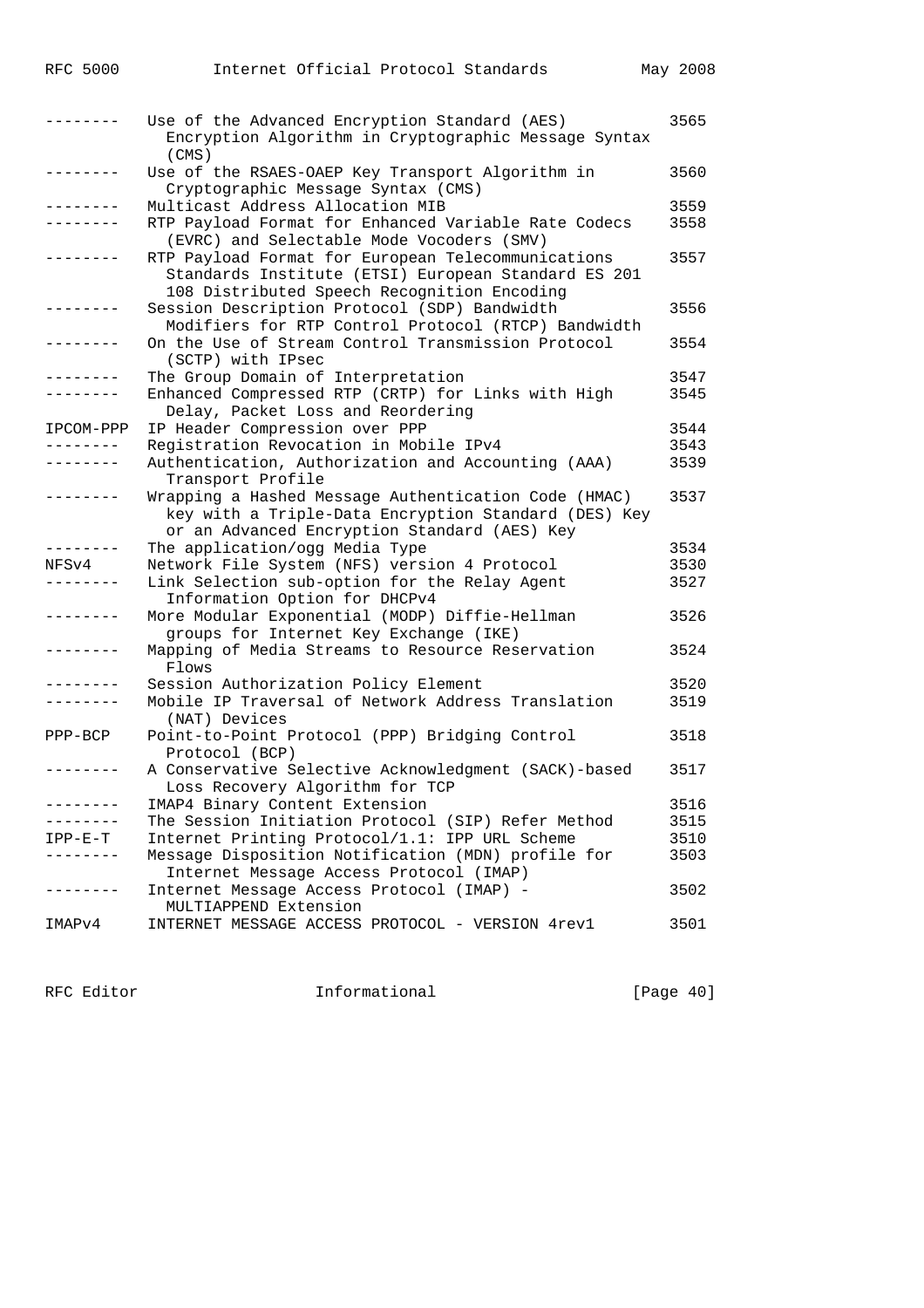|           | Definitions of Managed Objects for Synchronous                                                                                             | 3498 |
|-----------|--------------------------------------------------------------------------------------------------------------------------------------------|------|
|           | Optical Network (SONET) Linear Automatic Protection<br>Switching (APS) Architectures                                                       |      |
|           | RTP Payload Format for Society of Motion Picture and<br>Television Engineers (SMPTE) 292M Video                                            | 3497 |
|           | Dynamic Host Configuration Protocol (DHCP) Option<br>for CableLabs Client Configuration                                                    | 3495 |
|           | Punycode: A Bootstring encoding of Unicode for<br>Internationalized Domain Names in Applications (IDNA)                                    | 3492 |
|           | Nameprep: A Stringprep Profile for Internationalized<br>Domain Names (IDN)                                                                 | 3491 |
|           | Internationalizing Domain Names in Applications<br>(IDNA)                                                                                  | 3490 |
|           | STUN - Simple Traversal of User Datagram Protocol<br>(UDP) Through Network Address Translators (NATs)                                      | 3489 |
|           | Compressing the Session Initiation Protocol (SIP)                                                                                          | 3486 |
|           | The Session Initiation Protocol (SIP) and Session<br>Description Protocol (SDP) Static Dictionary for                                      | 3485 |
|           | Signaling Compression (SigComp)                                                                                                            |      |
|           | Default Address Selection for Internet Protocol<br>version 6 (IPv6)                                                                        | 3484 |
|           | Signalling Unnumbered Links in CR-LDP<br>(Constraint-Routing Label Distribution Protocol)                                                  | 3480 |
|           | Fault Tolerance for the Label Distribution Protocol<br>(LDP)                                                                               | 3479 |
|           | Graceful Restart Mechanism for Label Distribution<br>Protocol                                                                              | 3478 |
|           | Signalling Unnumbered Links in Resource ReSerVation<br>Protocol - Traffic Engineering (RSVP-TE)                                            | 3477 |
|           | Generalized Multi-Protocol Label Switching (GMPLS)<br>Signaling Resource ReserVation Protocol-Traffic<br>Engineering (RSVP-TE) Extensions  | 3473 |
|           | Generalized Multi-Protocol Label Switching (GMPLS)<br>Signaling Constraint-based Routed Label Distribution<br>Protocol (CR-LDP) Extensions | 3472 |
|           | Generalized Multi-Protocol Label Switching (GMPLS)<br>Signaling Functional Description                                                     | 3471 |
| CIM       | Policy Core Information Model (PCIM) Extensions                                                                                            | 3460 |
| --------- | Critical Content Multi-purpose Internet Mail<br>Extensions (MIME) Parameter                                                                | 3459 |
|           | Message Context for Internet Mail                                                                                                          | 3458 |
|           | Dynamic Host Configuration Protocol (DHCPv4)<br>Configuration of IPsec Tunnel Mode                                                         | 3456 |
|           | Preparation of Internationalized Strings<br>("stringprep")                                                                                 | 3454 |
|           | TCP Friendly Rate Control (TFRC): Protocol<br>Specification                                                                                | 3448 |

RFC Editor **Informational** [Page 41]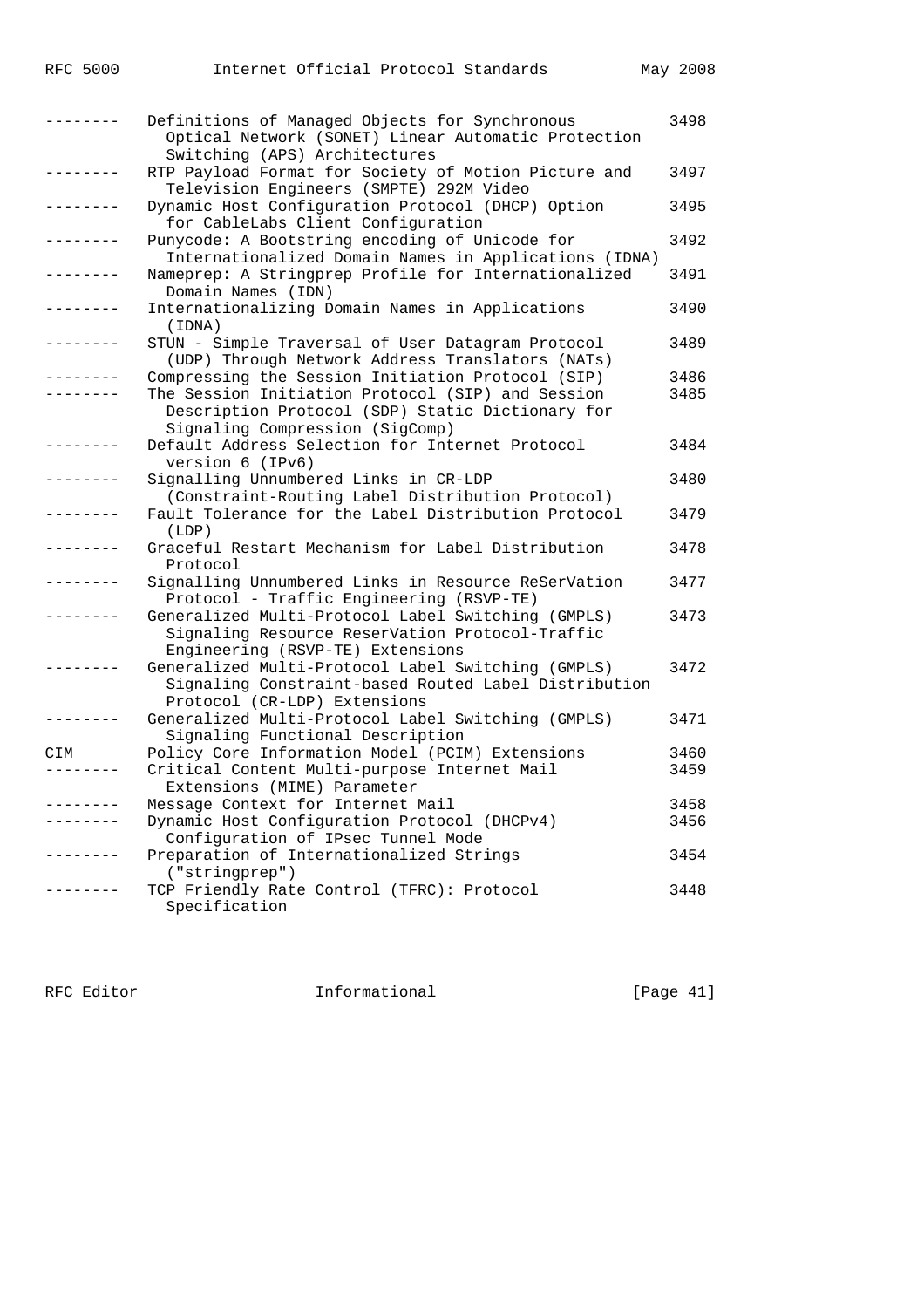|  | RFC | 5000 |
|--|-----|------|
|--|-----|------|

| $- - - - - - -$ | Time To Live (TTL) Processing in Multi-Protocol<br>Label Switching (MPLS) Networks                                                        | 3443 |
|-----------------|-------------------------------------------------------------------------------------------------------------------------------------------|------|
| ------          | The Classless Static Route Option for Dynamic Host<br>Configuration Protocol (DHCP) version 4                                             | 3442 |
|                 | Definitions of Extension Managed Objects for<br>Asymmetric Digital Subscriber Lines                                                       | 3440 |
| $- - - - - - -$ | Layer-Two Tunneling Protocol Extensions for PPP Link<br>Control Protocol Negotiation                                                      | 3437 |
| --------        | Transport Layer Security over Stream Control<br>Transmission Protocol                                                                     | 3436 |
| --------        | Remote Monitoring MIB Extensions for High Capacity<br>Alarms                                                                              | 3434 |
| -------         | Entity Sensor Management Information Base                                                                                                 | 3433 |
| --------        | Network performance measurement with periodic streams                                                                                     | 3432 |
| $- - - - - - -$ | Session Initiation Protocol (SIP) Extension for<br>Instant Messaging                                                                      | 3428 |
| --------        | Obsoleting IQUERY                                                                                                                         | 3425 |
|                 | Internet Media Type message/sipfrag                                                                                                       | 3420 |
|                 | Textual Conventions for Transport Addresses                                                                                               | 3419 |
| -------         | Zero-byte Support for Bidirectional Reliable Mode<br>(R-mode) in Extended Link-Layer Assisted RObust<br>Header Compression (ROHC) Profile | 3408 |
|                 | Session Description Protocol (SDP) Simple Capability<br>Declaration                                                                       | 3407 |
| NAPTR           | Dynamic Delegation Discovery System (DDDS) Part<br>Four: The Uniform Resource Identifiers (URI)                                           | 3404 |
| NAPTR           | Dynamic Delegation Discovery System (DDDS) Part<br>Three: The Domain Name System (DNS) Database                                           | 3403 |
| NAPTR           | Dynamic Delegation Discovery System (DDDS) Part Two:<br>The Algorithm                                                                     | 3402 |
|                 | Integrated Services Digital Network (ISDN) User Part<br>(ISUP) to Session Initiation Protocol (SIP) Mapping                               | 3398 |
| -------         | Dynamic Host Configuration Protocol (DHCP) Domain<br>Search Option                                                                        | 3397 |
| -------         | Encoding Long Options in the Dynamic Host<br>Configuration Protocol (DHCPv4)                                                              | 3396 |
| RMON-MIB        | Remote Network Monitoring MIB Protocol Identifier<br>Reference Extensions                                                                 | 3395 |
|                 | IP Packet Delay Variation Metric for IP Performance<br>Metrics (IPPM)                                                                     | 3393 |
| . <u>.</u>      | Increasing TCP's Initial Window                                                                                                           | 3390 |
| -------         | Real-time Transport Protocol (RTP) Payload for<br>Comfort Noise (CN)                                                                      | 3389 |
| -------         | Grouping of Media Lines in the Session Description<br>Protocol (SDP)                                                                      | 3388 |
| $IPP-E-T$       | Internet Printing Protocol (IPP): The 'collection'<br>attribute syntax                                                                    | 3382 |

RFC Editor **Informational** [Page 42]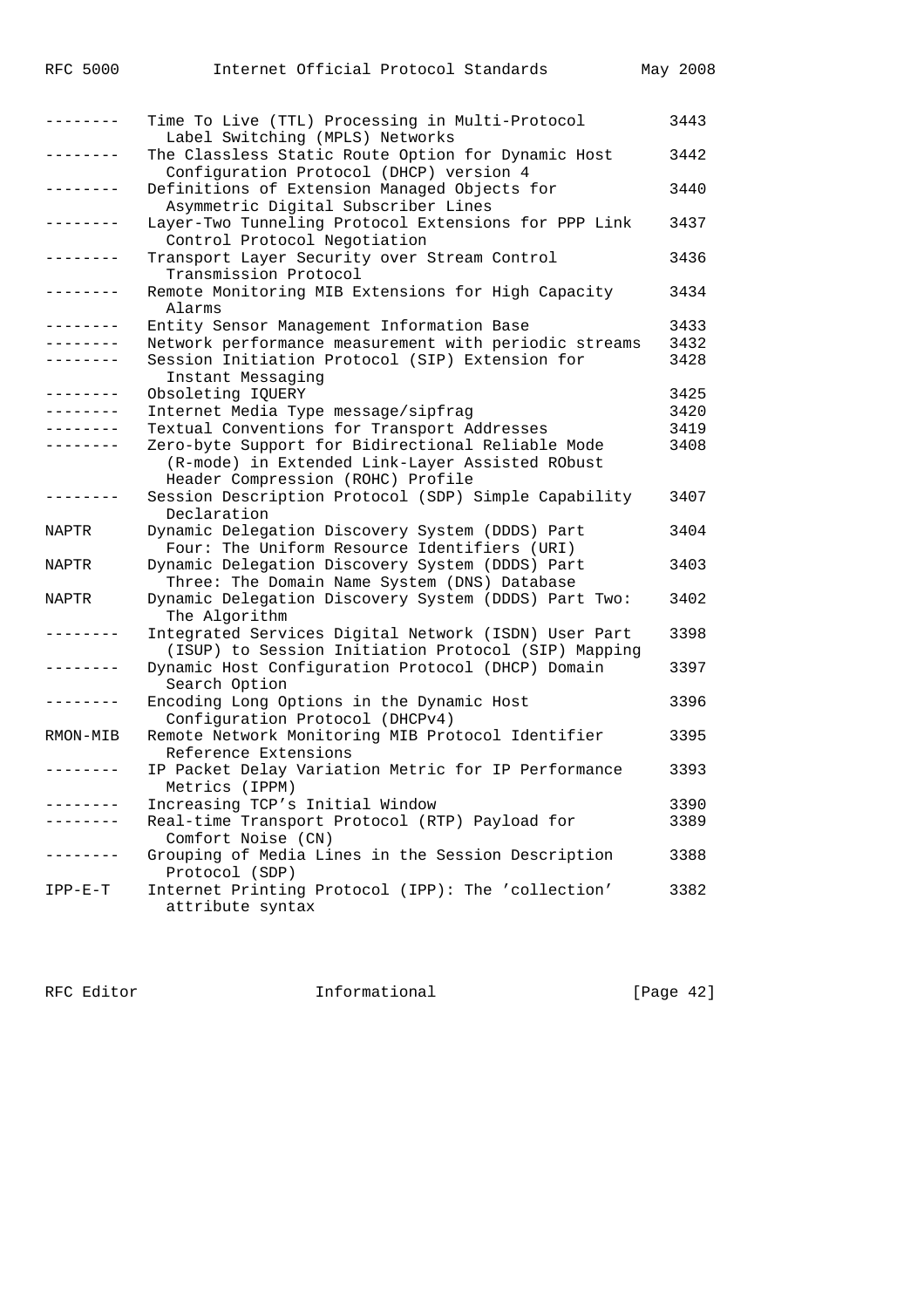| <b>RFC 5000</b> | Internet Official Protocol Standards                                                                             | May 2008 |
|-----------------|------------------------------------------------------------------------------------------------------------------|----------|
| $IPP-E-T$       | Internet Printing Protocol (IPP): Job Progress<br>Attributes                                                     | 3381     |
| $IPP-E-T$       | Internet Printing Protocol (IPP): Job and Printer<br>Set Operations                                              | 3380     |
| IGMP            | Internet Group Management Protocol, Version 3                                                                    | 3376     |
| .               | Layer Two Tunneling Protocol "L2TP" Management<br>Information Base                                               | 3371     |
| --------        | Cryptographic Message Syntax (CMS) Algorithms                                                                    | 3370     |
| --------        | The 'qo' URI Scheme for the Common Name Resolution<br>Protocol                                                   | 3368     |
| ---------       | Common Name Resolution Protocol (CNRP)                                                                           | 3367     |
| --------        | Real-time Facsimile (T.38) - image/t38 MIME Sub-type<br>Registration                                             | 3362     |
| --------        | Dynamic Host Configuration Protocol (DHCP-for-IPv4)<br>Option for Session Initiation Protocol (SIP) Servers      | 3361     |
| --------        | Layer Two Tunnelling Protocol (L2TP) Over ATM<br>Adaptation Layer 5 (AAL5)                                       | 3355     |
| --------        | Small Computer Systems Interface protocol over the<br>Internet (iSCSI) Requirements and Design<br>Considerations | 3347     |
|                 | MOBILEIPSU IP Mobility Support for IPv4                                                                          | 3344     |
| --------        | The Application Exchange (APEX) Option Party Pack,<br>Part Deux!                                                 | 3342     |
| --------        | The Application Exchange (APEX) Access Service                                                                   | 3341     |
| --------        | The Application Exchange Core                                                                                    | 3340     |
| . - - - - - - - | Date and Time on the Internet: Timestamps                                                                        | 3339     |
| - - - - - - - - | Class Extensions for PPP over Asynchronous Transfer<br>Mode Adaptation Layer 2                                   | 3337     |
| --------        | PPP Over Asynchronous Transfer Mode Adaptation Layer<br>2 (AAL2)                                                 | 3336     |
| . <u>.</u> .    | MIME-based Secure Peer-to-Peer Business Data<br>Interchange over the Internet                                    | 3335     |
| --------        | Signaling System 7 (SS7) Message Transfer Part 2<br>(MTP2) - User Adaptation Layer                               | 3331     |
| --------        | Security Mechanism Agreement for the Session<br>Initiation Protocol (SIP)                                        | 3329     |
| - - - - - - - - | Session Initiation Protocol (SIP) Extension Header<br>Field for Registering Non-Adjacent Contacts                | 3327     |
| . <u>.</u>      | The Reason Header Field for the Session Initiation<br>Protocol (SIP)                                             | 3326     |
| . <u>.</u> .    | A Privacy Mechanism for the Session Initiation<br>Protocol (SIP)                                                 | 3323     |
| . <u>.</u> .    | Signaling Compression (SigComp) - Extended Operations                                                            | 3321     |
|                 | Signaling Compression (SigComp)                                                                                  | 3320     |
| . <u>.</u>      | Dynamic Host Configuration Protocol (DHCPv6) Options<br>for Session Initiation Protocol (SIP) Servers            | 3319     |
|                 | Dynamic Host Configuration Protocol for IPv6 (DHCPv6)                                                            | 3315     |

RFC Editor **Informational** Informational [Page 43]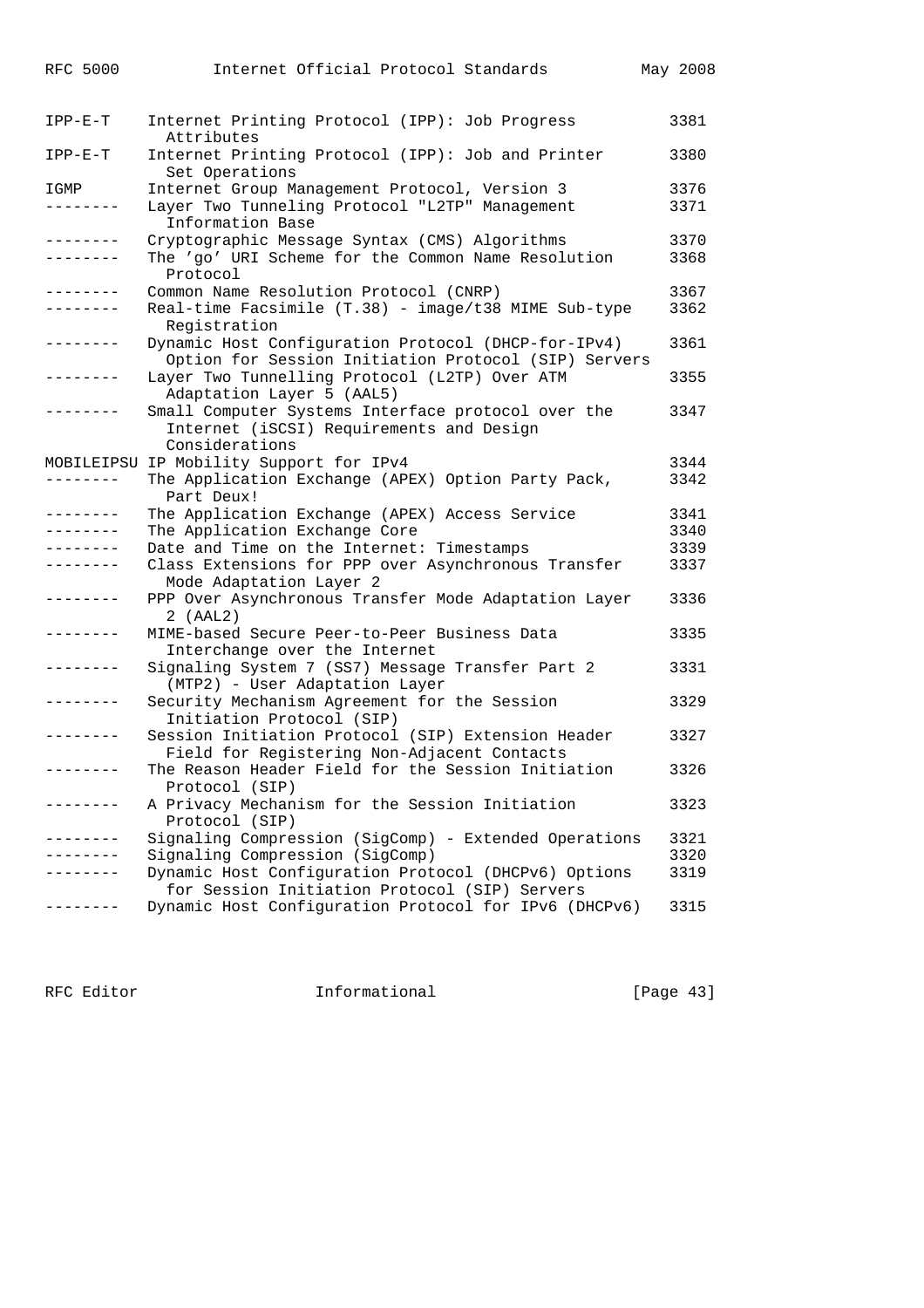| --------        | Integration of Resource Management and Session<br>Initiation Protocol (SIP)                                                                                  | 3312         |
|-----------------|--------------------------------------------------------------------------------------------------------------------------------------------------------------|--------------|
| . _ _ _ _ _ _ _ | The Session Initiation Protocol (SIP) UPDATE Method<br>Layer Two Tunneling Protocol (L2TP) Differentiated                                                    | 3311<br>3308 |
| -------         | Services Extension<br>Allocation Guidelines for IPv6 Multicast Addresses                                                                                     | 3307         |
| . <i>.</i> .    | Unicast-Prefix-based IPv6 Multicast Addresses                                                                                                                | 3306         |
|                 | Layer Two Tunnelling Protocol (L2TP): ATM access<br>network extensions                                                                                       | 3301         |
| --------        | Content Negotiation for Messaging Services based on<br>Email                                                                                                 | 3297         |
|                 | Named Subordinate References in Lightweight<br>Directory Access Protocol (LDAP) Directories                                                                  | 3296         |
|                 | Definitions of Managed Objects for the General<br>Switch Management Protocol (GSMP)                                                                          | 3295         |
|                 | General Switch Management Protocol (GSMP) Packet<br>Encapsulations for Asynchronous Transfer Mode (ATM),<br>Ethernet and Transmission Control Protocol (TCP) | 3293         |
| . <u>.</u>      | General Switch Management Protocol (GSMP) V3                                                                                                                 | 3292         |
|                 | Management Information Base for the Differentiated<br>Services Architecture                                                                                  | 3289         |
| --------        | Remote Monitoring MIB Extensions for Differentiated<br>Services                                                                                              | 3287         |
|                 | The VCDIFF Generic Differencing and Compression Data<br>Format                                                                                               | 3284         |
|                 | An Internet Attribute Certificate Profile for<br>Authorization                                                                                               | 3281         |
|                 | Internet X.509 Public Key Infrastructure Certificate<br>and Certificate Revocation List (CRL) Profile                                                        | 3280         |
|                 | Algorithms and Identifiers for the Internet X.509<br>Public Key Infrastructure Certificate and<br>Certificate Revocation List (CRL) Profile                  | 3279         |
|                 | Compressed Data Content Type for Cryptographic<br>Message Syntax (CMS)                                                                                       | 3274         |
|                 | Remote Network Monitoring Management Information<br>Base for High Capacity Networks                                                                          | 3273         |
|                 | Multi-Protocol Label Switching (MPLS) Support of<br>Differentiated Services                                                                                  | 3270         |
|                 | Advanced Encryption Standard (AES) Ciphersuites for<br>Transport Layer Security (TLS)                                                                        | 3268         |
| SIP             | Session Initiation Protocol (SIP)-Specific Event<br>Notification                                                                                             | 3265         |
| SIP             | An Offer/Answer Model with Session Description<br>Protocol (SDP)                                                                                             | 3264         |
| SIP             | Session Initiation Protocol (SIP): Locating SIP<br>Servers                                                                                                   | 3263         |
| SIP             | Reliability of Provisional Responses in Session<br>Initiation Protocol (SIP)                                                                                 | 3262         |

RFC Editor **Informational** [Page 44]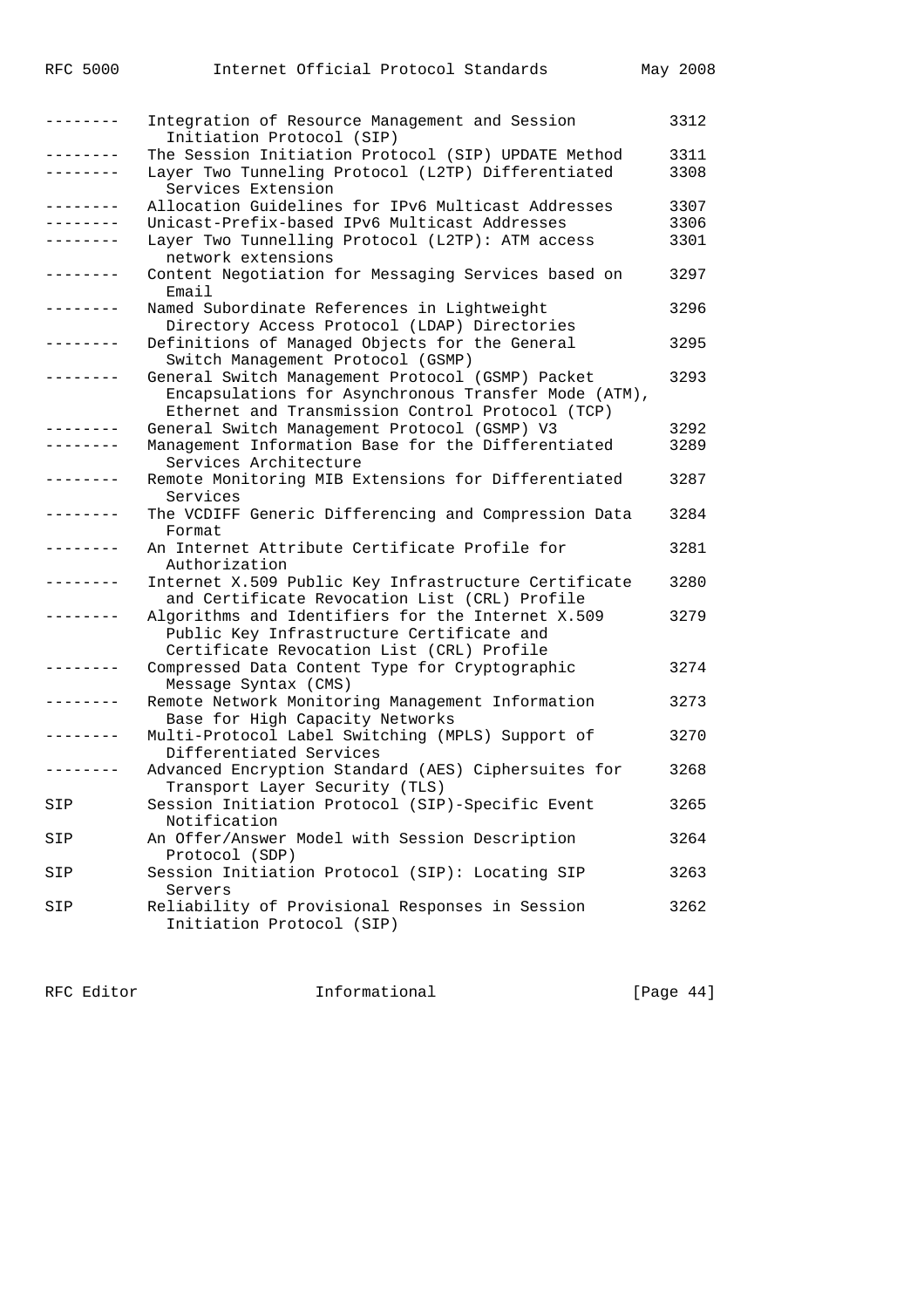| RFC 5000          | Internet Official Protocol Standards                                                                                                                                                      | May 2008 |
|-------------------|-------------------------------------------------------------------------------------------------------------------------------------------------------------------------------------------|----------|
| SIP               | SIP: Session Initiation Protocol                                                                                                                                                          | 3261     |
|                   | The DOCSIS (Data-Over-Cable Service Interface<br>Specifications) Device Class DHCP (Dynamic Host<br>Configuration Protocol) Relay Agent Information<br>Sub-option                         | 3256     |
|                   | Extending Point-to-Point Protocol (PPP) over<br>Synchronous Optical NETwork/Synchronous Digital<br>Hierarchy (SONET/SDH) with virtual concatenation,<br>high order and low order payloads | 3255     |
| -------           | Versioning Extensions to WebDAV (Web Distributed<br>Authoring and Versioning)                                                                                                             | 3253     |
| - - - - - - - -   | An Expedited Forwarding PHB (Per-Hop Behavior)                                                                                                                                            | 3246     |
|                   | Robust Header Compression (ROHC) over PPP                                                                                                                                                 | 3241     |
|                   | Definitions of Managed Objects for Scheduling                                                                                                                                             | 3231     |
|                   | Management Operations                                                                                                                                                                     |          |
| ---------         | Instance Digests in HTTP                                                                                                                                                                  | 3230     |
|                   | Delta encoding in HTTP                                                                                                                                                                    | 3229     |
| . _ _ _ _ _ _ _   | DNSSEC and IPv6 A6 aware server/resolver message<br>size requirements                                                                                                                     | 3226     |
|                   | Indicating Resolver Support of DNSSEC                                                                                                                                                     | 3225     |
| SLP               | Vendor Extensions for Service Location Protocol,<br>Version 2                                                                                                                             | 3224     |
| --------          | Telephony Routing over IP (TRIP)                                                                                                                                                          | 3219     |
| --------          | LSP Modification Using CR-LDP                                                                                                                                                             | 3214     |
| --------          | Constraint-Based LSP Setup using LDP                                                                                                                                                      | 3212     |
|                   | RSVP-TE: Extensions to RSVP for LSP Tunnels                                                                                                                                               | 3209     |
| . <u>.</u>        | SMTP Service Extension for Secure SMTP over<br>Transport Layer Security                                                                                                                   | 3207     |
| .                 | The SYS and AUTH POP Response Codes                                                                                                                                                       | 3206     |
| --------          | MIME media types for ISUP and QSIG Objects                                                                                                                                                | 3204     |
| --------          | DHCP reconfigure extension                                                                                                                                                                | 3203     |
|                   | Definitions of Managed Objects for Frame Relay<br>Service Level Definitions                                                                                                               | 3202     |
| $- - - - - - - -$ | Definitions of Managed Objects for Circuit to<br>Interface Translation                                                                                                                    | 3201     |
| --------          | Reliable Delivery for syslog                                                                                                                                                              | 3195     |
| --------          | Securing L2TP using IPsec                                                                                                                                                                 | 3193     |
|                   | RTP Payload Format for 12-bit DAT Audio and 20- and<br>24-bit Linear Sampled Audio                                                                                                        | 3190     |
| $- - - - - - - -$ | RTP Payload Format for DV (IEC 61834) Video                                                                                                                                               | 3189     |
|                   | Reuse of CMS Content Encryption Keys                                                                                                                                                      | 3185     |
| --------          | Identity Representation for RSVP                                                                                                                                                          | 3182     |
| .                 | Signaled Preemption Priority Policy Element                                                                                                                                               | 3181     |
|                   | Aggregation of RSVP for IPv4 and IPv6 Reservations                                                                                                                                        | 3175     |
| IPCOMP            | IP Payload Compression Protocol (IPComp)                                                                                                                                                  | 3173     |
|                   | The Addition of Explicit Congestion Notification                                                                                                                                          | 3168     |
|                   | (ECN) to IP                                                                                                                                                                               |          |

RFC Editor **Informational Informational** [Page 45]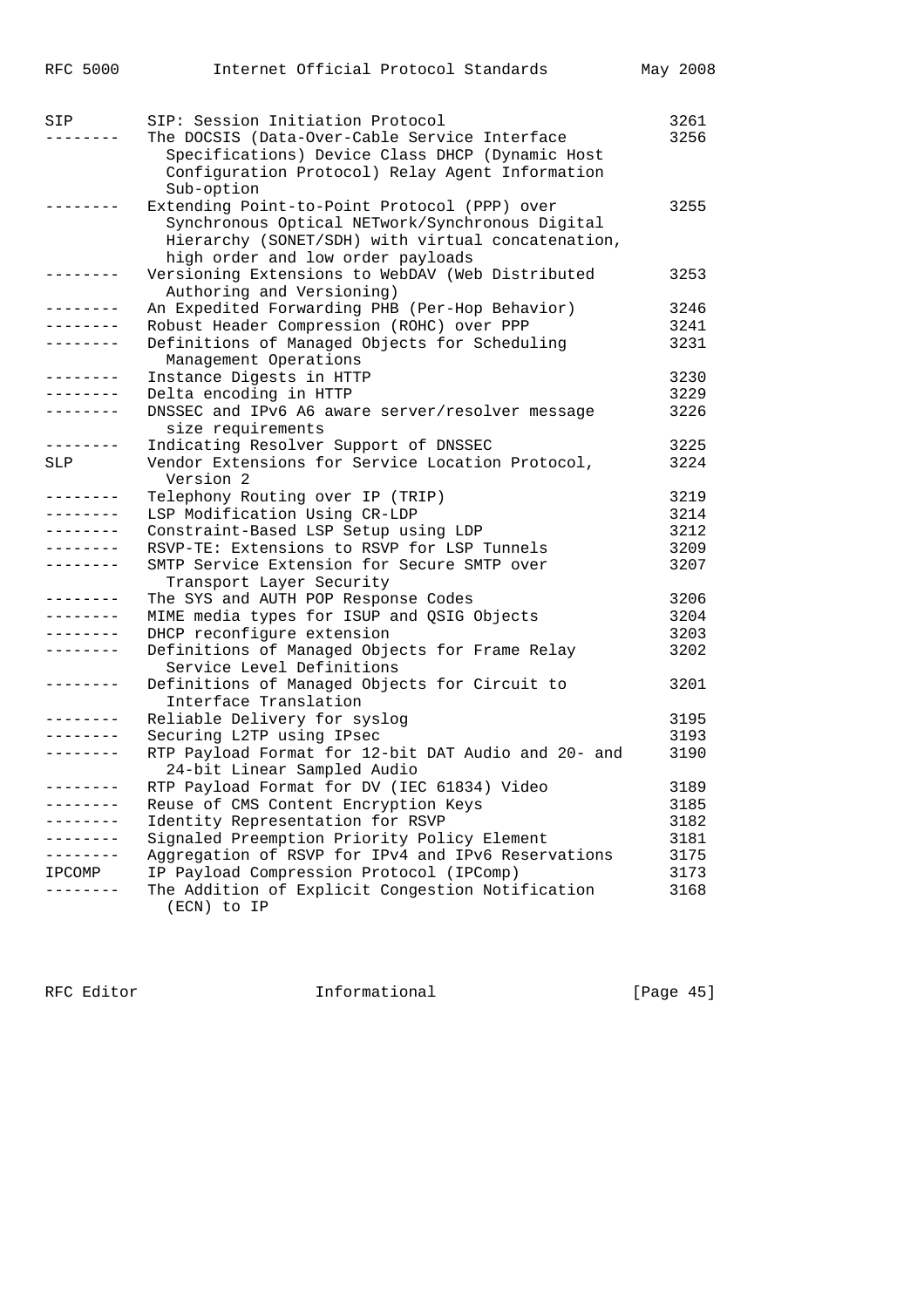| --------            | Definitions of Managed Objects for the Delegation of<br>Management Scripts                      | 3165 |
|---------------------|-------------------------------------------------------------------------------------------------|------|
| --------            | RADIUS and IPv6                                                                                 | 3162 |
| TSA                 | Internet X.509 Public Key Infrastructure Time-Stamp<br>Protocol (TSP)                           | 3161 |
| PIB                 | Structure of Policy Provisioning Information (SPPI)                                             | 3159 |
| MIME-PGP            | MIME Security with OpenPGP                                                                      | 3156 |
| $- - - - - - - - -$ | PPP Multiplexing                                                                                | 3153 |
| --------            | Transmission of IPv6 Packets over IEEE 1394 Networks                                            | 3146 |
| --------            | L2TP Disconnect Cause Information                                                               | 3145 |
| --------            | Remote Monitoring MIB Extensions for Interface<br>Parameters Monitoring                         | 3144 |
| $- - - - - - - -$   | Per Hop Behavior Identification Codes                                                           | 3140 |
| $- - - - - - - -$   | The Congestion Manager                                                                          | 3124 |
| --------            | Extensions to IPv6 Neighbor Discovery for Inverse<br>Discovery Specification                    | 3122 |
| --------            | Authentication for DHCP Messages                                                                | 3118 |
| $- - - - - - - - -$ | Mobile IP Vendor/Organization-Specific Extensions                                               | 3115 |
| --------            | Service Location Protocol Modifications for IPv6                                                | 3111 |
| --------            | RSA/SHA-1 SIGs and RSA KEYs in the Domain Name<br>System (DNS)                                  | 3110 |
| $- - - - - - - - -$ | Conventions for the use of the Session Description<br>Protocol (SDP) for ATM Bearer Connections | 3108 |
| <b>SDP</b>          | Carrying Label Information in BGP-4                                                             | 3107 |
| OSPF-NSSA           | The OSPF Not-So-Stubby Area (NSSA) Option                                                       | 3101 |
| RSVP                | RSVP Cryptographic Authentication -- Updated Message<br>Type Value                              | 3097 |
| --------            | RObust Header Compression (ROHC): Framework and four<br>profiles                                | 3095 |
| $COPS-PR$           | COPS Usage for Policy Provisioning (COPS-PR)                                                    | 3084 |
| --------            | Mapping the BEEP Core onto TCP                                                                  | 3081 |
| BEEP                | The Blocks Extensible Exchange Protocol Core                                                    | 3080 |
| --------            | A Link-Layer Tunneling Mechanism for Unidirectional<br>Links                                    | 3077 |
| ---------           | DHC Load Balancing Algorithm                                                                    | 3074 |
| L2TP-FR             | Layer Two Tunneling Protocol (L2TP) over Frame Relay                                            | 3070 |
| --------            | An Anycast Prefix for 6to4 Relay Routers                                                        | 3068 |
| --------            | LDAP Password Modify Extended Operation                                                         | 3062 |
| CIM                 | Policy Core Information Model -- Version 1<br>Specification                                     | 3060 |
| SLPv2               | Attribute List Extension for the Service Location<br>Protocol                                   | 3059 |
|                     | Connection of IPv6 Domains via IPv4 Clouds                                                      | 3056 |
|                     | Management Information Base for the PINT Services<br>Architecture                               | 3055 |
|                     | TN3270E Service Location and Session Balancing                                                  | 3049 |
|                     | RTP Payload Format for ITU-T Recommendation G.722.1                                             | 3047 |
|                     | DHCP Relay Agent Information Option                                                             | 3046 |

RFC Editor **Informational** [Page 46]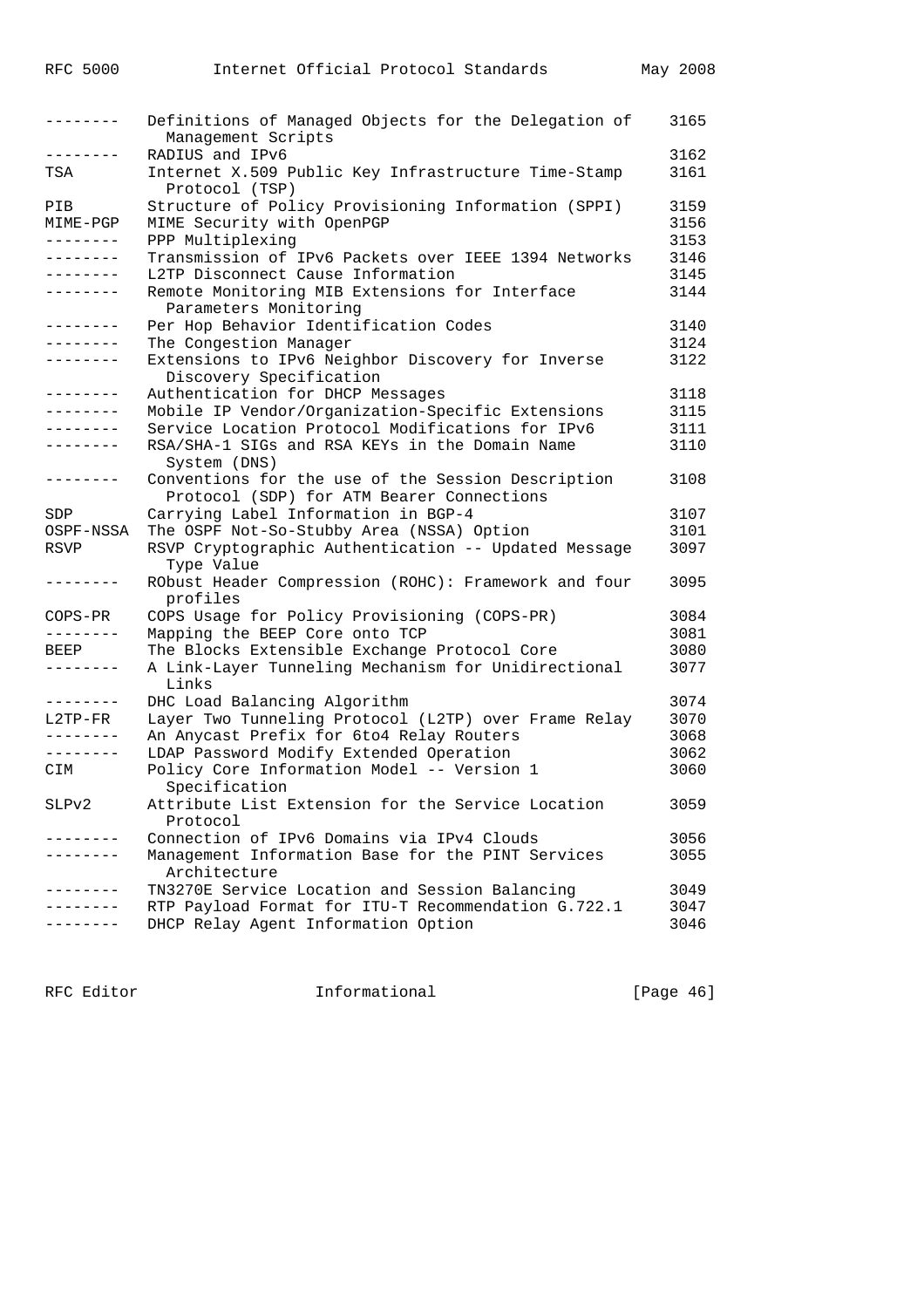| -------- | Enhancing TCP's Loss Recovery Using Limited Transmit                                                                                                                  | 3042 |
|----------|-----------------------------------------------------------------------------------------------------------------------------------------------------------------------|------|
| -------- | VCID Notification over ATM link for LDP                                                                                                                               | 3038 |
| -------- | MPLS using LDP and ATM VC Switching                                                                                                                                   | 3035 |
| -------- | Use of Label Switching on Frame Relay Networks<br>Specification                                                                                                       | 3034 |
|          | The Assignment of the Information Field and Protocol<br>Identifier in the 0.2941 Generic Identifier and<br>Q.2957 User-to-user Signaling for the Internet<br>Protocol | 3033 |
|          | MPLS Label Stack Encoding                                                                                                                                             | 3032 |
| MPLS     | Multiprotocol Label Switching Architecture                                                                                                                            | 3031 |
|          | SMTP Service Extensions for Transmission of Large                                                                                                                     | 3030 |
|          | and Binary MIME Messages                                                                                                                                              |      |
| -------- | Reverse Tunneling for Mobile IP, revised                                                                                                                              | 3024 |
|          | XML Media Types                                                                                                                                                       | 3023 |
|          | Using 31-Bit Prefixes on IPv4 Point-to-Point Links                                                                                                                    | 3021 |
|          | Definitions of Managed Objects for Monitoring and                                                                                                                     | 3020 |
|          | Controlling the UNI/NNI Multilink Frame Relay<br>Function                                                                                                             |      |
| -------- | IP Version 6 Management Information Base for The<br>Multicast Listener Discovery Protocol                                                                             | 3019 |
| -------- | XML DTD for Roaming Access Phone Book                                                                                                                                 | 3017 |
| -------- | RTP Payload Format for MPEG-4 Audio/Visual Streams                                                                                                                    | 3016 |
| -------- | Notification Log MIB                                                                                                                                                  | 3014 |
|          | The IPv4 Subnet Selection Option for DHCP                                                                                                                             | 3011 |
|          | Secure Domain Name System (DNS) Dynamic Update                                                                                                                        | 3007 |
|          | Integrated Services in the Presence of Compressible<br>Flows                                                                                                          | 3006 |
| -------- | The User Class Option for DHCP                                                                                                                                        | 3004 |
|          | The audio/mpeg Media Type                                                                                                                                             | 3003 |
| -------- | Specification of the Null Service Type                                                                                                                                | 2997 |
|          | Format of the RSVP DCLASS Object                                                                                                                                      | 2996 |
|          | Computing TCP's Retransmission Timer                                                                                                                                  | 2988 |
| -------- | Registration of Charset and Languages Media Features<br>Taqs                                                                                                          | 2987 |
| -------- | Use of the CAST-128 Encryption Algorithm in CMS                                                                                                                       | 2984 |
| -------- | Distributed Management Expression MIB                                                                                                                                 | 2982 |
| ________ | Event MIB                                                                                                                                                             | 2981 |
|          | The SIP INFO Method                                                                                                                                                   | 2976 |
| -------- | IMAP4 ID extension                                                                                                                                                    | 2971 |
|          | HTTP State Management Mechanism                                                                                                                                       | 2965 |
|          | RSVP Refresh Overhead Reduction Extensions                                                                                                                            | 2961 |
| -------- | Real-Time Transport Protocol Management Information                                                                                                                   | 2959 |
|          | Base                                                                                                                                                                  |      |
|          | Definitions of Managed Objects for Monitoring and                                                                                                                     | 2955 |
|          | Controlling the Frame Relay/ATM PVC Service                                                                                                                           |      |
|          | Interworking Function                                                                                                                                                 |      |

RFC Editor **Informational** Page 47]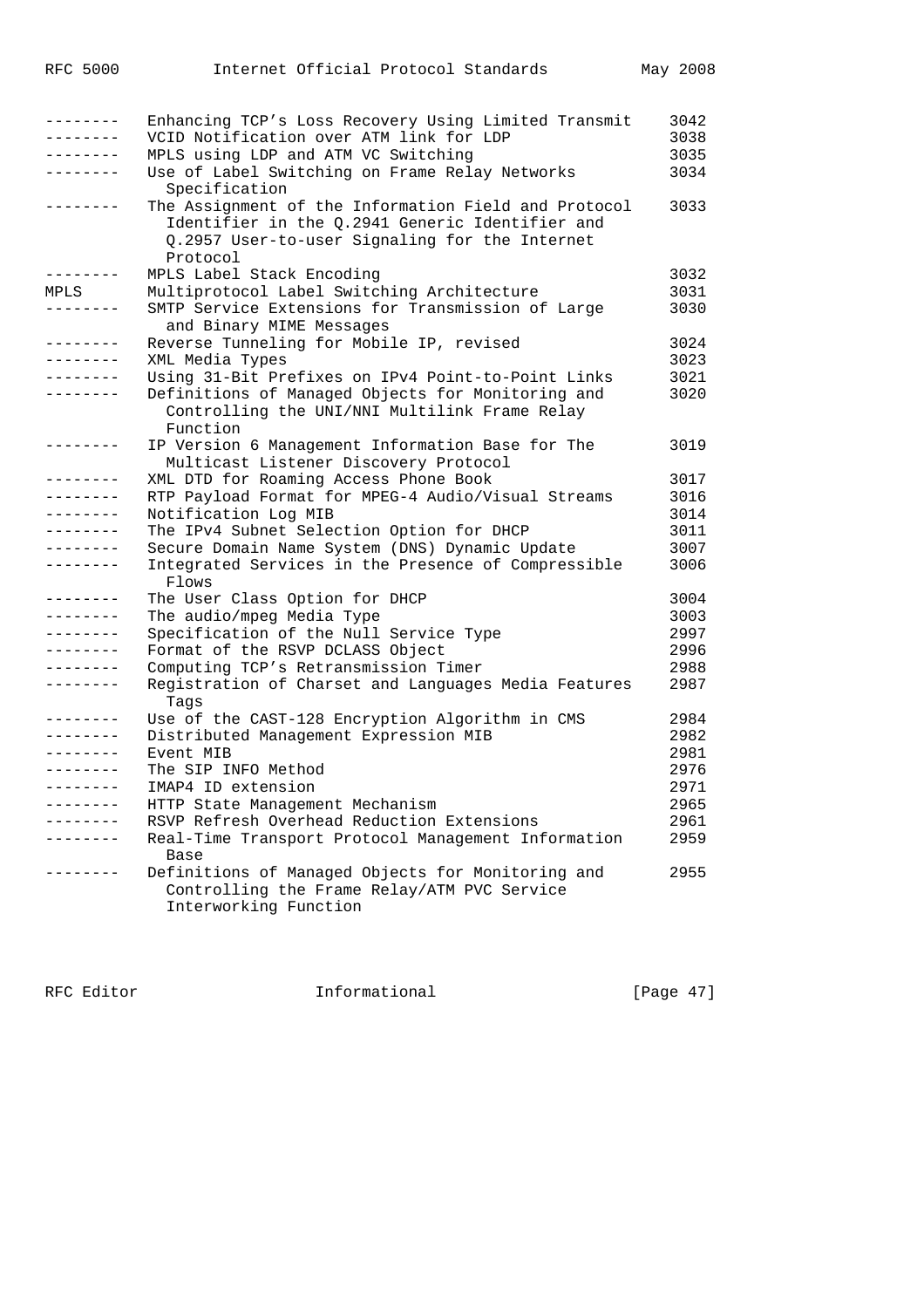| FR-MIB            | Definitions of Managed Objects for Frame Relay<br>Service                            | 2954 |
|-------------------|--------------------------------------------------------------------------------------|------|
| --------          | Telnet Encryption: CAST-128 64 bit Cipher Feedback                                   | 2950 |
| --------          | Telnet Encryption: CAST-128 64 bit Output Feedback                                   | 2949 |
| --------          | Telnet Encryption: DES3 64 bit Output Feedback                                       | 2948 |
| --------          | Telnet Encryption: DES3 64 bit Cipher Feedback                                       | 2947 |
| -------           | Telnet Data Encryption Option                                                        | 2946 |
| . <i>.</i> .      | The SRP Authentication and Key Exchange System                                       | 2945 |
| - - - - - - - - - | Telnet Authentication: SRP                                                           | 2944 |
| --------          | TELNET Authentication Using DSA                                                      | 2943 |
| $- - - - - - -$   | Telnet Authentication: Kerberos Version 5                                            | 2942 |
| TOPT-AUTH         | Telnet Authentication Option                                                         | 2941 |
| --------          | Definitions of Managed Objects for Common Open                                       | 2940 |
|                   | Policy Service (COPS) Protocol Clients                                               |      |
| --------          | Identifying Composite Media Features                                                 | 2938 |
| --------          | The Name Service Search Option for DHCP                                              | 2937 |
| IOTP-HTTP         | Internet Open Trading Protocol (IOTP) HTTP Supplement                                | 2935 |
| --------          | Internet Group Management Protocol MIB                                               | 2933 |
| --------          | DNS Request and Transaction Signatures ( $SIG(0)$ s)                                 | 2931 |
| TKEY-RR           | Secret Key Establishment for DNS (TKEY RR)                                           | 2930 |
| .                 | List-Id: A Structured Field and Namespace for the<br>Identification of Mailing Lists | 2919 |
| $- - - - - - - -$ | Route Refresh Capability for BGP-4                                                   | 2918 |
| --------          | MIME Content Types in Media Feature Expressions                                      | 2913 |
| --------          | Indicating Media Features for MIME Content                                           | 2912 |
| IPP-M-S           | Internet Printing Protocol/1.1: Model and Semantics                                  | 2911 |
|                   | Internet Printing Protocol/1.1: Encoding and                                         | 2910 |
| $IPP-E-T$         | Transport                                                                            |      |
| $- - - - - - - -$ | MADCAP Multicast Scope Nesting State Option                                          | 2907 |
| - - - - - - - -   | Router Renumbering for IPv6                                                          | 2894 |
| - - - - - - - -   | LDAP Control Extension for Server Side Sorting of<br>Search Results                  | 2891 |
| .                 | Key and Sequence Number Extensions to GRE                                            | 2890 |
| SACK              | An Extension to the Selective Acknowledgement (SACK)                                 | 2883 |
|                   | Option for TCP                                                                       |      |
| -------           | Content Feature Schema for Internet Fax (V2)                                         | 2879 |
| . <u>.</u> .      | Diffie-Hellman Proof-of-Possession Algorithms                                        | 2875 |
| --------          | TCP Processing of the IPv4 Precedence Field                                          | 2873 |
| --------          | Application and Sub Application Identity Policy<br>Element for Use with RSVP         | 2872 |
| .                 | The Inverted Stack Table Extension to the Interfaces<br>Group MIB                    | 2864 |
| -------           | RTP Payload Format for Real-Time Pointers                                            | 2862 |
| . <u>.</u>        | The Use of HMAC-RIPEMD-160-96 within ESP and AH                                      | 2857 |
|                   | Textual Conventions for Additional High Capacity                                     | 2856 |
|                   | Data Types                                                                           |      |
| --------          | DHCP for IEEE 1394                                                                   | 2855 |
|                   |                                                                                      |      |

RFC Editor **Informational** Page 48]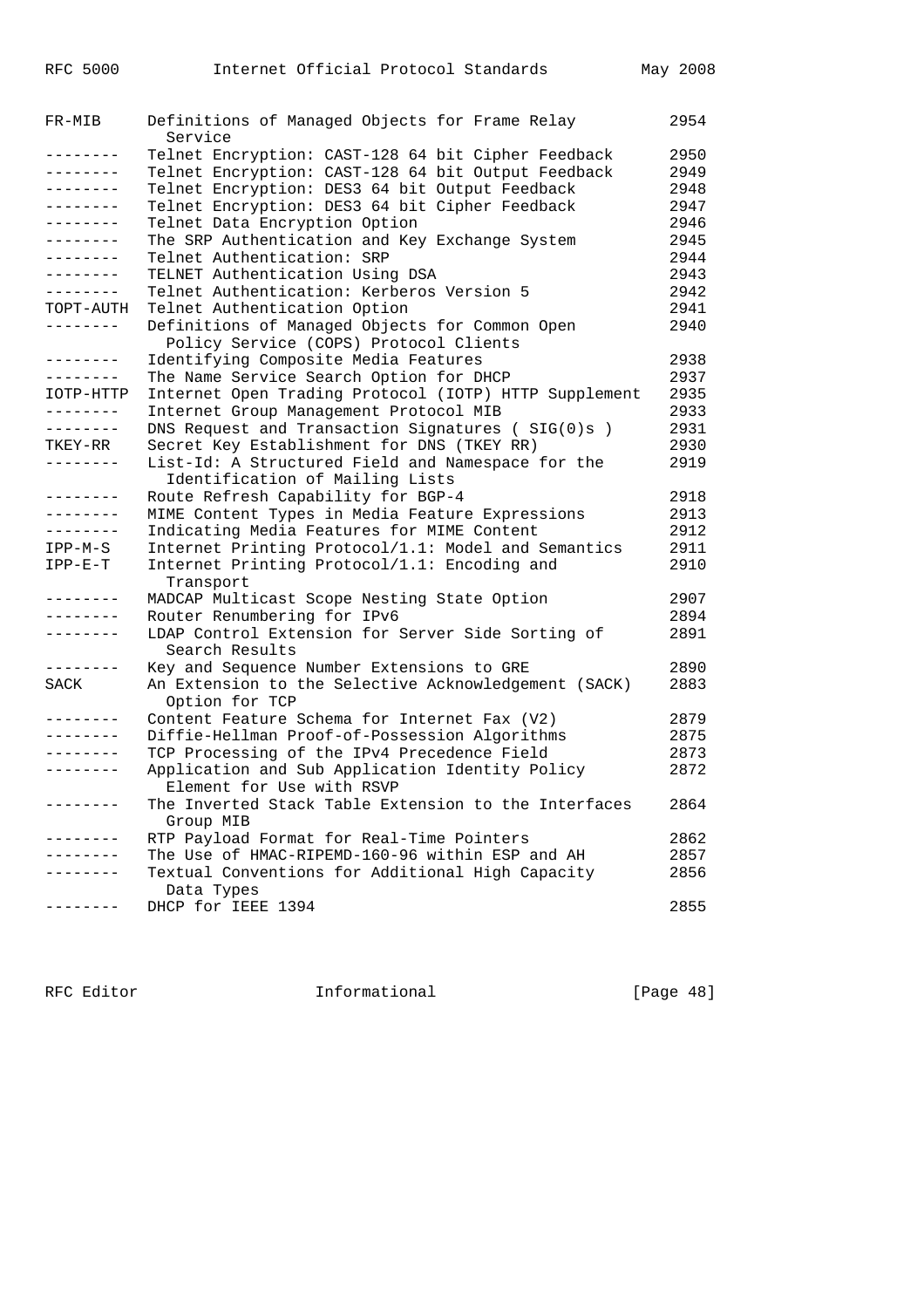| --------            | Generic Security Service API Version 2 : Java<br>Bindings        | 2853 |
|---------------------|------------------------------------------------------------------|------|
| $- - - - - -$       | Deliver By SMTP Service Extension                                | 2852 |
| LDIF                | The LDAP Data Interchange Format (LDIF) - Technical              | 2849 |
|                     | Specification                                                    |      |
|                     | The PINT Service Protocol: Extensions to SIP and SDP             | 2848 |
|                     | for IP Access to Telephone Call Services                         |      |
| LIPKEY              | LIPKEY - A Low Infrastructure Public Key Mechanism               | 2847 |
|                     |                                                                  |      |
| --------            | Using SPKM<br>GSTN Address Element Extensions in E-mail Services |      |
|                     |                                                                  | 2846 |
| TSIG                | Secret Key Transaction Authentication for DNS (TSIG)             | 2845 |
| GSN                 | IP and ARP over HIPPI-6400 (GSN)                                 | 2835 |
| --------            | ARP and IP Broadcast over HIPPI-800                              | 2834 |
| --------            | Using Digest Authentication as a SASL Mechanism                  | 2831 |
| MAIL                | Internet Message Format                                          | 2822 |
| .                   | Upgrading to TLS Within HTTP/1.1                                 | 2817 |
| -------             | Integrated Service Mappings on IEEE 802 Networks                 | 2815 |
|                     | SBM (Subnet Bandwidth Manager): A Protocol for                   | 2814 |
|                     | RSVP-based Admission Control over IEEE 802-style                 |      |
|                     | networks                                                         |      |
| -------             | Certificate Management Messages over CMS                         | 2797 |
|                     | Mobile IP Network Access Identifier Extension for                | 2794 |
|                     |                                                                  |      |
|                     | IPv4                                                             |      |
| .                   | Mail Monitoring MIB                                              | 2789 |
| --------            | Network Services Monitoring MIB                                  | 2788 |
|                     | Definitions of Managed Objects for the Virtual                   | 2787 |
|                     | Router Redundancy Protocol                                       |      |
| GRE                 | Generic Routing Encapsulation (GRE)                              | 2784 |
| DNS-SRV             | A DNS RR for specifying the location of services                 | 2782 |
|                     | (DNS SRV)                                                        |      |
| MZAP                | Multicast-Scope Zone Announcement Protocol (MZAP)                | 2776 |
| RPSL                | Routing Policy System Replication                                | 2769 |
| SIIT                | Stateless IP/ICMP Translation Algorithm (SIIT)                   | 2765 |
| .                   | RSVP Extensions for Policy Control                               | 2750 |
| --------            | COPS usage for RSVP                                              | 2749 |
|                     |                                                                  |      |
| COPS                | The COPS (Common Open Policy Service) Protocol                   | 2748 |
| --------            | RSVP Cryptographic Authentication                                | 2747 |
|                     | RSVP Operation Over IP Tunnels                                   | 2746 |
|                     | RSVP Diagnostic Messages                                         | 2745 |
| --------            | Generic Security Service API Version 2 : C-bindings              | 2744 |
|                     | Generic Security Service Application Program                     | 2743 |
|                     | Interface Version 2, Update 1                                    |      |
| $- - - - - - - - -$ | OSPF for IPv6                                                    | 2740 |
| . - - - - - - -     | Calendar Attributes for yCard and LDAP                           | 2739 |
|                     | Corrections to "A Syntax for Describing Media                    | 2738 |
|                     | Feature Sets"                                                    |      |
| --------            | NHRP Support for Virtual Private Networks                        | 2735 |
|                     | IPv4 over IEEE 1394                                              | 2734 |
|                     |                                                                  |      |

RFC Editor **Informational** Page 49]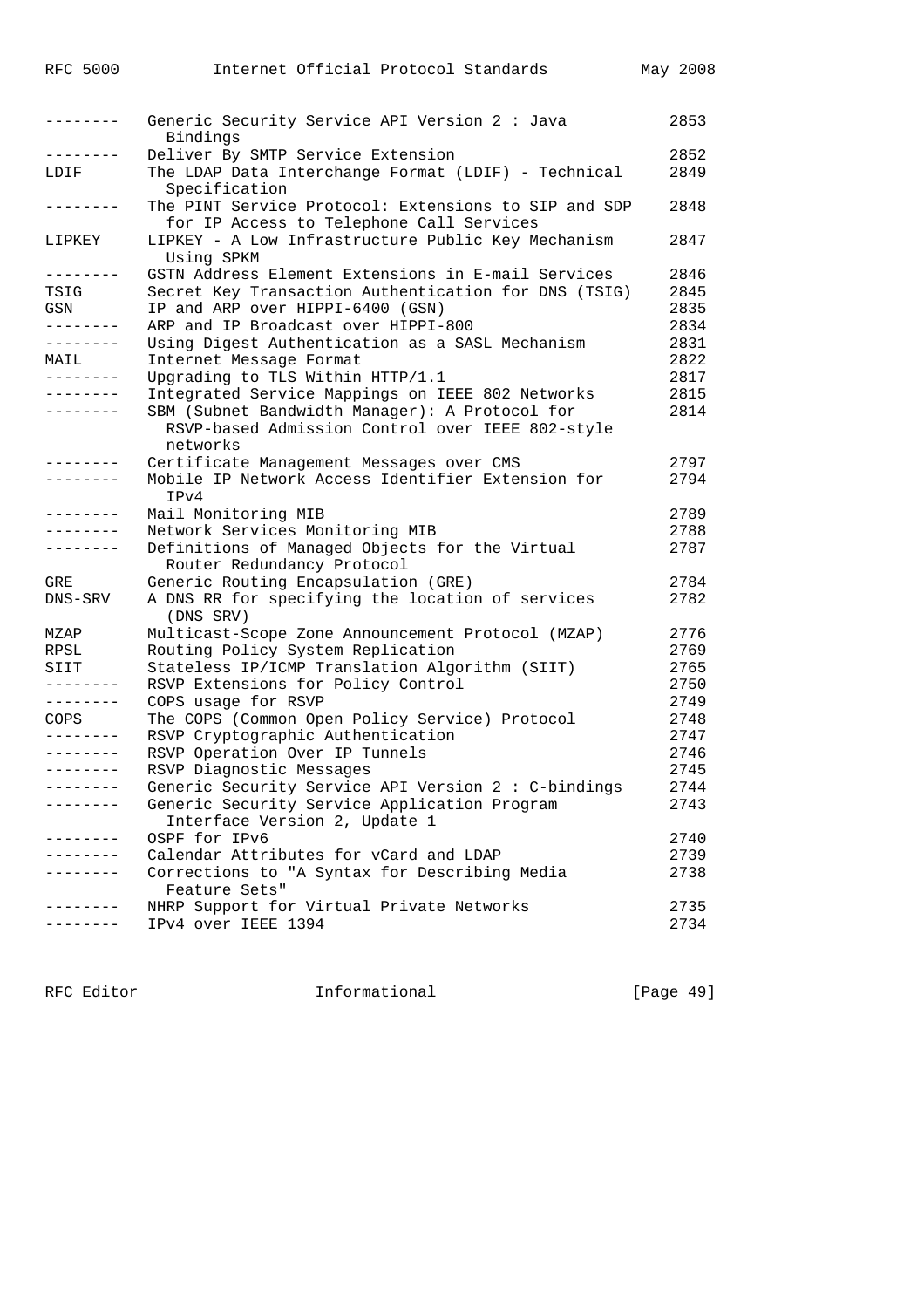| The Transmission of IP Over the Vertical Blanking<br>2728<br>--------<br>Interval of a Television Signal<br>--------<br>PGP Authentication for RIPE Database Updates<br>2726<br>Routing Policy System Security<br>2725<br>--------<br>Traffic Flow Measurement: Meter MIB<br>2720<br>--------<br>Addition of Kerberos Cipher Suites to Transport<br>2712<br>TLS<br>Layer Security (TLS)<br>IPv6 Router Alert Option<br>2711<br>--------<br>2710<br>Multicast Listener Discovery (MLD) for IPv6<br>MLD-IPv6<br>$- - - - - - - -$<br>Integrated Services Mappings for Low Speed Networks<br>2688<br>PPP in a Real-time Oriented HDLC-like Framing<br>2687<br>--------<br>The Multi-Class Extension to Multi-Link PPP<br>2686<br>--------<br>Virtual Private Networks Identifier<br>2685<br>VPNI<br>Multiprotocol Encapsulation over ATM Adaptation<br>2684<br>Layer 5<br>A Round-trip Delay Metric for IPPM<br>2681<br>--------<br>2680<br>A One-way Packet Loss Metric for IPPM<br>--------<br>A One-way Delay Metric for IPPM<br>2679<br>--------<br>IPPM Metrics for Measuring Connectivity<br>2678<br>IPPM-MET<br>Definitions of Managed Objects for the NBMA Next Hop<br>2677<br>NHRP-MIB<br>Resolution Protocol (NHRP)<br>IPv6 Jumbograms<br>2675<br>--------<br>Non-Terminal DNS Name Redirection<br>2672<br>--------<br>Extension Mechanisms for DNS (EDNS0)<br>2671<br>EDNS0<br>Definitions of Managed Objects for the ADSL Lines<br>2662<br>--------<br>L2TP<br>Layer Two Tunneling Protocol "L2TP"<br>2661<br>RTP Payload Format for PureVoice(tm) Audio<br>2658<br>--------<br>CIP Transport Protocols<br>2653<br>--------<br>MIME Object Definitions for the Common Indexing<br>2652<br>--------<br>Protocol (CIP)<br>The Architecture of the Common Indexing Protocol<br>2651<br>(CIP)<br>ON-DEMAND MAIL RELAY (ODMR) SMTP with Dynamic IP<br>2645<br>ODMR-SMTP<br>Addresses<br>Internationalization of the File Transfer Protocol<br>2640<br>.<br>Enhanced Security Services for S/MIME<br>2634<br>---------<br>Diffie-Hellman Key Agreement Method<br>2631<br>--------<br>NFS Version 2 and Version 3 Security Issues and the<br>2623<br>--------<br>NFS Protocol's Use of RPCSEC GSS and Kerberos V5<br>Routing Policy Specification Language (RPSL)<br>2622<br>PPP over SONET/SDH<br>2615<br>DHCP Options for Service Location Protocol<br>2610<br>. _ _ _ _ _ _ _<br>Service Templates and Service: Schemes<br>2609<br>Service Location Protocol, Version 2<br>2608<br>Directory Server Monitoring MIB<br>2605<br>ILMI-Based Server Discovery for NHRP<br>2603 | MADCAP | Multicast Address Dynamic Client Allocation Protocol<br>(MADCAP) | 2730 |
|---------------------------------------------------------------------------------------------------------------------------------------------------------------------------------------------------------------------------------------------------------------------------------------------------------------------------------------------------------------------------------------------------------------------------------------------------------------------------------------------------------------------------------------------------------------------------------------------------------------------------------------------------------------------------------------------------------------------------------------------------------------------------------------------------------------------------------------------------------------------------------------------------------------------------------------------------------------------------------------------------------------------------------------------------------------------------------------------------------------------------------------------------------------------------------------------------------------------------------------------------------------------------------------------------------------------------------------------------------------------------------------------------------------------------------------------------------------------------------------------------------------------------------------------------------------------------------------------------------------------------------------------------------------------------------------------------------------------------------------------------------------------------------------------------------------------------------------------------------------------------------------------------------------------------------------------------------------------------------------------------------------------------------------------------------------------------------------------------------------------------------------------------------------------------------------------------------------------------------------------------------------------------------------------------------------------------------------------------------------------------------------------------------------------------------------------------------------------------------------------------------------------------------------------------------------------------------|--------|------------------------------------------------------------------|------|
|                                                                                                                                                                                                                                                                                                                                                                                                                                                                                                                                                                                                                                                                                                                                                                                                                                                                                                                                                                                                                                                                                                                                                                                                                                                                                                                                                                                                                                                                                                                                                                                                                                                                                                                                                                                                                                                                                                                                                                                                                                                                                                                                                                                                                                                                                                                                                                                                                                                                                                                                                                                 |        |                                                                  |      |
|                                                                                                                                                                                                                                                                                                                                                                                                                                                                                                                                                                                                                                                                                                                                                                                                                                                                                                                                                                                                                                                                                                                                                                                                                                                                                                                                                                                                                                                                                                                                                                                                                                                                                                                                                                                                                                                                                                                                                                                                                                                                                                                                                                                                                                                                                                                                                                                                                                                                                                                                                                                 |        |                                                                  |      |
|                                                                                                                                                                                                                                                                                                                                                                                                                                                                                                                                                                                                                                                                                                                                                                                                                                                                                                                                                                                                                                                                                                                                                                                                                                                                                                                                                                                                                                                                                                                                                                                                                                                                                                                                                                                                                                                                                                                                                                                                                                                                                                                                                                                                                                                                                                                                                                                                                                                                                                                                                                                 |        |                                                                  |      |
|                                                                                                                                                                                                                                                                                                                                                                                                                                                                                                                                                                                                                                                                                                                                                                                                                                                                                                                                                                                                                                                                                                                                                                                                                                                                                                                                                                                                                                                                                                                                                                                                                                                                                                                                                                                                                                                                                                                                                                                                                                                                                                                                                                                                                                                                                                                                                                                                                                                                                                                                                                                 |        |                                                                  |      |
|                                                                                                                                                                                                                                                                                                                                                                                                                                                                                                                                                                                                                                                                                                                                                                                                                                                                                                                                                                                                                                                                                                                                                                                                                                                                                                                                                                                                                                                                                                                                                                                                                                                                                                                                                                                                                                                                                                                                                                                                                                                                                                                                                                                                                                                                                                                                                                                                                                                                                                                                                                                 |        |                                                                  |      |
|                                                                                                                                                                                                                                                                                                                                                                                                                                                                                                                                                                                                                                                                                                                                                                                                                                                                                                                                                                                                                                                                                                                                                                                                                                                                                                                                                                                                                                                                                                                                                                                                                                                                                                                                                                                                                                                                                                                                                                                                                                                                                                                                                                                                                                                                                                                                                                                                                                                                                                                                                                                 |        |                                                                  |      |
|                                                                                                                                                                                                                                                                                                                                                                                                                                                                                                                                                                                                                                                                                                                                                                                                                                                                                                                                                                                                                                                                                                                                                                                                                                                                                                                                                                                                                                                                                                                                                                                                                                                                                                                                                                                                                                                                                                                                                                                                                                                                                                                                                                                                                                                                                                                                                                                                                                                                                                                                                                                 |        |                                                                  |      |
|                                                                                                                                                                                                                                                                                                                                                                                                                                                                                                                                                                                                                                                                                                                                                                                                                                                                                                                                                                                                                                                                                                                                                                                                                                                                                                                                                                                                                                                                                                                                                                                                                                                                                                                                                                                                                                                                                                                                                                                                                                                                                                                                                                                                                                                                                                                                                                                                                                                                                                                                                                                 |        |                                                                  |      |
|                                                                                                                                                                                                                                                                                                                                                                                                                                                                                                                                                                                                                                                                                                                                                                                                                                                                                                                                                                                                                                                                                                                                                                                                                                                                                                                                                                                                                                                                                                                                                                                                                                                                                                                                                                                                                                                                                                                                                                                                                                                                                                                                                                                                                                                                                                                                                                                                                                                                                                                                                                                 |        |                                                                  |      |
|                                                                                                                                                                                                                                                                                                                                                                                                                                                                                                                                                                                                                                                                                                                                                                                                                                                                                                                                                                                                                                                                                                                                                                                                                                                                                                                                                                                                                                                                                                                                                                                                                                                                                                                                                                                                                                                                                                                                                                                                                                                                                                                                                                                                                                                                                                                                                                                                                                                                                                                                                                                 |        |                                                                  |      |
|                                                                                                                                                                                                                                                                                                                                                                                                                                                                                                                                                                                                                                                                                                                                                                                                                                                                                                                                                                                                                                                                                                                                                                                                                                                                                                                                                                                                                                                                                                                                                                                                                                                                                                                                                                                                                                                                                                                                                                                                                                                                                                                                                                                                                                                                                                                                                                                                                                                                                                                                                                                 |        |                                                                  |      |
|                                                                                                                                                                                                                                                                                                                                                                                                                                                                                                                                                                                                                                                                                                                                                                                                                                                                                                                                                                                                                                                                                                                                                                                                                                                                                                                                                                                                                                                                                                                                                                                                                                                                                                                                                                                                                                                                                                                                                                                                                                                                                                                                                                                                                                                                                                                                                                                                                                                                                                                                                                                 |        |                                                                  |      |
|                                                                                                                                                                                                                                                                                                                                                                                                                                                                                                                                                                                                                                                                                                                                                                                                                                                                                                                                                                                                                                                                                                                                                                                                                                                                                                                                                                                                                                                                                                                                                                                                                                                                                                                                                                                                                                                                                                                                                                                                                                                                                                                                                                                                                                                                                                                                                                                                                                                                                                                                                                                 |        |                                                                  |      |
|                                                                                                                                                                                                                                                                                                                                                                                                                                                                                                                                                                                                                                                                                                                                                                                                                                                                                                                                                                                                                                                                                                                                                                                                                                                                                                                                                                                                                                                                                                                                                                                                                                                                                                                                                                                                                                                                                                                                                                                                                                                                                                                                                                                                                                                                                                                                                                                                                                                                                                                                                                                 |        |                                                                  |      |
|                                                                                                                                                                                                                                                                                                                                                                                                                                                                                                                                                                                                                                                                                                                                                                                                                                                                                                                                                                                                                                                                                                                                                                                                                                                                                                                                                                                                                                                                                                                                                                                                                                                                                                                                                                                                                                                                                                                                                                                                                                                                                                                                                                                                                                                                                                                                                                                                                                                                                                                                                                                 |        |                                                                  |      |
|                                                                                                                                                                                                                                                                                                                                                                                                                                                                                                                                                                                                                                                                                                                                                                                                                                                                                                                                                                                                                                                                                                                                                                                                                                                                                                                                                                                                                                                                                                                                                                                                                                                                                                                                                                                                                                                                                                                                                                                                                                                                                                                                                                                                                                                                                                                                                                                                                                                                                                                                                                                 |        |                                                                  |      |
|                                                                                                                                                                                                                                                                                                                                                                                                                                                                                                                                                                                                                                                                                                                                                                                                                                                                                                                                                                                                                                                                                                                                                                                                                                                                                                                                                                                                                                                                                                                                                                                                                                                                                                                                                                                                                                                                                                                                                                                                                                                                                                                                                                                                                                                                                                                                                                                                                                                                                                                                                                                 |        |                                                                  |      |
|                                                                                                                                                                                                                                                                                                                                                                                                                                                                                                                                                                                                                                                                                                                                                                                                                                                                                                                                                                                                                                                                                                                                                                                                                                                                                                                                                                                                                                                                                                                                                                                                                                                                                                                                                                                                                                                                                                                                                                                                                                                                                                                                                                                                                                                                                                                                                                                                                                                                                                                                                                                 |        |                                                                  |      |
|                                                                                                                                                                                                                                                                                                                                                                                                                                                                                                                                                                                                                                                                                                                                                                                                                                                                                                                                                                                                                                                                                                                                                                                                                                                                                                                                                                                                                                                                                                                                                                                                                                                                                                                                                                                                                                                                                                                                                                                                                                                                                                                                                                                                                                                                                                                                                                                                                                                                                                                                                                                 |        |                                                                  |      |
|                                                                                                                                                                                                                                                                                                                                                                                                                                                                                                                                                                                                                                                                                                                                                                                                                                                                                                                                                                                                                                                                                                                                                                                                                                                                                                                                                                                                                                                                                                                                                                                                                                                                                                                                                                                                                                                                                                                                                                                                                                                                                                                                                                                                                                                                                                                                                                                                                                                                                                                                                                                 |        |                                                                  |      |
|                                                                                                                                                                                                                                                                                                                                                                                                                                                                                                                                                                                                                                                                                                                                                                                                                                                                                                                                                                                                                                                                                                                                                                                                                                                                                                                                                                                                                                                                                                                                                                                                                                                                                                                                                                                                                                                                                                                                                                                                                                                                                                                                                                                                                                                                                                                                                                                                                                                                                                                                                                                 |        |                                                                  |      |
|                                                                                                                                                                                                                                                                                                                                                                                                                                                                                                                                                                                                                                                                                                                                                                                                                                                                                                                                                                                                                                                                                                                                                                                                                                                                                                                                                                                                                                                                                                                                                                                                                                                                                                                                                                                                                                                                                                                                                                                                                                                                                                                                                                                                                                                                                                                                                                                                                                                                                                                                                                                 |        |                                                                  |      |
|                                                                                                                                                                                                                                                                                                                                                                                                                                                                                                                                                                                                                                                                                                                                                                                                                                                                                                                                                                                                                                                                                                                                                                                                                                                                                                                                                                                                                                                                                                                                                                                                                                                                                                                                                                                                                                                                                                                                                                                                                                                                                                                                                                                                                                                                                                                                                                                                                                                                                                                                                                                 |        |                                                                  |      |
|                                                                                                                                                                                                                                                                                                                                                                                                                                                                                                                                                                                                                                                                                                                                                                                                                                                                                                                                                                                                                                                                                                                                                                                                                                                                                                                                                                                                                                                                                                                                                                                                                                                                                                                                                                                                                                                                                                                                                                                                                                                                                                                                                                                                                                                                                                                                                                                                                                                                                                                                                                                 |        |                                                                  |      |
|                                                                                                                                                                                                                                                                                                                                                                                                                                                                                                                                                                                                                                                                                                                                                                                                                                                                                                                                                                                                                                                                                                                                                                                                                                                                                                                                                                                                                                                                                                                                                                                                                                                                                                                                                                                                                                                                                                                                                                                                                                                                                                                                                                                                                                                                                                                                                                                                                                                                                                                                                                                 |        |                                                                  |      |
|                                                                                                                                                                                                                                                                                                                                                                                                                                                                                                                                                                                                                                                                                                                                                                                                                                                                                                                                                                                                                                                                                                                                                                                                                                                                                                                                                                                                                                                                                                                                                                                                                                                                                                                                                                                                                                                                                                                                                                                                                                                                                                                                                                                                                                                                                                                                                                                                                                                                                                                                                                                 |        |                                                                  |      |
|                                                                                                                                                                                                                                                                                                                                                                                                                                                                                                                                                                                                                                                                                                                                                                                                                                                                                                                                                                                                                                                                                                                                                                                                                                                                                                                                                                                                                                                                                                                                                                                                                                                                                                                                                                                                                                                                                                                                                                                                                                                                                                                                                                                                                                                                                                                                                                                                                                                                                                                                                                                 |        |                                                                  |      |
|                                                                                                                                                                                                                                                                                                                                                                                                                                                                                                                                                                                                                                                                                                                                                                                                                                                                                                                                                                                                                                                                                                                                                                                                                                                                                                                                                                                                                                                                                                                                                                                                                                                                                                                                                                                                                                                                                                                                                                                                                                                                                                                                                                                                                                                                                                                                                                                                                                                                                                                                                                                 |        |                                                                  |      |
|                                                                                                                                                                                                                                                                                                                                                                                                                                                                                                                                                                                                                                                                                                                                                                                                                                                                                                                                                                                                                                                                                                                                                                                                                                                                                                                                                                                                                                                                                                                                                                                                                                                                                                                                                                                                                                                                                                                                                                                                                                                                                                                                                                                                                                                                                                                                                                                                                                                                                                                                                                                 |        |                                                                  |      |
|                                                                                                                                                                                                                                                                                                                                                                                                                                                                                                                                                                                                                                                                                                                                                                                                                                                                                                                                                                                                                                                                                                                                                                                                                                                                                                                                                                                                                                                                                                                                                                                                                                                                                                                                                                                                                                                                                                                                                                                                                                                                                                                                                                                                                                                                                                                                                                                                                                                                                                                                                                                 | CIP    |                                                                  |      |
|                                                                                                                                                                                                                                                                                                                                                                                                                                                                                                                                                                                                                                                                                                                                                                                                                                                                                                                                                                                                                                                                                                                                                                                                                                                                                                                                                                                                                                                                                                                                                                                                                                                                                                                                                                                                                                                                                                                                                                                                                                                                                                                                                                                                                                                                                                                                                                                                                                                                                                                                                                                 |        |                                                                  |      |
|                                                                                                                                                                                                                                                                                                                                                                                                                                                                                                                                                                                                                                                                                                                                                                                                                                                                                                                                                                                                                                                                                                                                                                                                                                                                                                                                                                                                                                                                                                                                                                                                                                                                                                                                                                                                                                                                                                                                                                                                                                                                                                                                                                                                                                                                                                                                                                                                                                                                                                                                                                                 |        |                                                                  |      |
|                                                                                                                                                                                                                                                                                                                                                                                                                                                                                                                                                                                                                                                                                                                                                                                                                                                                                                                                                                                                                                                                                                                                                                                                                                                                                                                                                                                                                                                                                                                                                                                                                                                                                                                                                                                                                                                                                                                                                                                                                                                                                                                                                                                                                                                                                                                                                                                                                                                                                                                                                                                 |        |                                                                  |      |
|                                                                                                                                                                                                                                                                                                                                                                                                                                                                                                                                                                                                                                                                                                                                                                                                                                                                                                                                                                                                                                                                                                                                                                                                                                                                                                                                                                                                                                                                                                                                                                                                                                                                                                                                                                                                                                                                                                                                                                                                                                                                                                                                                                                                                                                                                                                                                                                                                                                                                                                                                                                 |        |                                                                  |      |
|                                                                                                                                                                                                                                                                                                                                                                                                                                                                                                                                                                                                                                                                                                                                                                                                                                                                                                                                                                                                                                                                                                                                                                                                                                                                                                                                                                                                                                                                                                                                                                                                                                                                                                                                                                                                                                                                                                                                                                                                                                                                                                                                                                                                                                                                                                                                                                                                                                                                                                                                                                                 |        |                                                                  |      |
|                                                                                                                                                                                                                                                                                                                                                                                                                                                                                                                                                                                                                                                                                                                                                                                                                                                                                                                                                                                                                                                                                                                                                                                                                                                                                                                                                                                                                                                                                                                                                                                                                                                                                                                                                                                                                                                                                                                                                                                                                                                                                                                                                                                                                                                                                                                                                                                                                                                                                                                                                                                 |        |                                                                  |      |
|                                                                                                                                                                                                                                                                                                                                                                                                                                                                                                                                                                                                                                                                                                                                                                                                                                                                                                                                                                                                                                                                                                                                                                                                                                                                                                                                                                                                                                                                                                                                                                                                                                                                                                                                                                                                                                                                                                                                                                                                                                                                                                                                                                                                                                                                                                                                                                                                                                                                                                                                                                                 |        |                                                                  |      |
|                                                                                                                                                                                                                                                                                                                                                                                                                                                                                                                                                                                                                                                                                                                                                                                                                                                                                                                                                                                                                                                                                                                                                                                                                                                                                                                                                                                                                                                                                                                                                                                                                                                                                                                                                                                                                                                                                                                                                                                                                                                                                                                                                                                                                                                                                                                                                                                                                                                                                                                                                                                 | RPSL   |                                                                  |      |
|                                                                                                                                                                                                                                                                                                                                                                                                                                                                                                                                                                                                                                                                                                                                                                                                                                                                                                                                                                                                                                                                                                                                                                                                                                                                                                                                                                                                                                                                                                                                                                                                                                                                                                                                                                                                                                                                                                                                                                                                                                                                                                                                                                                                                                                                                                                                                                                                                                                                                                                                                                                 |        |                                                                  |      |
|                                                                                                                                                                                                                                                                                                                                                                                                                                                                                                                                                                                                                                                                                                                                                                                                                                                                                                                                                                                                                                                                                                                                                                                                                                                                                                                                                                                                                                                                                                                                                                                                                                                                                                                                                                                                                                                                                                                                                                                                                                                                                                                                                                                                                                                                                                                                                                                                                                                                                                                                                                                 |        |                                                                  |      |
|                                                                                                                                                                                                                                                                                                                                                                                                                                                                                                                                                                                                                                                                                                                                                                                                                                                                                                                                                                                                                                                                                                                                                                                                                                                                                                                                                                                                                                                                                                                                                                                                                                                                                                                                                                                                                                                                                                                                                                                                                                                                                                                                                                                                                                                                                                                                                                                                                                                                                                                                                                                 |        |                                                                  |      |
|                                                                                                                                                                                                                                                                                                                                                                                                                                                                                                                                                                                                                                                                                                                                                                                                                                                                                                                                                                                                                                                                                                                                                                                                                                                                                                                                                                                                                                                                                                                                                                                                                                                                                                                                                                                                                                                                                                                                                                                                                                                                                                                                                                                                                                                                                                                                                                                                                                                                                                                                                                                 |        |                                                                  |      |
|                                                                                                                                                                                                                                                                                                                                                                                                                                                                                                                                                                                                                                                                                                                                                                                                                                                                                                                                                                                                                                                                                                                                                                                                                                                                                                                                                                                                                                                                                                                                                                                                                                                                                                                                                                                                                                                                                                                                                                                                                                                                                                                                                                                                                                                                                                                                                                                                                                                                                                                                                                                 |        |                                                                  |      |
|                                                                                                                                                                                                                                                                                                                                                                                                                                                                                                                                                                                                                                                                                                                                                                                                                                                                                                                                                                                                                                                                                                                                                                                                                                                                                                                                                                                                                                                                                                                                                                                                                                                                                                                                                                                                                                                                                                                                                                                                                                                                                                                                                                                                                                                                                                                                                                                                                                                                                                                                                                                 |        |                                                                  |      |

RFC Editor **Informational** The Informational (Page 50)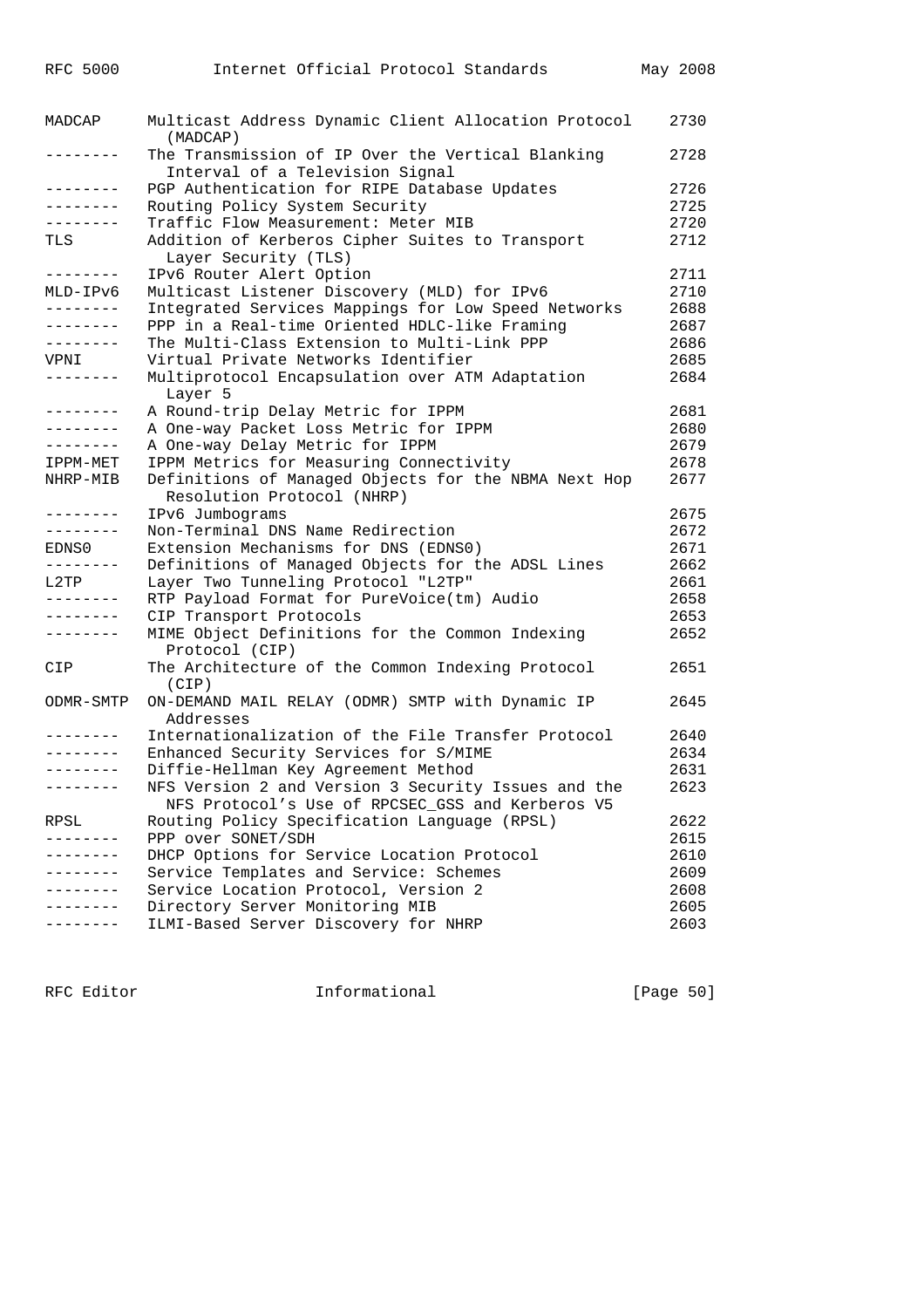| . <u>.</u>        | ILMI-Based Server Discovery for MARS                         | 2602 |
|-------------------|--------------------------------------------------------------|------|
| --------          | ILMI-Based Server Discovery for ATMARP                       | 2601 |
| --------          | Assured Forwarding PHB Group                                 | 2597 |
| --------          | Using TLS with IMAP, POP3 and ACAP                           | 2595 |
| --------          | Definitions of Managed Objects for WWW Services              | 2594 |
| . <u>.</u>        | Transmission of IPv6 Packets over Frame Relay                | 2590 |
|                   |                                                              |      |
|                   | Networks Specification                                       |      |
| LDAPv3            | Lightweight Directory Access Protocol (v3):                  | 2589 |
|                   | Extensions for Dynamic Directory Services                    |      |
| $- - - - - - - -$ | Internet X.509 Public Key Infrastructure Operational         | 2585 |
|                   | Protocols: FTP and HTTP                                      |      |
| --------          | Definitions of Managed Objects for APPN/HPR in IP            | 2584 |
|                   | Networks                                                     |      |
| $TCP-CC$          | TCP Congestion Control                                       | 2581 |
| APP-MIB           | Application Management MIB                                   | 2564 |
| . <u>.</u> .      | DHCP Option to Disable Stateless Auto-Configuration          | 2563 |
|                   | in IPv4 Clients                                              |      |
|                   |                                                              |      |
|                   | TN2370E-RT Definitions of Protocol and Managed Objects for   | 2562 |
|                   | TN3270E Response Time Collection Using SMIv2                 |      |
|                   | $(TN3270E-RT-MIB)$                                           |      |
| .                 | Base Definitions of Managed Objects for TN3270E              | 2561 |
|                   | Using SMIv2                                                  |      |
| PKIX              | X.509 Internet Public Key Infrastructure Online              | 2560 |
|                   | Certificate Status Protocol - OCSP                           |      |
| MHTML             | MIME Encapsulation of Aggregate Documents, such as           | 2557 |
|                   | HTML (MHTML)                                                 |      |
| . - - - - - - -   | Use of BGP-4 Multiprotocol Extensions for IPv6               | 2545 |
|                   |                                                              |      |
|                   | Inter-Domain Routing                                         |      |
| DHK-DNS           | Storage of Diffie-Hellman Keys in the Domain Name            | 2539 |
|                   | System (DNS)                                                 |      |
| -------           | DSA KEYs and SIGs in the Domain Name System (DNS)            | 2536 |
| --------          | Media Features for Display, Print, and Fax                   | 2534 |
| --------          | A Syntax for Describing Media Feature Sets                   | 2533 |
| .                 | Extended Facsimile Using Internet Mail                       | 2532 |
| --------          | Indicating Supported Media Features Using Extensions         | 2530 |
|                   | to DSN and MDN                                               |      |
| . <u>.</u>        | Transmission of IPv6 over IPv4 Domains without               | 2529 |
|                   |                                                              |      |
|                   | Explicit Tunnels                                             |      |
| . <u>.</u> .      | Reserved IPv6 Subnet Anycast Addresses                       | 2526 |
|                   | ATM-MIBMAN Definitions of Managed Objects for ATM Management | 2515 |
|                   | ATM-TC-OID Definitions of Textual Conventions and            | 2514 |
|                   | OBJECT-IDENTITIES for ATM Management                         |      |
|                   | Managed Objects for Controlling the Collection and           | 2513 |
|                   | Storage of Accounting Information for                        |      |
|                   | Connection-Oriented Networks                                 |      |
|                   | Accounting Information for ATM Networks                      | 2512 |
|                   | Compressing IP/UDP/RTP Headers for Low-Speed Serial          | 2508 |
|                   | Links                                                        |      |
|                   |                                                              |      |

RFC Editor **Informational** Page 51]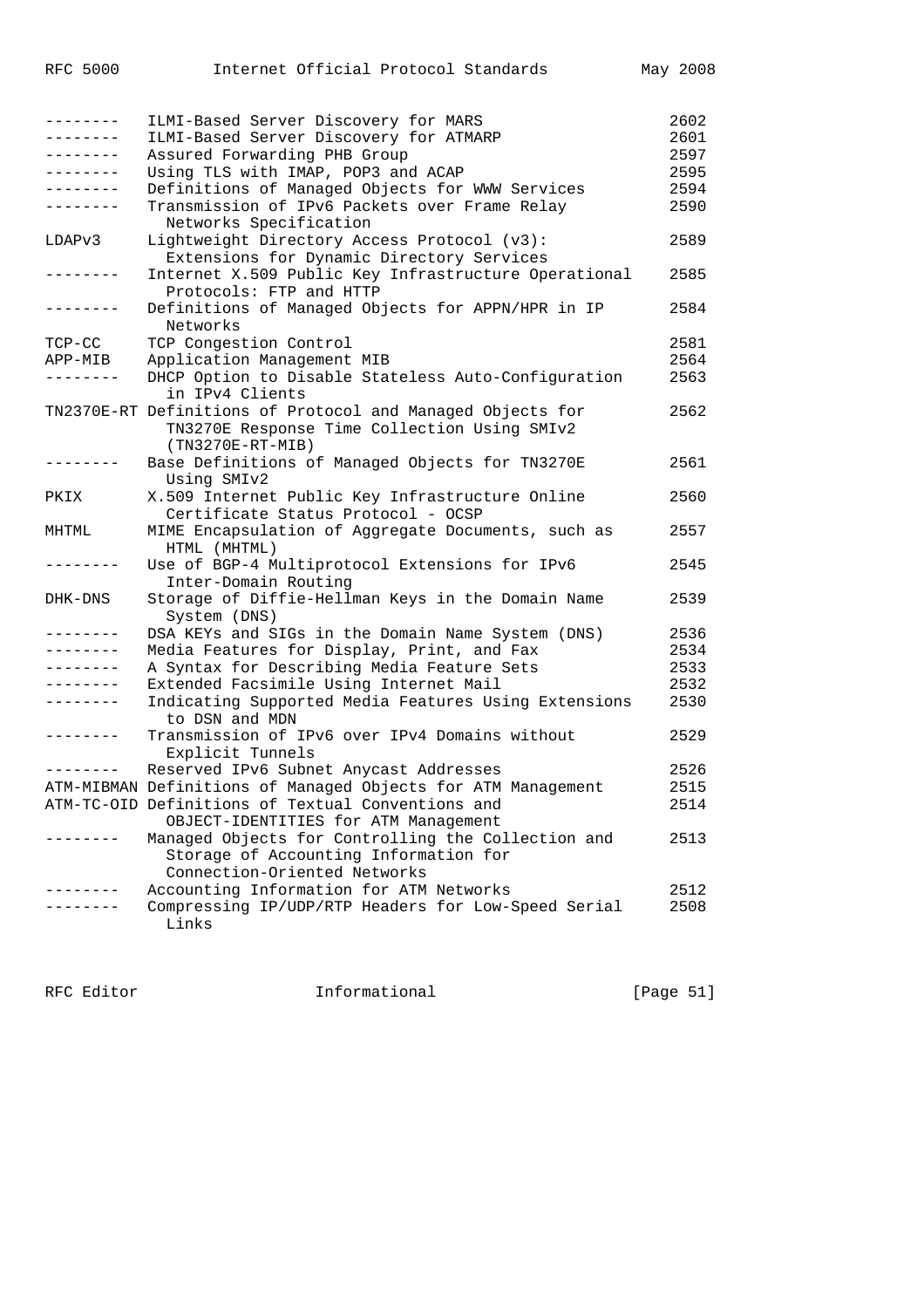| . _ _ _ _ _ _ _     | IP Header Compression                                          | 2507 |
|---------------------|----------------------------------------------------------------|------|
| ب کا کا کا کا کا کا | Transmission of IPv6 Packets over ARCnet Networks              | 2497 |
| . _ _ _ _ _ _ _     | Definitions of Managed Objects for the DS0 and DS0             | 2494 |
|                     | Bundle Interface Type                                          |      |
|                     | IPV6ATMNET IPV6 over ATM Networks                              | 2492 |
| IPv6-NBMA           | IPv6 over Non-Broadcast Multiple Access (NBMA)                 | 2491 |
|                     | networks                                                       |      |
| $- - - - - - - -$   | DHCP Option for The Open Group's User Authentication           | 2485 |
|                     |                                                                |      |
|                     | Protocol                                                       |      |
| .                   | PPP LCP Internationalization Configuration Option              | 2484 |
| . <u>.</u>          | Gateways and MIME Security Multiparts                          | 2480 |
| .                   | Definition of the Differentiated Services Field (DS            | 2474 |
|                     | Field) in the IPv4 and IPv6 Headers                            |      |
| -------             | Generic Packet Tunneling in IPv6 Specification                 | 2473 |
| .                   | Transmission of IPv6 Packets over Token Ring Networks          | 2470 |
| . _ _ _ _ _ _ _     | Transmission of IPv6 Packets over FDDI Networks                | 2467 |
| ---------           | Transmission of IPv6 Packets over Ethernet Networks            | 2464 |
| EBN-MIB             | Definitions of Managed Objects for Extended Border             | 2457 |
|                     | Node                                                           |      |
| .                   | Definitions of Managed Objects for APPN TRAPS                  | 2456 |
| APPN-MIB            | Definitions of Managed Objects for APPN                        | 2455 |
| --------            | The ESP CBC-Mode Cipher Algorithms                             | 2451 |
|                     | POP3 Extension Mechanism                                       |      |
| POP3-EXT            |                                                                | 2449 |
| IMIP                | iCalendar Message-Based Interoperability Protocol              | 2447 |
|                     | (iMIP)                                                         |      |
| ITIP                | iCalendar Transport-Independent Interoperability               | 2446 |
|                     | Protocol (iTIP) Scheduling Events, BusyTime, To-dos            |      |
|                     | and Journal Entries                                            |      |
| ICALENDAR           | Internet Calendaring and Scheduling Core Object                | 2445 |
|                     | Specification (iCalendar)                                      |      |
| OTP-SASL            | The One-Time-Password SASL Mechanism                           | 2444 |
| ---------           | BGP Route Flap Damping                                         | 2439 |
| --------            | RTP Payload Format for JPEG-compressed Video                   | 2435 |
| --------            | RTP Payload Format for BT.656 Video Encoding                   | 2431 |
| - - - - - - - -     | FTP Extensions for IPv6 and NATs                               | 2428 |
|                     | MIME-VCARD vCard MIME Directory Profile                        | 2426 |
| TXT-DIR             | A MIME Content-Type for Directory Information                  | 2425 |
|                     |                                                                |      |
| 3DESE               | The PPP Triple-DES Encryption Protocol (3DESE)                 | 2420 |
| DESE-bis            | The PPP DES Encryption Protocol, Version 2 (DESE-bis)          | 2419 |
| . <u>.</u>          | Definitions of Managed Objects for Multicast over              | 2417 |
|                     | UNI 3.0/3.1 based ATM Networks                                 |      |
| - - - - - - - -     | The NULL Encryption Algorithm and Its Use With IPsec           | 2410 |
|                     | ESPDES-CBC The ESP DES-CBC Cipher Algorithm With Explicit IV   | 2405 |
| --------            | The Use of HMAC-SHA-1-96 within ESP and AH                     | 2404 |
| . <u>.</u> .        | The Use of HMAC-MD5-96 within ESP and AH                       | 2403 |
| DATA-URL            | The "data" URL scheme                                          | 2397 |
|                     | CIDMID-URL Content-ID and Message-ID Uniform Resource Locators | 2392 |
|                     |                                                                |      |

RFC Editor **Informational** Page 52]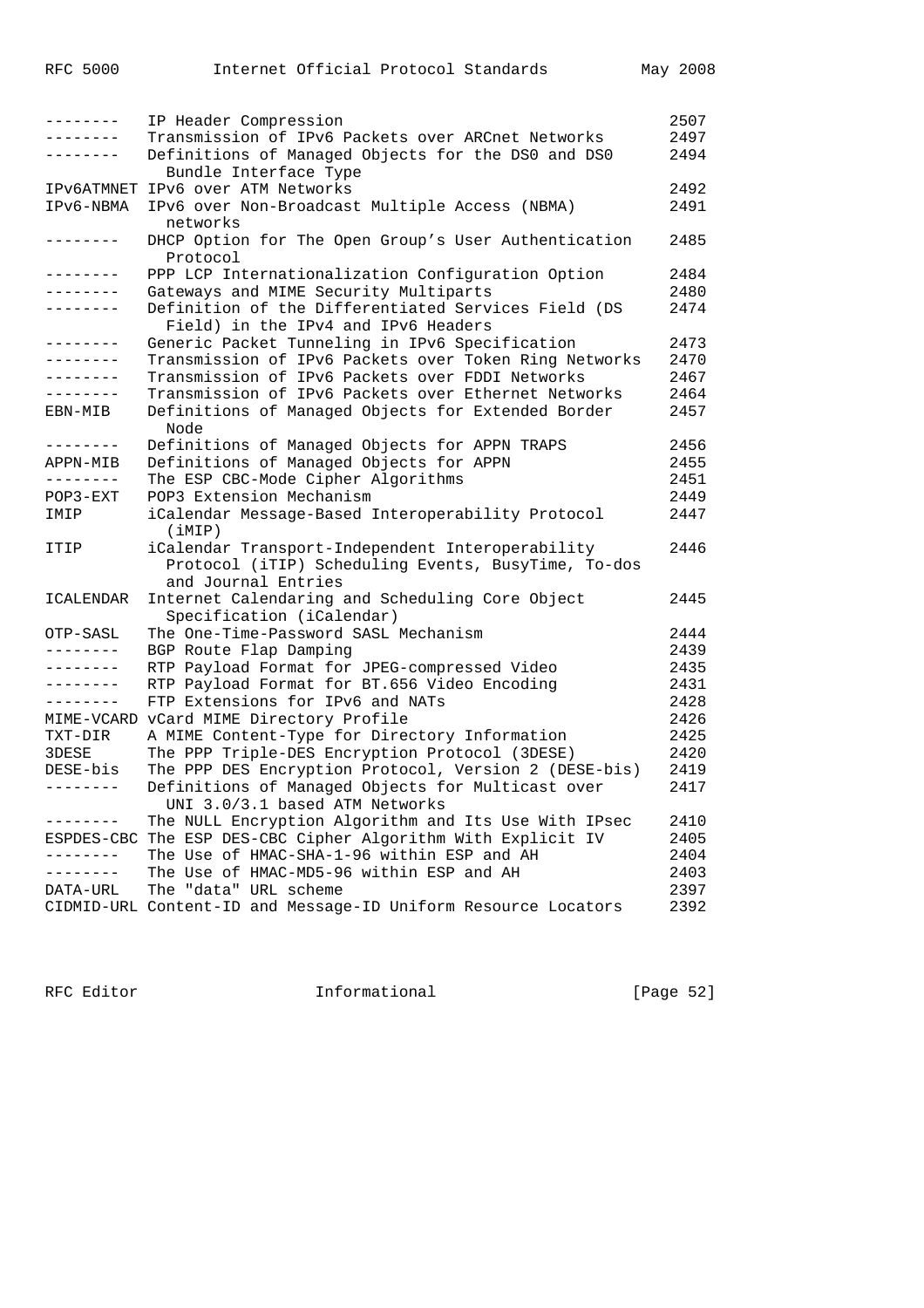| --------        | Feature negotiation mechanism for the File Transfer<br>Protocol | 2389 |
|-----------------|-----------------------------------------------------------------|------|
| .               | Returning Values from Forms: multipart/form-data                | 2388 |
|                 | MIME-RELAT The MIME Multipart/Related Content-type              | 2387 |
|                 | Protection of BGP Sessions via the TCP MD5 Signature<br>Option  | 2385 |
| POP-URL         | POP URL Scheme                                                  | 2384 |
| -------         | Interoperation of Controlled-Load Service and                   | 2381 |
|                 | Guaranteed Service with ATM                                     |      |
| --------        | RSVP over ATM Implementation Requirements                       | 2380 |
| TIPV3           | Transaction Internet Protocol Version 3.0                       | 2371 |
| OSPF-LSA        | The OSPF Opaque LSA Option                                      | 2370 |
| .               | The Use of URLs as Meta-Syntax for Core Mail List               | 2369 |
|                 | Commands and their Transport through Message Header<br>Fields   |      |
| URLMAILTO       | The mailto URL scheme                                           | 2368 |
| PPP-AAL         | PPP Over AAL5                                                   | 2364 |
| PPP-FUNI        | PPP Over FUNI                                                   | 2363 |
| IMAP4NAME       | IMAP4 Namespace                                                 | 2342 |
| NHRP-SCSP       | A Distributed NHRP Service Using SCSP                           | 2335 |
| SCSP            | Server Cache Synchronization Protocol (SCSP)                    | 2334 |
| --------        | NHRP Protocol Applicability Statement                           | 2333 |
| NHRP            | NBMA Next Hop Resolution Protocol (NHRP)                        | 2332 |
| $UNI-SIG$       | ATM Signalling Support for IP over ATM - UNI                    | 2331 |
|                 | Signalling 4.0 Update                                           |      |
| RTSP            | Real Time Streaming Protocol (RTSP)                             | 2326 |
| IPOA-MIB        | Definitions of Managed Objects for Classical IP and             | 2320 |
|                 | ARP Over ATM Using SMIv2 (IPOA-MIB)                             |      |
|                 | DNS-NCACHE Negative Caching of DNS Queries (DNS NCACHE)         | 2308 |
| OR-ADD          | Representing the O/R Address hierarchy in the X.500             | 2294 |
|                 | Directory Information Tree                                      |      |
| <b>SUBTABLE</b> | Representing Tables and Subtrees in the X.500                   | 2293 |
|                 | Directory                                                       |      |
| --------        | Mobile-IPv4 Configuration Option for PPP IPCP                   | 2290 |
| SLM-APP         | Definitions of System-Level Managed Objects for                 | 2287 |
|                 | Applications                                                    |      |
| --------        | Definitions of Managed Objects for IEEE 802.12                  | 2266 |
|                 | Repeater Devices                                                |      |
| RTP-MPEG        | RTP Payload Format for MPEG1/MPEG2 Video                        | 2250 |
| --------        | Using Domains in LDAP/X.500 Distinguished Names                 | 2247 |
| ACAP            | ACAP -- Application Configuration Access Protocol               | 2244 |
| OTP-ER          | OTP Extended Responses                                          | 2243 |
| NETWAREIP       | NetWare/IP Domain Name and Information                          | 2242 |
| DHCP-NDS        | DHCP Options for Novell Directory Services                      | 2241 |
| HPR-MIB         | Definitions of Managed Objects for HPR using SMIv2              | 2238 |
| DLUR-MIB        | Definitions of Managed Objects for DLUR using SMIv2             | 2232 |
| MIME-EXT        | MIME Parameter Value and Encoded Word Extensions:               | 2231 |
|                 | Character Sets, Languages, and Continuations                    |      |

RFC Editor **Informational Informational** [Page 53]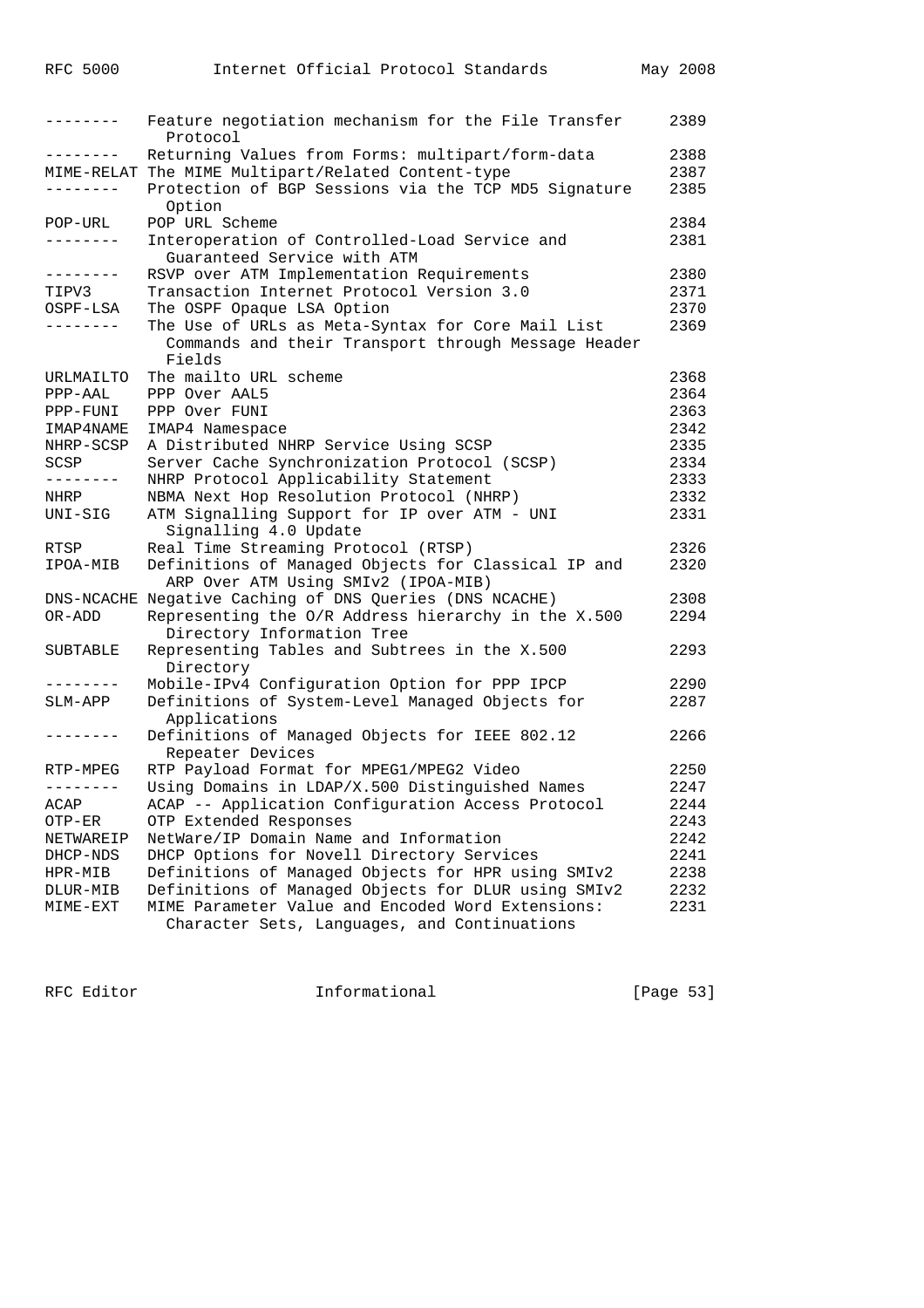| FTPSECEXT       | FTP Security Extensions                                                        | 2228 |
|-----------------|--------------------------------------------------------------------------------|------|
| . <u>.</u> .    | Simple Hit-Metering and Usage-Limiting for HTTP                                | 2227 |
| --------        | IP Broadcast over ATM Networks                                                 | 2226 |
| IP-ATM          | Classical IP and ARP over ATM                                                  | 2225 |
|                 | IMAP4LOGIN IMAP4 Login Referrals                                               | 2221 |
| --------        | A Common Schema for the Internet White Pages Service                           | 2218 |
| -------         | General Characterization Parameters for Integrated<br>Service Network Elements | 2215 |
| --------        | Integrated Services Management Information Base                                | 2214 |
|                 | Guaranteed Service Extensions using SMIv2                                      |      |
| --------        | Integrated Services Management Information Base                                | 2213 |
|                 | using SMIv2                                                                    |      |
| GQOS            | Specification of Guaranteed Quality of Service                                 | 2212 |
|                 | Specification of the Controlled-Load Network Element<br>Service                | 2211 |
| RSVP-IS         | The Use of RSVP with IETF Integrated Services                                  | 2210 |
|                 | RSVP-IPSEC RSVP Extensions for IPSEC Data Flows                                | 2207 |
| RSVP-MIB        | RSVP Management Information Base using SMIv2                                   | 2206 |
| RSVP            | Resource ReSerVation Protocol (RSVP) -- Version 1                              | 2205 |
|                 | Functional Specification                                                       |      |
|                 | RPCSEC-GSS RPCSEC_GSS Protocol Specification                                   | 2203 |
| RTP-RAD         | RTP Payload for Redundant Audio Data                                           | 2198 |
| IMAPPOPAU       | IMAP/POP AUTHorize Extension for Simple<br>Challenge/Response                  | 2195 |
| IMAP4MAIL       | IMAP4 Mailbox Referrals                                                        | 2193 |
| ---------       | Communicating Presentation Information in Internet                             | 2183 |
|                 | Messages: The Content-Disposition Header Field                                 |      |
| DNS-CLAR        | Clarifications to the DNS Specification                                        | 2181 |
|                 | IMAP4-IDLE IMAP4 IDLE command                                                  | 2177 |
| SLP             | Service Location Protocol                                                      | 2165 |
| . - - - - - - - | Use of an X.500/LDAP directory to support MIXER                                | 2164 |
|                 | address mapping                                                                |      |
| DNS-MCGAM       | Using the Internet DNS to Distribute MIXER                                     | 2163 |
|                 | Conformant Global Address Mapping (MCGAM)                                      |      |
| . <u>.</u> .    | Carrying PostScript in X.400 and MIME                                          | 2160 |
| --------        | A MIME Body Part for FAX                                                       | 2159 |
|                 | X.400 Image Body Parts                                                         | 2158 |
| --------        | Mapping between X.400 and RFC-822/MIME Message Bodies                          | 2157 |
| MIXER           | MIXER (Mime Internet X.400 Enhanced Relay): Mapping                            | 2156 |
|                 | between X.400 and RFC 822/MIME                                                 |      |
| MAIL-SERV       | Mailbox Names for Common Services, Roles and<br>Functions                      | 2142 |
|                 | URN-SYNTAX URN Syntax                                                          | 2141 |
|                 | DNS-UPDATE Dynamic Updates in the Domain Name System (DNS<br><b>UPDATE</b> )   | 2136 |
| DC-MIB          | Dial Control Management Information Base using SMIv2                           | 2128 |
| ISDN-MIB        | ISDN Management Information Base using SMIv2                                   | 2127 |
| ITOT            | ISO Transport Service on top of TCP (ITOT)                                     | 2126 |
|                 |                                                                                |      |

RFC Editor **Informational** Informational [Page 54]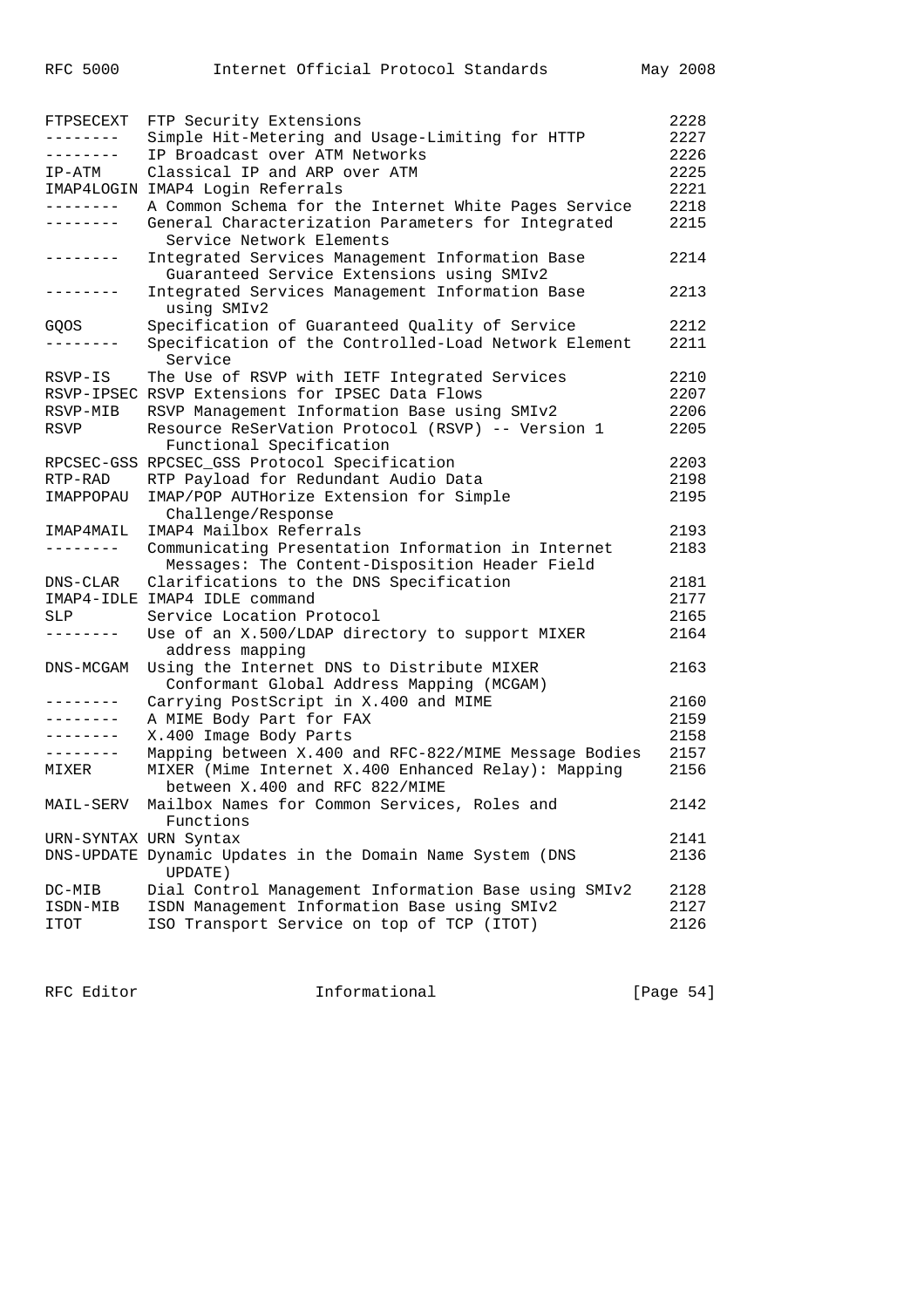| RFC 5000 |  | Internet Official Protocol Standards | May 2008 |
|----------|--|--------------------------------------|----------|
|          |  |                                      |          |

| BAP-BACP    | The PPP Bandwidth Allocation Protocol (BAP) / The<br>PPP Bandwidth Allocation Control Protocol (BACP) | 2125 |
|-------------|-------------------------------------------------------------------------------------------------------|------|
| VEMMI-URL   | VEMMI URL Specification                                                                               | 2122 |
|             | ROUT-ALERT IP Router Alert Option                                                                     | 2113 |
| 802.3-MIB   | Definitions of Managed Objects for IEEE 802.3                                                         | 2108 |
|             | Repeater Devices using SMIv2                                                                          |      |
| PPP-NBFCP   | The PPP NetBIOS Frames Control Protocol (NBFCP)                                                       | 2097 |
| RIP-TRIG    | Triggered Extensions to RIP to Support Demand                                                         | 2091 |
|             | Circuits                                                                                              |      |
| IMAP4-LIT   | IMAP4 non-synchronizing literals                                                                      | 2088 |
| IMAP4-QUO   | IMAP4 QUOTA extension                                                                                 | 2087 |
| HMAC-MD5    | HMAC-MD5 IP Authentication with Replay Prevention                                                     | 2085 |
|             | RIPNG-IPV6 RIPng for IPv6                                                                             | 2080 |
|             |                                                                                                       | 2079 |
| URI-ATT     | Definition of an X.500 Attribute Type and an Object                                                   |      |
|             | Class to Hold Uniform Resource Identifiers (URIs)                                                     |      |
|             | MIME-MODEL The Model Primary Content Type for Multipurpose                                            | 2077 |
|             | Internet Mail Extensions                                                                              |      |
| URLZ39.50   | Uniform Resource Locators for Z39.50                                                                  | 2056 |
|             | SNANAU-APP Definitions of Managed Objects for APPC using SMIv2                                        | 2051 |
| PPP-SNACP   | The PPP SNA Control Protocol (SNACP)                                                                  | 2043 |
| SMTP-ENH    | SMTP Service Extension for Returning Enhanced Error<br>Codes                                          | 2034 |
| RTP-CELLB   | RTP Payload Format of Sun's CellB Video Encoding                                                      | 2029 |
| SPKM        | The Simple Public-Key GSS-API Mechanism (SPKM)                                                        | 2025 |
| DLSW-MIB    | Definitions of Managed Objects for Data Link                                                          | 2024 |
|             | Switching using SMIv2                                                                                 |      |
| MULTI-UNI   | Support for Multicast over UNI 3.0/3.1 based ATM                                                      | 2022 |
|             | Networks                                                                                              |      |
|             | 802.12-MIB IEEE 802.12 Interface MIB                                                                  | 2020 |
| TCP-ACK     | TCP Selective Acknowledgment Options                                                                  | 2018 |
| URL-ACC     | Definition of the URL MIME External-Body Access-Type                                                  | 2017 |
| MIME-PGP    | MIME Security with Pretty Good Privacy (PGP)                                                          | 2015 |
|             | MOBILEIPMI The Definitions of Managed Objects for IP Mobility                                         | 2006 |
|             | Support using SMIv2                                                                                   |      |
| .           | Applicability Statement for IP Mobility Support                                                       | 2005 |
| MINI-IP     | Minimal Encapsulation within IP                                                                       | 2004 |
| IPENCAPIP   | IP Encapsulation within IP                                                                            | 2003 |
| BGP-COMM    | BGP Communities Attribute                                                                             | 1997 |
|             | DNS-NOTIFY A Mechanism for Prompt Notification of Zone Changes                                        | 1996 |
|             | (DNS NOTIFY)                                                                                          |      |
| $DNS - IZT$ | Incremental Zone Transfer in DNS                                                                      | 1995 |
| SMTP-ETRN   | SMTP Service Extension for Remote Message Queue                                                       | 1985 |
|             | Starting                                                                                              |      |
| SNA         | Serial Number Arithmetic                                                                              | 1982 |
| PPP-FRAME   | PPP in Frame Relay                                                                                    | 1973 |
| $PPP-ECP$   | The PPP Encryption Control Protocol (ECP)                                                             | 1968 |
|             | GSSAPI-KER The Kerberos Version 5 GSS-API Mechanism                                                   | 1964 |
| PPP-CCP     | The PPP Compression Control Protocol (CCP)                                                            | 1962 |

RFC Editor **Informational Informational** [Page 55]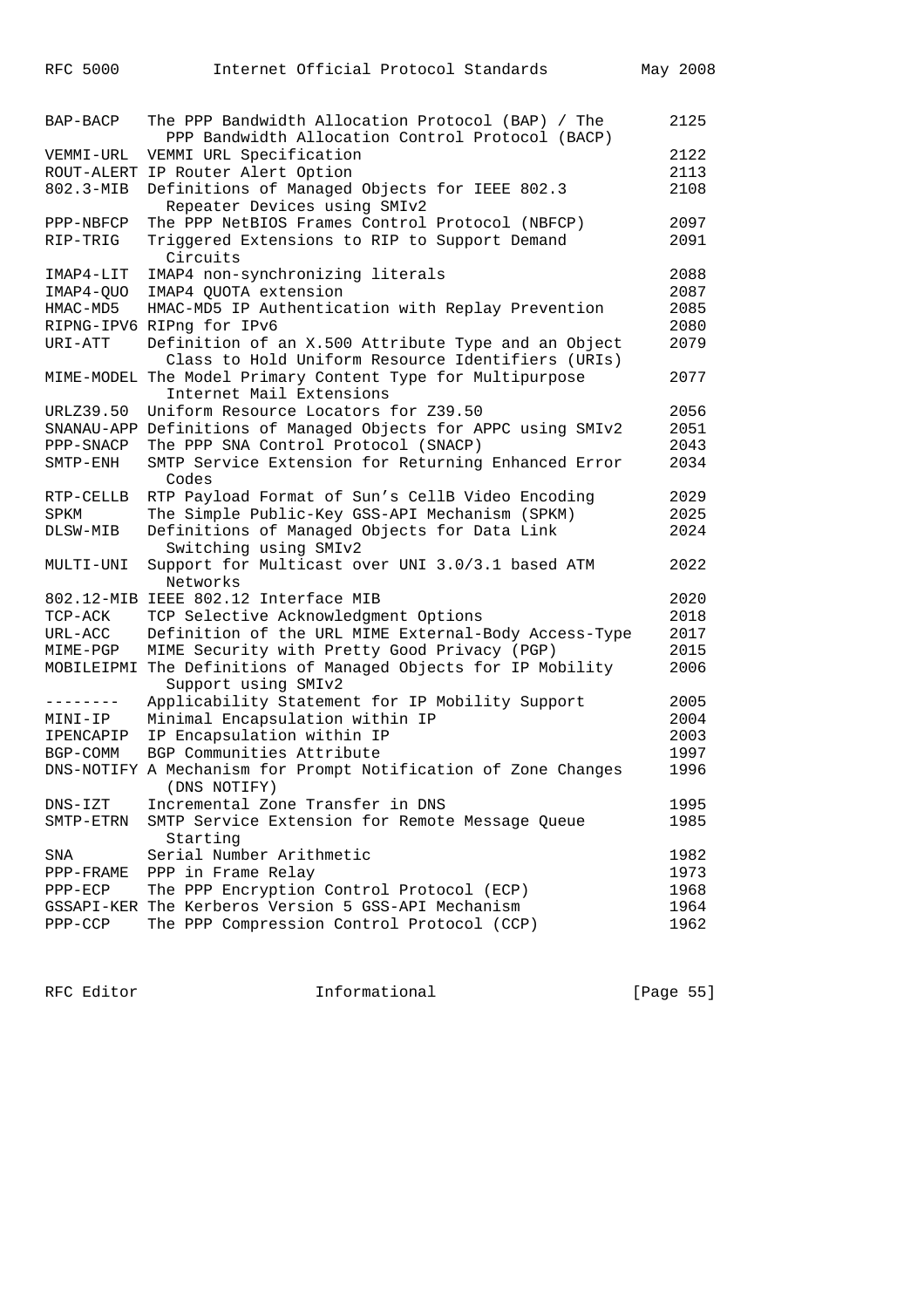|             | GSSAPI-SOC GSS-API Authentication Method for SOCKS Version 5                                                  | 1961 |
|-------------|---------------------------------------------------------------------------------------------------------------|------|
|             | AUTH-SOCKS Username/Password Authentication for SOCKS V5                                                      | 1929 |
| SOCKSV5     | SOCKS Protocol Version 5                                                                                      | 1928 |
|             | MIME-Encyp Security Multiparts for MIME: Multipart/Signed and<br>Multipart/Encrypted                          | 1847 |
|             | Binding Protocols for ONC RPC Version 2                                                                       | 1833 |
| RPC         | RPC: Remote Procedure Call Protocol Specification<br>Version 2                                                | 1831 |
| --------    | The ESP DES-CBC Transform                                                                                     | 1829 |
| --------    | Requirements for IP Version 4 Routers                                                                         | 1812 |
| OSPF-DC     | Extending OSPF to Support Demand Circuits                                                                     | 1793 |
| MIME-EDI    | MIME Encapsulation of EDI Objects                                                                             | 1767 |
| ATM         | ATM Signaling Support for IP over ATM                                                                         | 1755 |
| IPNG        | The Recommendation for the IP Next Generation<br>Protocol                                                     | 1752 |
| MacMIME     | MIME Encapsulation of Macintosh Files - MacMIME                                                               | 1740 |
|             | IMAP4-AUTH IMAP4 Authentication Mechanisms                                                                    | 1731 |
| RDBMS-MIB   | Relational Database Management System (RDBMS)<br>Management Information Base (MIB) using SMIv2                | 1697 |
| PPP-TRANS   | PPP Reliable Transmission                                                                                     | 1663 |
| PPP-ISDN    | PPP over ISDN                                                                                                 | 1618 |
| $PPP-X25$   | PPP in X.25                                                                                                   | 1598 |
| RIP-DC      | Extensions to RIP to Support Demand Circuits                                                                  | 1582 |
|             | TOPT-ENVIR Telnet Environment Option                                                                          | 1572 |
| $PPP-LCP$   | PPP LCP Extensions                                                                                            | 1570 |
| PPP/IPMIB   | The Definitions of Managed Objects for the IP                                                                 | 1473 |
|             | Network Control Protocol of the Point-to-Point<br>Protocol                                                    |      |
|             | PPP/SECMIB The Definitions of Managed Objects for the Security                                                | 1472 |
|             | Protocols of the Point-to-Point Protocol                                                                      |      |
|             | PPP/LCPMIB The Definitions of Managed Objects for the Link<br>Control Protocol of the Point-to-Point Protocol | 1471 |
| SNMP-IPX    | SNMP over IPX                                                                                                 | 1420 |
| IDENT       | Identification Protocol                                                                                       | 1413 |
| $SNMP-X.25$ | SNMP MIB Extension for the X.25 Packet Layer                                                                  | 1382 |
| SNMP-LAPB   | SNMP MIB Extension for X.25 LAPB                                                                              | 1381 |
|             | PPP-OSINLC The PPP OSI Network Layer Control Protocol (OSINLCP)                                               | 1377 |
| TOPT-RFC    | Telnet Remote Flow Control Option                                                                             | 1372 |
| PPP-IPCP    | The PPP Internet Protocol Control Protocol (IPCP)                                                             | 1332 |
| $TCP-EXT$   | TCP Extensions for High Performance                                                                           | 1323 |
| --------    | Encoding Network Addresses to Support Operation over                                                          | 1277 |
|             | Non-OSI Lower Layers                                                                                          |      |
| ICMP-ROUT   | ICMP Router Discovery Messages                                                                                | 1256 |
| IS-IS       | Use of OSI IS-IS for routing in TCP/IP and dual<br>environments                                               | 1195 |
| IP-CMPRS    | Compressing TCP/IP Headers for Low-Speed Serial Links                                                         | 1144 |
| TOPT-XDL    | Telnet X display location option                                                                              | 1096 |
| TOPT-TERM   | Telnet terminal-type option                                                                                   | 1091 |
|             |                                                                                                               |      |

RFC Editor **Informational** The Informational (Page 56)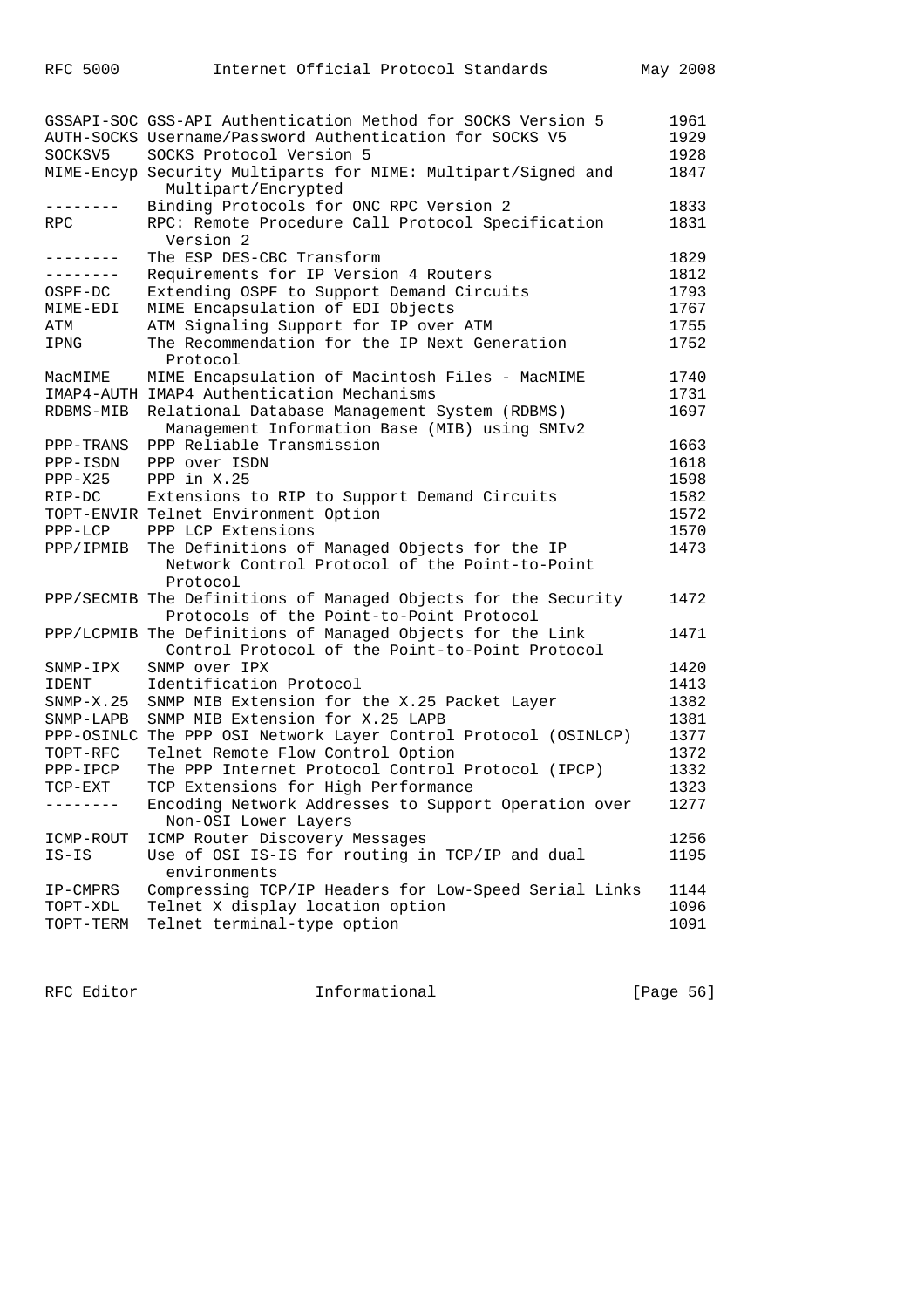| RFC 5000 |  |  |  | Internet Official Protocol Standards |  | May 2008 |
|----------|--|--|--|--------------------------------------|--|----------|
|----------|--|--|--|--------------------------------------|--|----------|

| TOPT-TS<br>TOPT-NAWS | Telnet terminal speed option<br>Telnet window size option   | 1079<br>1073 |
|----------------------|-------------------------------------------------------------|--------------|
| TOPT-X.3             | Telnet X.3 PAD option                                       | 1053         |
| TOPT-DATA            | Telnet Data Entry Terminal option: DODIIS<br>implementation | 1043         |
| TOPT-3270            | Telnet 3270 regime option                                   | 1041         |
| TOPT-TLN             | Telnet terminal location number option                      | 946          |
| TOPT-OM              | Output marking Telnet option                                | 933          |
|                      | TOPT-TACAC TACACS user identification Telnet option         | 927          |
| TOPT-EOR             | Telnet end of record option                                 | 885          |
| TOPT-SNDL            | Telnet send-location option                                 | 779          |
| TOPT-SUPO            | Telnet SUPDUP-Output option                                 | 749          |
| TOPT-SUP             | Telnet SUPDUP option                                        | 736          |
| TOPT-BYTE            | Revised Telnet byte macro option                            | 735          |
| TOPT-LOGO            | Telnet logout option                                        | 727          |
| TOPT-REM             | Remote Controlled Transmission and Echoing Telnet<br>option | 726          |
| TOPT-EXT             | Telnet extended ASCII option                                | 698          |

3.5. Best Current Practice Ordered by BCP

 [Note: an asterisk at the end of a line indicates a change from the previous edition of this document.]

| Mnemonic | Title                                                                                                             |         | RFC# BCP#      |
|----------|-------------------------------------------------------------------------------------------------------------------|---------|----------------|
| -------- | Variance for The PPP Compression Control Protocol<br>and The PPP Encryption Control Protocol                      | 1915    | 3              |
|          | An Appeal to the Internet Community to Return<br>Unused IP Networks (Prefixes) to the IANA                        | 1917    | $\overline{4}$ |
|          | Address Allocation for Private Internets                                                                          | 1918    | 5              |
|          | Guidelines for creation, selection, and<br>registration of an Autonomous System (AS)                              | 1930    | 6              |
|          | Implications of Various Address Allocation<br>Policies for Internet Routing                                       | 2008    | 7              |
| -------  | IRTF Research Group Guidelines and Procedures                                                                     | 2014    | 8              |
|          | The Internet Standards Process -- Revision 3                                                                      | 2026    | 9              |
|          | IAB and IESG Selection, Confirmation, and Recall<br>Process: Operation of the Nominating and Recall<br>Committees | 3777    | 10             |
|          | The Organizations Involved in the IETF Standards<br>Process                                                       | 2028    | 11             |
|          | Internet Registry IP Allocation Guidelines                                                                        | 2050    | 12             |
|          | Media Type Specifications and Registration<br>Procedures                                                          | 4288*   | 13             |
|          | Multipurpose Internet Mail Extensions (MIME) Part<br>Four: Registration Procedures                                | $4289*$ | 13             |

RFC Editor **Informational** [Page 57]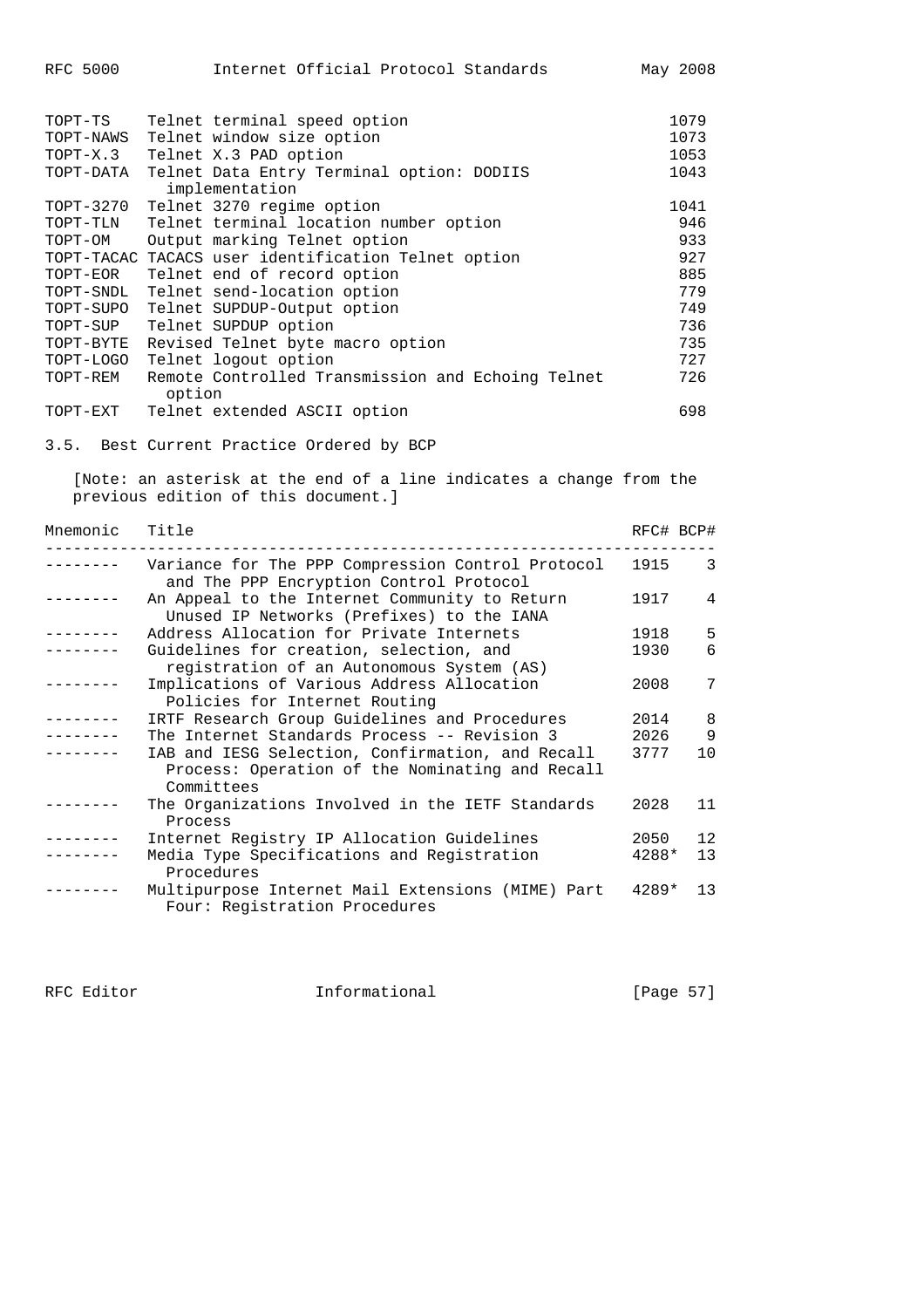| --------     | Key words for use in RFCs to Indicate Requirement<br>Levels                                                  | 2119  | 14 |
|--------------|--------------------------------------------------------------------------------------------------------------|-------|----|
| ---------    | Deployment of the Internet White Pages Service                                                               | 2148  | 15 |
| --------     | Selection and Operation of Secondary DNS Servers                                                             | 2182  | 16 |
| --------     | Use of DNS Aliases for Network Services                                                                      | 2219  | 17 |
| --------     | IETF Policy on Character Sets and Languages                                                                  | 2277  | 18 |
|              | IANA Charset Registration Procedures                                                                         | 2978  | 19 |
|              | Classless IN-ADDR.ARPA delegation                                                                            | 2317  | 20 |
| --------     | Expectations for Computer Security Incident<br>Response                                                      | 2350  | 21 |
| . <u>.</u> . | Guide for Internet Standards Writers                                                                         | 2360  | 22 |
| --------     | Administratively Scoped IP Multicast                                                                         | 2365  | 23 |
|              | RSVP over ATM Implementation Guidelines                                                                      | 2379  | 24 |
| --------     | IETF Working Group Guidelines and Procedures                                                                 | 2418  | 25 |
|              | Guidelines for Writing an IANA Considerations<br>Section in RFCs                                             | 2434  | 26 |
| --------     | Advancement of MIB specifications on the IETF<br>Standards Track                                             | 2438  | 27 |
|              | Enhancing TCP Over Satellite Channels using<br>Standard Mechanisms                                           | 2488  | 28 |
| --------     | Anti-Spam Recommendations for SMTP MTAs                                                                      | 2505  | 30 |
| --------     | Media Feature Tag Registration Procedure                                                                     | 2506  | 31 |
| --------     | Reserved Top Level DNS Names                                                                                 | 2606  | 32 |
|              | Changing the Default for Directed Broadcasts in<br>Routers                                                   | 2644  | 34 |
|              | Guidelines for Writers of RTP Payload Format<br>Specifications                                               | 2736  | 36 |
|              | IANA Allocation Guidelines For Values In the<br>Internet Protocol and Related Headers                        | 2780  | 37 |
|              | Network Ingress Filtering: Defeating Denial of<br>Service Attacks which employ IP Source Address<br>Spoofing | 2827  | 38 |
| .            | Charter of the Internet Architecture Board (IAB)                                                             | 2850  | 39 |
| --------     | Root Name Server Operational Requirements                                                                    | 2870  | 40 |
|              | Congestion Control Principles                                                                                | 2914  | 41 |
|              | Domain Name System (DNS) IANA Considerations                                                                 | 2929  | 42 |
|              | Procedures and IANA Guidelines for Definition of<br>New DHCP Options and Message Types                       | 2939  | 43 |
|              | Use of HTTP State Management                                                                                 | 2964  | 44 |
| <u>.</u>     | IETF Discussion List Charter                                                                                 | 3005  | 45 |
|              | Recommended Internet Service Provider Security<br>Services and Procedures                                    | 3013  | 46 |
|              | Tags for Identifying Languages                                                                               | 4646* | 47 |
|              | Matching of Language Tags                                                                                    | 4647* | 47 |
|              | End-to-end Performance Implications of Slow Links                                                            | 3150  | 48 |
|              | End-to-end Performance Implications of Links with<br>Errors                                                  | 3155  | 50 |

RFC Editor **Informational** Page 58]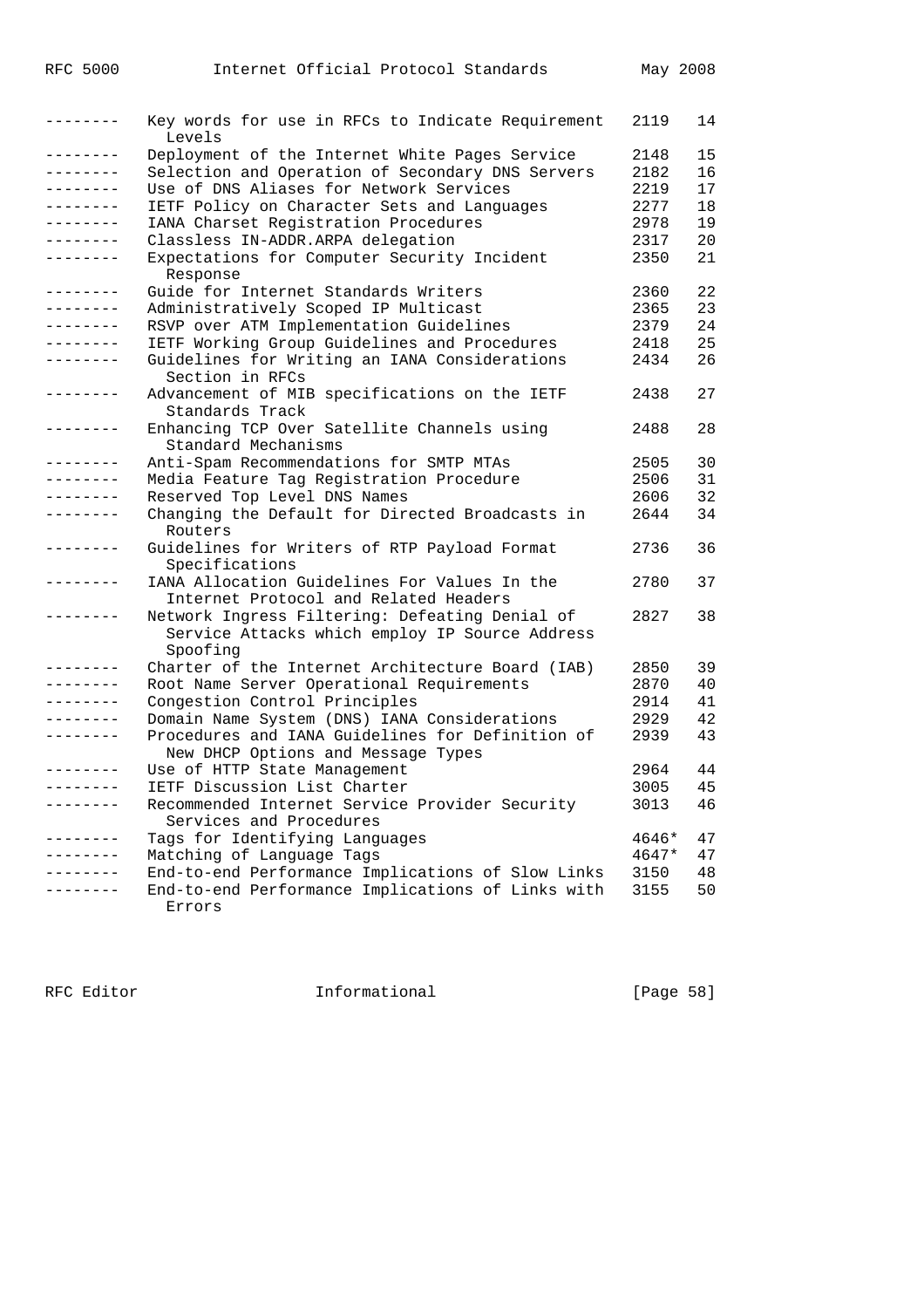| RFC 5000          | Internet Official Protocol Standards                                                                                             | May 2008 |    |
|-------------------|----------------------------------------------------------------------------------------------------------------------------------|----------|----|
| -------           | IANA Guidelines for IPv4 Multicast Address<br>Assignments                                                                        | 3171     | 51 |
| --------          | Management Guidelines & Operational Requirements<br>for the Address and Routing Parameter Area Domain<br>("arpa")                | 3172     | 52 |
| $- - - - - - - -$ | GLOP Addressing in 233/8                                                                                                         | 3180     | 53 |
| --------          | IETF Guidelines for Conduct                                                                                                      | 3184     | 54 |
| --------          | Guidelines for Evidence Collection and Archiving                                                                                 | 3227     | 55 |
|                   | On the use of HTTP as a Substrate                                                                                                | 3205     | 56 |
|                   | IANA Considerations for IPv4 Internet Group<br>Management Protocol (IGMP)                                                        | 3228     | 57 |
| -------           | Defining the IETF                                                                                                                | 3233     | 58 |
|                   | A Transient Prefix for Identifying Profiles under<br>Development by the Working Groups of the Internet<br>Engineering Task Force | 3349     | 59 |
| -------           | Inappropriate TCP Resets Considered Harmful                                                                                      | 3360     | 60 |
| . _ _ _ _ _ _ _   | Strong Security Requirements for Internet<br>Engineering Task Force Standard Protocols                                           | 3365     | 61 |
|                   | Advice to link designers on link Automatic Repeat<br>reQuest (ARQ)                                                               | 3366     | 62 |
|                   | Session Initiation Protocol for Telephones<br>(SIP-T): Context and Architectures                                                 | 3372     | 63 |
|                   | Internet Assigned Numbers Authority (IANA)<br>Considerations for the Lightweight Directory<br>Access Protocol (LDAP)             | $4520*$  | 64 |
| -------           | Dynamic Delegation Discovery System (DDDS) Part<br>Five: URI.ARPA Assignment Procedures                                          | 3405     | 65 |
| --------          | Uniform Resource Names (URN) Namespace Definition<br>Mechanisms                                                                  | 3406     | 66 |
|                   | Change Process for the Session Initiation Protocol<br>(SIP)                                                                      | 3427     | 67 |
|                   | Layer Two Tunneling Protocol (L2TP) Internet<br>Assigned Numbers Authority (IANA) Considerations<br>Update                       | 3438     | 68 |
|                   | TCP Performance Implications of Network Path<br>Asymmetry                                                                        | 3449     | 69 |
|                   | Guidelines for the Use of Extensible Markup<br>Language (XML) within IETF Protocols                                              | 3470     | 70 |
| ------            | TCP over Second (2.5G) and Third (3G) Generation<br>Wireless Networks                                                            | 3481     | 71 |
| ------            | Guidelines for Writing RFC Text on Security<br>Considerations                                                                    | 3552     | 72 |
| . - - - - - - -   | An IETF URN Sub-namespace for Registered Protocol<br>Parameters                                                                  | 3553     | 73 |
| --------          | Coexistence between Version 1, Version 2, and<br>Version 3 of the Internet-standard Network<br>Management Framework              | 3584     | 74 |

RFC Editor **Informational Informational** [Page 59]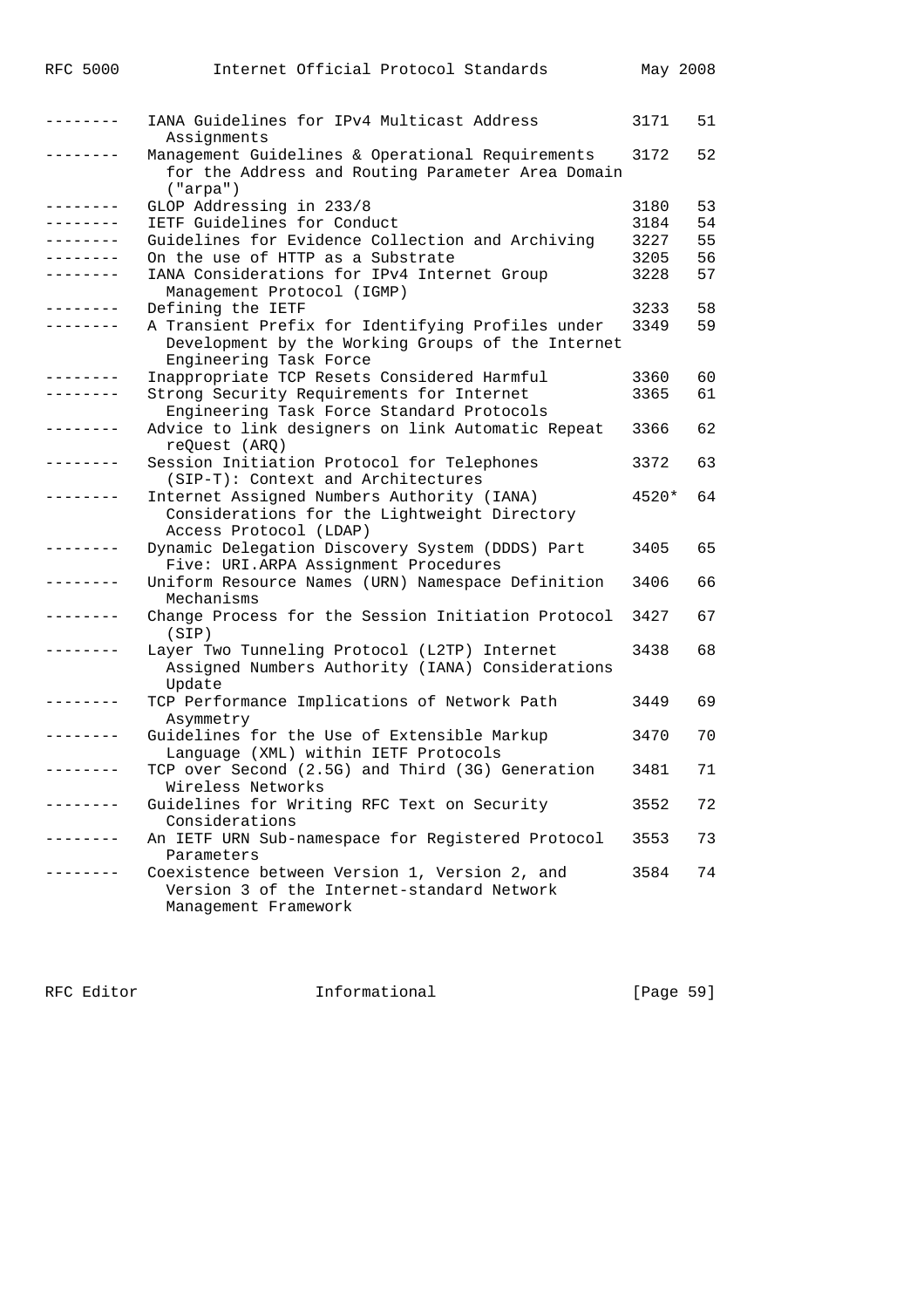| --------- | Session Initiation Protocol (SIP) Basic Call Flow<br>Examples                                                                                     | 3665      | 75 |
|-----------|---------------------------------------------------------------------------------------------------------------------------------------------------|-----------|----|
|           | Session Initiation Protocol (SIP) Public Switched<br>Telephone Network (PSTN) Call Flows                                                          | 3666      | 76 |
| --------  | IETF ISOC Board of Trustee Appointment Procedures                                                                                                 | 3677      | 77 |
| --------  | IETF Rights in Contributions                                                                                                                      | 3978*     | 78 |
| --------  | RFC 3978 Update to Recognize the IETF Trust                                                                                                       | $4748*$   | 78 |
| --------  | Intellectual Property Rights in IETF Technology                                                                                                   | $3979*$   | 79 |
| --------  | Clarification of the Third Party Disclosure<br>Procedure in RFC 3979                                                                              | 4879*     | 79 |
| --------  | Delegation of E.F.F.3.IP6.ARPA                                                                                                                    | 3681      | 80 |
|           | The IETF XML Registry                                                                                                                             | 3688      | 81 |
| --------  | Assigning Experimental and Testing Numbers<br>Considered Useful                                                                                   | 3692      | 82 |
|           | A Practice for Revoking Posting Rights to IETF<br>Mailing Lists                                                                                   | 3683      | 83 |
|           | Ingress Filtering for Multihomed Networks                                                                                                         | 3704      | 84 |
|           | Best Current Practices for Third Party Call<br>Control (3pcc) in the Session Initiation Protocol                                                  | 3725      | 85 |
|           | (SIP)                                                                                                                                             |           |    |
| -------   | Determining Strengths For Public Keys Used For<br>Exchanging Symmetric Keys                                                                       | 3766      | 86 |
|           | Use of Interior Gateway Protocol (IGP) Metric as a<br>second MPLS Traffic Engineering (TE) Metric                                                 | 3785      | 87 |
| --------  | IANA Considerations for the Point-to-Point<br>Protocol (PPP)                                                                                      | 3818      | 88 |
| -------   | Advice for Internet Subnetwork Designers                                                                                                          | 3819      | 89 |
| --------  | Registration Procedures for Message Header Fields                                                                                                 | 3864*     | 90 |
| --------  | DNS IPv6 Transport Operational Guidelines                                                                                                         | 3901*     | 91 |
| --------  | The IESG and RFC Editor Documents: Procedures                                                                                                     | $3932*$   | 92 |
| --------  | A Model for IETF Process Experiments                                                                                                              | 3933*     | 93 |
| --------  | Updates to RFC 2418 Regarding the Management of<br>IETF Mailing Lists                                                                             | 3934*     | 94 |
|           | A Mission Statement for the IETF                                                                                                                  | 3935*     | 95 |
| --------  | Procedures for Modifying the Resource reSerVation<br>Protocol (RSVP)                                                                              | 3936*     | 96 |
| --------  | Clarifying when Standards Track Documents may<br>Refer Normatively to Documents at a Lower Level                                                  | $3967*$   | 97 |
|           | Handling Normative References to Standards-Track<br>Documents                                                                                     | 4897*     | 97 |
|           | The Internet Assigned Number Authority (IANA)<br>Header Field Parameter Registry for the Session<br>Initiation Protocol (SIP)                     | 3968*     | 98 |
|           | The Internet Assigned Number Authority (IANA)<br>Uniform Resource Identifier (URI) Parameter<br>Registry for the Session Initiation Protocol (SIP | $3969*$   | 99 |
|           | Early IANA Allocation of Standards Track Code<br>Points                                                                                           | 4020* 100 |    |

RFC Editor **Informational** Page 60]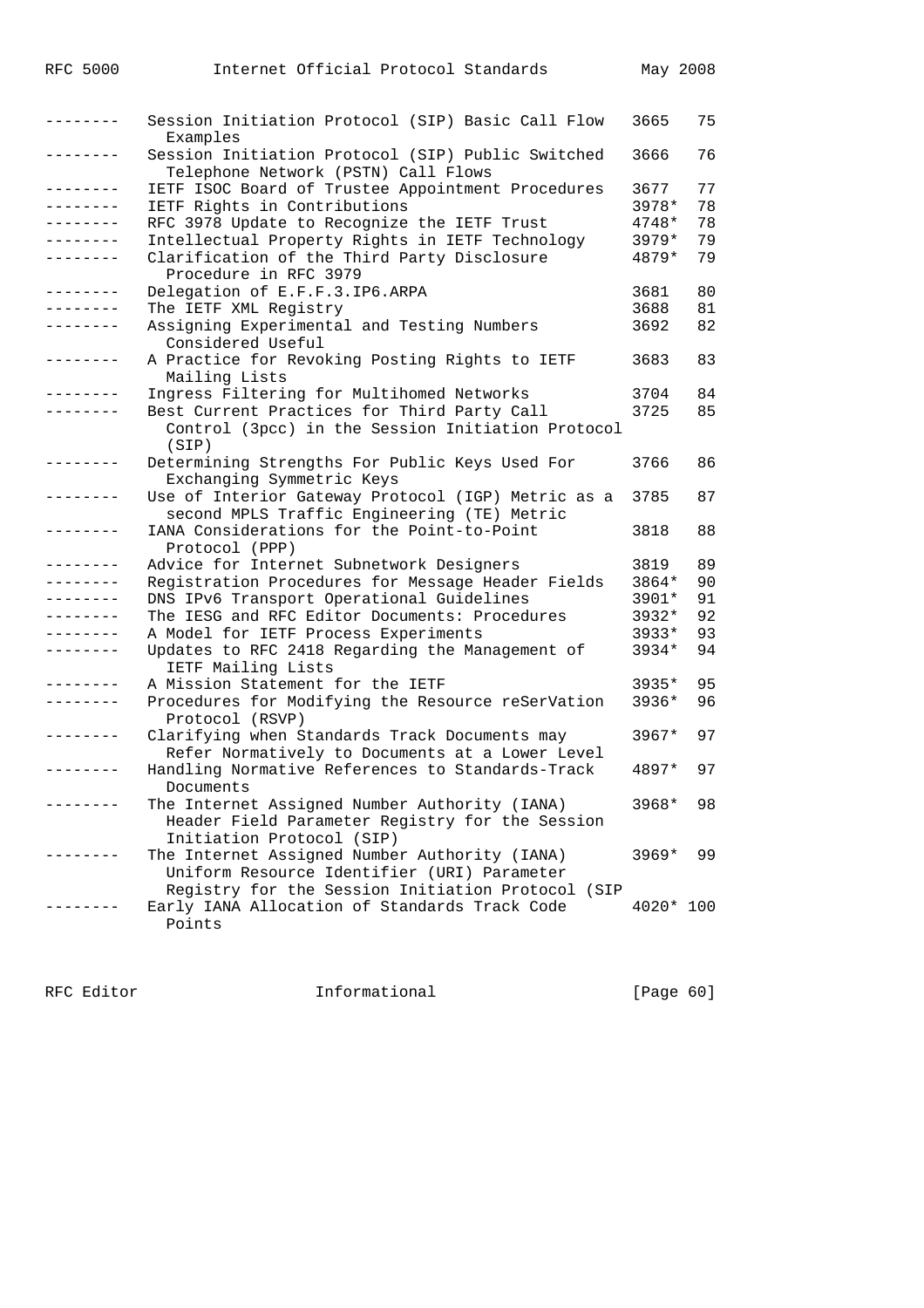| <b>RFC 5000</b> | Internet Official Protocol Standards                                                           | May 2008  |  |
|-----------------|------------------------------------------------------------------------------------------------|-----------|--|
| --------        | Structure of the IETF Administrative Support<br>Activity (IASA)                                | 4071* 101 |  |
| .               | BCP 101 Update for IPR Trust                                                                   | 4371* 101 |  |
| . - - - - - - - | IAB Processes for Management of IETF Liaison<br>Relationships                                  | 4052* 102 |  |
| --------        | Procedures for Handling Liaison Statements to and<br>from the IETF                             | 4053* 103 |  |
| --------        | Terminology for Describing Internet Connectivity                                               | 4084* 104 |  |
| --------        | Embedding Globally-Routable Internet Addresses<br>Considered Harmful                           | 4085* 105 |  |
| ---------       | Randomness Requirements for Security                                                           | 4086* 106 |  |
| --------        | Guidelines for Cryptographic Key Management                                                    | 4107* 107 |  |
| --------        | IP Performance Metrics (IPPM) Metrics Registry                                                 | 4148* 108 |  |
| --------        | Deprecation of "ip6.int"                                                                       | 4159* 109 |  |
| --------        | Tunneling Multiplexed Compressed RTP (TCRTP)                                                   | 4170* 110 |  |
| . _ _ _ _ _ _ _ | Guidelines for Authors and Reviewers of MIB<br>Documents                                       | 4181* 111 |  |
|                 | RFC 4181 Update to Recognize the IETF Trust                                                    | 4841* 111 |  |
| --------        | Prioritized Treatment of Specific OSPF Version 2<br>Packets and Congestion Avoidance           | 4222* 112 |  |
| --------        | The IETF Administrative Oversight Committee (IAOC)<br>Member Selection Guidelines and Process  | 4333* 113 |  |
| .               | BGP Communities for Data Collection                                                            | 4384* 114 |  |
| --------        | Guidelines and Registration Procedures for New URI<br>Schemes                                  | 4395* 115 |  |
| --------        | IANA Allocations for Pseudowire Edge to Edge<br>Emulation (PWE3)                               | 4446* 116 |  |
| . <u>.</u>      | Interworking between the Session Initiation<br>Protocol (SIP) and QSIG                         | 4497* 117 |  |
| --------        | Considerations for Lightweight Directory Access<br>Protocol (LDAP) Extensions                  | 4521* 118 |  |
| . - - - - - - - | Session Initiation Protocol (SIP) Call Control -<br>Conferencing for User Agents               | 4579* 119 |  |
| --------        | Source-Specific Protocol Independent Multicast in<br>232/8                                     | 4608* 120 |  |
| --------        | Multicast Source Discovery Protocol (MSDP)<br>Deployment Scenarios                             | 4611* 121 |  |
| CIDR-STRA       | Classless Inter-domain Routing (CIDR): The<br>Internet Address Assignment and Aggregation Plan | 4632* 122 |  |
|                 | Observed DNS Resolution Misbehavior                                                            | 4697* 123 |  |
| .               | Specifying Alternate Semantics for the Explicit<br>Congestion Notification (ECN) Field         | 4774* 124 |  |
| --------        | Procedures for Protocol Extensions and Variations                                              | 4775* 125 |  |
|                 | Operation of Anycast Services                                                                  | 4786* 126 |  |
|                 | Network Address Translation (NAT) Behavioral<br>Requirements for Unicast UDP                   | 4787* 127 |  |
|                 | Avoiding Equal Cost Multipath Treatment in MPLS<br>Networks                                    | 4928* 128 |  |

RFC Editor **Informational** Page 61]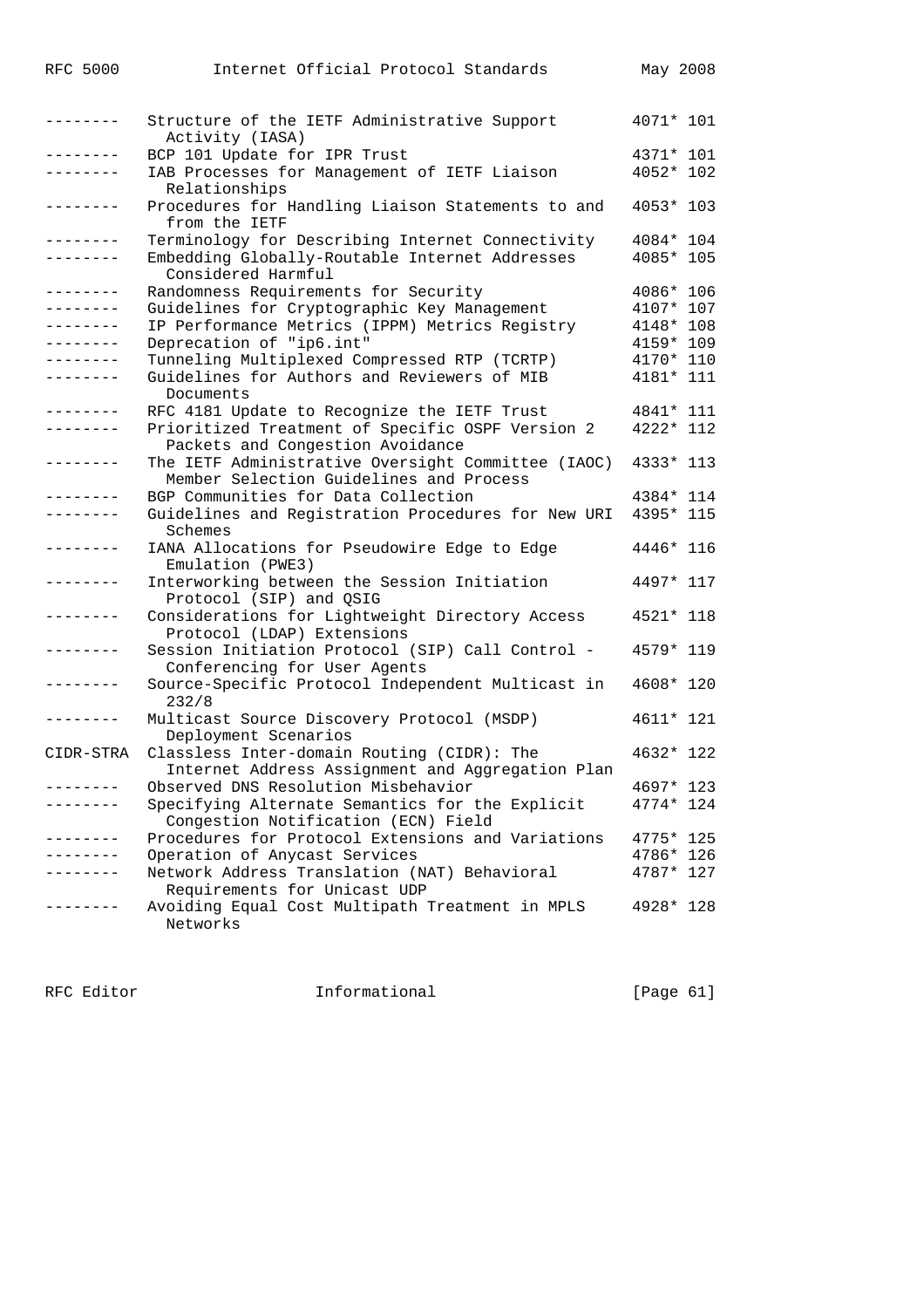|                   | Change Process for Multiprotocol Label Switching<br>(MPLS) and Generalized MPLS (GMPLS) Protocols and<br>Procedures | 4929* 129 |
|-------------------|---------------------------------------------------------------------------------------------------------------------|-----------|
| $- - - - - - - -$ | IANA Considerations for OSPF                                                                                        | 4940* 130 |
| --------          |                                                                                                                     | 4961* 131 |
|                   | Symmetric RTP / RTP Control Protocol (RTCP)                                                                         |           |
| . - - - - - - -   | Guidance for Authentication, Authorization, and<br>Accounting (AAA) Key Management                                  | 4962* 132 |
| --------          | Specifying New Congestion Control Algorithms                                                                        | 5033* 133 |
| . <u>.</u> .      | Email Submission Operations: Access and<br>Accountability Requirements                                              | 5068* 134 |
| --------          | IP Multicast Requirements for a Network Address<br>Translator (NAT) and a Network Address Port<br>Translator (NAPT) | 5135* 135 |
|                   | 3.6. Best Current Practice Ordered by RFC                                                                           |           |
|                   | [Note: an asterisk at the end of a line indicates a change from the<br>previous edition of this document.]          |           |
| Mnemonic          | Title                                                                                                               | BCP# RFC# |
| -------           | IP Multicast Requirements for a Network Address<br>Translator (NAT) and a Network Address Port<br>Translator (NAPT) | 135 5135* |
| ---------         | Email Submission Operations: Access and<br>Accountability Requirements                                              | 134 5068* |
| .                 | Specifying New Congestion Control Algorithms                                                                        | 133 5033* |
| .                 | Guidance for Authentication, Authorization, and                                                                     | 132 4962* |
|                   | Accounting (AAA) Key Management                                                                                     |           |
| .                 |                                                                                                                     | 131 4961* |
|                   | Symmetric RTP / RTP Control Protocol (RTCP)<br>IANA Considerations for OSPF                                         | 130 4940* |
|                   |                                                                                                                     | 129 4929* |
|                   | Change Process for Multiprotocol Label Switching<br>(MPLS) and Generalized MPLS (GMPLS) Protocols<br>and Procedures |           |
|                   | Avoiding Equal Cost Multipath Treatment in MPLS<br>Networks                                                         | 128 4928* |
| --------          | Handling Normative References to Standards-Track<br>Documents                                                       | 97 4897*  |
|                   | Clarification of the Third Party Disclosure<br>Procedure in RFC 3979                                                | 79 4879*  |
|                   | RFC 4181 Update to Recognize the IETF Trust                                                                         | 111 4841* |
|                   | Network Address Translation (NAT) Behavioral<br>Requirements for Unicast UDP                                        | 127 4787* |
|                   | Operation of Anycast Services                                                                                       | 126 4786* |
|                   | Procedures for Protocol Extensions and Variations                                                                   | 125 4775* |
|                   | Specifying Alternate Semantics for the Explicit                                                                     | 124 4774* |
|                   | Congestion Notification (ECN) Field<br>RFC 3978 Update to Recognize the IETF Trust                                  | 78 4748*  |
|                   |                                                                                                                     |           |

RFC 5000 Internet Official Protocol Standards May 2008

RFC Editor **Informational** Page 62]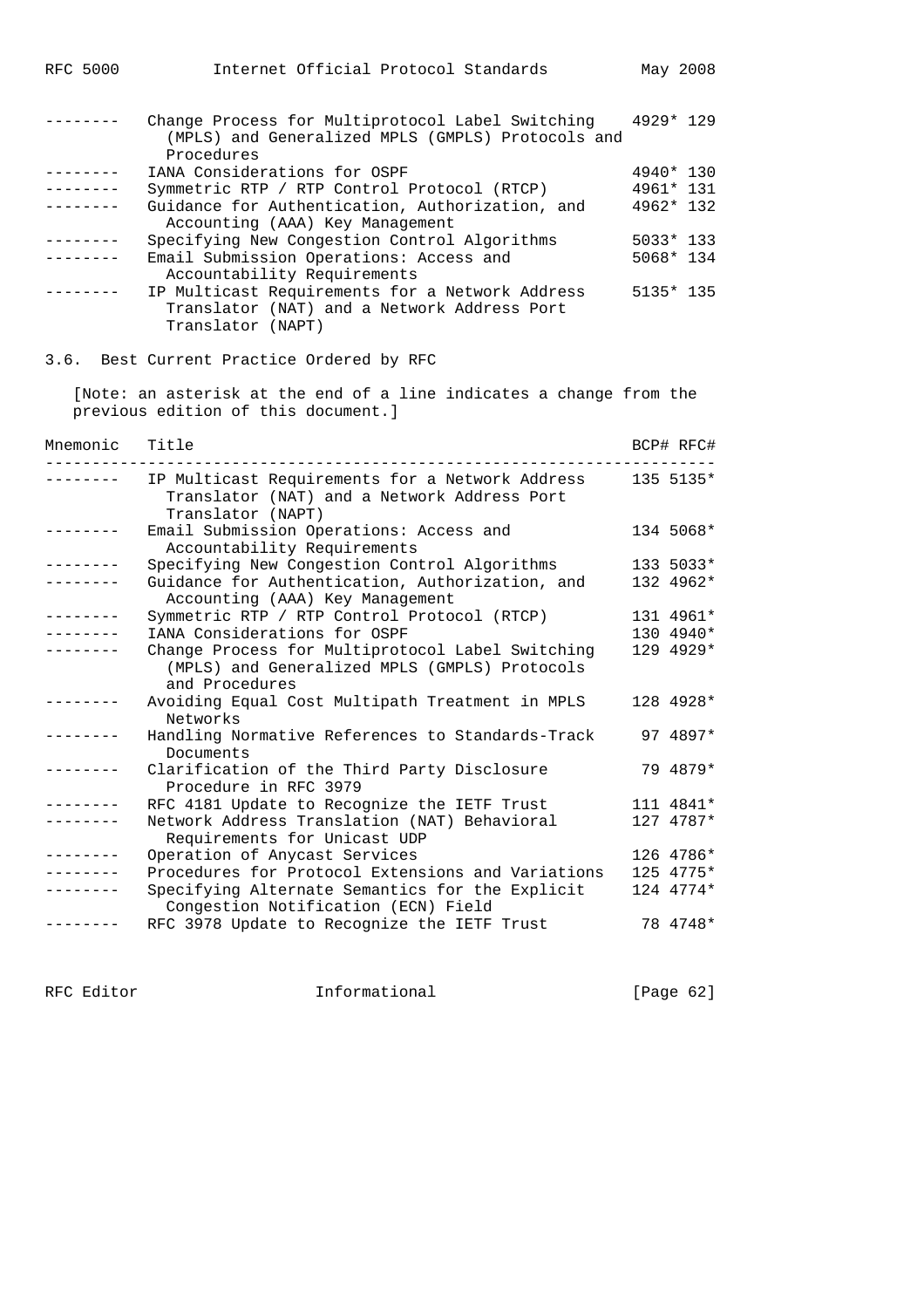| <b>RFC 5000</b>                                      | Internet Official Protocol Standards                                                                                                             | May 2008                                       |
|------------------------------------------------------|--------------------------------------------------------------------------------------------------------------------------------------------------|------------------------------------------------|
| . – – – – – – –<br>--------<br>--------<br>CIDR-STRA | Observed DNS Resolution Misbehavior<br>Matching of Language Tags<br>Tags for Identifying Languages<br>Classless Inter-domain Routing (CIDR): The | 123 4697*<br>47 4647*<br>47 4646*<br>122 4632* |
| . <u>.</u>                                           | Internet Address Assignment and Aggregation Plan<br>Multicast Source Discovery Protocol (MSDP)<br>Deployment Scenarios                           | 121 4611*                                      |
| . <u>.</u>                                           | Source-Specific Protocol Independent Multicast<br>in 232/8                                                                                       | 120 4608*                                      |
| . <u>.</u> .                                         | Session Initiation Protocol (SIP) Call Control -<br>Conferencing for User Agents                                                                 | 119 4579*                                      |
|                                                      | Considerations for Lightweight Directory Access<br>Protocol (LDAP) Extensions                                                                    | 118 4521*                                      |
|                                                      | Internet Assigned Numbers Authority (IANA)<br>Considerations for the Lightweight Directory<br>Access Protocol (LDAP)                             | 64 4520*                                       |
| -------                                              | Interworking between the Session Initiation<br>Protocol (SIP) and QSIG                                                                           | 117 4497*                                      |
|                                                      | IANA Allocations for Pseudowire Edge to Edge<br>Emulation (PWE3)                                                                                 | 116 4446*                                      |
| .                                                    | Guidelines and Registration Procedures for New<br>URI Schemes                                                                                    | 115 4395*                                      |
| . _ _ _ _ _ _ _                                      | BGP Communities for Data Collection                                                                                                              | 114 4384*                                      |
| .                                                    | BCP 101 Update for IPR Trust                                                                                                                     | 101 4371*                                      |
|                                                      | The IETF Administrative Oversight Committee                                                                                                      | 113 4333*                                      |
|                                                      | (IAOC) Member Selection Guidelines and Process<br>Multipurpose Internet Mail Extensions (MIME)<br>Part Four: Registration Procedures             | 13 4289*                                       |
| -------                                              | Media Type Specifications and Registration<br>Procedures                                                                                         | 13 4288*                                       |
|                                                      | Prioritized Treatment of Specific OSPF Version 2<br>Packets and Congestion Avoidance                                                             | 112 4222*                                      |
| . <u>.</u>                                           | Guidelines for Authors and Reviewers of MIB<br>Documents                                                                                         | 111 4181*                                      |
|                                                      | Tunneling Multiplexed Compressed RTP (TCRTP)                                                                                                     | 110 4170*                                      |
|                                                      | Deprecation of "ip6.int"                                                                                                                         | 109 4159*                                      |
| --------                                             | IP Performance Metrics (IPPM) Metrics Registry                                                                                                   | 108 4148*                                      |
|                                                      | Guidelines for Cryptographic Key Management                                                                                                      | 107 4107*                                      |
| --------                                             | Randomness Requirements for Security                                                                                                             | 106 4086*                                      |
|                                                      | Embedding Globally-Routable Internet Addresses<br>Considered Harmful                                                                             | 105 4085*                                      |
|                                                      | Terminology for Describing Internet Connectivity                                                                                                 | 104 4084*                                      |
|                                                      | Structure of the IETF Administrative Support<br>Activity (IASA)                                                                                  | 101 4071*                                      |
|                                                      | Procedures for Handling Liaison Statements to<br>and from the IETF                                                                               | 103 4053*                                      |
|                                                      | IAB Processes for Management of IETF Liaison<br>Relationships                                                                                    | 102 4052*                                      |

RFC Editor **Informational** Page 63]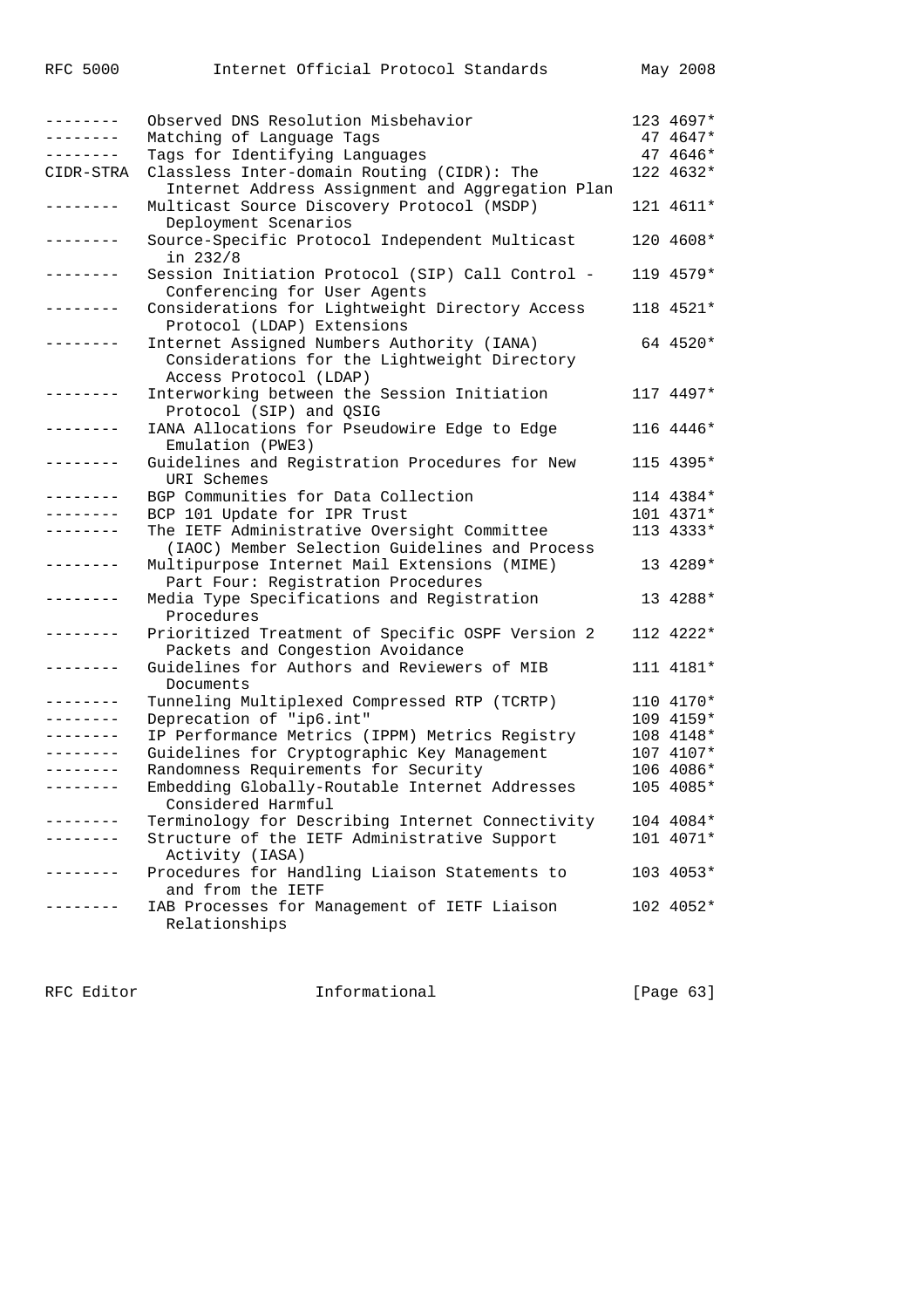| <b>RFC 5000</b>   | Internet Official Protocol Standards                                                                                                                  | May 2008  |
|-------------------|-------------------------------------------------------------------------------------------------------------------------------------------------------|-----------|
| $- - - - - - - -$ | Early IANA Allocation of Standards Track Code<br>Points                                                                                               | 100 4020* |
| . _ _ _ _ _ _ _   | Intellectual Property Rights in IETF Technology                                                                                                       | 79 3979*  |
|                   | IETF Rights in Contributions                                                                                                                          | 78 3978*  |
|                   | The Internet Assigned Number Authority (IANA)<br>Uniform Resource Identifier (URI) Parameter<br>Registry for the Session Initiation Protocol<br>(SIP) | 99 3969*  |
|                   | The Internet Assigned Number Authority (IANA)<br>Header Field Parameter Registry for the Session<br>Initiation Protocol (SIP)                         | 98 3968*  |
| . _ _ _ _ _ _ _   | Clarifying when Standards Track Documents may<br>Refer Normatively to Documents at a Lower Level                                                      | 97 3967*  |
|                   | Procedures for Modifying the Resource<br>reSerVation Protocol (RSVP)                                                                                  | 96 3936*  |
| . _ _ _ _ _ _ _   | A Mission Statement for the IETF                                                                                                                      | 95 3935*  |
| --------          | Updates to RFC 2418 Regarding the Management of<br>IETF Mailing Lists                                                                                 | 94 3934*  |
| .                 | A Model for IETF Process Experiments                                                                                                                  | 93 3933*  |
| --------          | The IESG and RFC Editor Documents: Procedures                                                                                                         | 92 3932*  |
| --------          | DNS IPv6 Transport Operational Guidelines                                                                                                             | 91 3901*  |
| --------          | Registration Procedures for Message Header Fields                                                                                                     | 90 3864*  |
| --------          | Advice for Internet Subnetwork Designers                                                                                                              | 89 3819   |
| --------          | IANA Considerations for the Point-to-Point<br>Protocol (PPP)                                                                                          | 88 3818   |
| . _ _ _ _ _ _ _   | Use of Interior Gateway Protocol (IGP) Metric as<br>a second MPLS Traffic Engineering (TE) Metric                                                     | 87 3785   |
|                   | IAB and IESG Selection, Confirmation, and Recall<br>Process: Operation of the Nominating and Recall<br>Committees                                     | 10 3777   |
| -------           | Determining Strengths For Public Keys Used For<br>Exchanging Symmetric Keys                                                                           | 86 3766   |
|                   | Best Current Practices for Third Party Call<br>Control (3pcc) in the Session Initiation<br>Protocol (SIP)                                             | 85 3725   |
| -------           | Ingress Filtering for Multihomed Networks                                                                                                             | 84 3704   |
| --------          | Assigning Experimental and Testing Numbers<br>Considered Useful                                                                                       | 82 3692   |
|                   | The IETF XML Registry                                                                                                                                 | 81 3688   |
|                   | A Practice for Revoking Posting Rights to IETF<br>Mailing Lists                                                                                       | 83 3683   |
| .                 | Delegation of E.F.F.3.IP6.ARPA                                                                                                                        | 80 3681   |
|                   | IETF ISOC Board of Trustee Appointment Procedures                                                                                                     | 77 3677   |
|                   | Session Initiation Protocol (SIP) Public<br>Switched Telephone Network (PSTN) Call Flows                                                              | 76 3666   |
|                   | Session Initiation Protocol (SIP) Basic Call<br>Flow Examples                                                                                         | 75 3665   |

RFC Editor **Informational Informational** [Page 64]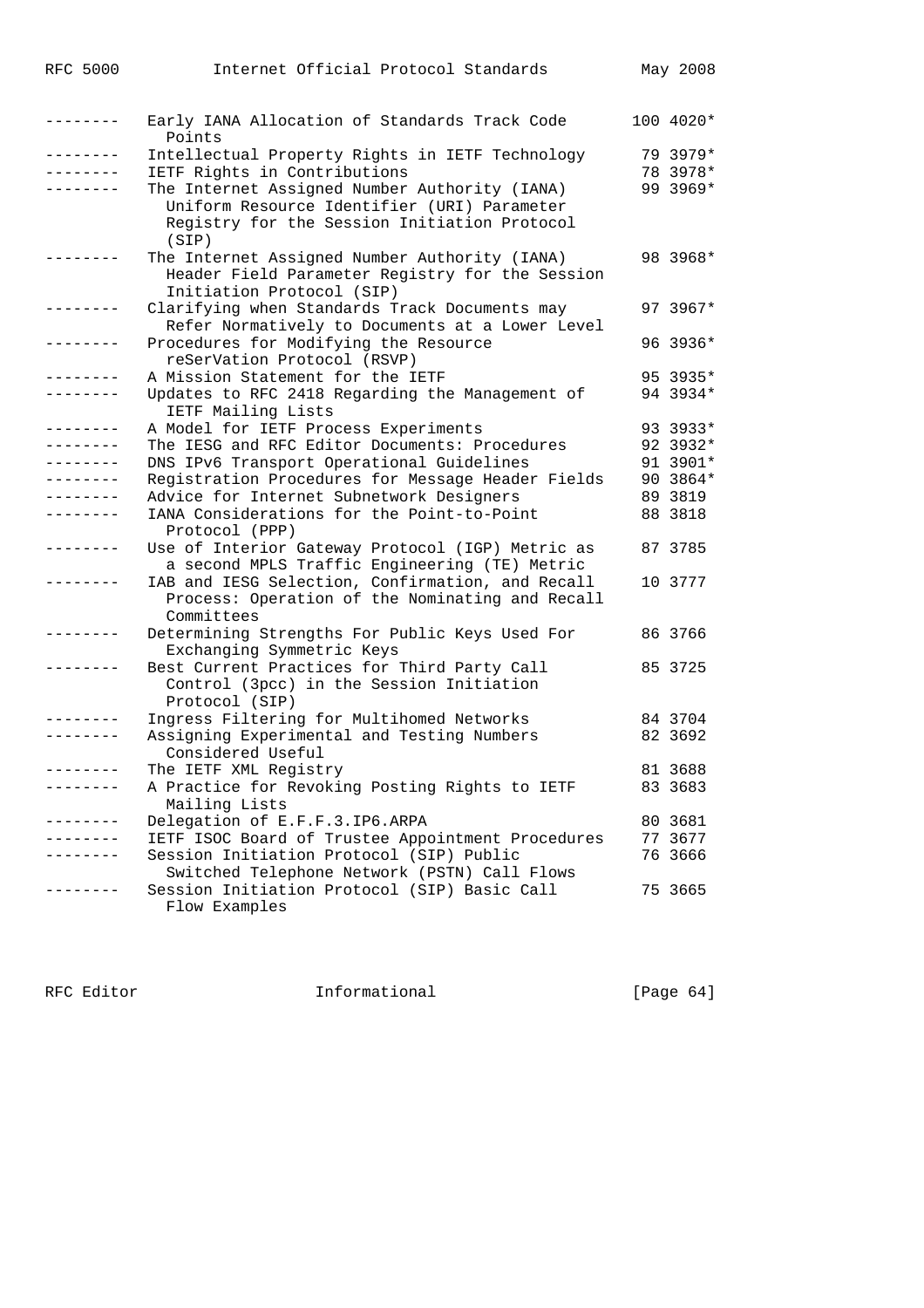| RFC 5000        | Internet Official Protocol Standards                                                                                                                                            | May 2008           |
|-----------------|---------------------------------------------------------------------------------------------------------------------------------------------------------------------------------|--------------------|
| -------         | Coexistence between Version 1, Version 2, and<br>Version 3 of the Internet-standard Network                                                                                     | 74 3584            |
| -------         | Management Framework<br>An IETF URN Sub-namespace for Registered<br>Protocol Parameters                                                                                         | 73 3553            |
| $- - - - - - -$ | Guidelines for Writing RFC Text on Security<br>Considerations                                                                                                                   | 72 3552            |
| - - - - - - - - | TCP over Second (2.5G) and Third (3G) Generation<br>Wireless Networks                                                                                                           | 71 3481            |
| $- - - - - -$   | Guidelines for the Use of Extensible Markup<br>Language (XML) within IETF Protocols                                                                                             | 70 3470            |
|                 | TCP Performance Implications of Network Path<br>Asymmetry                                                                                                                       | 69 3449            |
| $- - - - - - -$ | Layer Two Tunneling Protocol (L2TP) Internet<br>Assigned Numbers Authority (IANA) Considerations<br>Update                                                                      | 68 3438            |
| -------         | Change Process for the Session Initiation<br>Protocol (SIP)                                                                                                                     | 67 3427            |
| -------         | Uniform Resource Names (URN) Namespace<br>Definition Mechanisms                                                                                                                 | 66 3406            |
| -------         | Dynamic Delegation Discovery System (DDDS) Part<br>Five: URI.ARPA Assignment Procedures                                                                                         | 65 3405            |
|                 | Session Initiation Protocol for Telephones<br>(SIP-T): Context and Architectures                                                                                                | 63 3372            |
| -------         | Advice to link designers on link Automatic<br>Repeat reQuest (ARQ)                                                                                                              | 62 3366            |
| -------         | Strong Security Requirements for Internet<br>Engineering Task Force Standard Protocols                                                                                          | 61 3365            |
|                 | Inappropriate TCP Resets Considered Harmful<br>A Transient Prefix for Identifying Profiles<br>under Development by the Working Groups of the<br>Internet Engineering Task Force | 60 3360<br>59 3349 |
|                 | Defining the IETF                                                                                                                                                               | 58 3233            |
| --------        | IANA Considerations for IPv4 Internet Group<br>Management Protocol (IGMP)                                                                                                       | 57 3228            |
|                 | Guidelines for Evidence Collection and Archiving                                                                                                                                | 55 3227            |
|                 | On the use of HTTP as a Substrate                                                                                                                                               | 56 3205            |
| --------        | IETF Guidelines for Conduct                                                                                                                                                     | 54 3184            |
|                 | GLOP Addressing in 233/8                                                                                                                                                        | 53 3180            |
|                 | Management Guidelines & Operational Requirements<br>for the Address and Routing Parameter Area<br>Domain ("arpa")                                                               | 52 3172            |
| ------          | IANA Guidelines for IPv4 Multicast Address<br>Assignments                                                                                                                       | 51 3171            |
|                 | End-to-end Performance Implications of Links<br>with Errors                                                                                                                     | 50 3155            |
|                 | End-to-end Performance Implications of Slow Links                                                                                                                               | 48 3150            |

RFC Editor **Informational Informational** [Page 65]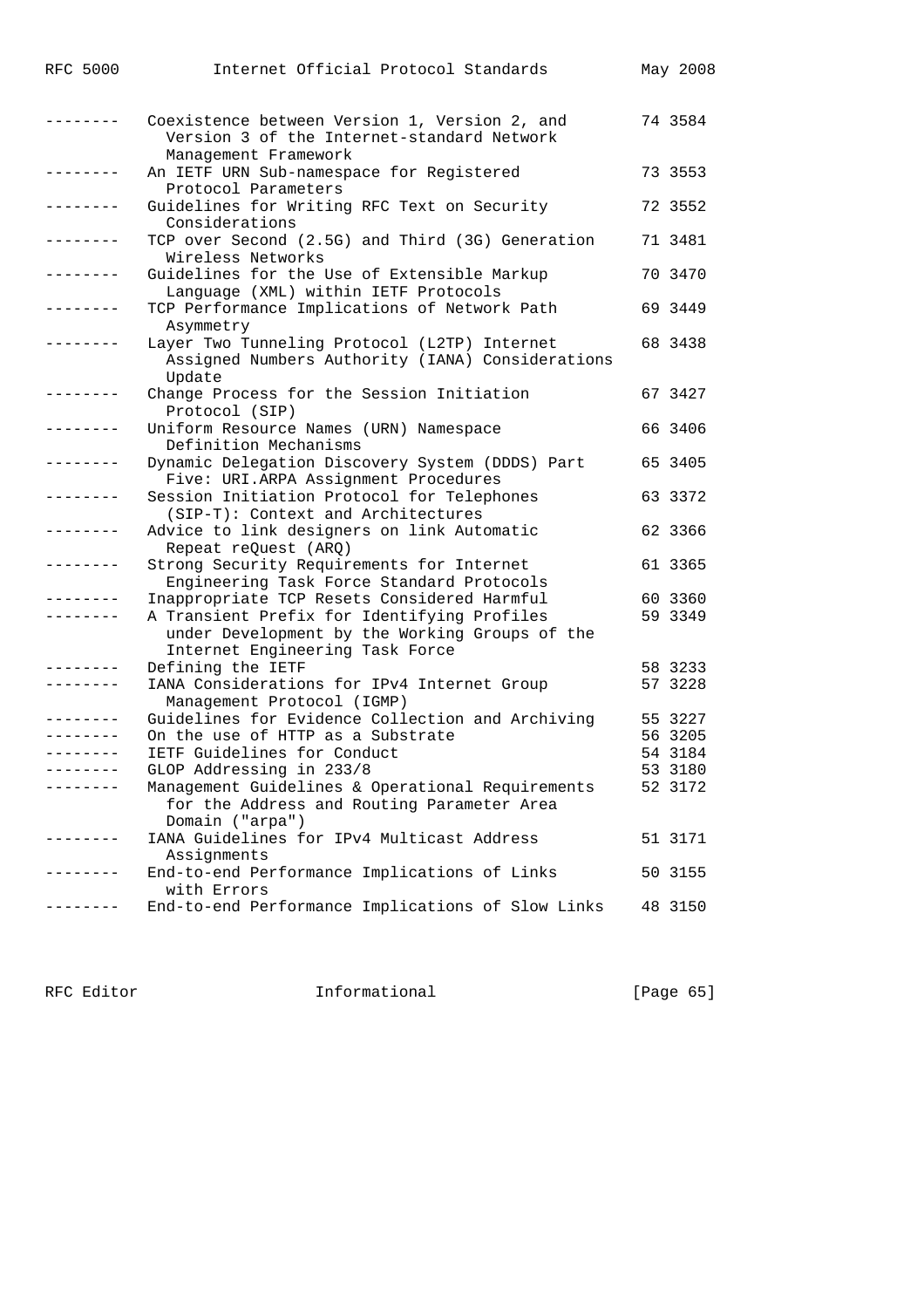| <b>RFC 5000</b>   | Internet Official Protocol Standards                                                                         | May 2008 |
|-------------------|--------------------------------------------------------------------------------------------------------------|----------|
| --------          | Recommended Internet Service Provider Security<br>Services and Procedures                                    | 46 3013  |
| --------          | IETF Discussion List Charter                                                                                 | 45 3005  |
| . <u>.</u> .      | IANA Charset Registration Procedures                                                                         | 19 2978  |
| .                 | Use of HTTP State Management                                                                                 | 44 2964  |
| .                 | Procedures and IANA Guidelines for Definition of<br>New DHCP Options and Message Types                       | 43 2939  |
| .                 | Domain Name System (DNS) IANA Considerations                                                                 | 42 2929  |
| --------          | Congestion Control Principles                                                                                | 41 2914  |
| --------          | Root Name Server Operational Requirements                                                                    | 40 2870  |
| . <u>.</u> .      | Charter of the Internet Architecture Board (IAB)                                                             | 39 2850  |
| .                 | Network Ingress Filtering: Defeating Denial of<br>Service Attacks which employ IP Source Address<br>Spoofing | 38 2827  |
| $- - - - - - - -$ | IANA Allocation Guidelines For Values In the<br>Internet Protocol and Related Headers                        | 37 2780  |
| . <i>.</i> .      | Guidelines for Writers of RTP Payload Format<br>Specifications                                               | 36 2736  |
| -------           | Changing the Default for Directed Broadcasts in<br>Routers                                                   | 34 2644  |
| --------          | Reserved Top Level DNS Names                                                                                 | 32 2606  |
| --------          | Media Feature Tag Registration Procedure                                                                     | 31 2506  |
| --------          | Anti-Spam Recommendations for SMTP MTAs                                                                      | 30 2505  |
| --------          | Enhancing TCP Over Satellite Channels using<br>Standard Mechanisms                                           | 28 2488  |
| --------          | Advancement of MIB specifications on the IETF<br>Standards Track                                             | 27 2438  |
| --------          | Guidelines for Writing an IANA Considerations<br>Section in RFCs                                             | 26 2434  |
| --------          | IETF Working Group Guidelines and Procedures                                                                 | 25 2418  |
| --------          | RSVP over ATM Implementation Guidelines                                                                      | 24 2379  |
| --------          | Administratively Scoped IP Multicast                                                                         | 23 2365  |
| - - - - - - - -   | Guide for Internet Standards Writers                                                                         | 22 2360  |
| - - - - - - - -   | Expectations for Computer Security Incident<br>Response                                                      | 21 2350  |
| -------           | Classless IN-ADDR.ARPA delegation                                                                            | 20 2317  |
| --------          | IETF Policy on Character Sets and Languages                                                                  | 18 2277  |
| --------          | Use of DNS Aliases for Network Services                                                                      | 17 2219  |
| $- - - - - - - -$ | Selection and Operation of Secondary DNS Servers                                                             | 16 2182  |
| -------           | Deployment of the Internet White Pages Service                                                               | 15 2148  |
| -------           | Key words for use in RFCs to Indicate<br>Requirement Levels                                                  | 14 2119  |
| .                 | Internet Registry IP Allocation Guidelines                                                                   | 12 2050  |
| $- - - - - - -$   | The Organizations Involved in the IETF Standards<br>Process                                                  | 11 2028  |
|                   | The Internet Standards Process -- Revision 3                                                                 | 9 2026   |
|                   | IRTF Research Group Guidelines and Procedures                                                                | 8 2014   |

RFC Editor **Informational** 111 Page 66]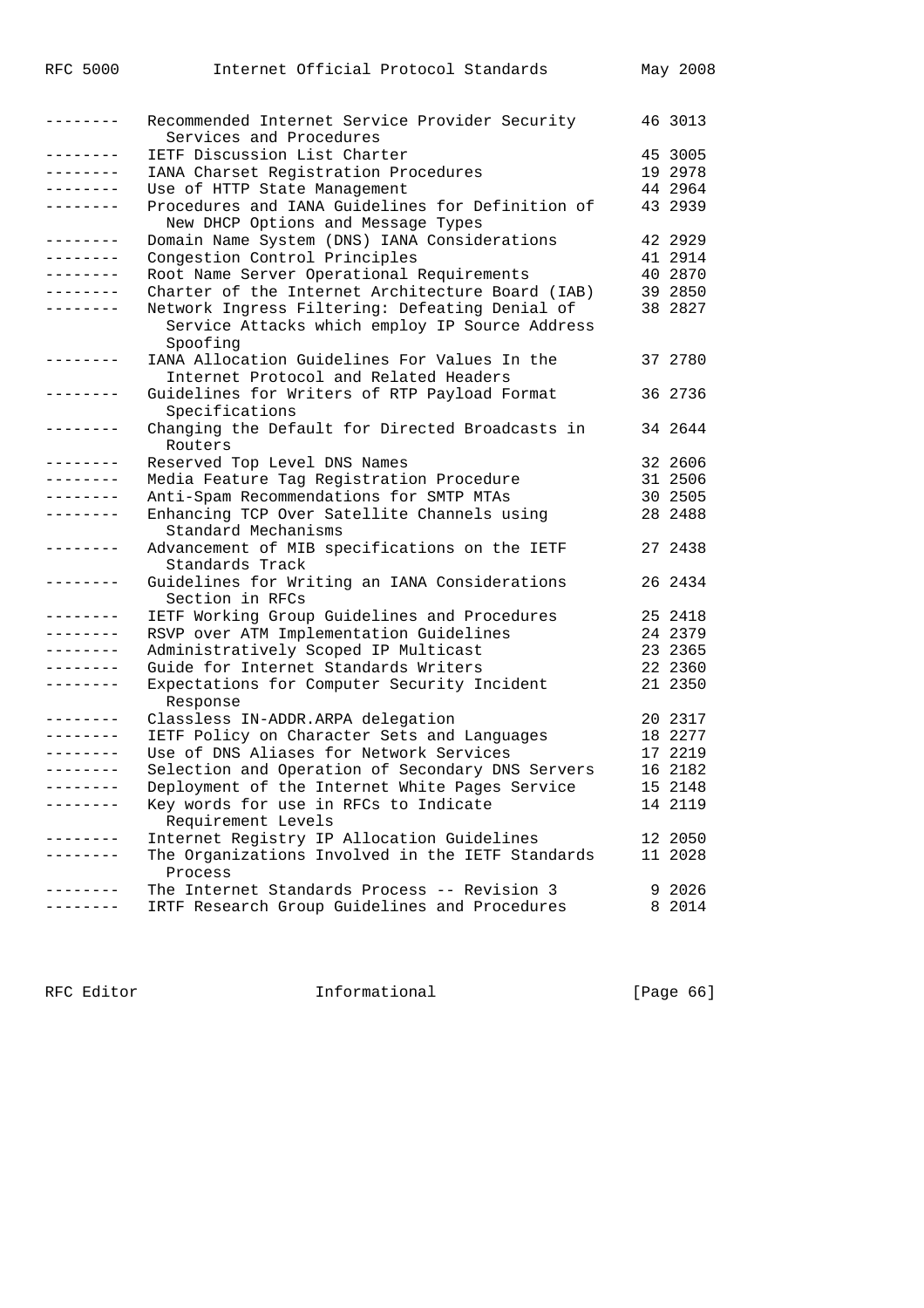| <b>RFC 5000</b> | Internet Official Protocol Standards                                                         | May 2008 |
|-----------------|----------------------------------------------------------------------------------------------|----------|
|                 | Implications of Various Address Allocation                                                   | 7 2008   |
|                 | Policies for Internet Routing                                                                |          |
|                 | Guidelines for creation, selection, and                                                      | 6 1930   |
|                 | registration of an Autonomous System (AS)                                                    |          |
|                 | Address Allocation for Private Internets                                                     | 5 1918   |
|                 | An Appeal to the Internet Community to Return                                                | 4 1917   |
|                 | Unused IP Networks (Prefixes) to the IANA                                                    |          |
|                 | Variance for The PPP Compression Control<br>Protocol and The PPP Encryption Control Protocol | 3 1915   |
|                 |                                                                                              |          |

## 3.7. Experimental Protocols

 [Note: an asterisk at the end of a line indicates a change from the previous edition of this document.]

| Mnemonic        | Title                                                                                                                         | RFC#    |
|-----------------|-------------------------------------------------------------------------------------------------------------------------------|---------|
|                 | Experiment in Exploratory Group Formation within the<br>Internet Engineering Task Force (IETF)                                | $5111*$ |
|                 | The Extensible Authentication Protocol-Internet Key<br>Exchange Protocol version 2 (EAP-IKEv2) Method                         | 5106*   |
|                 | Using OpenPGP Keys for Transport Layer Security<br>(TLS) Authentication                                                       | 5081*   |
| . _ _ _ _ _ _ _ | Explicit Multicast (Xcast) Concepts and Options                                                                               | $5058*$ |
|                 | Bundle Protocol Specification                                                                                                 | 5050*   |
|                 | IPv6 Router Advertisement Option for DNS<br>Configuration                                                                     | 5006*   |
| ---------       | Mobile IPv4 Fast Handovers                                                                                                    | 4988*   |
| --------        | OSPF-xTE: Experimental Extension to OSPF for Traffic<br>Engineering                                                           | $4973*$ |
| . _ _ _ _ _ _ _ | DNS Security (DNSSEC) Opt-In                                                                                                  | 4956*   |
|                 | Atom License Extension                                                                                                        | 4946*   |
|                 | Abstract Syntax Notation X (ASN.X) Representation of<br>Encoding Instructions for the XML Encoding Rules (XER                 | 4914*   |
|                 | Abstract Syntax Notation X (ASN.X) Representation of<br>Encoding Instructions for the Generic String<br>Encoding Rules (GSER) | $4913*$ |
|                 | Abstract Syntax Notation X (ASN.X)                                                                                            | 4912*   |
|                 | Encoding Instructions for the Robust XML Encoding<br>Rules (RXER)                                                             | 4911*   |
| . <u>.</u> .    | Robust XML Encoding Rules (RXER) for Abstract Syntax<br>Notation One (ASN.1)                                                  | 4910*   |
| --------        | Multi-homing for small scale fixed network Using<br>Mobile IP and NEMO                                                        | 4908*   |
|                 | Low-Latency Handoffs in Mobile IPv4                                                                                           | 4881*   |
|                 | Mobile IPv4 Regional Registration                                                                                             | 4857*   |
|                 | An IPv6 Prefix for Overlay Routable Cryptographic<br>Hash Identifiers (ORCHID)                                                | 4843*   |

RFC Editor **Informational** [Page 67]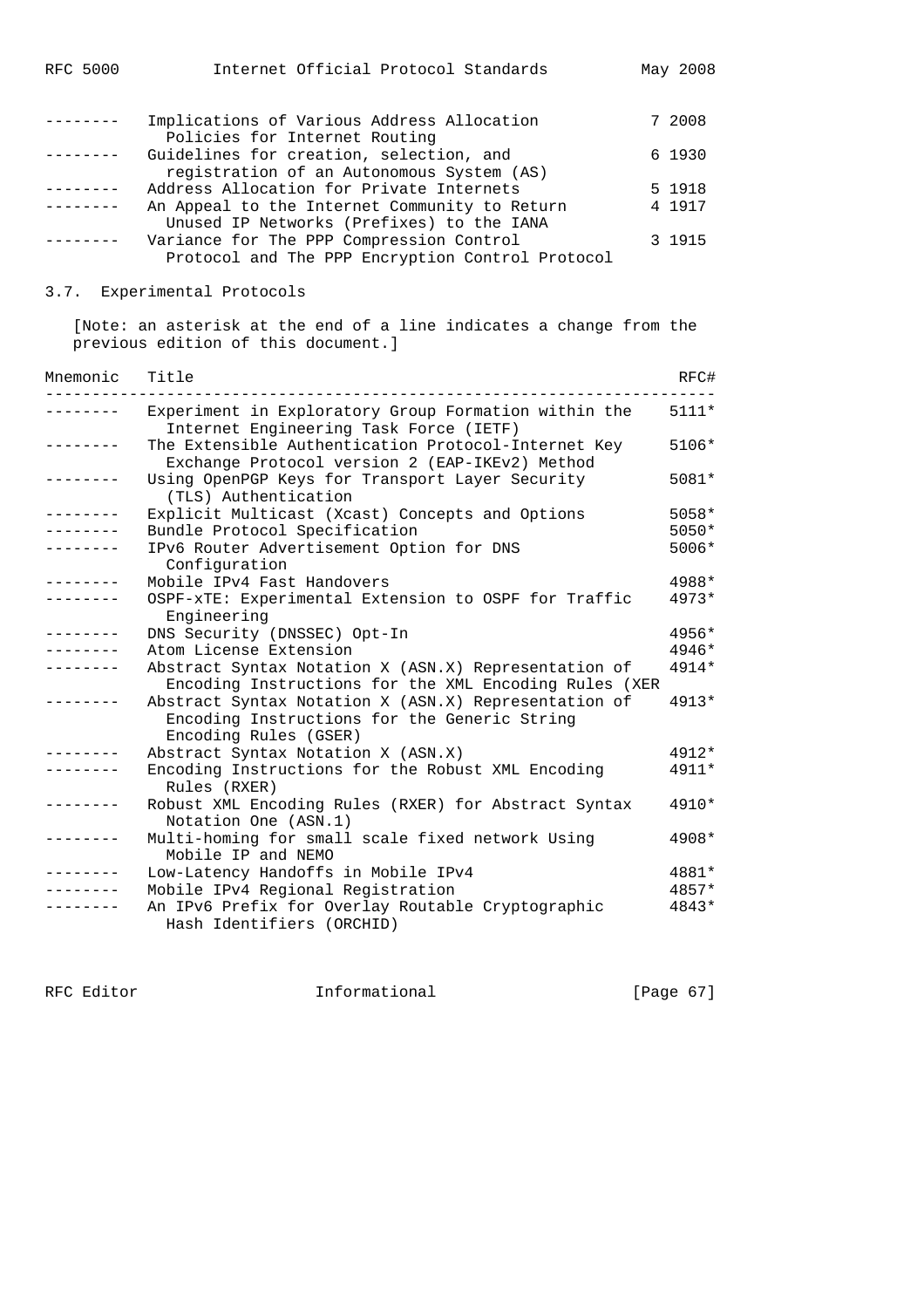| ---------       | TCP Friendly Rate Control (TFRC): The Small-Packet<br>(SP) Variant                               | 4828*   |
|-----------------|--------------------------------------------------------------------------------------------------|---------|
|                 | OSPF Link-Local Signaling                                                                        | 4813*   |
| --------        | Quick-Start for TCP and IP                                                                       | 4782*   |
|                 | The Intrusion Detection Exchange Protocol (IDXP)                                                 | 4767*   |
|                 | The Intrusion Detection Message Exchange Format<br>(IDMET)                                       | $4765*$ |
| --------        | The EAP-PSK Protocol: A Pre-Shared Key Extensible<br>Authentication Protocol (EAP) Method        | $4764*$ |
|                 | Multiple Authentication Exchanges in the Internet<br>Key Exchange (IKEv2) Protocol               | $4739*$ |
| --------        | The Dynamic Source Routing Protocol (DSR) for Mobile<br>Ad Hoc Networks for IPv4                 | $4728*$ |
| --------        | Netnews Administration System (NAS)                                                              | 4707*   |
|                 | IETF Operational Notes                                                                           | 4693*   |
|                 | TCP-Friendly Multicast Congestion Control (TFMCC):<br>Protocol Specification                     | 4654*   |
|                 | Improving the Robustness of TCP to Non-Congestion<br>Events                                      | 4653*   |
| --------        | Experiment in Long-Term Suspensions From Internet<br>Engineering Task Force (IETF) Mailing Lists | $4633*$ |
|                 | Multicast Source Discovery Protocol (MSDP) MIB                                                   | 4624*   |
| . - - - - - - - | IPv6 Node Information Queries                                                                    | $4620*$ |
| --------        | NEC's Simple Middlebox Configuration (SIMCO)<br>Protocol Version 3.0                             | 4540*   |
| --------        | The Lightweight Directory Access Protocol (LDAP)<br>Content Synchronization Operation            | $4533*$ |
|                 | Lightweight Directory Access Protocol (LDAP) Turn<br>Operation                                   | 4531*   |
|                 | The Managed Object Aggregation MIB                                                               | $4498*$ |
| -------         | Repeated Authentication in Internet Key Exchange                                                 | 4478*   |
|                 | (IKEv2) Protocol                                                                                 |         |
|                 | Derivation of DNS Name Predecessor and Successor                                                 | 4471*   |
| --------        | Web Distributed Authoring and Versioning (WebDAV)<br>Redirect Reference Resources                | 4437*   |
|                 | Selectively Reliable Multicast Protocol (SRMP)                                                   | $4410*$ |
| --------        | Sender Policy Framework (SPF) for Authorizing Use of<br>Domains in E-Mail, Version 1             | 4408*   |
|                 | Purported Responsible Address in E-Mail Messages                                                 | 4407*   |
| --------        | Sender ID: Authenticating E-Mail                                                                 | 4406*   |
|                 | SMTP Service Extension for Indicating the                                                        | 4405*   |
|                 | Responsible Submitter of an E-Mail Message                                                       |         |
|                 | Neighbor Discovery Proxies (ND Proxy)                                                            | 4389*   |
|                 | Internet X.509 Public Key Infrastructure Repository                                              | 4386*   |
|                 | Locator Service                                                                                  |         |
|                 | Calendar Access Protocol (CAP)                                                                   | 4324*   |
|                 | Datatypes for Web Distributed Authoring and                                                      | $4316*$ |
|                 | Versioning (WebDAV) Properties                                                                   |         |

RFC Editor **Informational Informational** [Page 68]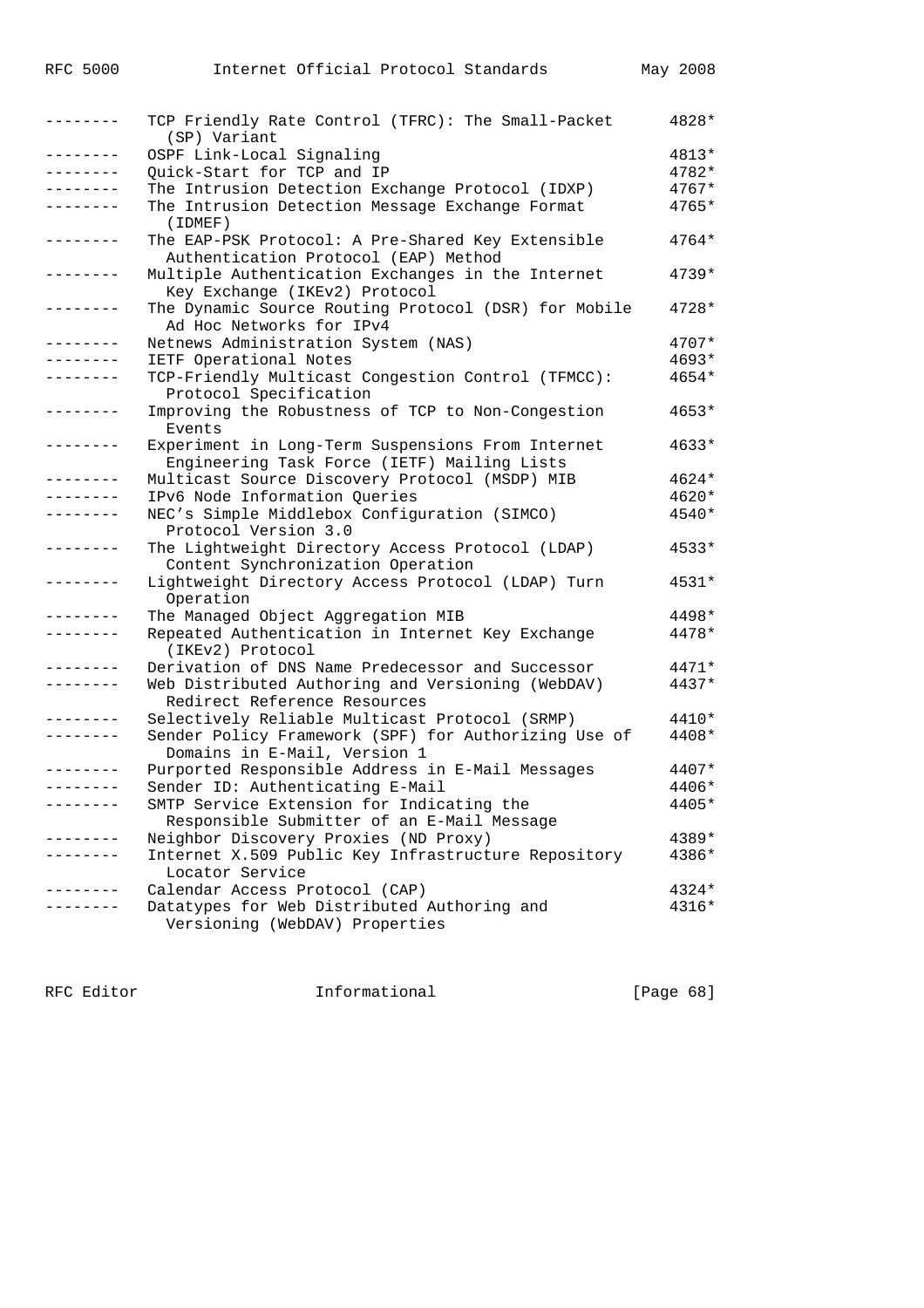| <b>RFC 5000</b> | Internet Official Protocol Standards                                                                                                                         | May 2008 |
|-----------------|--------------------------------------------------------------------------------------------------------------------------------------------------------------|----------|
|                 |                                                                                                                                                              |          |
| ISATAP          | Intra-Site Automatic Tunnel Addressing Protocol<br>(ISATAP)                                                                                                  | 4214*    |
|                 | Hierarchical Mobile IPv6 Mobility Management (HMIPv6)                                                                                                        | 4140*    |
|                 | Forward RTO-Recovery (F-RTO): An Algorithm for<br>Detecting Spurious Retransmission Timeouts with TCP<br>and the Stream Control Transmission Protocol (SCTP) | $4138*$  |
|                 | Russian Dolls Bandwidth Constraints Model for<br>Diffserv-aware MPLS Traffic Engineering                                                                     | $4127*$  |
|                 | Max Allocation with Reservation Bandwidth<br>Constraints Model for Diffserv-aware MPLS Traffic<br>Engineering & Performance Comparisons                      | 4126*    |
|                 | Maximum Allocation Bandwidth Constraints Model for<br>Diffserv-aware MPLS Traffic Engineering                                                                | 4125*    |
|                 | Fast Handovers for Mobile IPv6                                                                                                                               | 4068*    |
| --------        | Context Transfer Protocol (CXTP)                                                                                                                             | 4067*    |
|                 | Candidate Access Router Discovery (CARD)                                                                                                                     | 4066*    |
|                 | Instructions for Seamoby and Experimental Mobility<br>Protocol IANA Allocations                                                                              | $4065*$  |
|                 | BinaryTime: An Alternate Format for Representing<br>Date and Time in ASN.1                                                                                   | 4049*    |
|                 | Extensions to Support Efficient Carrying of<br>Multicast Traffic in Layer-2 Tunneling Protocol<br>(L2TP)                                                     | 4045*    |
|                 | Maximum Transmission Unit Signalling Extensions for<br>the Label Distribution Protocol                                                                       | 3988*    |
|                 | Protocol Independent Multicast - Dense Mode<br>(PIM-DM): Protocol Specification (Revised)                                                                    | 3973*    |
|                 | Real-time Transport Protocol (RTP) Payload Format<br>for internet Low Bit Rate Codec (iLBC) Speech                                                           | 3952*    |
|                 | Internet Low Bit Rate Codec (iLBC)                                                                                                                           | 3951*    |
|                 | Negative-Acknowledgment (NACK)-Oriented Reliable<br>Multicast (NORM) Building Blocks                                                                         | 3941*    |
|                 | Negative-acknowledgment (NACK)-Oriented Reliable<br>Multicast (NORM) Protocol                                                                                | 3940*    |
|                 | Alternative Decision Making Processes for<br>Consensus-Blocked Decisions in the IETF                                                                         | 3929*    |
|                 | FLUTE - File Delivery over Unidirectional Transport                                                                                                          | 3926*    |
| DNS-SRV         | Remote Service Discovery in the Service Location<br>Protocol (SLP) via DNS SRV                                                                               | 3832     |
| --------        | Next Generation Structure of Management Information<br>(SMIng) Mappings to the Simple Network Management<br>Protocol (SNMP)                                  | 3781     |
|                 | SMIng - Next Generation Structure of Management<br>Information                                                                                               | 3780     |
| --------        | Limited Slow-Start for TCP with Large Congestion<br>Windows                                                                                                  | 3742     |
| $- - - - - - -$ | Wave and Equation Based Rate Control (WEBRC)<br>Building Block                                                                                               | 3738     |

RFC Editor **Informational** Page 69]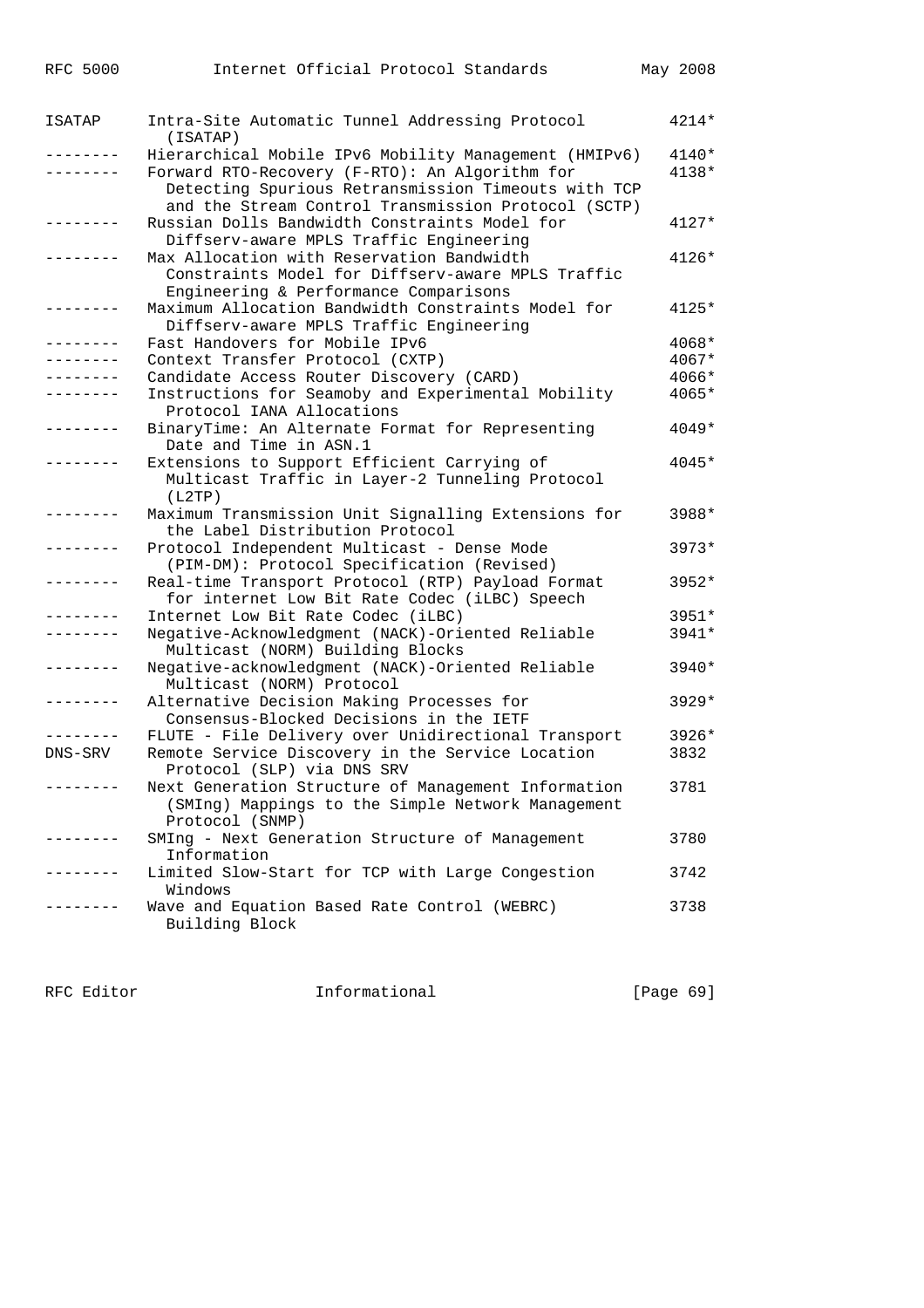|           | Using TCP Duplicate Selective Acknowledgement<br>(DSACKs) and Stream Control Transmission Protocol<br>(SCTP) Duplicate Transmission Sequence Numbers<br>(TSNs) to Detect Spurious Retransmissions | 3708 |
|-----------|---------------------------------------------------------------------------------------------------------------------------------------------------------------------------------------------------|------|
| --------  | Compact Forward Error Correction (FEC) Schemes                                                                                                                                                    | 3695 |
| --------  | Topology Dissemination Based on Reverse-Path                                                                                                                                                      | 3684 |
|           | Forwarding (TBRPF)                                                                                                                                                                                |      |
| --------  | Domain Administrative Data in Lightweight Directory<br>Access Protocol (LDAP)                                                                                                                     | 3663 |
| --------  | The Mailbox Update (MUPDATE) Distributed Mailbox<br>Database Protocol                                                                                                                             | 3656 |
| --------- | HighSpeed TCP for Large Congestion Windows                                                                                                                                                        | 3649 |
| --------  | Optimized Link State Routing Protocol (OLSR)                                                                                                                                                      | 3626 |
| --------  | Multicast Source Discovery Protocol (MSDP)                                                                                                                                                        | 3618 |
|           | Ad hoc On-Demand Distance Vector (AODV) Routing                                                                                                                                                   | 3561 |
|           | Robust Explicit Congestion Notification (ECN)<br>Signaling with Nonces                                                                                                                            | 3540 |
|           | Using Extensible Markup Language-Remote Procedure<br>Calling (XML-RPC) in Blocks Extensible Exchange<br>Protocol (BEEP)                                                                           | 3529 |
|           | Mesh-enhanced Service Location Protocol (mSLP)                                                                                                                                                    | 3528 |
| --------  | The Eifel Detection Algorithm for TCP                                                                                                                                                             | 3522 |
| --------  | TCP Congestion Control with Appropriate Byte<br>Counting (ABC)                                                                                                                                    | 3465 |
| --------  | Layered Coding Transport (LCT) Building Block                                                                                                                                                     | 3451 |
| --------  | Asynchronous Layered Coding (ALC) Protocol<br>Instantiation                                                                                                                                       | 3450 |
| --------  | Simple Network Management Protocol Over Transmission<br>Control Protocol Transport Mapping                                                                                                        | 3430 |
| --------  | Select and Sort Extensions for the Service Location<br>Protocol (SLP)                                                                                                                             | 3421 |
| --------- | The Application Exchange (APEX) Presence Service                                                                                                                                                  | 3343 |
| --------  | Dual Stack Hosts Using "Bump-in-the-API" (BIA)                                                                                                                                                    | 3338 |
| --------  | Policy-Based Accounting                                                                                                                                                                           | 3334 |
| --------  | PGM Reliable Transport Protocol Specification                                                                                                                                                     | 3208 |
| --------  | Domain Security Services using S/MIME                                                                                                                                                             | 3183 |
| SMX       | Script MIB Extensibility Protocol Version 1.1                                                                                                                                                     | 3179 |
| --------  | ISO/IEC 9798-3 Authentication SASL Mechanism                                                                                                                                                      | 3163 |
| --------  | Electronic Signature Policies                                                                                                                                                                     | 3125 |
|           | A DNS RR Type for Lists of Address Prefixes (APL RR)                                                                                                                                              | 3123 |
| --------  | Finding an RSIP Server with SLP                                                                                                                                                                   | 3105 |
|           | RSIP Support for End-to-end IPsec                                                                                                                                                                 | 3104 |
|           | Realm Specific IP: Protocol Specification                                                                                                                                                         | 3103 |
|           | Realm Specific IP: Framework                                                                                                                                                                      | 3102 |
|           | OpenLDAP Root Service An experimental LDAP referral<br>service                                                                                                                                    | 3088 |
| --------  | Notification and Subscription for SLP                                                                                                                                                             | 3082 |
|           | MPLS Loop Prevention Mechanism                                                                                                                                                                    | 3063 |

RFC 5000 Internet Official Protocol Standards May 2008

RFC Editor **Informational** Page 70]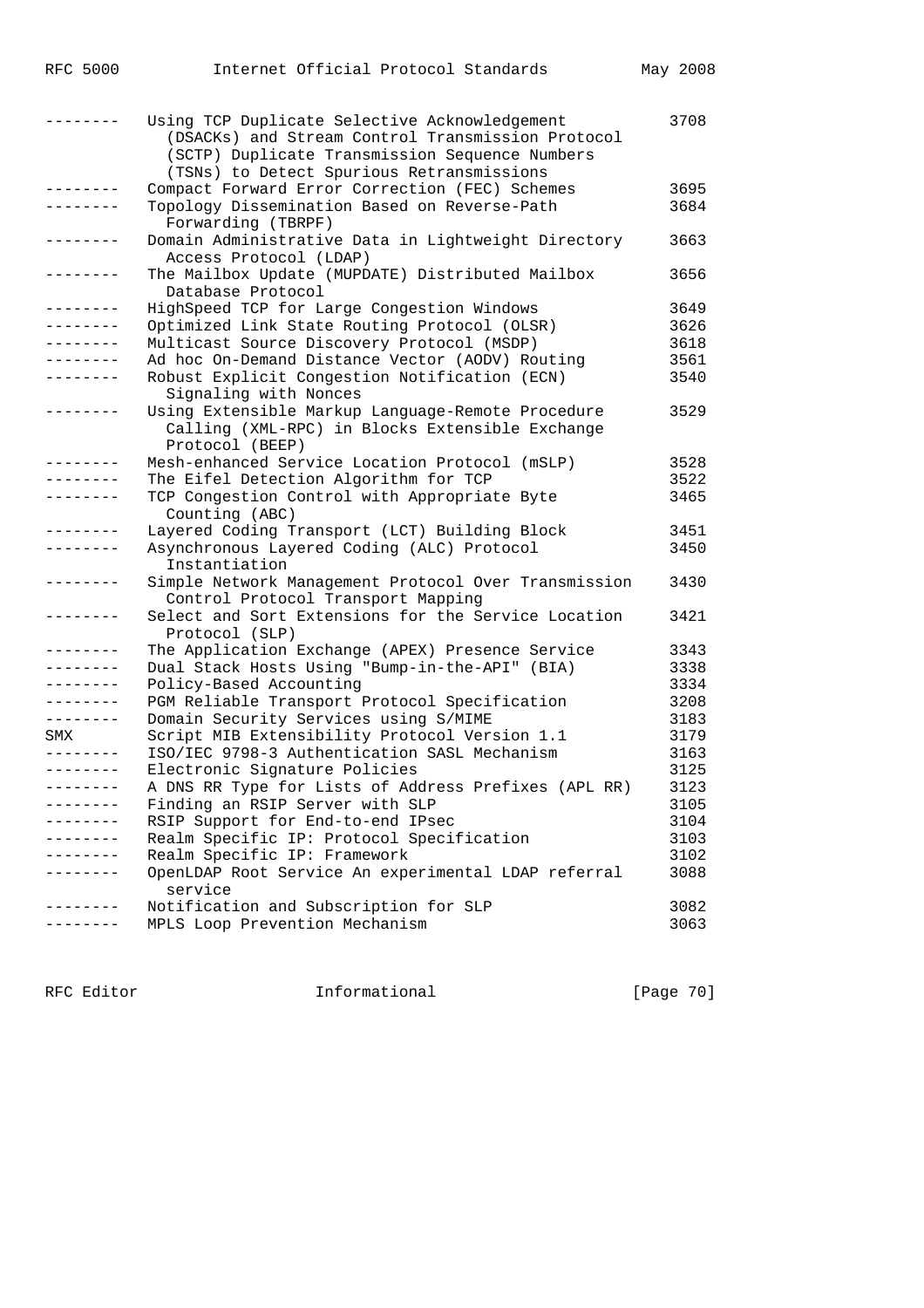| --------            | Internet X.509 Public Key Infrastructure Data        | 3029 |
|---------------------|------------------------------------------------------|------|
|                     | Validation and Certification Server Protocols        |      |
| . <u>.</u> .        | Unified Memory Space Protocol Specification          | 3018 |
| SAP                 | Session Announcement Protocol                        | 2974 |
|                     | Protocol Independent Multicast MIB for IPv4          | 2934 |
| MASC                | The Multicast Address-Set Claim (MASC) Protocol      | 2909 |
| --------            | Generic AAA Architecture                             | 2903 |
| --------            | DNS Extensions to Support IPv6 Address Aggregation   | 2874 |
|                     | and Renumbering                                      |      |
| --------            | TCP Congestion Window Validation                     | 2861 |
| TSWTCM              | A Time Sliding Window Three Colour Marker (TSWTCM)   | 2859 |
| .                   | OSPF over ATM and Proxy-PAR                          | 2844 |
| PPP-SDL             | PPP over Simple Data Link (SDL) using SONET/SDH with | 2823 |
|                     | ATM-like framing                                     |      |
| .                   | Diffie-Helman USM Key Management Information Base    | 2786 |
|                     | and Textual Convention                               |      |
| --------            | An HTTP Extension Framework                          | 2774 |
| .                   | Encryption using KEA and SKIPJACK                    | 2773 |
| --------            | Sampling of the Group Membership in RTP              | 2762 |
| --------            | Definitions of Managed Objects for Service Level     | 2758 |
|                     | Agreements Performance Monitoring                    |      |
| HTCP                | Hyper Text Caching Protocol (HTCP/0.0)               | 2756 |
| - - - - - - - -     | RTFM: New Attributes for Traffic Flow Measurement    | 2724 |
| --------            | PPP EAP TLS Authentication Protocol                  | 2716 |
| --------            | SPKI Certificate Theory                              | 2693 |
| $- - - - - - - -$   | SPKI Requirements                                    | 2692 |
| --------            |                                                      | 2676 |
|                     | QoS Routing Mechanisms and OSPF Extensions           | 2673 |
| DNS<br>.            | Binary Labels in the Domain Name System              |      |
|                     | The Secure HyperText Transfer Protocol               | 2660 |
| .                   | Security Extensions For HTML                         | 2659 |
| $- - - - - - - -$   | LDAPv2 Client vs. the Index Mesh                     | 2657 |
| $- - - - - - - -$   | Registration Procedures for SOIF Template Types      | 2656 |
| . <u>.</u>          | CIP Index Object Format for SOIF Objects             | 2655 |
| --------            | A Tagged Index Object for use in the Common Indexing | 2654 |
|                     | Protocol                                             |      |
| --------            | An LDAP Control and Schema for Holding Operation     | 2649 |
|                     | Signatures                                           |      |
| --------            | Mapping between LPD and IPP Protocols                | 2569 |
| IPP-RAT             | Rationale for the Structure of the Model and         | 2568 |
|                     | Protocol for the Internet Printing Protocol          |      |
| $IPP-DG$            | Design Goals for an Internet Printing Protocol       | 2567 |
| DNS-INFO            | Detached Domain Name System (DNS) Information        | 2540 |
|                     | PHOTURIS-E Photuris: Extended Schemes and Attributes | 2523 |
|                     | PHOTURIS-S Photuris: Session-Key Management Protocol | 2522 |
| $\texttt{ICMP-SEC}$ | ICMP Security Failures Messages                      | 2521 |
|                     | NHRP-MNHCS NHRP with Mobile NHCs                     | 2520 |
| $- - - -$           | URI Resolution Services Necessary for URN Resolution | 2483 |
| MARS-SCSP           | A Distributed MARS Service Using SCSP                | 2443 |

RFC Editor **Informational** Page 71]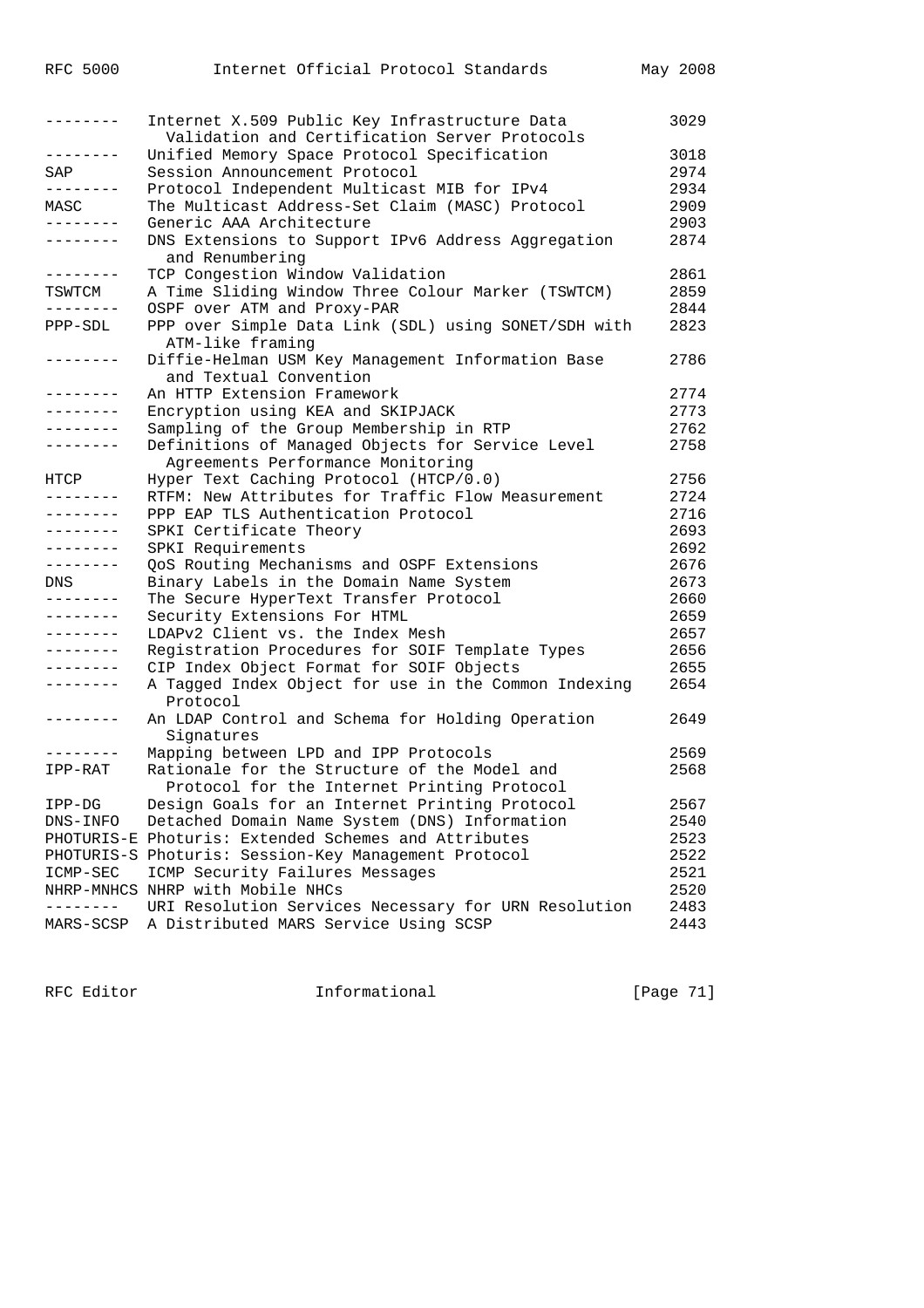| --------<br>RTP-MPEG | Domain Names and Company Name Retrieval<br>RTP Payload Format for Bundled MPEG                 | 2345<br>2343 |
|----------------------|------------------------------------------------------------------------------------------------|--------------|
| ________             | Intra-LIS IP multicast among routers over ATM using<br>Sparse Mode PIM                         | 2337         |
| --------             | The Safe Response Header Field                                                                 | 2310         |
| LDAP-NIS             | An Approach for Using LDAP as a Network Information<br>Service                                 | 2307         |
| HTTP-RVSA            | HTTP Remote Variant Selection Algorithm -- RVSA/1.0                                            | 2296         |
| TCN-HTTP             | Transparent Content Negotiation in HTTP                                                        | 2295         |
|                      | TOPT-COMPO Telnet Com Port Control Option                                                      | 2217         |
| - - - - - - - -      | A Trivial Convention for using HTTP in URN Resolution                                          | 2169         |
| MAP-MAIL             | MaXIM-11 - Mapping between X.400 / Internet mail and<br>Mail-11 mail                           | 2162         |
| MIME-ODA             | A MIME Body Part for ODA                                                                       | 2161         |
| OSPF-DIG             | OSPF with Digital Signatures                                                                   | 2154         |
| IP-SCSI              | Encapsulating IP with the Small Computer System<br>Interface                                   | 2143         |
|                      | X.500-NAME Managing the X.500 Root Naming Context                                              | 2120         |
| GKMP-ARCH            | Group Key Management Protocol (GKMP) Architecture                                              | 2094         |
| GKMP-SPEC            | Group Key Management Protocol (GKMP) Specification                                             | 2093         |
|                      | TFTP-MULTI TFTP Multicast Option                                                               | 2090         |
| $IP-{\rm Echo}$      | IP Echo Host Service                                                                           | 2075         |
|                      | TOPT-CHARS TELNET CHARSET Option                                                               | 2066         |
| URAS                 | Uniform Resource Agents (URAs)                                                                 | 2016         |
| GPS-AR               | GPS-Based Addressing and Routing                                                               | 2009         |
| ETFTP                | Experiments with a Simple File Transfer Protocol for                                           | 1986         |
|                      | Radio Links using Enhanced Trivial File Transfer                                               |              |
|                      | Protocol (ETFTP)                                                                               |              |
| SMKD                 | Scalable Multicast Key Distribution                                                            | 1949         |
| DNS-LOC              | A Means for Expressing Location Information in the<br>Domain Name System                       | 1876         |
| SGML-MT              | SGML Media Types                                                                               | 1874         |
| CONT-MT              | Message/External-Body Content-ID Access Type                                                   | 1873         |
| UNARP                | ARP Extension - UNARP                                                                          | 1868         |
| ESP3DES              | The ESP Triple DES Transform                                                                   | 1851         |
| --------             | SMTP 521 Reply Code                                                                            | 1846         |
| --------             | SMTP Service Extension for Checkpoint/Restart                                                  | 1845         |
| --------             | Communicating Presentation Information in Internet<br>Messages: The Content-Disposition Header | 1806         |
| --------             | Schema Publishing in X.500 Directory                                                           | 1804         |
|                      | MHS use of the X.500 Directory to support MHS Routing                                          | 1801         |
| --------             | Class A Subnet Experiment                                                                      | 1797         |
|                      | TCP/IPXMIB TCP/IPX Connection Mib Specification                                                | 1792         |
| $- - - - -$          | TCP And UDP Over IPX Networks With Fixed Path MTU                                              | 1791         |
| ICMP-DM              | ICMP Domain Name Messages                                                                      | 1788         |
| CLNP-MULT            | Host Group Extensions for CLNP Multicasting                                                    | 1768         |
| OSPF-OVFL            | OSPF Database Overflow                                                                         | 1765         |
| RWP                  | Remote Write Protocol - Version 1.0                                                            | 1756         |

RFC Editor **Informational** Informational [Page 72]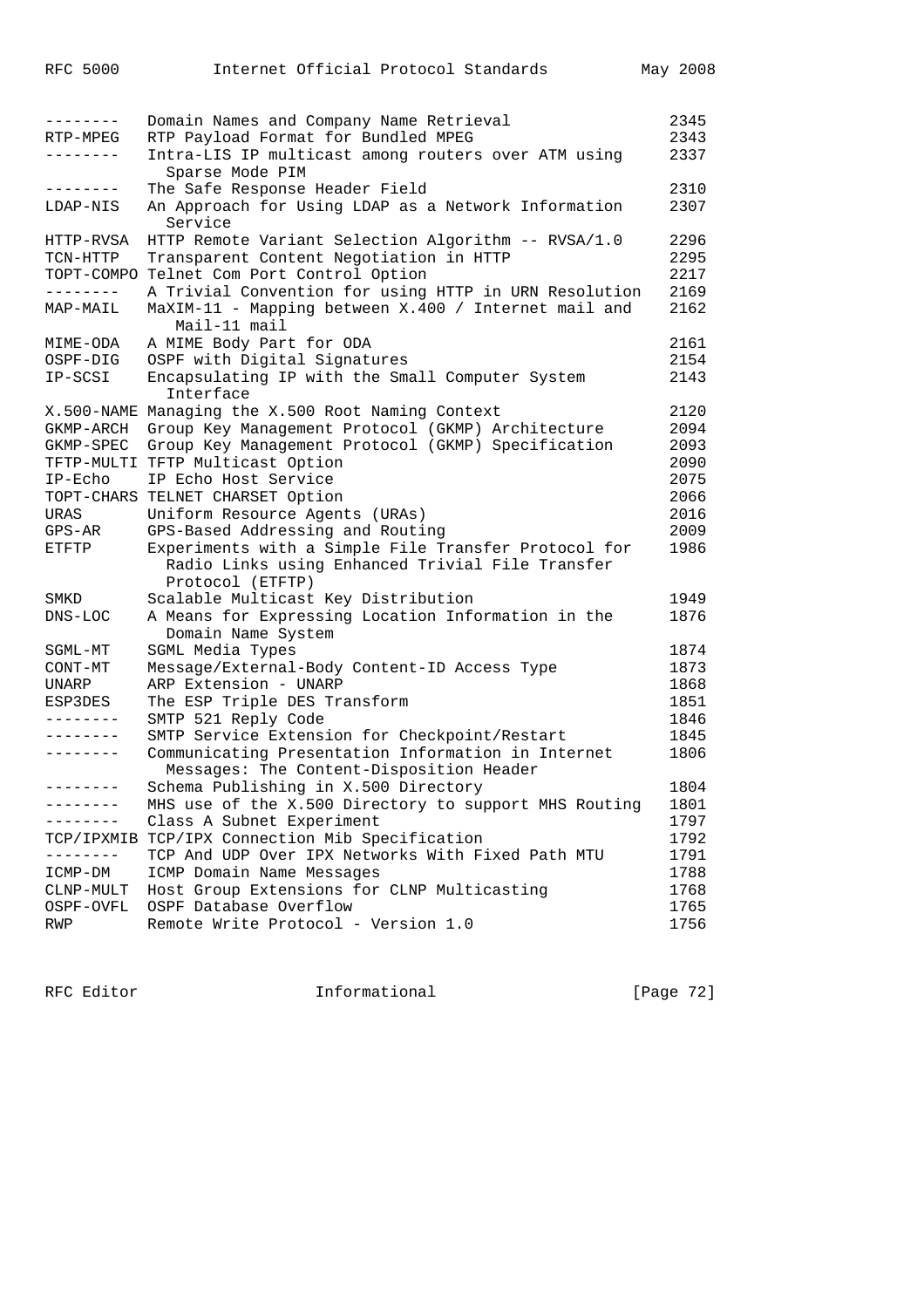| NARP          | NBMA Address Resolution Protocol (NARP)                     | 1735 |
|---------------|-------------------------------------------------------------|------|
|               | DNS-ENCODE DNS Encoding of Geographical Location            | 1712 |
| TCP-POS       | An Extension to TCP : Partial Order Service                 | 1693 |
| T/TCP         | T/TCP -- TCP Extensions for Transactions Functional         | 1644 |
|               | Specification                                               |      |
| MIME-UNI      | Using Unicode with MIME                                     | 1641 |
| <b>FOOBAR</b> | FTP Operation Over Big Address Records (FOOBAR)             | 1639 |
|               | X500-CHART Charting Networks in the X.500 Directory         | 1609 |
|               |                                                             |      |
| X500-DIR      | Representing IP Information in the X.500 Directory          | 1608 |
| SNMP-DPI      | Simple Network Management Protocol Distributed              | 1592 |
|               | Protocol Interface Version 2.0                              |      |
| CLNP-TUBA     | Use of ISO CLNP in TUBA Environments                        | 1561 |
| REM-PRINT     | Principles of Operation for the TPC. INT Subdomain:         | 1528 |
|               | Remote Printing -- Technical Procedures                     |      |
| DASS          | DASS - Distributed Authentication Security Service          | 1507 |
| EHF-MAIL      | Encoding Header Field for Internet Messages                 | 1505 |
| <b>RAP</b>    | RAP: Internet Route Access Protocol                         | 1476 |
| TP-IX         | TP/IX: The Next Internet                                    | 1475 |
| --------      |                                                             |      |
|               | Routing Coordination for X.400 MHS Services Within a        | 1465 |
|               | Multi Protocol / Multi Network Environment Table            |      |
|               | Format V3 for Static Routing                                |      |
| --------      | Using the Domain Name System To Store Arbitrary             | 1464 |
|               | String Attributes                                           |      |
| IRCP          | Internet Relay Chat Protocol                                | 1459 |
| SIFT          | SIFT/UFT: Sender-Initiated/Unsolicited File Transfer        | 1440 |
| DIR-ARP       | Directed ARP                                                | 1433 |
| TEL-SPX       | Telnet Authentication: SPX                                  | 1412 |
| TEL-KER       | Telnet Authentication: Kerberos Version 4                   | 1411 |
| TRACE-IP      | Traceroute Using an IP Option                               | 1393 |
| $DNS-IP$      | An Experiment in DNS Based IP Routing                       | 1383 |
|               |                                                             | 1339 |
| RMCP          | Remote Mail Checking Protocol                               |      |
| MSP2          | Message Send Protocol 2                                     | 1312 |
| DSLCP         | Dynamically Switched Link Control Protocol                  | 1307 |
| --------      | X.500 and Domains                                           | 1279 |
| IN-ENCAP      | Scheme for an internet encapsulation protocol:<br>Version 1 | 1241 |
| CLNS-MIB      | CLNS MIB for use with Connectionless Network                | 1238 |
|               | Protocol (ISO 8473) and End System to Intermediate          |      |
|               | System (ISO 9542)                                           |      |
|               |                                                             | 1235 |
| CFDP          | Coherent File Distribution Protocol                         |      |
| $IP-AX.25$    | Internet protocol encapsulation of AX.25 frames             | 1226 |
| ALERTS        | Techniques for managing asynchronously generated<br>alerts  | 1224 |
| MPP           | Message Posting Protocol (MPP)                              | 1204 |
| SNMP-BULK     | Bulk Table Retrieval with the SNMP                          | 1187 |
| $DNS-RR$      | New DNS RR Definitions                                      | 1183 |
| IMAP2         | Interactive Mail Access Protocol: Version 2                 | 1176 |
|               |                                                             |      |

RFC Editor **Informational Informational** [Page 73]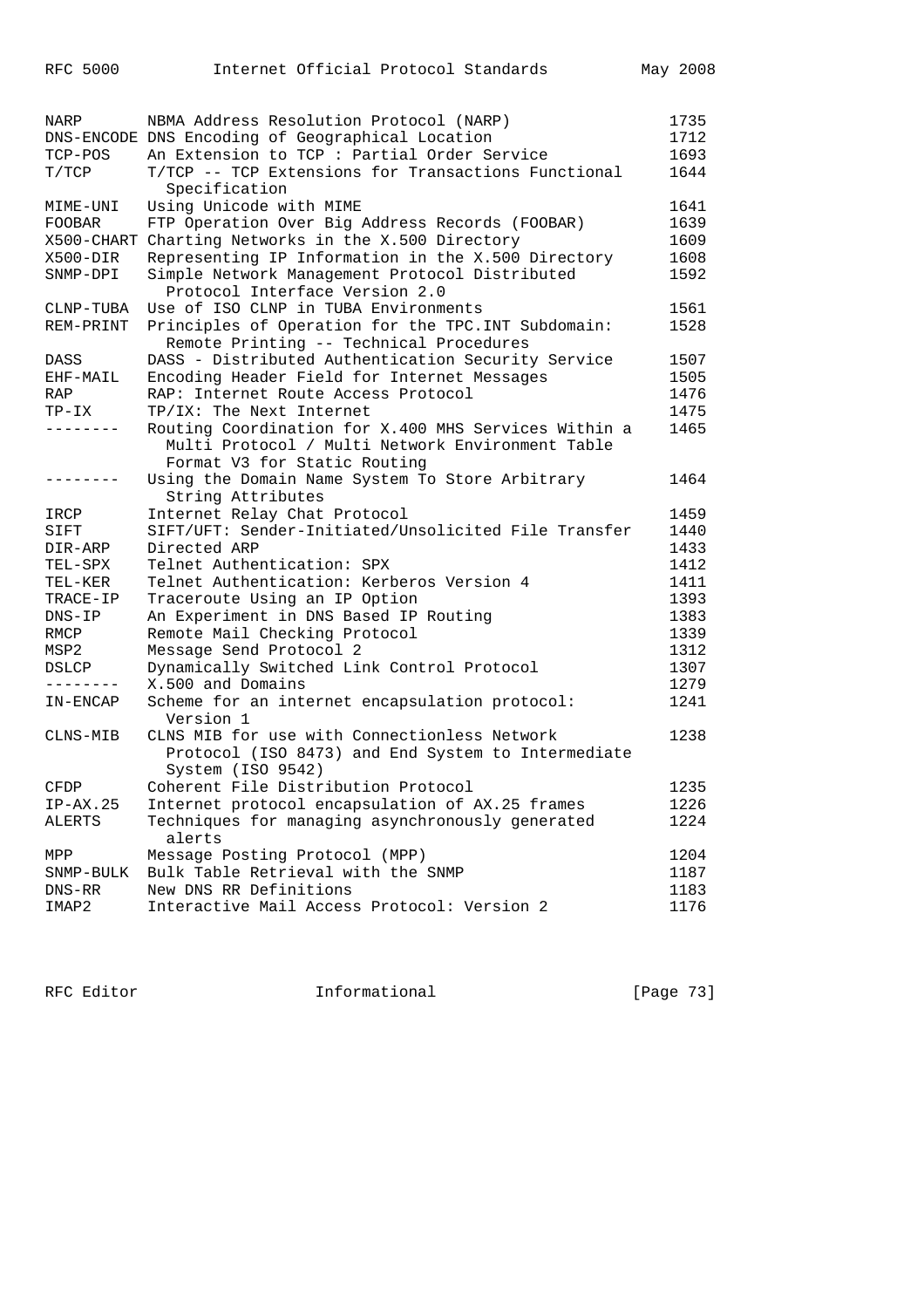| RFC 5000   | Internet Official Protocol Standards                                             | May 2008 |
|------------|----------------------------------------------------------------------------------|----------|
| NTP-OSI    | Network Time Protocol (NTP) over the OSI Remote<br>Operations Service            | 1165     |
| DMF-MAIL   | Digest message format                                                            | 1153     |
| <b>RDP</b> | Version 2 of the Reliable Data Protocol (RDP)                                    | 1151     |
|            | Standard for the transmission of IP datagrams on<br>avian carriers               | 1149     |
| TCP-ACO    | TCP alternate checksum options                                                   | 1146     |
|            | The Q Method of Implementing TELNET Option<br>Negotiation                        | 1143     |
| IP-DVMRP   | Distance Vector Multicast Routing Protocol                                       | 1075     |
| VMTP       | VMTP: Versatile Message Transaction Protocol                                     | 1045     |
|            | COOKIE-JAR Distributed-protocol authentication scheme                            | 1004     |
| NETBLT     | NETBLT: A bulk data transfer protocol                                            | 998      |
| IRTP       | Internet Reliable Transaction Protocol functional<br>and interface specification | 938      |
| LDP        | Loader Debugger Protocol                                                         | 909      |
| RDP        | Reliable Data Protocol                                                           | 908      |
| <b>RLP</b> | Resource Location Protocol                                                       | 887      |

4. Security Considerations

 This memo does not affect the technical security of the Internet, but it does cite a number of important security specifications.

Editors' Addresses

 RFC Editor USC/Information Sciences Institute 4676 Admiralty Way Marina del Rey, CA 90292

EMail: rfc-editor@rfc-editor.org

RFC Editor **Informational** [Page 74]